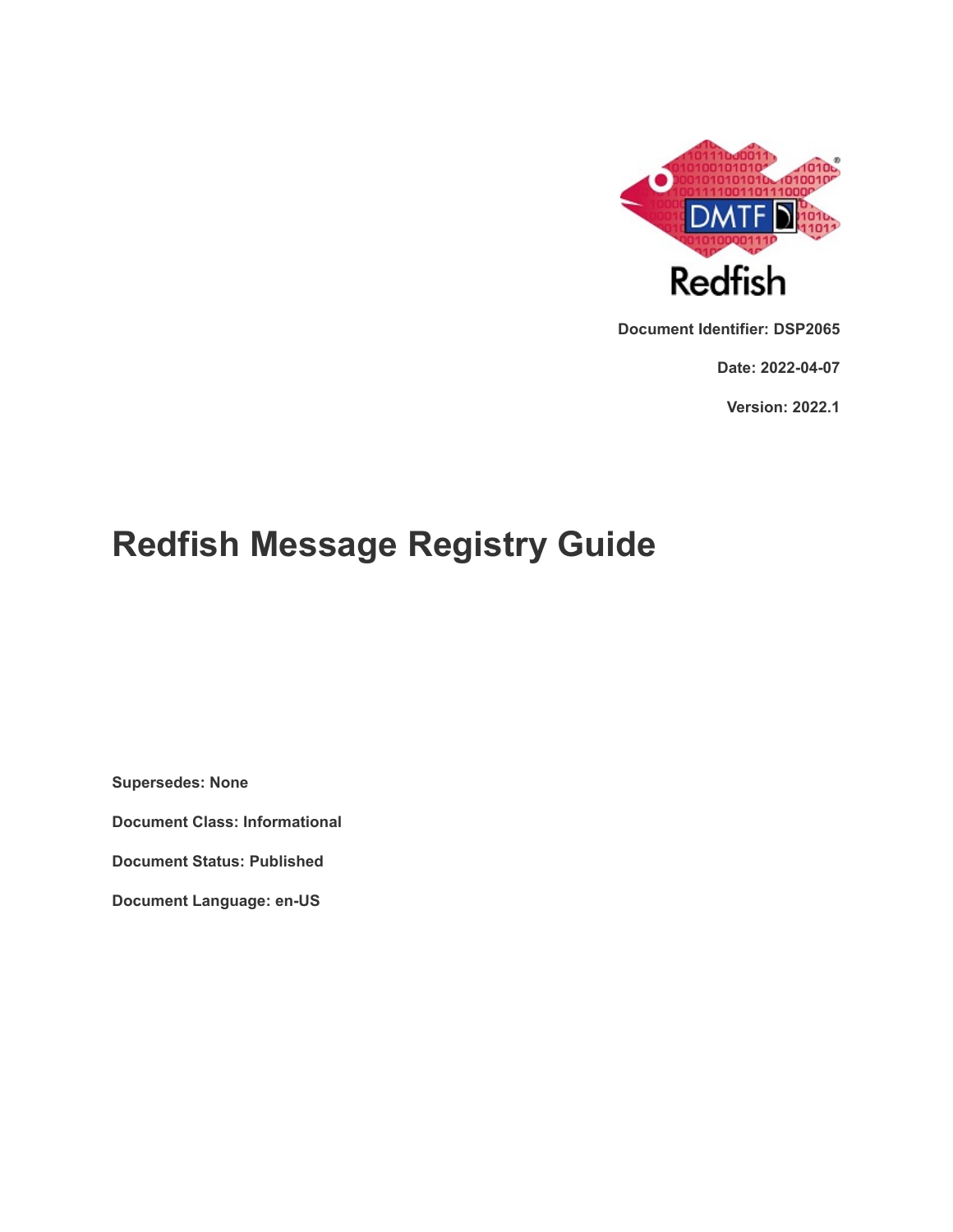# Copyright Notice

Copyright © 2022 DMTF. All rights reserved.

DMTF is a not-for-profit association of industry members dedicated to promoting enterprise and systems management and interoperability. Members and non-members may reproduce DMTF specifications and documents, provided that correct attribution is given. As DMTF specifications may be revised from time to time, the particular version and release date should always be noted.

Implementation of certain elements of this standard or proposed standard may be subject to third party patent rights, including provisional patent rights (herein "patent rights"). DMTF makes no representations to users of the standard as to the existence of such rights, and is not responsible to recognize, disclose, or identify any or all such third party patent right, owners or claimants, nor for any incomplete or inaccurate identification or disclosure of such rights, owners or claimants. DMTF shall have no liability to any party, in any manner or circumstance, under any legal theory whatsoever, for failure to recognize, disclose, or identify any such third party patent rights, or for such party's reliance on the standard or incorporation thereof in its product, protocols or testing procedures. DMTF shall have no liability to any party implementing such standard, whether such implementation is foreseeable or not, nor to any patent owner or claimant, and shall have no liability or responsibility for costs or losses incurred if a standard is withdrawn or modified after publication, and shall be indemnified and held harmless by any party implementing the standard from any and all claims of infringement by a patent owner for such implementations.

For information about patents held by third-parties which have notified the DMTF that, in their opinion, such patent may relate to or impact implementations of DMTF standards, visit [http://www.dmtf.org/about/](http://www.dmtf.org/about/policies/disclosures.php) [policies/disclosures.php.](http://www.dmtf.org/about/policies/disclosures.php)

This document's normative language is English. Translation into other languages is permitted.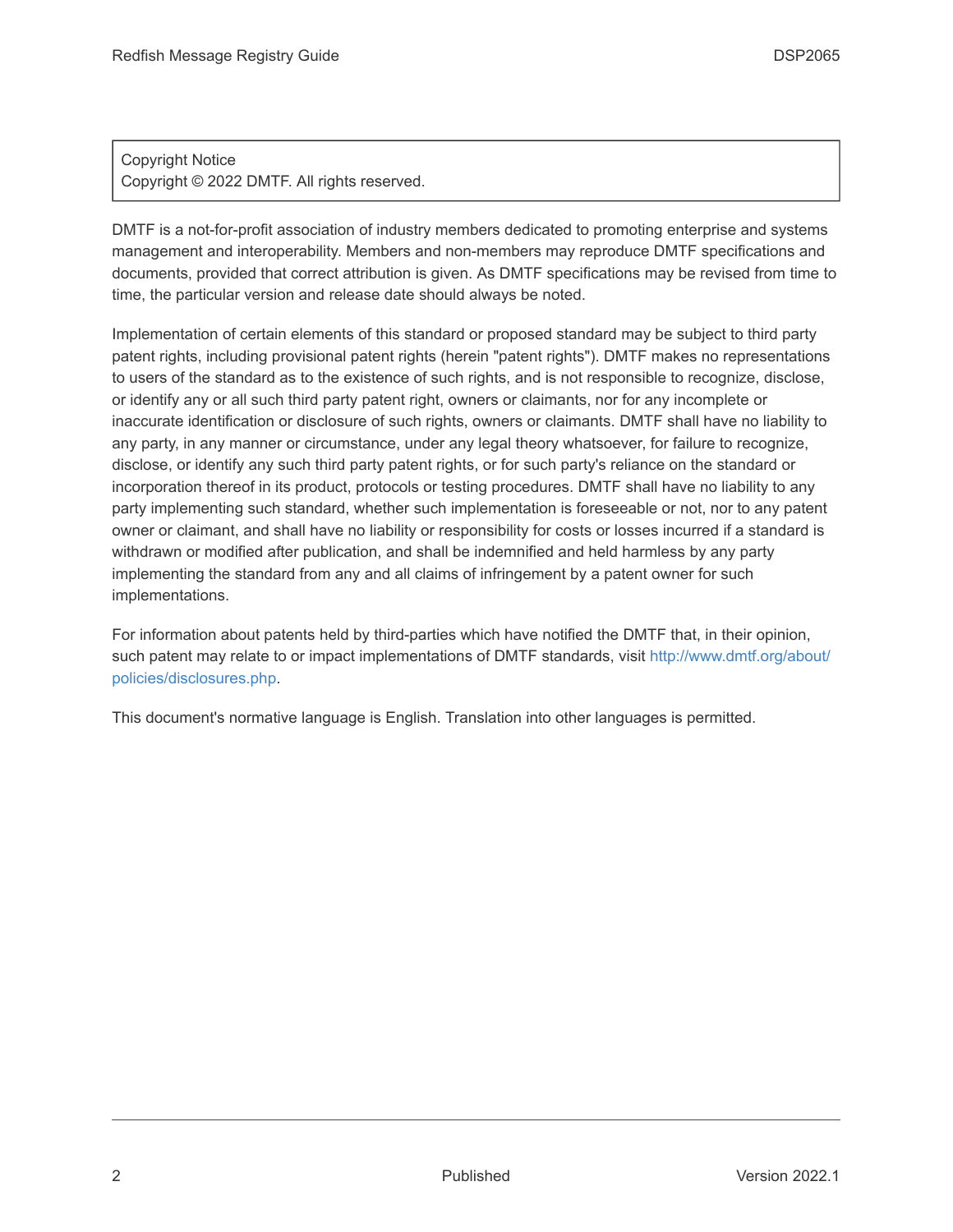# **CONTENTS**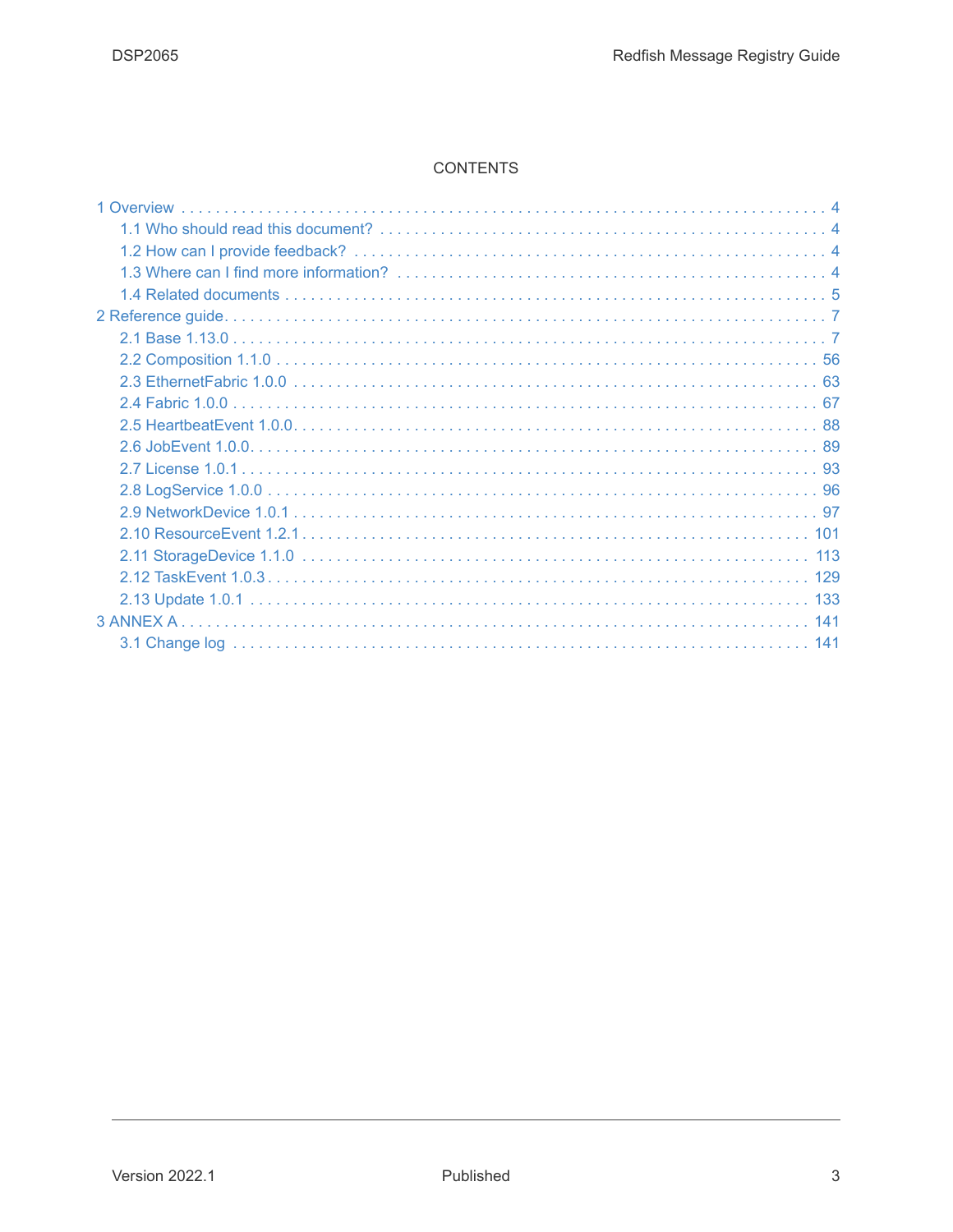# <span id="page-3-0"></span>**1 Overview**

The Redfish standard comprises a set of specifications maintained by the Redfish Forum, a working group within the DMTF. The standard defines a protocol that uses RESTful interfaces to provide access to data and operations associated with the management of systems and networks. One of the strengths of the Redfish protocol is that it works with a wide range of servers: from stand-alone servers to rack-mount and bladed environments to large-scale data centers and cloud environments.

The Redfish standard addresses several key issues for infrastructures that require scalability. Large infrastructures often consist of many simple servers of different makes and types. This hyper-scale usage model requires a new approach to systems management. The Redfish protocol addresses these needs by providing a standard protocol based on out-of-band systems management.

With these goals in mind, the Redfish protocol was designed as an open-industry standard to meet scalability requirements in multi-vendor deployments. It easily integrates with commonly used tools, using RESTful interfaces to perform operations and using JSON and OData formats for data payloads.

# <span id="page-3-1"></span>**1.1 Who should read this document?**

Redfish responses can contain messages to help guide clients when next steps or corrective actions need to be taken. This document is useful for client developers who want to understand how to interpret standard Redfish messages. This document is also useful for service developers who want to understand how standard Redfish messages are to be used in their service.

# <span id="page-3-2"></span>**1.2 How can I provide feedback?**

Feedback on all Redfish specifications and documents is encouraged. Feedback can be directed to the DMTF and the Redfish Forum by the following means:

- **Redfish User Forum:** [http://www.redfishforum.com](http://www.redfishforum.com/) User forum monitored by DMTF Redfish Forum personnel to answer questions about any Redfish-related topics.
- **DMTF Feedback Portal:** <https://www.dmtf.org/standards/feedback> Formal submission portal for enhancements or proposals to the DMTF and Redfish Forum.

# <span id="page-3-3"></span>**1.3 Where can I find more information?**

The following web sites provide more information about the Redfish standard:

• **[Redfish Developer Hub](https://redfish.dmtf.org/)**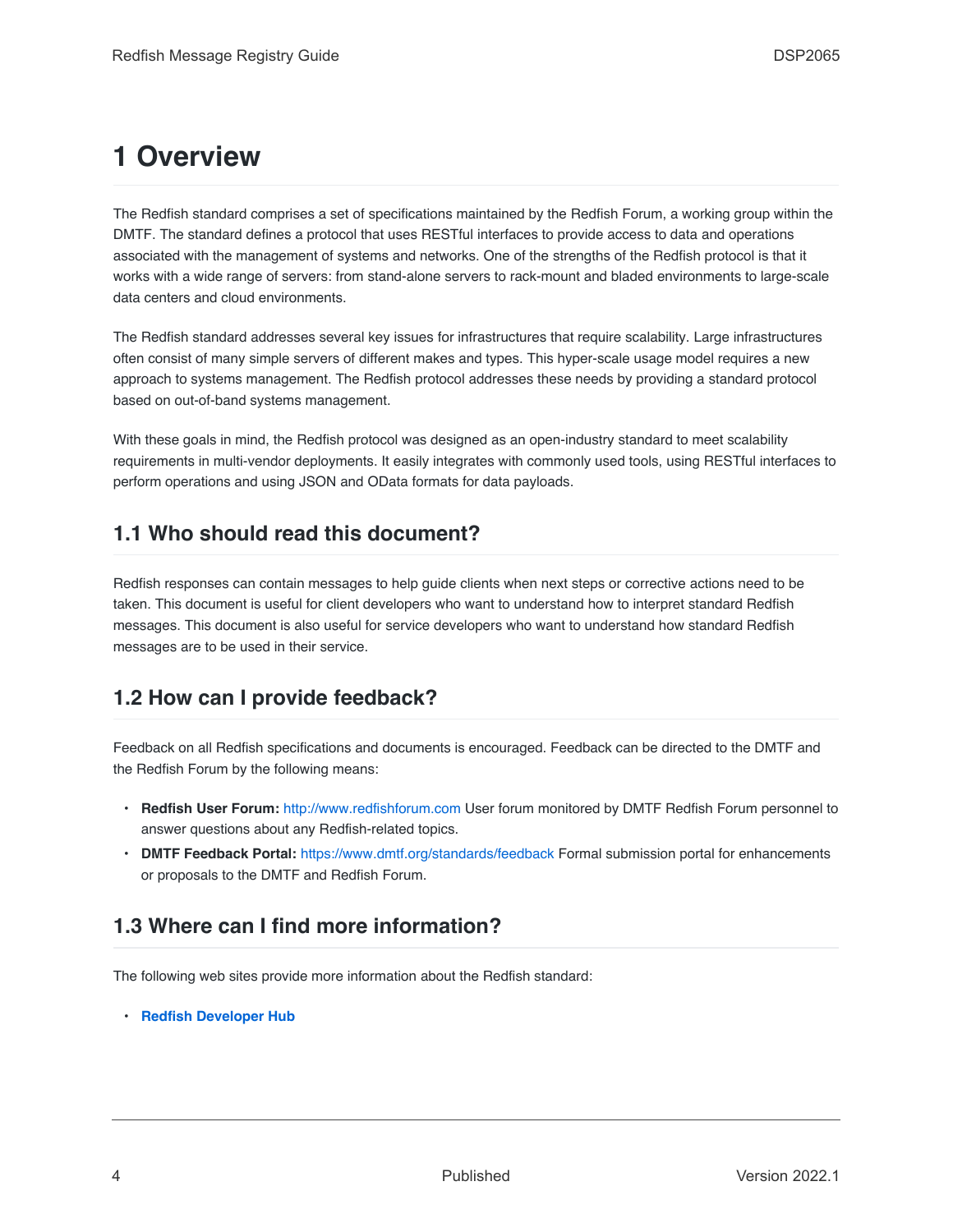Resources for developers who use Redfish to build applications. Contains an interactive schema explorer, hosted schema, and other links.

#### • **[Redfish Specification Forum](https://redfishforum.com/)**

DMTF Redfish-monitored user forum. Answers questions about Redfish-related topics.

• **[DMTF GitHub repositories](https://www.github.com/DMTF)**

Open source tools and libraries for working with Redfish.

• **[Redfish standards](https://www.dmtf.org/standards/redfish)**

Schemas, specifications, mockups, white papers, FAQ, educational material, and more.

• **[DMTF Redfish Forum](https://www.dmtf.org/standards/spmf)**

Working group that maintains the Redfish standard. Site lists member companies, future work and schedules, charter, and information about joining.

# <span id="page-4-0"></span>**1.4 Related documents**

The following documents are part of the Redfish development effort. They can be accessed or downloaded from the DMTF Redfish Standards web site: <http://www.dmtf.org/standards/redfish>

- DSP0218 Platform Level Data Model (PLDM) for Redfish Device Enablement Specification Binary‑encoded JSON (BEJ) and dictionary-based mapping of Redfish schemas and properties into PLDM messages.
- DSP0266 Redfish Specification Main Redfish Specification.
- DSP0268 Redfish Schema Supplement Normative descriptions and additional text for every schema defined in DSP8010 and example payloads for every resource.
- DSP0270 Redfish Host Interface Specification "In-band" or "OS-based" Redfish host interface.
- DSP0272 Redfish Interoperability Profiles Specification Structure and JSON document that is used to define and publish an interoperability profile that checks an implementation's conformance to a defined minimum set of functionality.
- DSP2043 Redfish Mockups Bundle Set of mockups that can be used as sample output from GETs from a Redfish service. Informative in nature, it was used to develop the schema. A person can set up an NGINX or similar server and configure it to output JSON format and then use this directory for demonstration purposes.
- DSP2044 Redfish White Paper Non-normative document helping those new to Redfish understand how to interact with the Redfish service and understand common functions and tasks.
- DSP2046 Redfish Resource and Schema Guide Informative documentation regarding common Redfish resource properties and a listing of properties that can be found in each of the Redfish resources.
- DSP2053 Redfish Property Guide Informative documentation providing an index to individual property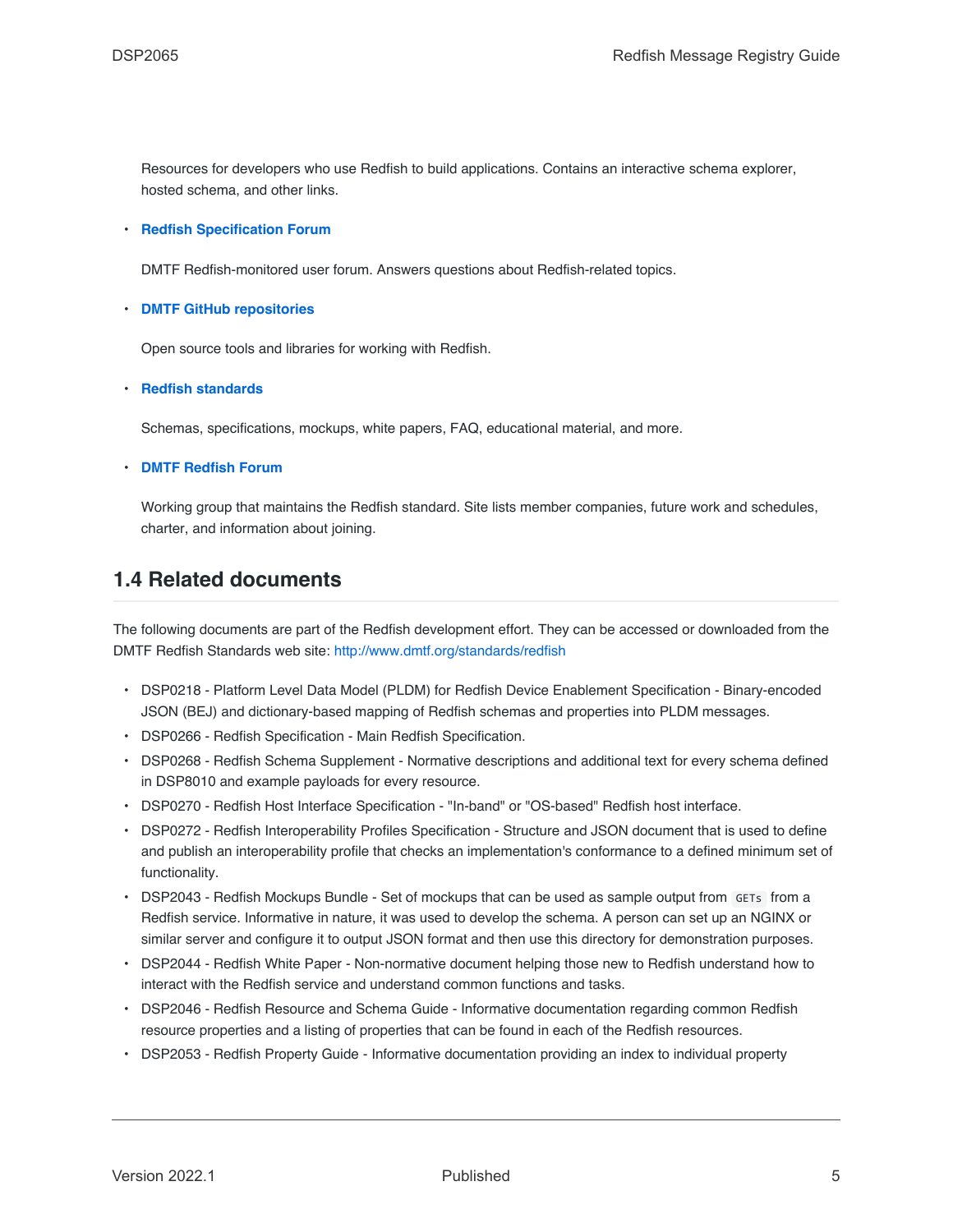definitions across all Redfish schema.

- DSP2065 Redfish Message Registry Guide Informative documentation providing details regarding the messages defined in Redfish standard message registries.
- DSP8010 Redfish Schema Redfish schema definitions. These files are normative in nature and are normatively referenced by the *Redfish Specification*. The three schema formats are CSDL (OData Common Schema Definition Language format, which is in XML), JSON Schema, and OpenAPI schema. These schema definitions should be functionally equivalent, thus specifying the schema in two different languages.
- DSP8011 Redfish Standard Registries Redfish registry definitions. This bundle of Redfish registries includes message registries used for Redfish-defined messages including events and privilege maps.
- DSP8013 Redfish Interoperability Profiles Bundle Bundle of published Redfish interoperability profile documents and supporting schema and sample documents used for creating profiles.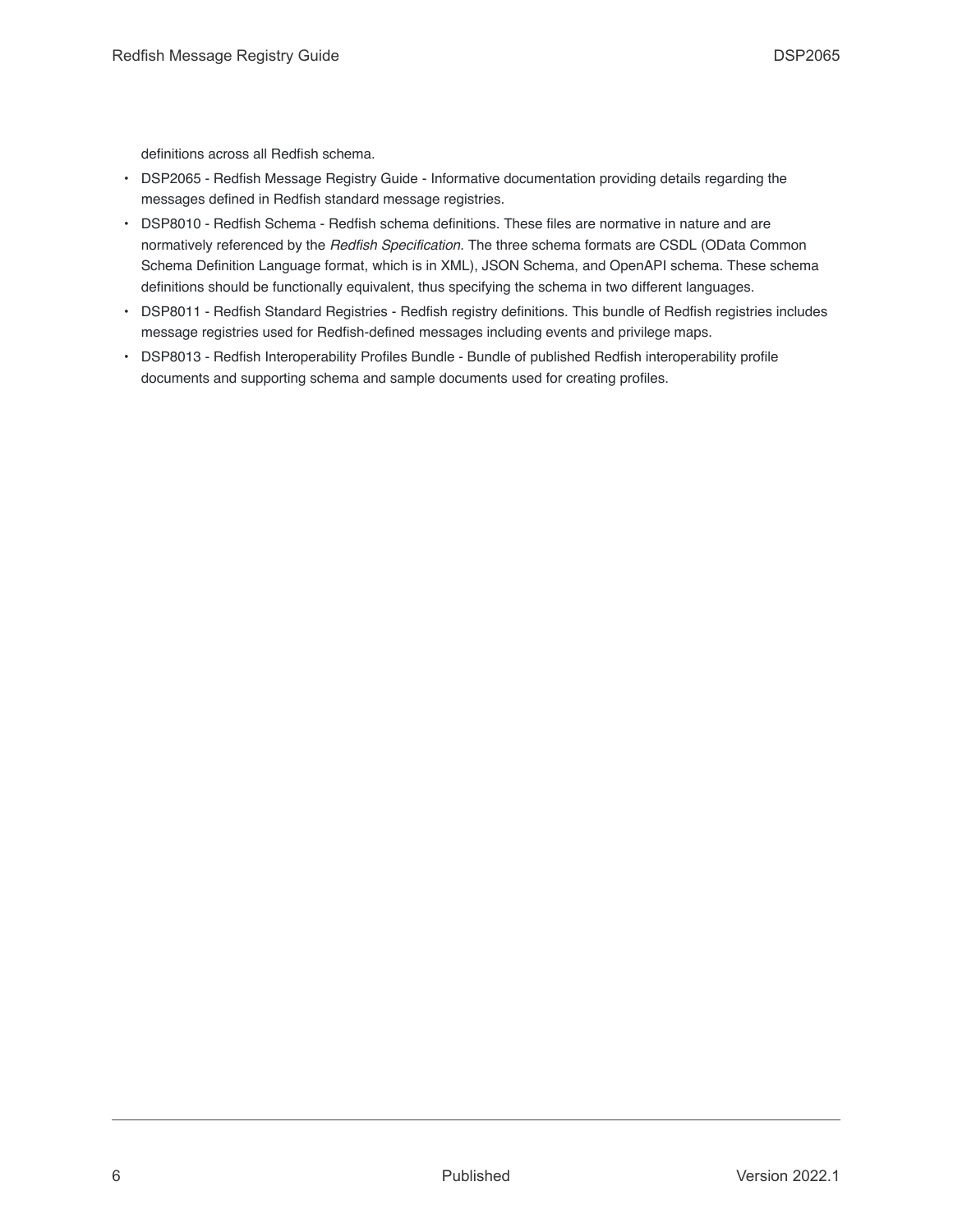# <span id="page-6-0"></span>**2 Reference guide**

The following sections contain details for each message registry and their messages in the Redfish Standard Registries (DSP8011).

# <span id="page-6-1"></span>**2.1 Base 1.13.0**

This registry defines the base messages for Redfish

| <b>Message</b>                   | <b>Severity</b> | <b>Description</b>                                                                                                                                                             |
|----------------------------------|-----------------|--------------------------------------------------------------------------------------------------------------------------------------------------------------------------------|
| <b>AccessDenied</b>              | Critical        | Indicates that while attempting to access, connect to, or transfer to or from another<br>resource, the service denied access.                                                  |
| AccountForSessionNoLongerExists  | OK              | Indicates that the account for the session has been removed, thus the session has<br>been removed as well.                                                                     |
| <b>AccountModified</b>           | OK              | Indicates that the account was successfully modified.                                                                                                                          |
| <b>AccountNotModified</b>        | Warning         | Indicates that the modification requested for the account was not successful.                                                                                                  |
| <b>AccountRemoved</b>            | OK              | Indicates that the account was successfully removed.                                                                                                                           |
| ActionDeprecated                 | Warning         | Indicates the action is deprecated.                                                                                                                                            |
| ActionNotSupported               | Critical        | Indicates that the action supplied with the POST operation is not supported by the<br>resource.                                                                                |
| <b>ActionParameterDuplicate</b>  | Warning         | Indicates that the action was supplied with a duplicated action parameter in the<br>request body.                                                                              |
| <b>ActionParameterMissing</b>    | Critical        | Indicates that the action requested was missing an action parameter that is required<br>to process the action.                                                                 |
| ActionParameterNotSupported      | Warning         | Indicates that the parameter supplied for the action is not supported on the resource.                                                                                         |
| ActionParameterUnknown           | Warning         | Indicates that an action was submitted but an action parameter supplied did not match<br>any of the known parameters.                                                          |
| ActionParameterValueConflict     | Warning         | Indicates that the requested parameter value could not be completed, because of a<br>mismatch with other parameters or properties in the resource.                             |
| <b>ActionParameterValueError</b> | Warning         | Indicates that a parameter was given an invalid value.                                                                                                                         |
| ActionParameterValueFormatError  | Warning         | Indicates that a parameter was given the correct value type but the value of that<br>parameter was not supported. This includes the value size or length has been<br>exceeded. |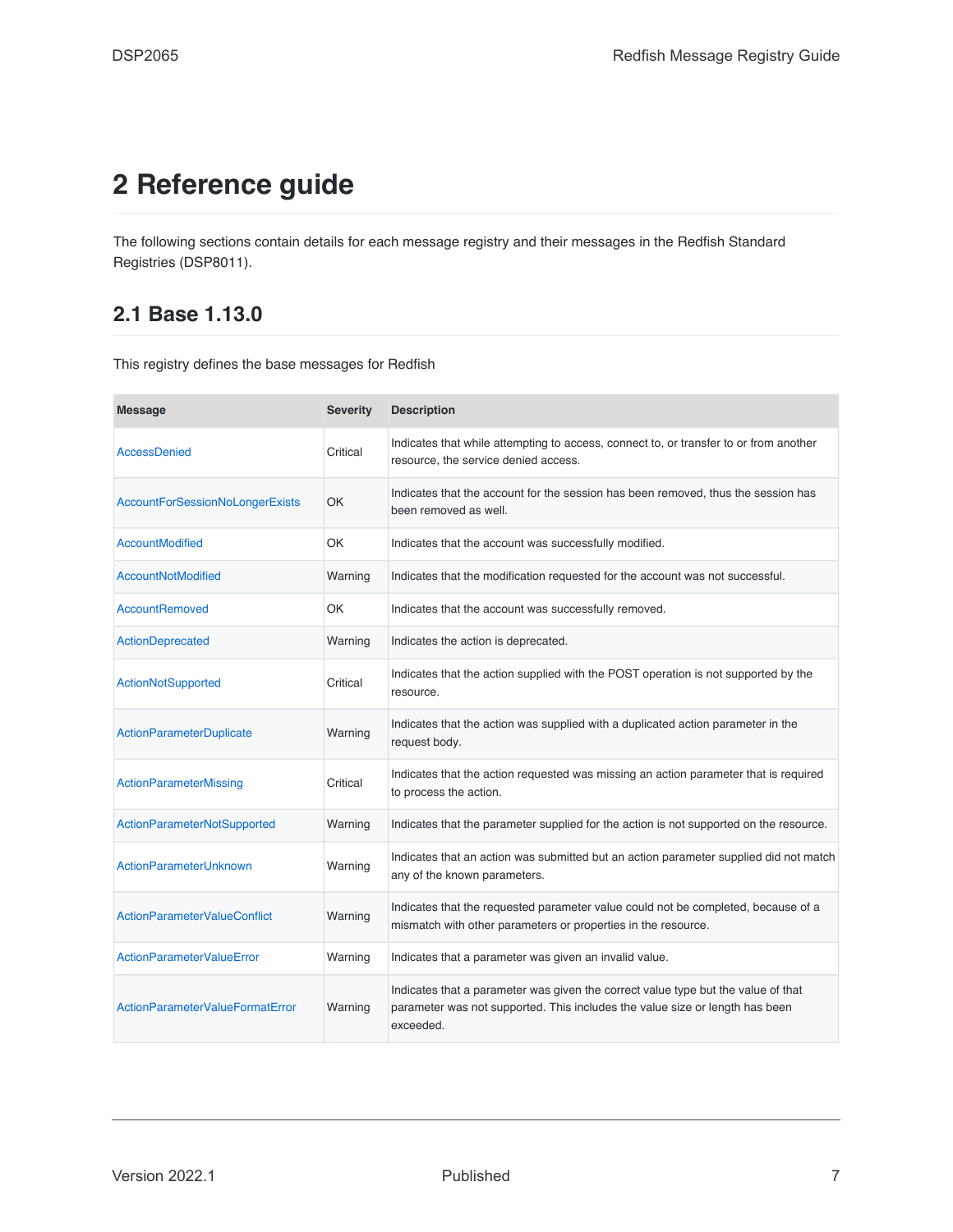| <b>Message</b>                          | <b>Severity</b> | <b>Description</b>                                                                                                                                                                                                                                                                                      |
|-----------------------------------------|-----------------|---------------------------------------------------------------------------------------------------------------------------------------------------------------------------------------------------------------------------------------------------------------------------------------------------------|
| <b>ActionParameterValueNotInList</b>    | Warning         | Indicates that a parameter was given the correct value type but the value of that<br>parameter was not supported. The value is not in an enumeration.                                                                                                                                                   |
| ActionParameterValueTypeError           | Warning         | Indicates that a parameter was given the wrong value type, such as when a number is<br>supplied for a parameter that requires a string.                                                                                                                                                                 |
| ChassisPowerStateOffRequired            | Warning         | Indicates that the request requires a specified chassis to be powered off.                                                                                                                                                                                                                              |
| <b>ChassisPowerStateOnRequired</b>      | Warning         | Indicates that the request requires a specified chassis to be powered on.                                                                                                                                                                                                                               |
| ConditionInRelatedResource              | Warning         | Indicates that one or more fault or error conditions exist in a related resource.                                                                                                                                                                                                                       |
| CouldNotEstablishConnection             | Critical        | Indicates that the attempt to access the resource, file, or image at the URI was<br>unsuccessful because a session could not be established.                                                                                                                                                            |
| <b>CreateFailedMissingReqProperties</b> | Critical        | Indicates that a create was attempted on a resource but that properties that are<br>required for the create operation were missing from the request.                                                                                                                                                    |
| <b>CreateLimitReachedForResource</b>    | Critical        | Indicates that no more resources can be created on the resource as it has reached its<br>create limit.                                                                                                                                                                                                  |
| <b>Created</b>                          | OK              | Indicates that all conditions of a successful create operation have been met.                                                                                                                                                                                                                           |
| <b>EmptyJSON</b>                        | Warning         | Indicates that the request body contained an empty JSON object when one or more<br>properties are expected in the body.                                                                                                                                                                                 |
| <b>EventBufferExceeded</b>              | Warning         | Indicates undelivered events may have been lost due to a lack of buffer space in the<br>service.                                                                                                                                                                                                        |
| <b>EventSubscriptionLimitExceeded</b>   | Critical        | Indicates that a event subscription establishment has been requested but the<br>operation failed due to the number of simultaneous connection exceeding the limit of<br>the implementation.                                                                                                             |
| <b>GeneralError</b>                     | Critical        | Indicates that a general error has occurred. Use in @Message. Extended Info is<br>discouraged. When used in @Message.ExtendedInfo, implementations are expected to<br>include a Resolution property with this message and provide a service-defined<br>resolution to indicate how to resolve the error. |
| <b>HeaderInvalid</b>                    | Critical        | Indicates that a request header is invalid.                                                                                                                                                                                                                                                             |
| <b>HeaderMissing</b>                    | Critical        | Indicates that a required request header is missing.                                                                                                                                                                                                                                                    |
| InsufficientPrivilege                   | Critical        | Indicates that the credentials associated with the established session do not have<br>sufficient privileges for the requested operation.                                                                                                                                                                |
| InsufficientStorage                     | Critical        | Indicates that the operation could not be completed due to a lack of storage or<br>memory avaiable to the service.                                                                                                                                                                                      |
| <b>InternalError</b>                    | Critical        | Indicates that the request failed for an unknown internal error but that the service is<br>still operational.                                                                                                                                                                                           |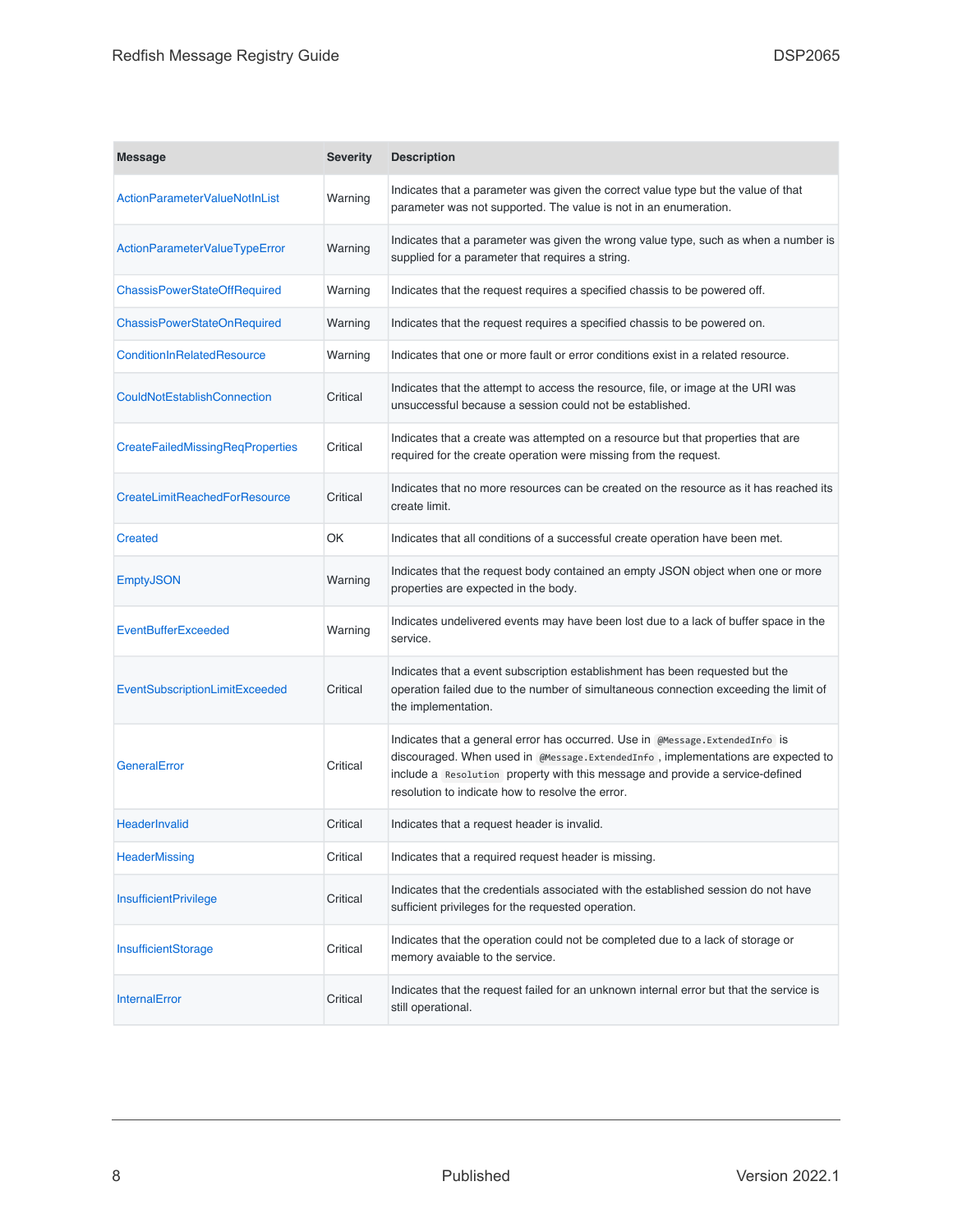| <b>Message</b>                             | <b>Severity</b> | <b>Description</b>                                                                                                                                                                                                                                                                                                                                            |
|--------------------------------------------|-----------------|---------------------------------------------------------------------------------------------------------------------------------------------------------------------------------------------------------------------------------------------------------------------------------------------------------------------------------------------------------------|
| <b>InvalidIndex</b>                        | Warning         | The index is not valid.                                                                                                                                                                                                                                                                                                                                       |
| <b>InvalidJSON</b>                         | Critical        | Indicates that the request body contains invalid JSON.                                                                                                                                                                                                                                                                                                        |
| <b>InvalidObject</b>                       | Critical        | Indicates that the object in question is invalid according to the implementation.<br>Examples include a firmware update malformed URI.                                                                                                                                                                                                                        |
| <b>InvalidURI</b>                          | Critical        | Indicates that the operation encountered a URI that does not correspond to a valid<br>resource.                                                                                                                                                                                                                                                               |
| <b>MalformedJSON</b>                       | Critical        | Indicates that the request body was malformed JSON.                                                                                                                                                                                                                                                                                                           |
| MaximumErrorsExceeded                      | Critical        | Indicates that sufficient errors have occurred that the reporting service cannot return<br>them all.                                                                                                                                                                                                                                                          |
| MissingOrMalformedPart                     | Critical        | Indicates that a multipart request is missing a required part or contains malformed<br>parts.                                                                                                                                                                                                                                                                 |
| NetworkNameResolutionNotConfigured Warning |                 | Indicates that network-based name resolution has not been configured on the service.                                                                                                                                                                                                                                                                          |
| NetworkNameResolutionNotSupported          | Warning         | Indicates the service does not support network-based name resolution.                                                                                                                                                                                                                                                                                         |
| NoOperation                                | Warning         | Indicates that the requested operation will not perform any changes on the service.                                                                                                                                                                                                                                                                           |
| <b>NoValidSession</b>                      | Critical        | Indicates that the operation failed because a valid session is required in order to<br>access any resources.                                                                                                                                                                                                                                                  |
| <b>OperationFailed</b>                     | Warning         | Indicates that one of the internal operations necessary to complete the request failed.<br>Examples of this are when an internal service provider is unable to complete the<br>request, such as in aggregation or RDE.                                                                                                                                        |
| <b>OperationNotAllowed</b>                 | Critical        | Indicates that the HTTP method in the request is not allowed on this resource.                                                                                                                                                                                                                                                                                |
| <b>OperationTimeout</b>                    | Warning         | Indicates that one of the internal operations necessary to complete the request timed<br>out. Examples of this are when an internal service provider is unable to complete the<br>request, such as in aggregation or RDE.                                                                                                                                     |
| PasswordChangeRequired                     | Critical        | Indicates that the password for the account provided must be changed before<br>accessing the service. The password can be changed with a PATCH to the Password<br>property in the manager account resource instance. Implementations that provide a<br>default password for an account may require a password change prior to first access<br>to the service. |
| PayloadTooLarge                            | Critical        | Indicates that the supplied payload is too large to be accepted by the service.                                                                                                                                                                                                                                                                               |
| <b>PreconditionFailed</b>                  | Critical        | Indicates that the ETag supplied did not match the current ETag of the resource.                                                                                                                                                                                                                                                                              |
| PreconditionRequired                       | Critical        | Indicates that the request did not provide the required precondition such as an If-<br>Match Or If-None-Match header, or @odata.etag annotations.                                                                                                                                                                                                             |
| PropertyDeprecated                         | Warning         | Indicates the property is deprecated.                                                                                                                                                                                                                                                                                                                         |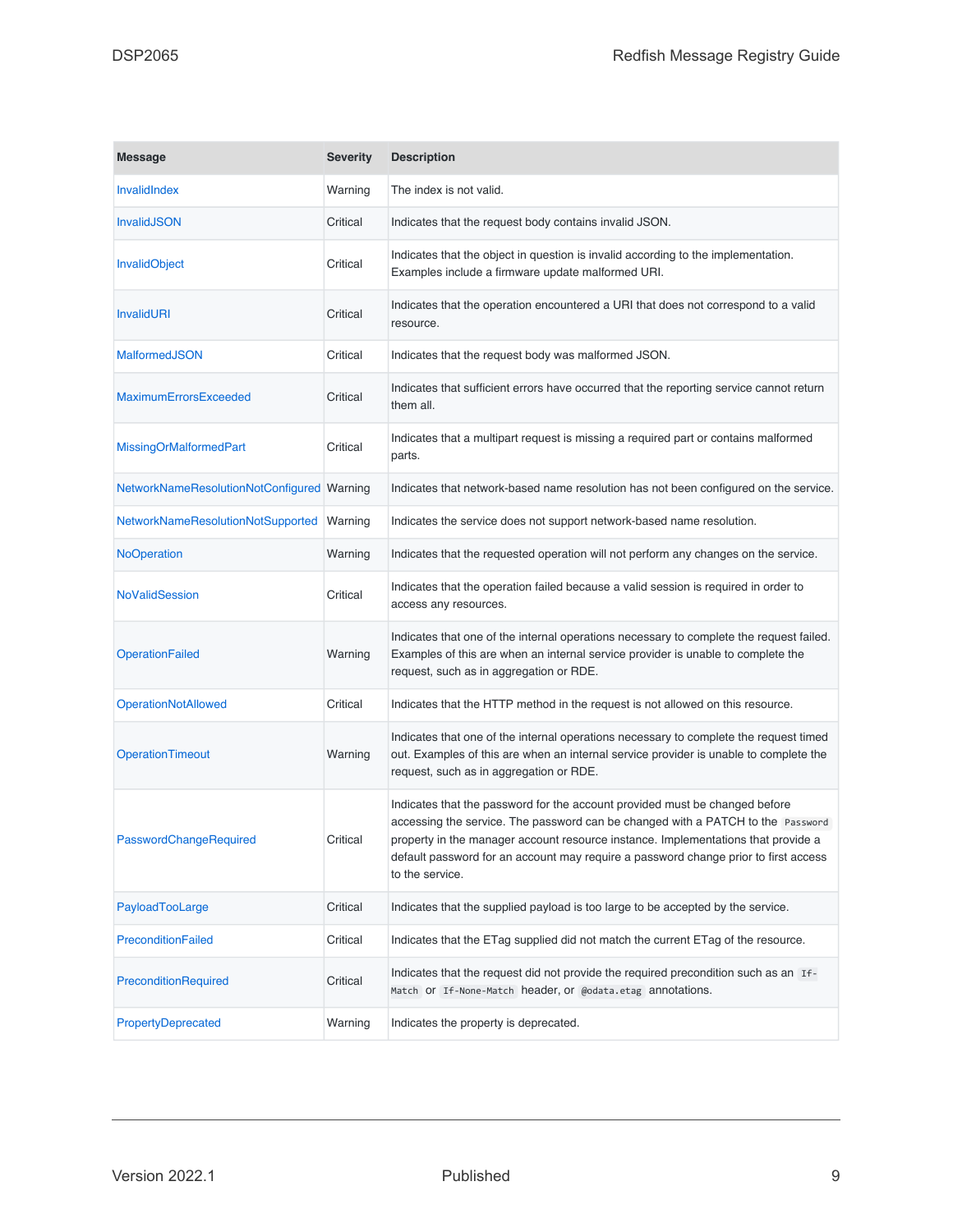| <b>Message</b>                       | <b>Severity</b> | <b>Description</b>                                                                                                                                                                                                                                                               |
|--------------------------------------|-----------------|----------------------------------------------------------------------------------------------------------------------------------------------------------------------------------------------------------------------------------------------------------------------------------|
| PropertyDuplicate                    | Warning         | Indicates that a duplicate property was included in the request body.                                                                                                                                                                                                            |
| PropertyMissing                      | Warning         | Indicates that a required property was not supplied as part of the request.                                                                                                                                                                                                      |
| PropertyNotUpdated                   | Critical        | Indicates that a property was not updated due to an internal service error, but the<br>service is still functional.                                                                                                                                                              |
| PropertyNotWritable                  | Warning         | Indicates that a property was given a value in the request body, but the property is a<br>readonly property.                                                                                                                                                                     |
| PropertyUnknown                      | Warning         | Indicates that an unknown property was included in the request body.                                                                                                                                                                                                             |
| <b>PropertyValueConflict</b>         | Warning         | Indicates that the requested write of a property value could not be completed,<br>because of a conflict with another property value.                                                                                                                                             |
| PropertyValueDeprecated              | Warning         | Indicates that a property was given a deprecated value.                                                                                                                                                                                                                          |
| <b>PropertyValueError</b>            | Warning         | Indicates that a property was given an invalid value.                                                                                                                                                                                                                            |
| PropertyValueExternalConflict        | Warning         | Indicates that the requested write of a property value could not be completed, due to<br>the current state or configuration of the resource. This can include configuration<br>conflicts with other resources or parameters that are not exposed by this interface.              |
| PropertyValueFormatError             | Warning         | Indicates that a property was given the correct value type but the value of that<br>property was not supported.                                                                                                                                                                  |
| PropertyValueIncorrect               | Warning         | Indicates that the requested write of a property value could not be completed,<br>because of an incorrect value of the property. Examples include values that do not<br>match a regular expression requirement or passwords that do not match the<br>implementation constraints. |
| <b>PropertyValueModified</b>         | Warning         | Indicates that a property was given the correct value type but the value of that<br>property was modified. Examples are truncated or rounded values.                                                                                                                             |
| <b>PropertyValueNotInList</b>        | Warning         | Indicates that a property was given the correct value type but the value of that<br>property was not supported. The value is not in an enumeration.                                                                                                                              |
| <b>PropertyValueOutOfRange</b>       | Warning         | Indicates that a property was given the correct value type but the value of that<br>property is outside the supported range.                                                                                                                                                     |
| <b>PropertyValueResourceConflict</b> | Warning         | Indicates that the requested write of a property value could not be completed, due to<br>the current state or configuration of another resource.                                                                                                                                 |
| PropertyValueTypeError               | Warning         | Indicates that a property was given the wrong value type, such as when a number is<br>supplied for a property that requires a string.                                                                                                                                            |
| QueryCombinationInvalid              | Warning         | Indicates the request contains multiple query parameters, and that two or more of<br>them cannot be used together.                                                                                                                                                               |
| QueryNotSupported                    | Warning         | Indicates that query is not supported on the implementation.                                                                                                                                                                                                                     |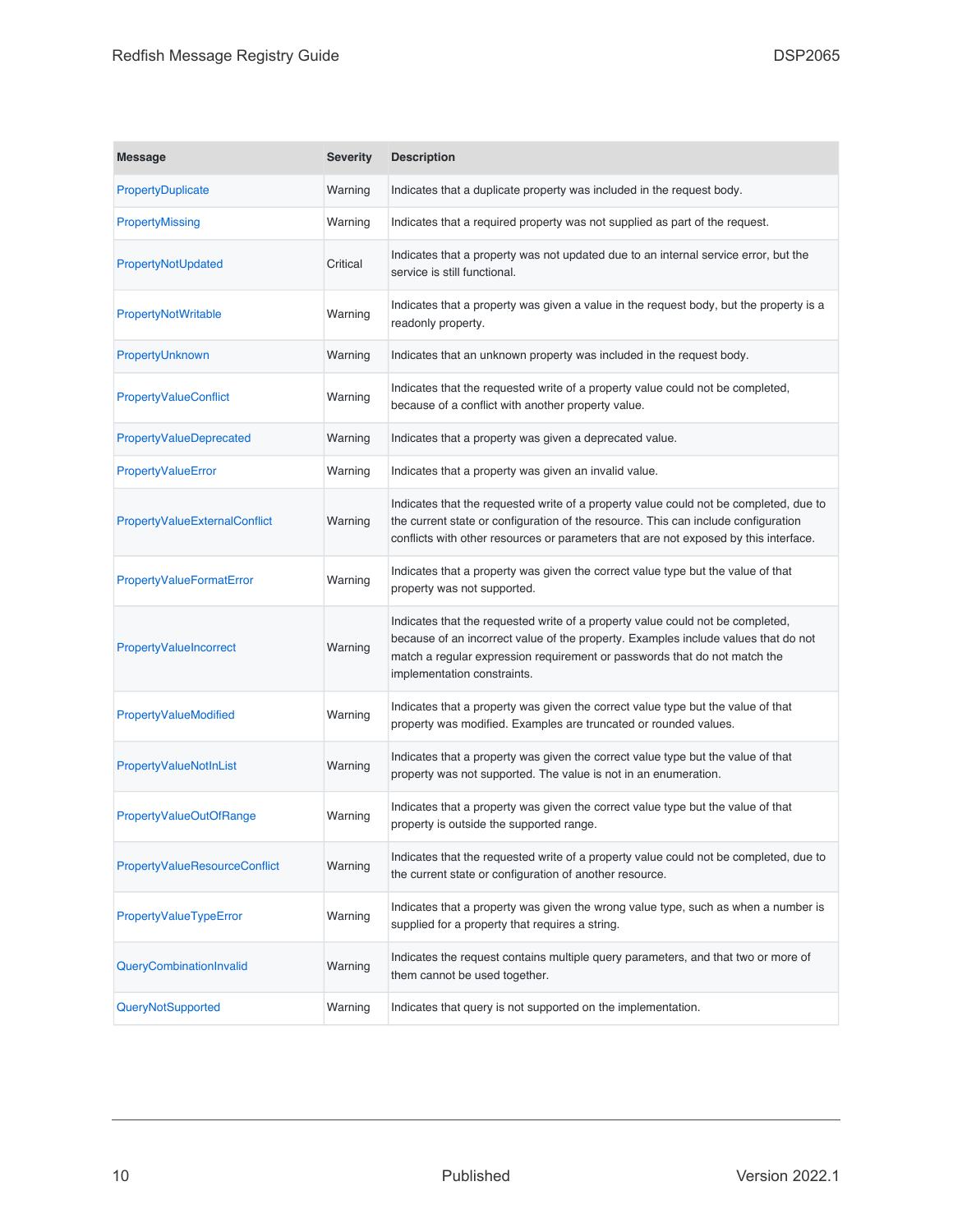| Message                             | <b>Severity</b> | <b>Description</b>                                                                                                                                                                                                                                              |
|-------------------------------------|-----------------|-----------------------------------------------------------------------------------------------------------------------------------------------------------------------------------------------------------------------------------------------------------------|
| <b>QueryNotSupportedOnOperation</b> | Warning         | Indicates that query is not supported with the given operation, such as when the<br>\$expand query is attempted with a PATCH operation.                                                                                                                         |
| QueryNotSupportedOnResource         | Warning         | Indicates that query is not supported on the given resource, such as when the \$skip<br>query is attempted on a resource that is not a collection.                                                                                                              |
| QueryParameterOutOfRange            | Warning         | Indicates that a query parameter was provided that is out of range for the given<br>resource. This can happen with values that are too low or beyond that possible for the<br>supplied resource, such as when a page is requested that is beyond the last page. |
| QueryParameterValueError            | Warning         | Indicates that a query parameter was given an invalid value.                                                                                                                                                                                                    |
| QueryParameterValueFormatError      | Warning         | Indicates that a query parameter was given the correct value type but the value of that<br>parameter was not supported. This includes the value size or length has been<br>exceeded.                                                                            |
| QueryParameterValueTypeError        | Warning         | Indicates that a query parameter was given the wrong value type, such as when a<br>number is supplied for a query parameter that requires a string.                                                                                                             |
| <b>ResetRecommended</b>             | Warning         | Indicates that a component reset is recommended for error recovery while unaffected<br>applications can continue running without any effects on accuracy and performance.                                                                                       |
| <b>ResetRequired</b>                | Warning         | Indicates that a component reset is required for changes, error recovery, or<br>operations to complete.                                                                                                                                                         |
| ResourceAlreadyExists               | Critical        | Indicates that a resource change or creation was attempted but that the operation<br>cannot proceed because the resource already exists.                                                                                                                        |
| <b>ResourceAtUriInUnknownFormat</b> | Critical        | Indicates that the URI was valid but the resource or image at that URI was in a format<br>not supported by the service.                                                                                                                                         |
| ResourceAtUriUnauthorized           | Critical        | Indicates that the attempt to access the resource, file, or image at the URI was<br>unauthorized.                                                                                                                                                               |
| <b>ResourceCannotBeDeleted</b>      | Critical        | Indicates that a delete operation was attempted on a resource that cannot be deleted.                                                                                                                                                                           |
| <b>ResourceCreationConflict</b>     | Warning         | Indicates that the requested resource creation could not be completed because the<br>service has a resource that conflicts with the request.                                                                                                                    |
| <b>ResourceDeprecated</b>           | Warning         | Indicates the resource is deprecated.                                                                                                                                                                                                                           |
| <b>ResourceExhaustion</b>           | Critical        | Indicates that a resource could not satisfy the request due to some unavailability of<br>resources. An example is that available capacity has been allocated.                                                                                                   |
| ResourceInStandby                   | Critical        | Indicates that the request could not be performed because the resource is in standby.                                                                                                                                                                           |
| <b>ResourceInUse</b>                | Warning         | Indicates that a change was requested to a resource but the change was rejected due<br>to the resource being in use or transition.                                                                                                                              |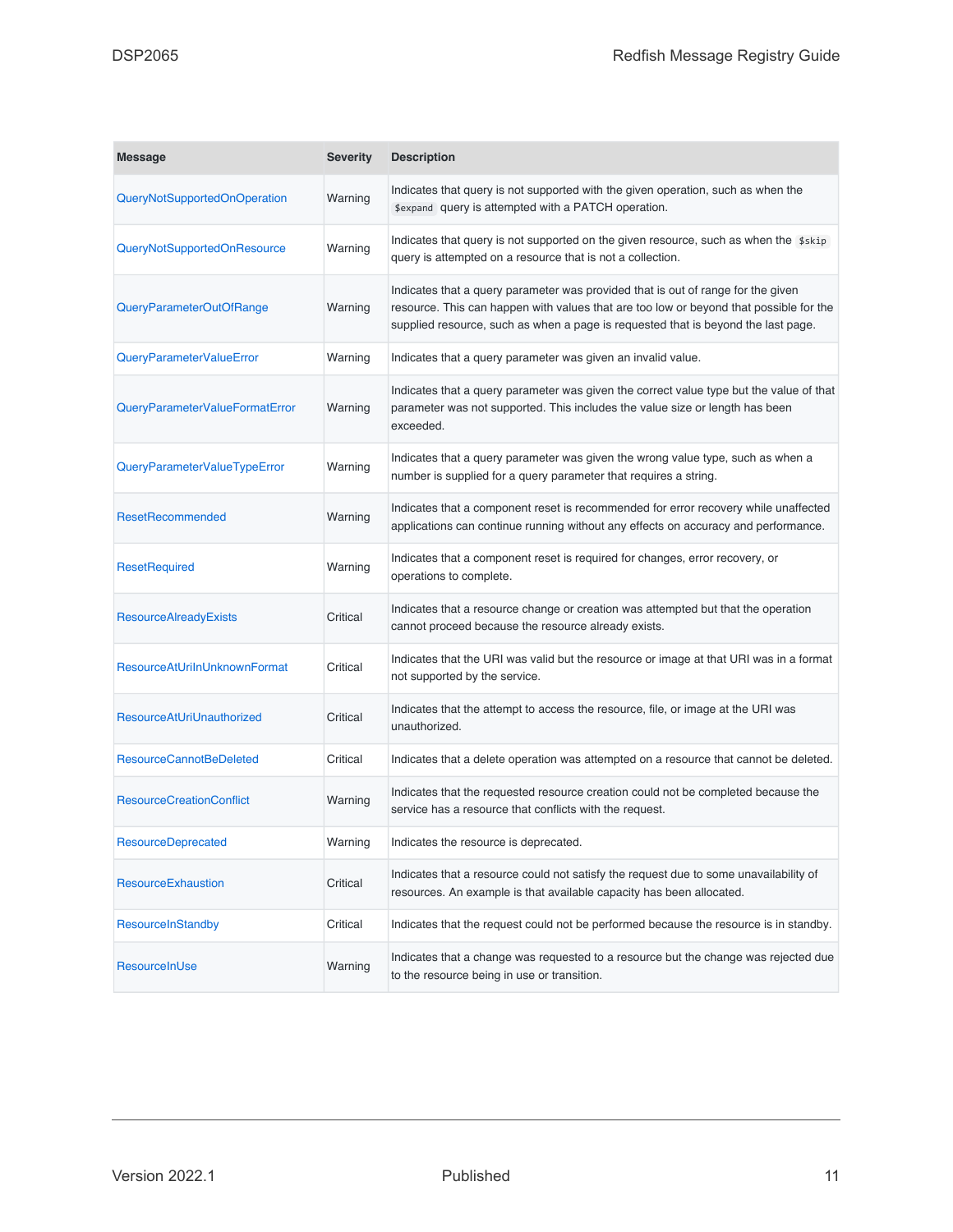| <b>Message</b>                | <b>Severity</b> | <b>Description</b>                                                                                                                                                                                                                                                                                                           |
|-------------------------------|-----------------|------------------------------------------------------------------------------------------------------------------------------------------------------------------------------------------------------------------------------------------------------------------------------------------------------------------------------|
| <b>ResourceMissingAtURI</b>   | Critical        | Indicates that the operation expected an image or other resource at the provided URI<br>but none was found. Examples of this are in requests that require URIs like firmware<br>update.                                                                                                                                      |
| <b>ResourceNotFound</b>       | Critical        | Indicates that the operation expected a resource identifier that corresponds to an<br>existing resource but one was not found.                                                                                                                                                                                               |
| ResourceTypeIncompatible      | Critical        | Indicates that the resource type of the operation does not match that for the operation<br>destination. Examples of when this can happen include during a POST to a resource<br>collection using the wrong resource type, an update where the @odata.type<br>properties do not match, or on a major version incompatibility. |
| <b>RestrictedPrivilege</b>    | Warning         | Indicates that the operation was not successful because a privilege is restricted.                                                                                                                                                                                                                                           |
| <b>RestrictedRole</b>         | Warning         | Indicates that the operation was not successful because the role is restricted.                                                                                                                                                                                                                                              |
| ServiceDisabled               | Warning         | Indicates that the operation failed because the service, such as the account service, is<br>disabled and cannot accept requests.                                                                                                                                                                                             |
| ServiceInUnknownState         | Critical        | Indicates that the operation failed because the service is in an unknown state and<br>cannot accept additional requests.                                                                                                                                                                                                     |
| ServiceShuttingDown           | Critical        | Indicates that the operation failed as the service is shutting down, such as when the<br>service reboots.                                                                                                                                                                                                                    |
| ServiceTemporarilyUnavailable | Critical        | Indicates the service is temporarily unavailable.                                                                                                                                                                                                                                                                            |
| SessionLimitExceeded          | Critical        | Indicates that a session establishment has been requested but the operation failed<br>due to the number of simultaneous sessions exceeding the limit of the<br>implementation.                                                                                                                                               |
| SessionTerminated             | OK              | Indicates that the DELETE operation on the session resource resulted in the<br>successful termination of the session.                                                                                                                                                                                                        |
| SourceDoesNotSupportProtocol  | Critical        | Indicates that while attempting to access, connect to or transfer a resource, file, or<br>image from another location that the other end of the connection did not support the<br>protocol.                                                                                                                                  |
| <b>StrictAccountTypes</b>     | Warning         | Indicates the request failed because a set of AccountTypes Or OEMAccountTypes Was<br>not accepted while StrictAccountTypes is set to true                                                                                                                                                                                    |
| <b>StringValueTooLong</b>     | Warning         | Indicates that a string value passed to the given resource exceeded its length limit. An<br>example is when a shorter limit is imposed by an implementation than that allowed by<br>the specification.                                                                                                                       |
| SubscriptionTerminated        | OK              | An event subscription has been terminated by the service. No further events will be<br>delivered.                                                                                                                                                                                                                            |
| <b>Success</b>                | OK              | Indicates that all conditions of a successful operation have been met.                                                                                                                                                                                                                                                       |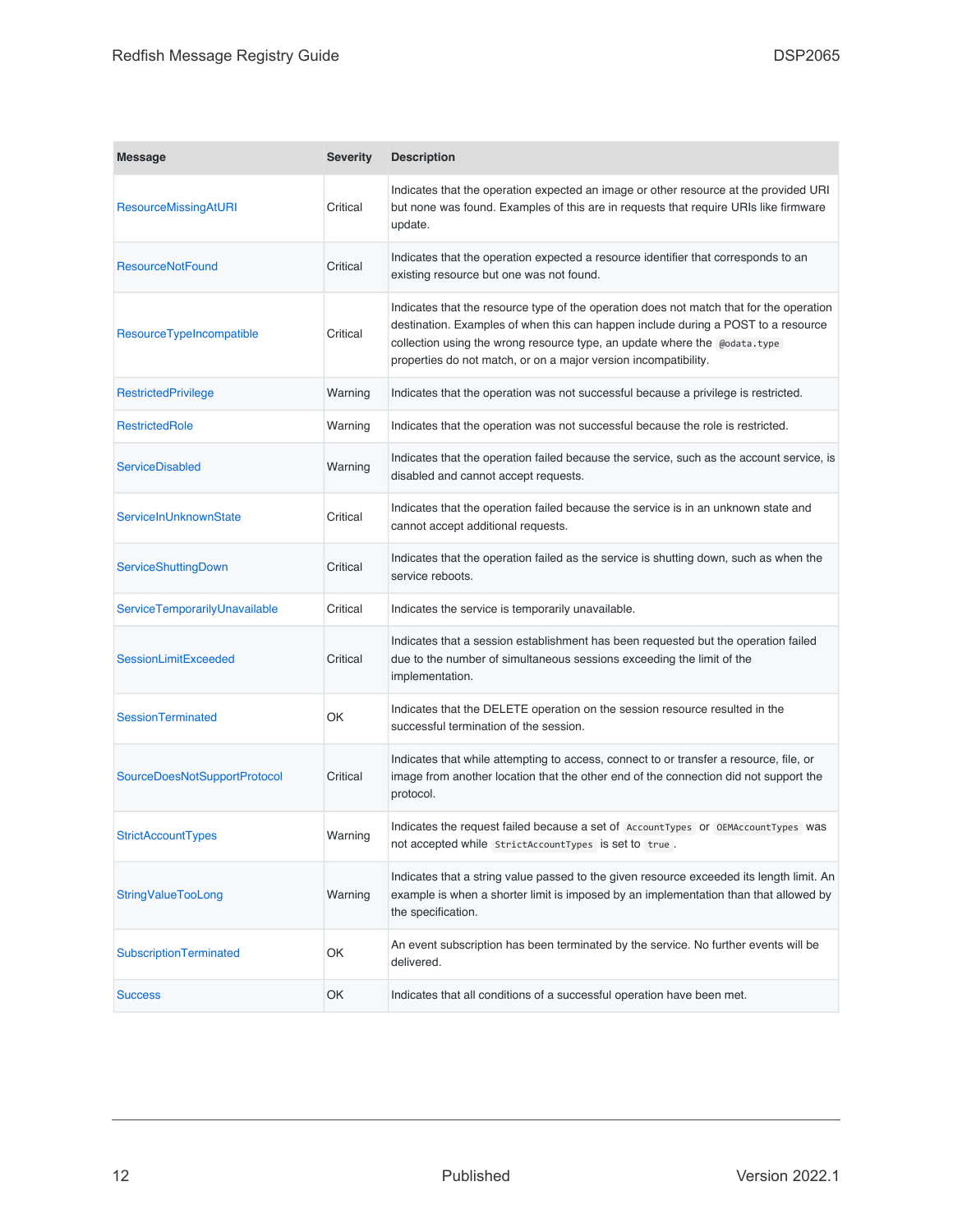| <b>Message</b>          | <b>Severity</b> | <b>Description</b>                                                                                                                 |
|-------------------------|-----------------|------------------------------------------------------------------------------------------------------------------------------------|
| UndeterminedFault       | Critical        | Indicates that a fault or error condition exists but the source of the fault cannot be<br>determined or is unknown to the service. |
| UnrecognizedRequestBody | Warning         | Indicates that the service encountered an unrecognizable request body that could not<br>even be interpreted as malformed JSON.     |

# <span id="page-12-0"></span>**2.1.1 AccessDenied**

Indicates that while attempting to access, connect to, or transfer to or from another resource, the service denied access.

• This message shall be used to indicate that while attempting to access, connect to, or transfer to or from another resource, the service denied access.

Version Added: 1.0.0

Severity: Critical

Resolution: Attempt to ensure that the URI is correct and that the service has the appropriate credentials.

Message and Arguments: "While attempting to establish a connection to '<Arg1>', the service denied access."

- 1. *string*: The URI provided.
	- This argument shall contain the URI provided for this operation.

# <span id="page-12-1"></span>**2.1.2 AccountForSessionNoLongerExists**

Indicates that the account for the session has been removed, thus the session has been removed as well.

• This message shall be used to indicate that the account for the session has been removed, thus the session has been removed as well.

Version Added: 1.0.0

Severity: OK

Resolution: Attempt to connect with a valid account.

Message and Arguments: "The account for the current session has been removed, thus the current session has been removed as well."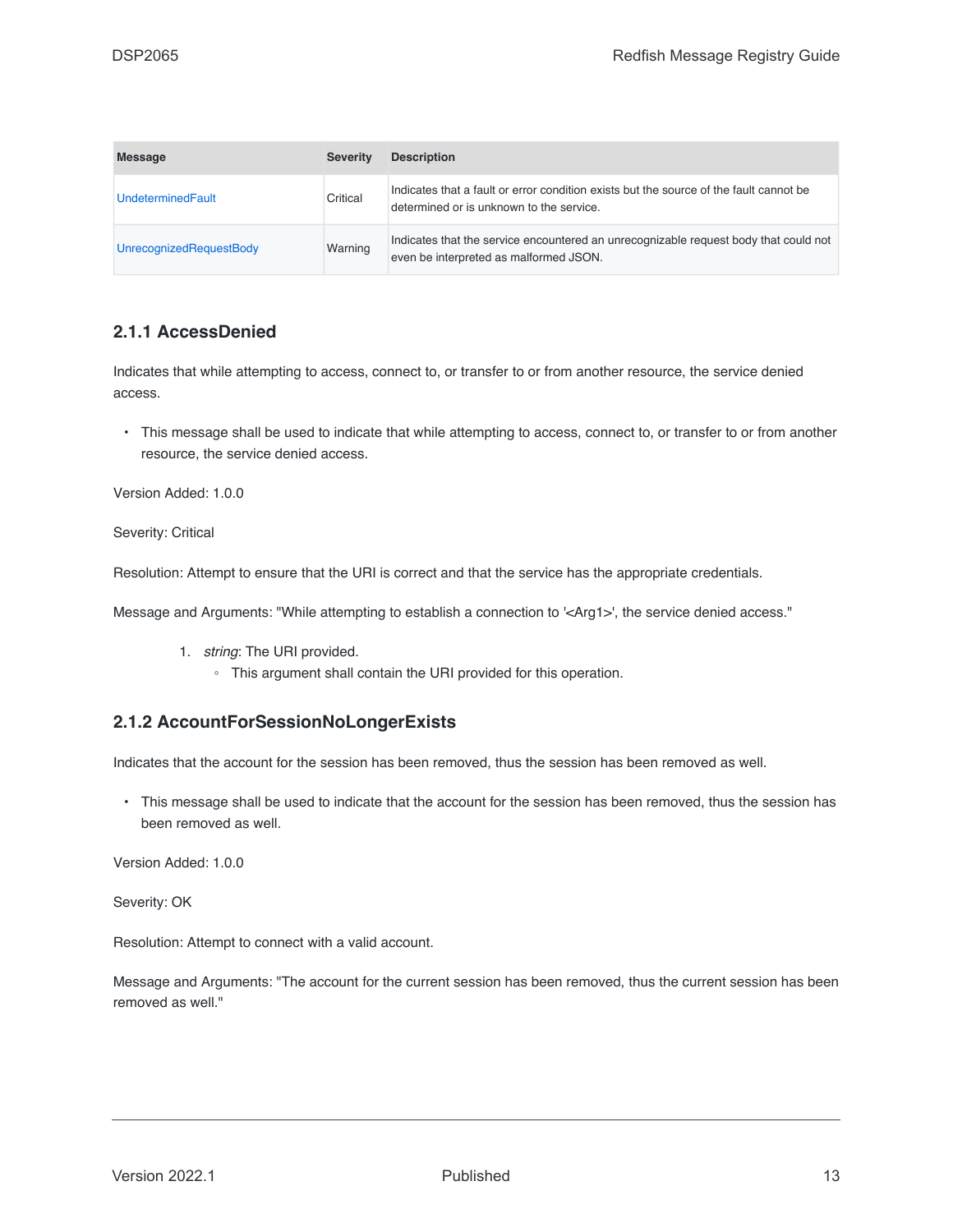# <span id="page-13-0"></span>**2.1.3 AccountModified**

Indicates that the account was successfully modified.

• This message shall be used to indicate that the account was successfully modified.

Version Added: 1.0.0

Severity: OK

Resolution: No resolution is required.

Message and Arguments: "The account was successfully modified."

# <span id="page-13-1"></span>**2.1.4 AccountNotModified**

Indicates that the modification requested for the account was not successful.

• This message shall be used to indicate that the modification requested for the account was not successful.

Version Added: 1.0.0

Severity: Warning

Resolution: The modification may have failed due to permission issues or issues with the request body.

Message and Arguments: "The account modification request failed."

# <span id="page-13-2"></span>**2.1.5 AccountRemoved**

Indicates that the account was successfully removed.

• This message shall be used to indicate that the account was successfully removed.

Version Added: 1.0.0

Severity: OK

Resolution: No resolution is required.

Message and Arguments: "The account was successfully removed."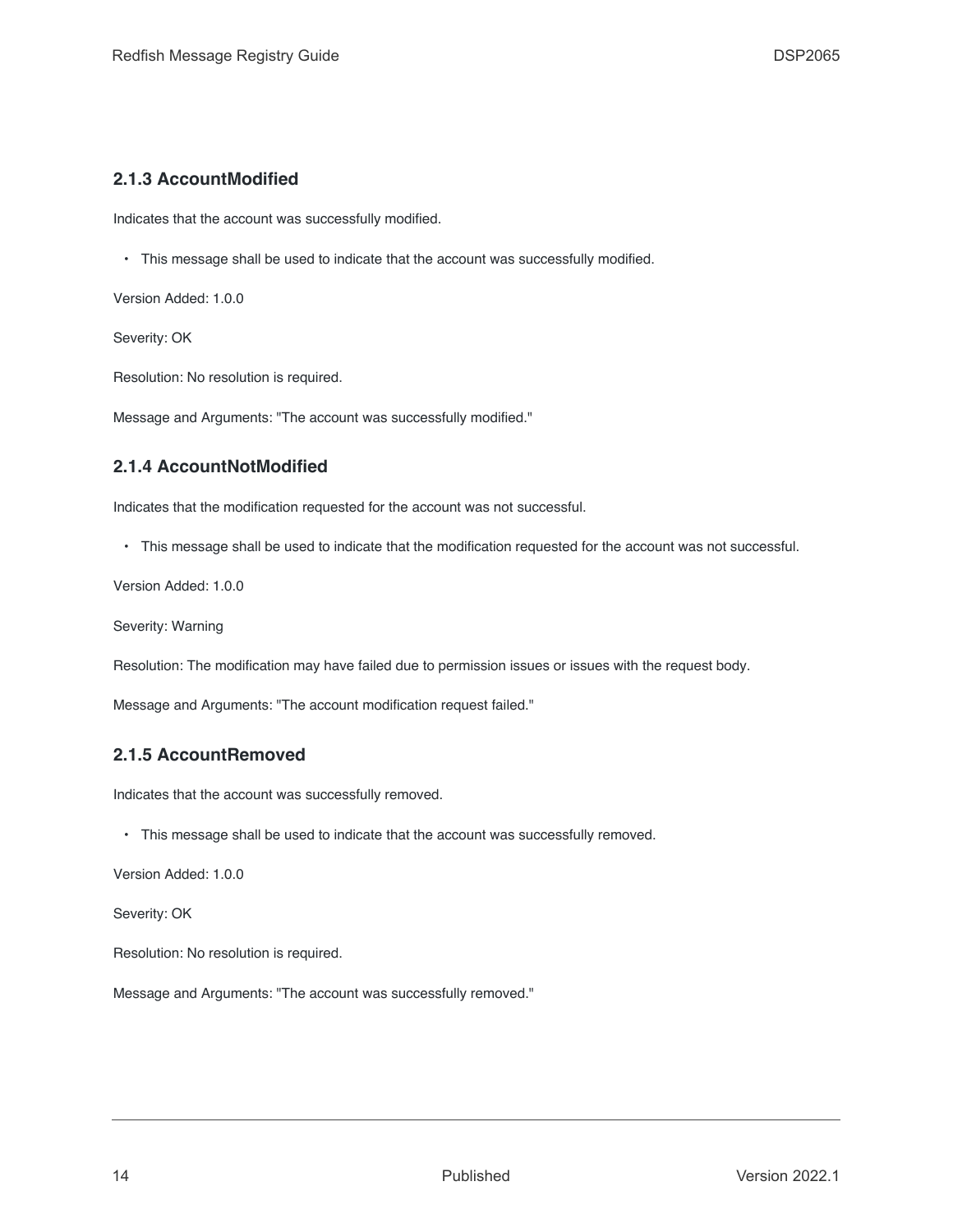# <span id="page-14-0"></span>**2.1.6 ActionDeprecated**

Indicates the action is deprecated.

• This message shall be used to indicate that the action is deprecated.

Version Added: 1.10.0

Severity: Warning

Resolution: Refer to the schema guide for more information.

Message and Arguments: "The action <Arg1> is deprecated."

- 1. *string*: The name of the action.
	- This argument shall contain the name of the action that is deprecated.

# <span id="page-14-1"></span>**2.1.7 ActionNotSupported**

Indicates that the action supplied with the POST operation is not supported by the resource.

• This message shall be used to indicate that the action supplied with the POST operation is not supported by the resource.

Version Added: 1.0.0

Severity: Critical

Resolution: The action supplied cannot be resubmitted to the implementation. Perhaps the action was invalid, the wrong resource was the target or the implementation documentation may be of assistance.

Message and Arguments: "The action <Arg1> is not supported by the resource."

- 1. *string*: The name of the action.
	- This argument shall contain the name of the action.

# <span id="page-14-2"></span>**2.1.8 ActionParameterDuplicate**

Indicates that the action was supplied with a duplicated action parameter in the request body.

• This message shall be used to indicate that the action was supplied with a duplicated action parameter in the request body.

Version Added: 1.0.0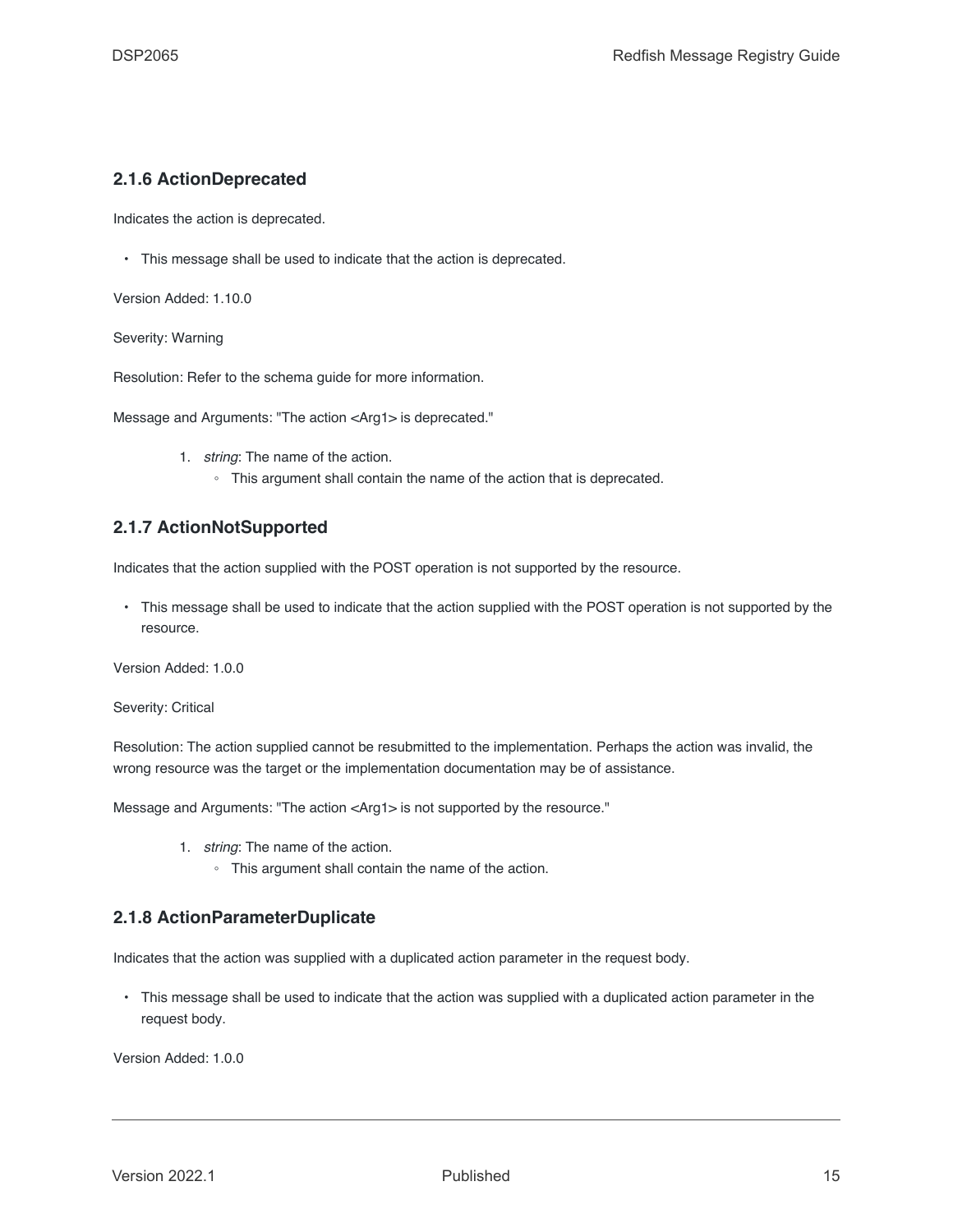#### Severity: Warning

Resolution: Resubmit the action with only one instance of the action parameter in the request body if the operation failed.

Message and Arguments: "The action <Arg1> was submitted with more than one value for the parameter <Arg2>."

- 1. *string*: The name of the action.
	- This argument shall contain the name of the action.
- 2. *string*: The name of the action parameter.
	- This argument shall contain the name of the action parameter.

#### <span id="page-15-0"></span>**2.1.9 ActionParameterMissing**

Indicates that the action requested was missing an action parameter that is required to process the action.

• This message shall be used to indicate that the action requested was missing an action parameter that is required to process the action.

Version Added: 1.0.0

Severity: Critical

Resolution: Supply the action with the required parameter in the request body when the request is resubmitted.

Message and Arguments: "The action <Arg1> requires the parameter <Arg2> to be present in the request body."

- 1. *string*: The name of the action.
	- This argument shall contain the name of the action.
- 2. *string*: The name of the action parameter.
	- This argument shall contain the name of the action parameter.

# <span id="page-15-1"></span>**2.1.10 ActionParameterNotSupported**

Indicates that the parameter supplied for the action is not supported on the resource.

• This message shall be used to indicate that the parameter supplied for the action is not supported on the resource.

Version Added: 1.0.0

Severity: Warning

Resolution: Remove the parameter supplied and resubmit the request if the operation failed.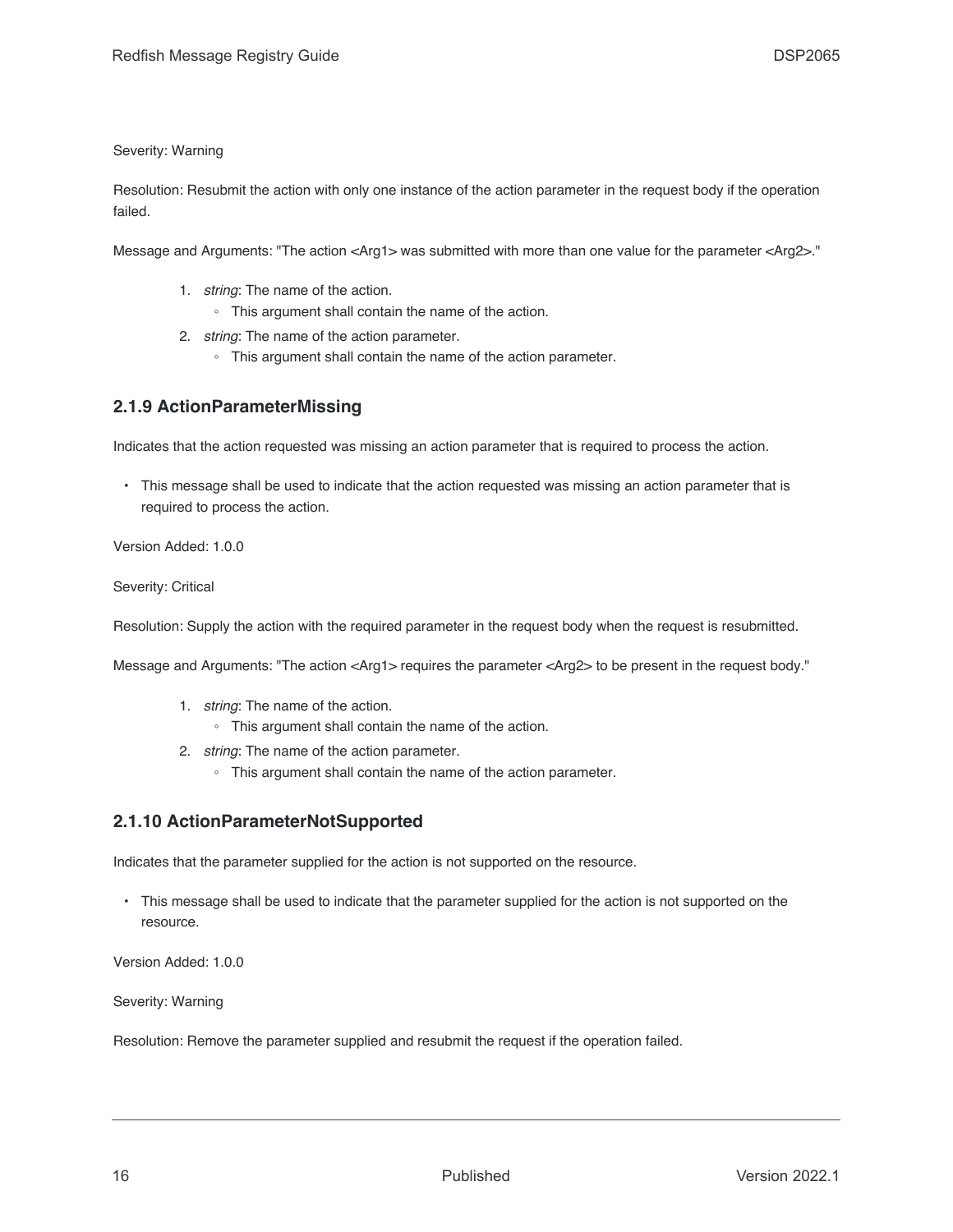Message and Arguments: "The parameter <Arg1> for the action <Arg2> is not supported on the target resource."

- 1. *string*: The name of the action parameter.
	- This argument shall contain the name of the action parameter.
- 2. *string*: The name of the action.
	- This argument shall contain the name of the action.

# <span id="page-16-0"></span>**2.1.11 ActionParameterUnknown**

Indicates that an action was submitted but an action parameter supplied did not match any of the known parameters.

• This message shall be used to indicate that an action was submitted but an action parameter supplied did not match any of the known parameters.

Version Added: 1.0.0

Severity: Warning

Resolution: Correct the invalid action parameter and resubmit the request if the operation failed.

Message and Arguments: "The action <Arg1> was submitted with the invalid parameter <Arg2>."

- 1. *string*: The name of the action.
	- This argument shall contain the name of the action.
- 2. *string*: The name of the action parameter.
	- This argument shall contain the name of the action parameter.

# <span id="page-16-1"></span>**2.1.12 ActionParameterValueConflict**

Indicates that the requested parameter value could not be completed, because of a mismatch with other parameters or properties in the resource.

• This message shall be used to indicate that the requested parameter value could not be completed, because of a mismatch with other parameters or properties in the resource.

Version Added: 1.12.0

Severity: Warning

Resolution: No resolution is required.

Message and Arguments: "The parameter '<Arg1>' with the requested value of '<Arg2>' does not meet the constraints of the implementation."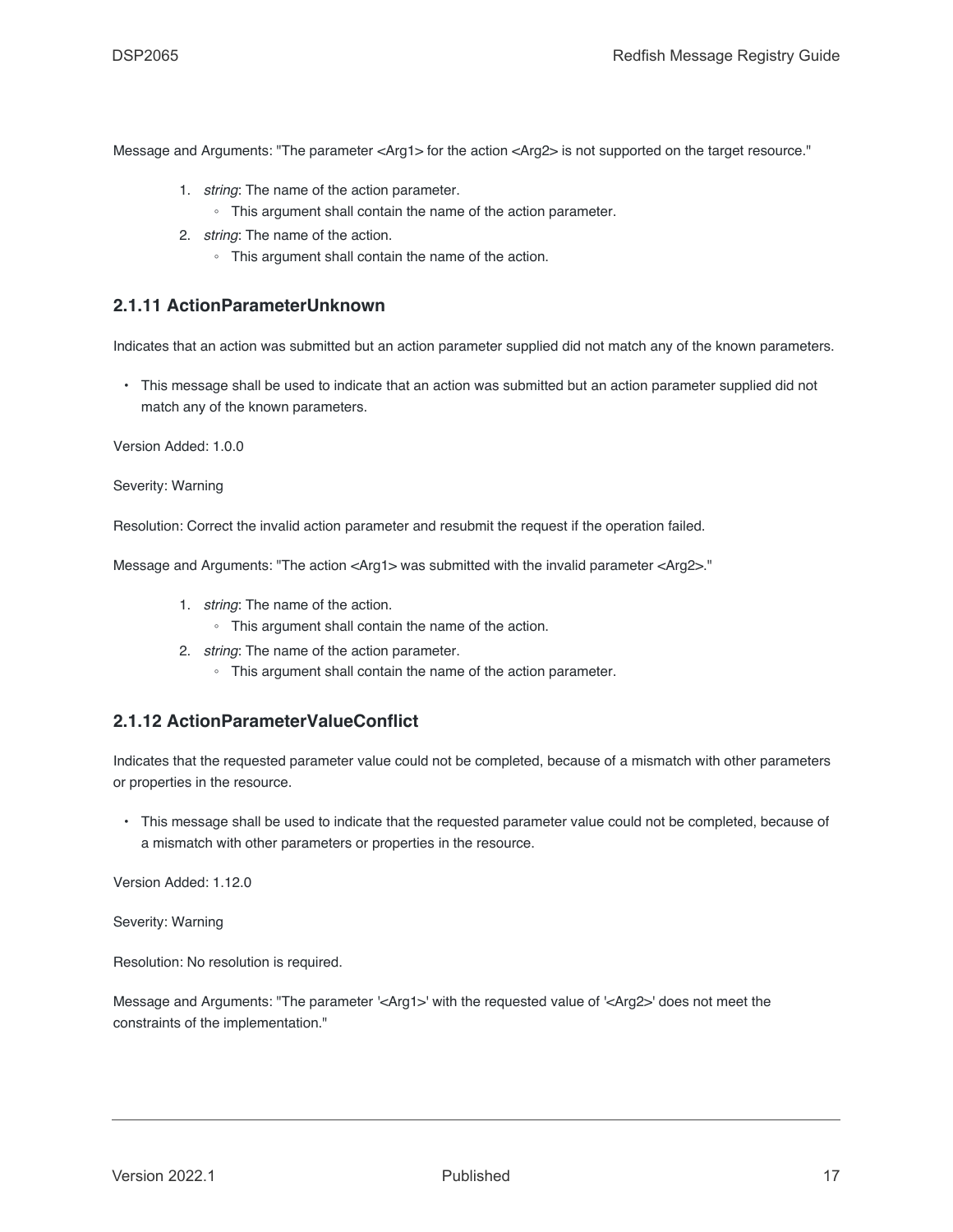- 1. *string*: The name of the parameter for which a write was requested.
	- This argument shall contain the name of the parameter provided in the action request.
- 2. *string*: The value of the parameter with which there is a conflict.
	- This argument shall contain the value of the parameter with which there is a conflict.

# <span id="page-17-0"></span>**2.1.13 ActionParameterValueError**

Indicates that a parameter was given an invalid value.

• This message shall be used to indicate that a parameter was given an invalid value, and the value cannot or should not be included in the message.

Version Added: 1.11.0

Severity: Warning

Resolution: Correct the value for the parameter in the request body and resubmit the request if the operation failed.

Message and Arguments: "The value for the parameter <Arg1> in the action <Arg2> is invalid."

- 1. *string*: The name of the action parameter.
	- This argument shall contain the name of the action parameter.
- 2. *string*: The name of the action.
	- This argument shall contain the name of the action.

# <span id="page-17-1"></span>**2.1.14 ActionParameterValueFormatError**

Indicates that a parameter was given the correct value type but the value of that parameter was not supported. This includes the value size or length has been exceeded.

• This message shall be used to indicate that a parameter was given the correct value type but the value of that parameter was not supported.

Version Added: 1.0.0

Severity: Warning

Resolution: Correct the value for the parameter in the request body and resubmit the request if the operation failed.

Message and Arguments: "The value '<Arg1>' for the parameter <Arg2> in the action <Arg3> is of a different format than the parameter can accept."

- 1. *string*: The value provided for the action parameter.
	- This argument shall contain the value provided for the action parameter. Numeric values shall be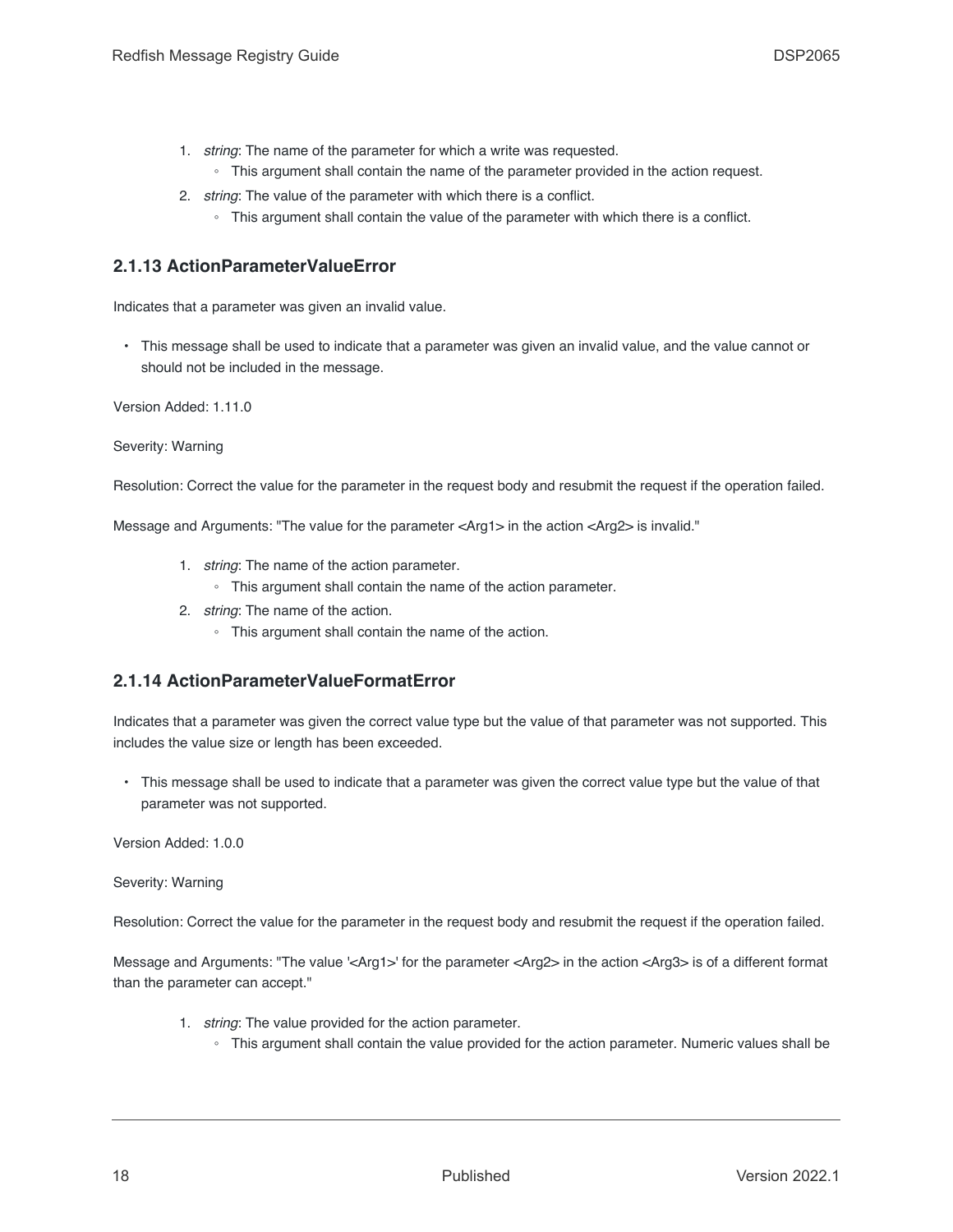converted to a string, and null values shall be represented by the string null.

- 2. *string*: The name of the action parameter.
	- This argument shall contain the name of the action parameter.
- 3. *string*: The name of the action.
	- This argument shall contain the name of the action.

#### <span id="page-18-0"></span>**2.1.15 ActionParameterValueNotInList**

Indicates that a parameter was given the correct value type but the value of that parameter was not supported. The value is not in an enumeration.

• This message shall be used to indicate that a parameter was given the correct value type but the value of that parameter was not supported.

Version Added: 1.10.0

Severity: Warning

Resolution: Choose a value from the enumeration list that the implementation can support and resubmit the request if the operation failed.

Message and Arguments: "The value '<Arg1>' for the parameter <Arg2> in the action <Arg3> is not in the list of acceptable values."

- 1. *string*: The value provided for the action parameter.
	- This argument shall contain the value provided for the action parameter.
- 2. *string*: The name of the action parameter.
	- This argument shall contain the name of the action parameter.
- 3. *string*: The name of the action.
	- This argument shall contain the name of the action.

# <span id="page-18-1"></span>**2.1.16 ActionParameterValueTypeError**

Indicates that a parameter was given the wrong value type, such as when a number is supplied for a parameter that requires a string.

• This message shall be used to indicate that a parameter was given the wrong value type, such as when a number is supplied for a parameter that requires a string.

Version Added: 1.0.0

Severity: Warning

Resolution: Correct the value for the parameter in the request body and resubmit the request if the operation failed.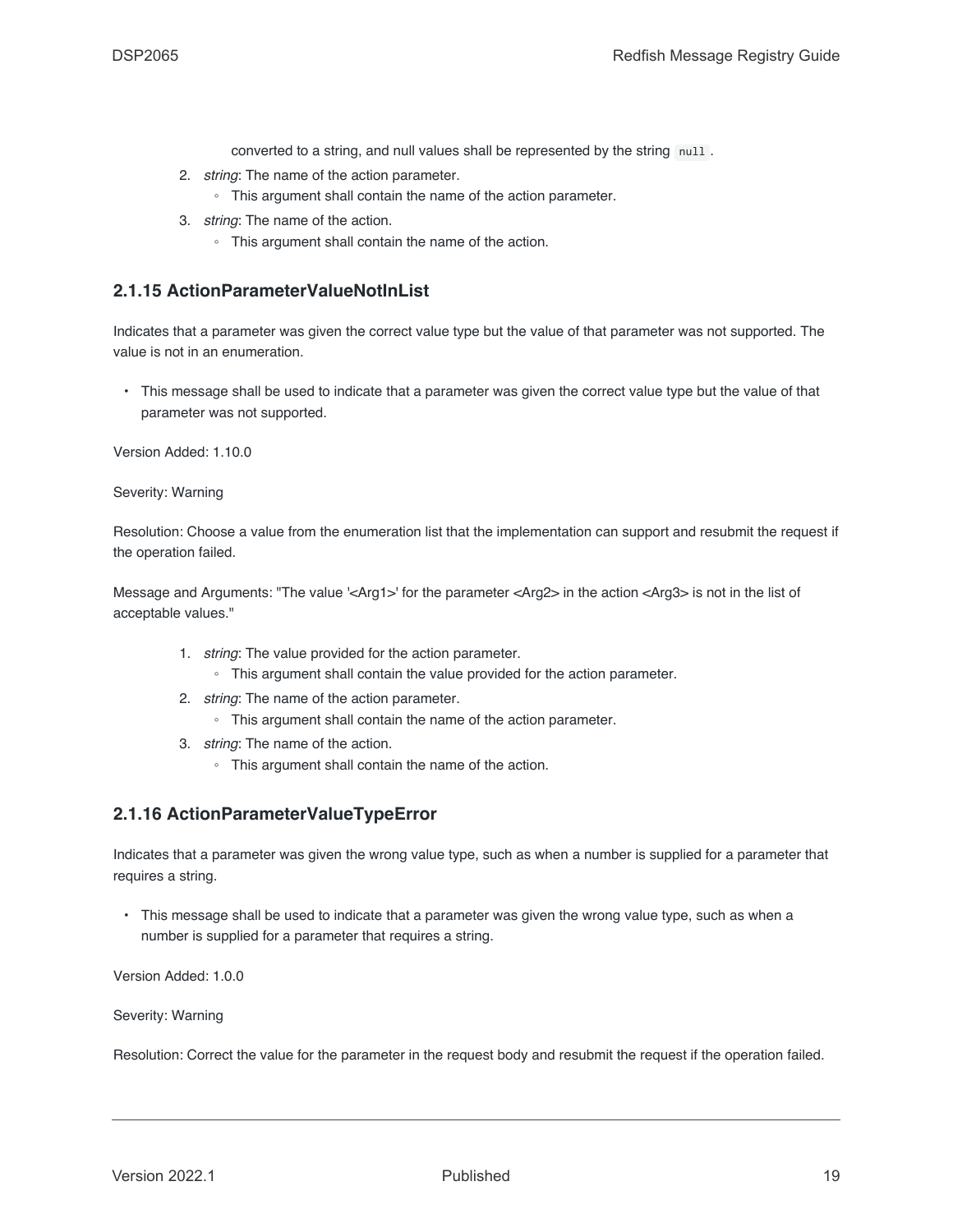Message and Arguments: "The value '<Arg1>' for the parameter <Arg2> in the action <Arg3> is of a different type than the parameter can accept."

- 1. *string*: The value provided for the action parameter.
	- This argument shall contain the value provided for the action parameter. Numeric values shall be converted to a string, and null values shall be represented by the string null.
- 2. *string*: The name of the action parameter.
	- This argument shall contain the name of the action parameter.
- 3. *string*: The name of the action.
	- This argument shall contain the name of the action.

# <span id="page-19-0"></span>**2.1.17 ChassisPowerStateOffRequired**

Indicates that the request requires a specified chassis to be powered off.

• This message shall be used to indicate that the request requires the specified chassis to be powered off as indicated by its PowerState property.

Version Added: 1.6.0

Severity: Warning

Resolution: Power off the specified chassis and resubmit the request.

Message and Arguments: "The Chassis with Id '<Arg1>' requires to be powered off to perform this request."

- 1. *string*: The Id of the chassis that requires to be powered off.
	- The value of this argument shall be a string containing the value of the Id property of the chassis that requires to be powered off.

# <span id="page-19-1"></span>**2.1.18 ChassisPowerStateOnRequired**

Indicates that the request requires a specified chassis to be powered on.

• This message shall be used to indicate that the request requires the specified chassis to be powered on as indicated by its PowerState property.

Version Added: 1.6.0

Severity: Warning

Resolution: Power on the specified chassis and resubmit the request.

Message and Arguments: "The chassis with Id '<Arg1>' requires to be powered on to perform this request."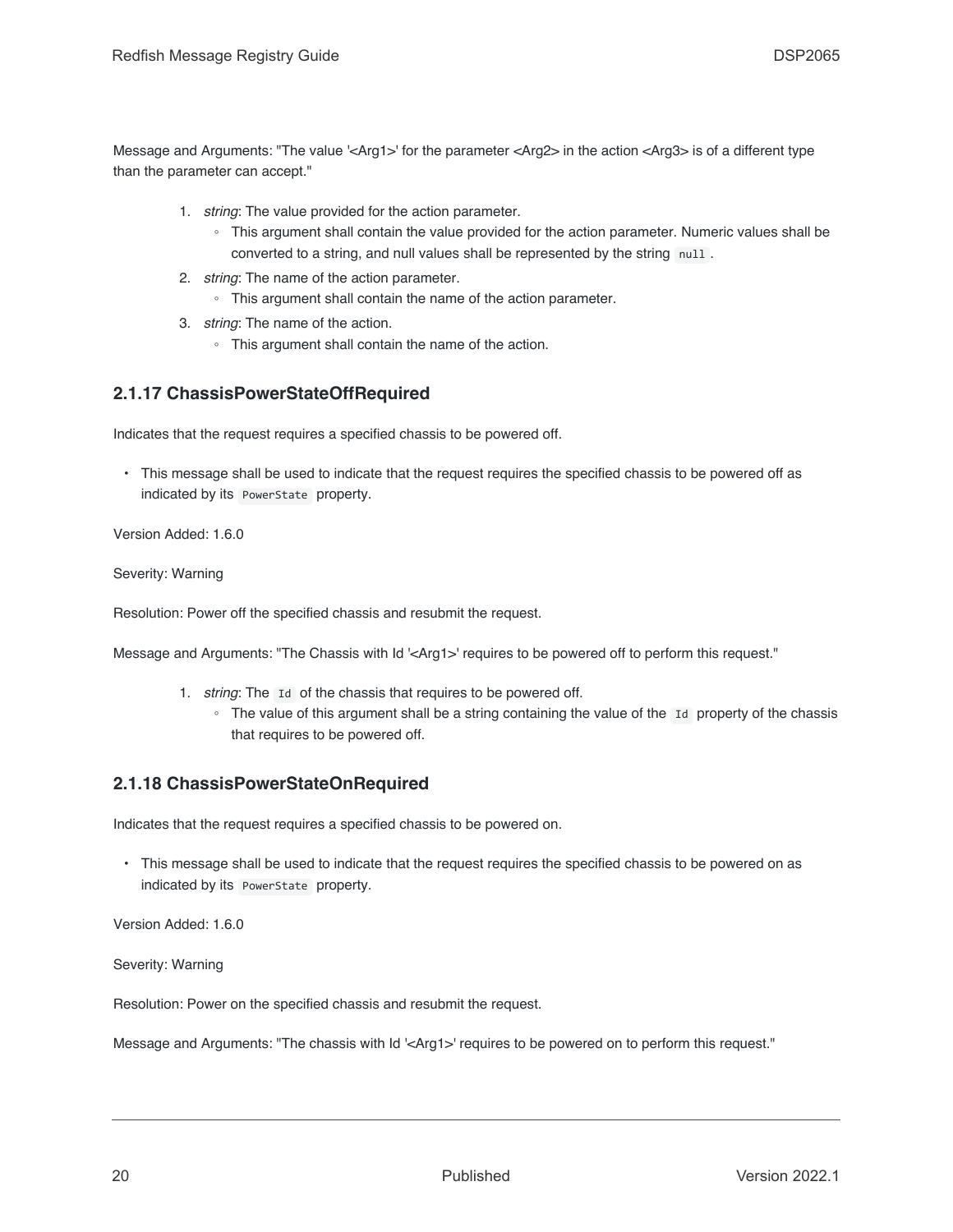- 1. *string*: The Id of the chassis that requires to be powered on.
	- The value of this argument shall be a string containing the value of the Id property of the chassis that requires to be powered on.

# <span id="page-20-0"></span>**2.1.19 ConditionInRelatedResource**

Indicates that one or more fault or error conditions exist in a related resource.

• This message shall be used to indicate that one or more conditions that require attention exist in a resource that affects the Health or HealthRollup of this resource. This message can be used in place of multiple messages in a Conditions property to roll up conditions from a single resource. The resource can be located using the OriginOfCondition property. The value of the MessageSeverity property should match the highest severity of any conditions in the resource referenced by the OriginOfCondition property.

Version Added: 1.9.0

Severity: Warning

Resolution: Check the Conditions array in the resource shown in the OriginOfCondition property to determine the conditions that need attention.

Message and Arguments: "One or more conditions exist in a related resource. See the OriginOfCondition property."

# <span id="page-20-1"></span>**2.1.20 CouldNotEstablishConnection**

Indicates that the attempt to access the resource, file, or image at the URI was unsuccessful because a session could not be established.

• This message shall be used to indicate that the attempt to access the resource, file, or image at the URI was unsuccessful because a session could not be established.

Version Added: 1.0.0

Severity: Critical

Resolution: Ensure that the URI contains a valid and reachable node name, protocol information and other URI components.

Message and Arguments: "The service failed to establish a connection with the URI '<Arg1>'."

- 1. *string*: The URI provided.
	- This argument shall contain the URI provided for this operation.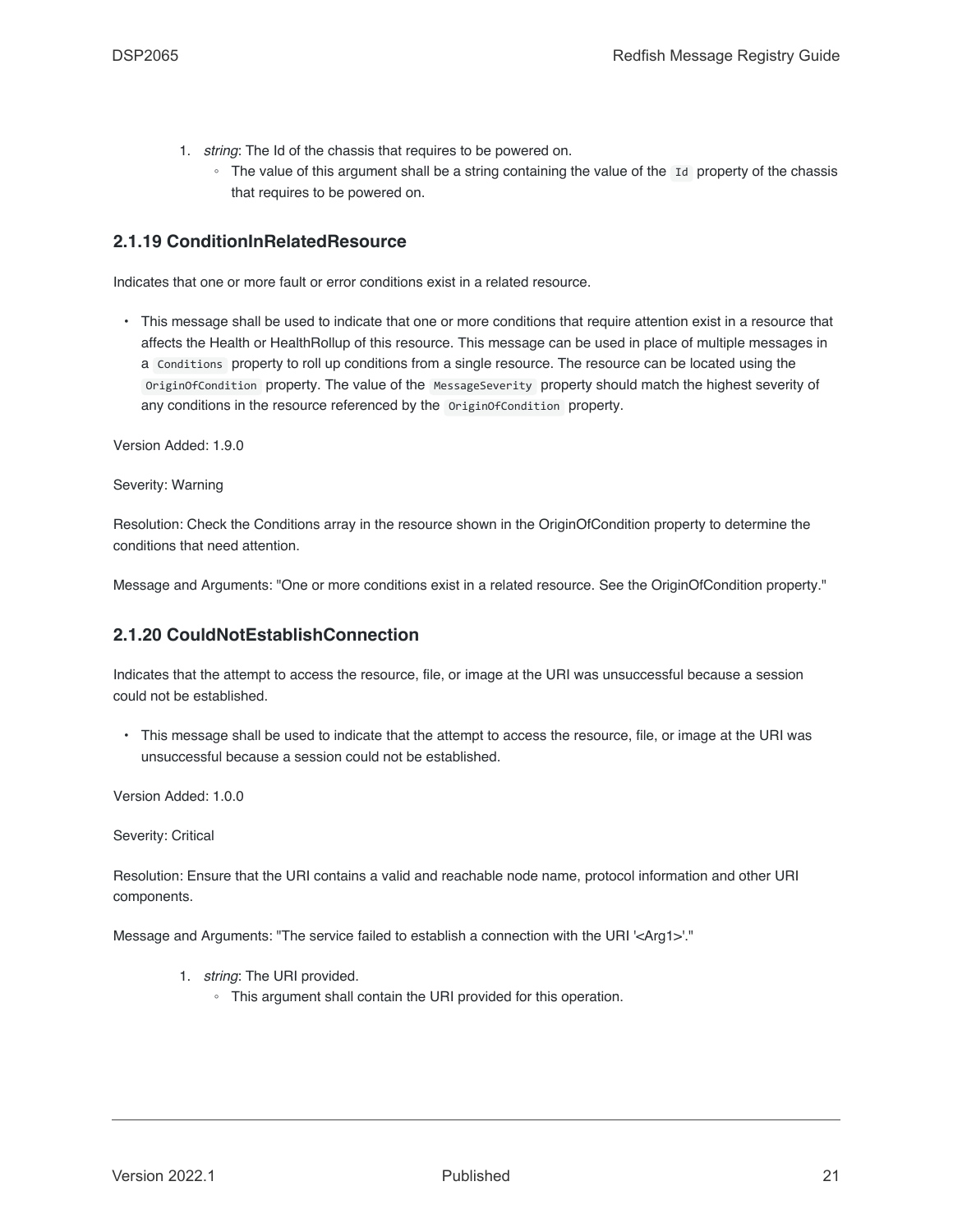# <span id="page-21-0"></span>**2.1.21 CreateFailedMissingReqProperties**

Indicates that a create was attempted on a resource but that properties that are required for the create operation were missing from the request.

• This message shall be used to indicate that a create was attempted on a resource but that properties that are required for the create operation were missing from the request.

Version Added: 1.0.0

Severity: Critical

Resolution: Correct the body to include the required property with a valid value and resubmit the request if the operation failed.

Message and Arguments: "The create operation failed because the required property <Arg1> was missing from the request."

- 1. *string*: The name of the required property.
	- This argument shall contain the name of the required property.

### <span id="page-21-1"></span>**2.1.22 CreateLimitReachedForResource**

Indicates that no more resources can be created on the resource as it has reached its create limit.

• This message shall be used to indicate that no more resources can be created on the resource as it has reached its create limit.

Version Added: 1.0.0

Severity: Critical

Resolution: Either delete resources and resubmit the request if the operation failed or do not resubmit the request.

Message and Arguments: "The create operation failed because the resource has reached the limit of possible resources."

# <span id="page-21-2"></span>**2.1.23 Created**

Indicates that all conditions of a successful create operation have been met.

• This message shall be used to indicate that all conditions of a successful create operation have been met.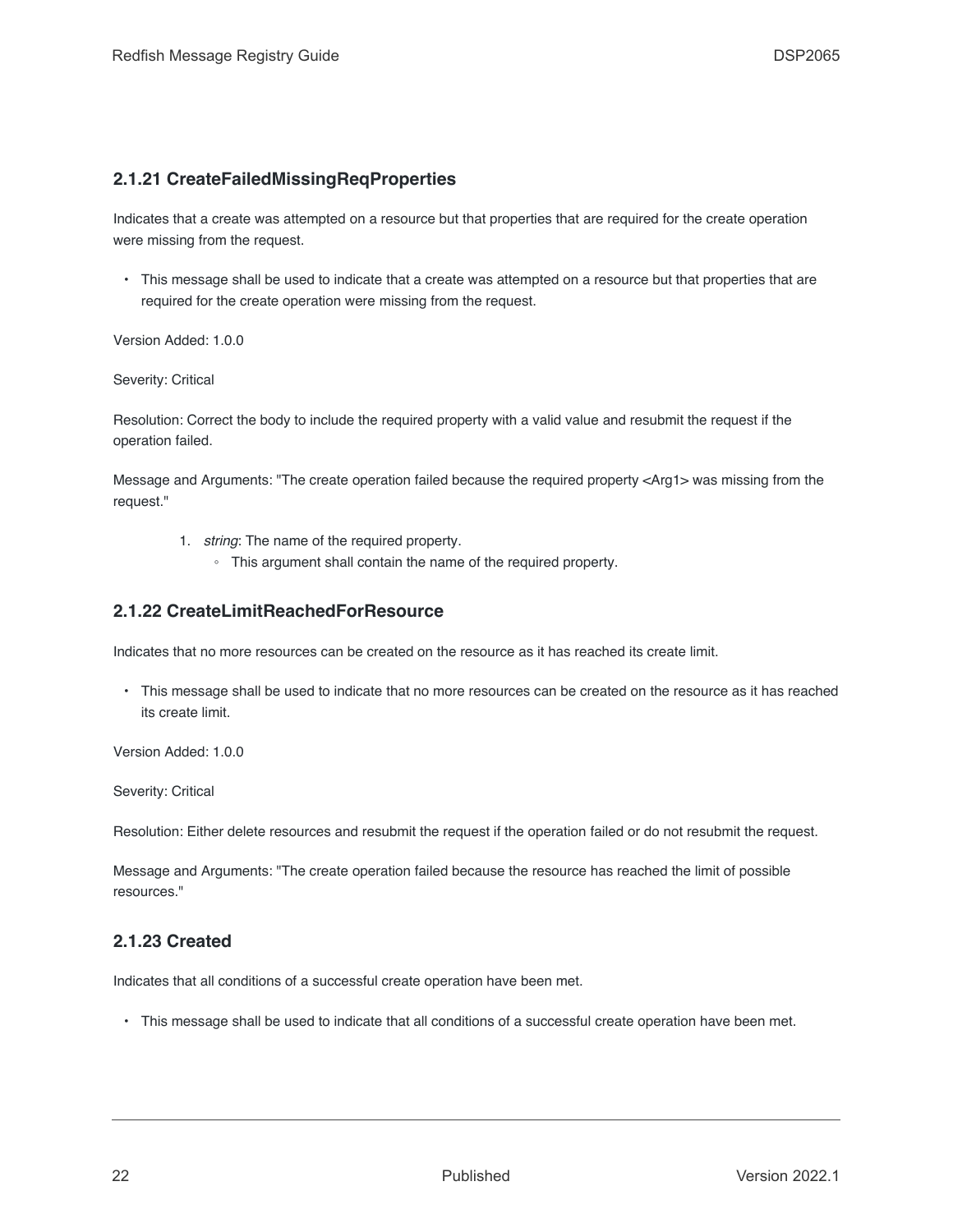Version Added: 1.0.0

Severity: OK

Resolution: None.

Message and Arguments: "The resource has been created successfully."

# <span id="page-22-0"></span>**2.1.24 EmptyJSON**

Indicates that the request body contained an empty JSON object when one or more properties are expected in the body.

• This message shall be used to indicate that the request body contained an empty JSON object when one or more properties are expected in the body.

Version Added: 1.2.0

Severity: Warning

Resolution: Add properties in the JSON object and resubmit the request.

Message and Arguments: "The request body submitted contained an empty JSON object and the service is unable to process it."

# <span id="page-22-1"></span>**2.1.25 EventBufferExceeded**

Indicates undelivered events may have been lost due to a lack of buffer space in the service.

• This message shall be used to indicate that event buffer space used by the service has been exceeded, and as a result, one or more undelivered events may have been lost.

Version Added: 1.13.0

Severity: Warning

Resolution: None.

Message and Arguments: "Undelivered events may have been lost due to exceeding the event buffer."

# <span id="page-22-2"></span>**2.1.26 EventSubscriptionLimitExceeded**

Indicates that a event subscription establishment has been requested but the operation failed due to the number of simultaneous connection exceeding the limit of the implementation.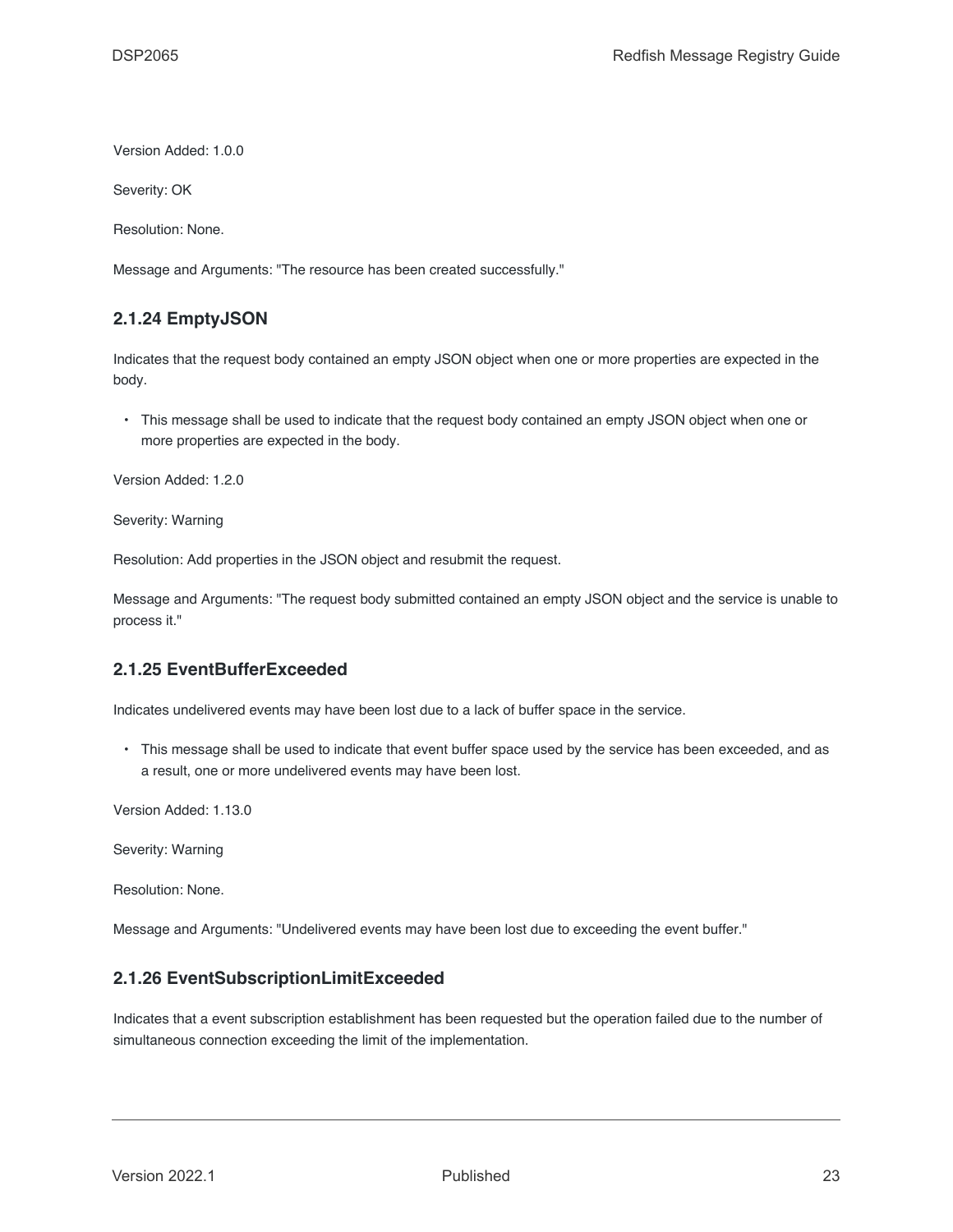• This message shall be used to indicate that a event subscription establishment has been requested but the operation failed due to the number of simultaneous connection exceeding the limit of the implementation.

Version Added: 1.0.0

Severity: Critical

Resolution: Reduce the number of other subscriptions before trying to establish the event subscription or increase the limit of simultaneous subscriptions, if supported.

Message and Arguments: "The event subscription failed due to the number of simultaneous subscriptions exceeding the limit of the implementation."

# <span id="page-23-0"></span>**2.1.27 GeneralError**

Indicates that a general error has occurred. Use in @Message.ExtendedInfo is discouraged. When used in @Message.ExtendedInfo , implementations are expected to include a Resolution property with this message and provide a service-defined resolution to indicate how to resolve the error.

• This message shall be used to indicate that a general error has occurred. Implementations should not use this message in @Message.ExtendedInfo . If used in @Message.ExtendedInfo , implementations should include a Resolution property with this message and provide a service-defined resolution to indicate how to resolve the error.

Version Added: 1.0.0

Severity: Critical

Resolution: None.

Message and Arguments: "A general error has occurred. See Resolution for information on how to resolve the error, or @Message.ExtendedInfo if Resolution is not provided."

#### <span id="page-23-1"></span>**2.1.28 HeaderInvalid**

Indicates that a request header is invalid.

• This message shall be used to indicate that a request header is known, but is invalid.

Version Added: 1.13.0

Severity: Critical

Resolution: Resubmit the request with a valid request header.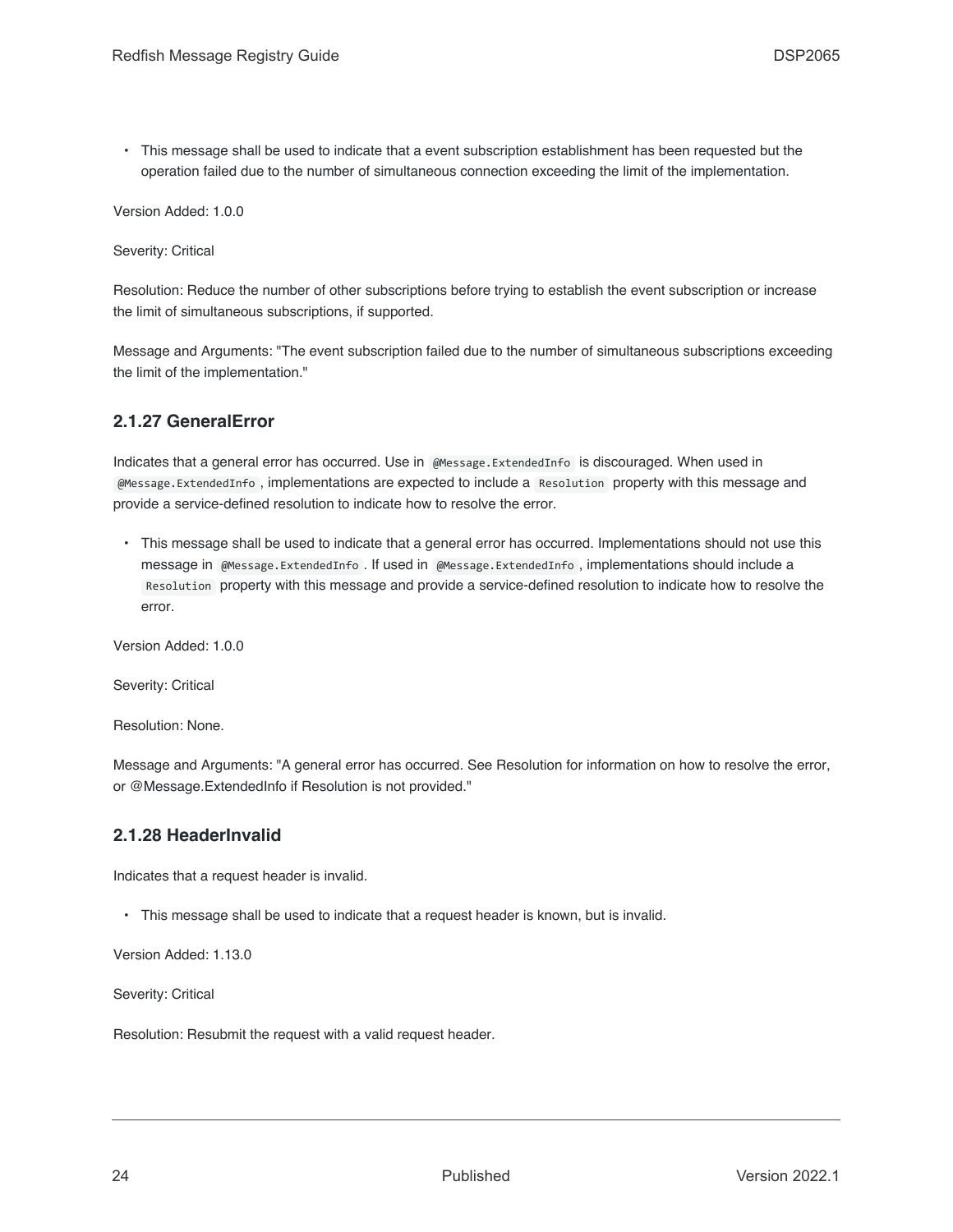Message and Arguments: "Header '<Arg1>' is invalid."

- 1. *string*: The request header.
	- This argument shall contain the full request header, including the field name and field value.

# <span id="page-24-0"></span>**2.1.29 HeaderMissing**

Indicates that a required request header is missing.

• This message shall be used to indicate that a required request header is missing in the request.

Version Added: 1.13.0

Severity: Critical

Resolution: Resubmit the request with the required request header.

Message and Arguments: "Required header '<Arg1>' is missing in the request."

- 1. *string*: The missing required request header.
	- This argument shall contain the missing required request header.

### <span id="page-24-1"></span>**2.1.30 InsufficientPrivilege**

Indicates that the credentials associated with the established session do not have sufficient privileges for the requested operation.

• This message shall be used to indicate that the credentials associated with the established session do not have sufficient privileges for the requested operation.

Version Added: 1.0.0

Severity: Critical

Resolution: Either abandon the operation or change the associated access rights and resubmit the request if the operation failed.

Message and Arguments: "There are insufficient privileges for the account or credentials associated with the current session to perform the requested operation."

# <span id="page-24-2"></span>**2.1.31 InsufficientStorage**

Indicates that the operation could not be completed due to a lack of storage or memory avaiable to the service.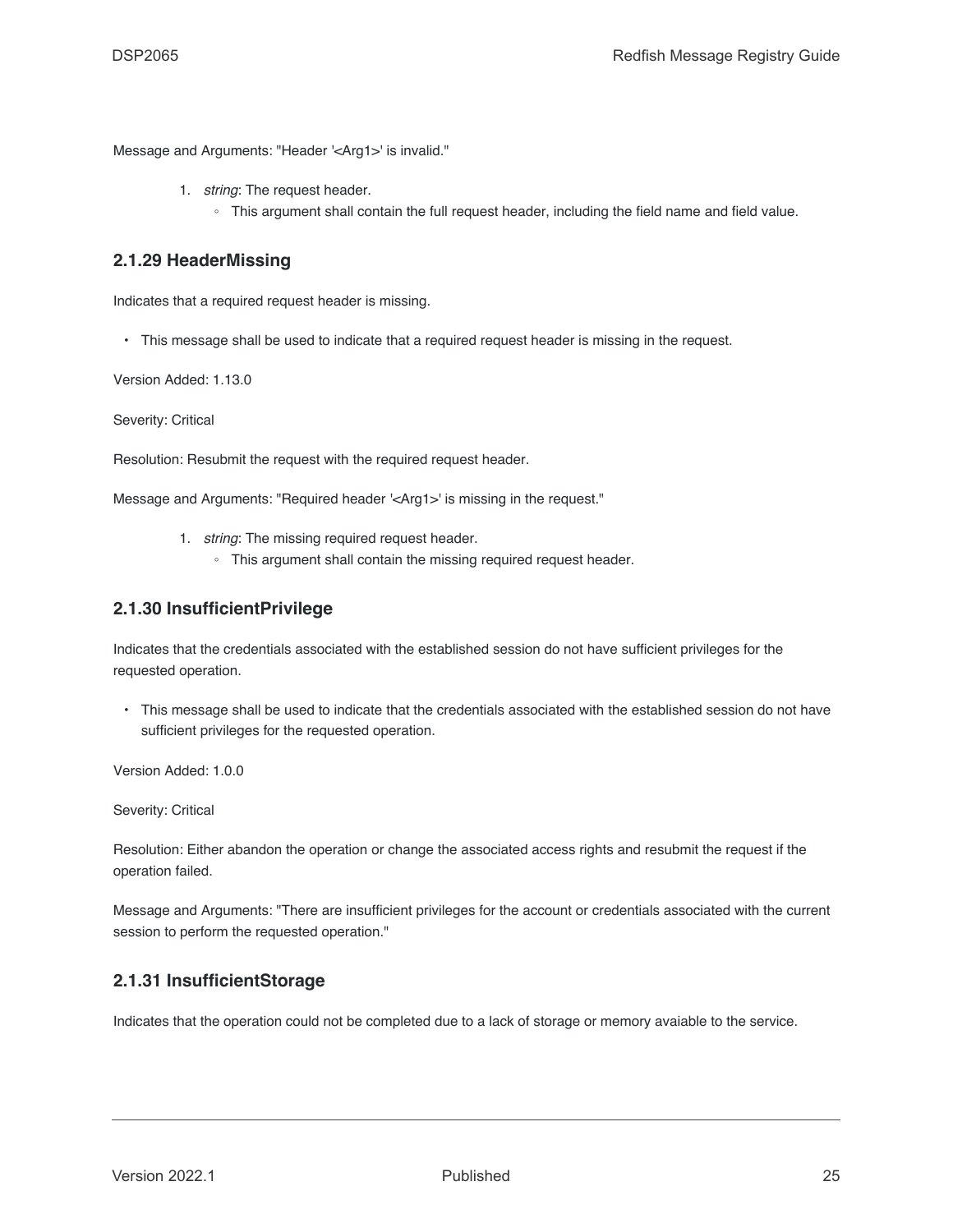• This message shall be used to indicate that the request exceeds the storage or memory available to the serivce. For cases where the payload is larger than the maximum size supported, regardless of available storage, the message PayloadTooLarge shall be used.

Version Added: 1.13.0

Severity: Critical

Resolution: Increase the free storage space available to the service and resubmit the request.

Message and Arguments: "Insufficent storage or memory available to complete the request."

#### <span id="page-25-0"></span>**2.1.32 InternalError**

Indicates that the request failed for an unknown internal error but that the service is still operational.

• This message shall be used to indicate that the request failed for an unknown internal error but that the service is still operational.

Version Added: 1.0.0

Severity: Critical

Resolution: Resubmit the request. If the problem persists, consider resetting the service.

Message and Arguments: "The request failed due to an internal service error. The service is still operational."

# <span id="page-25-1"></span>**2.1.33 InvalidIndex**

The index is not valid.

• This message shall be used to indicate that the index is not valid.

Version Added: 1.0.0

Severity: Warning

Resolution: Verify the index value provided is within the bounds of the array.

Message and Arguments: "The index <Arg1> is not a valid offset into the array."

- 1. *number*: The array index.
	- This argument shall contain the array index value provided.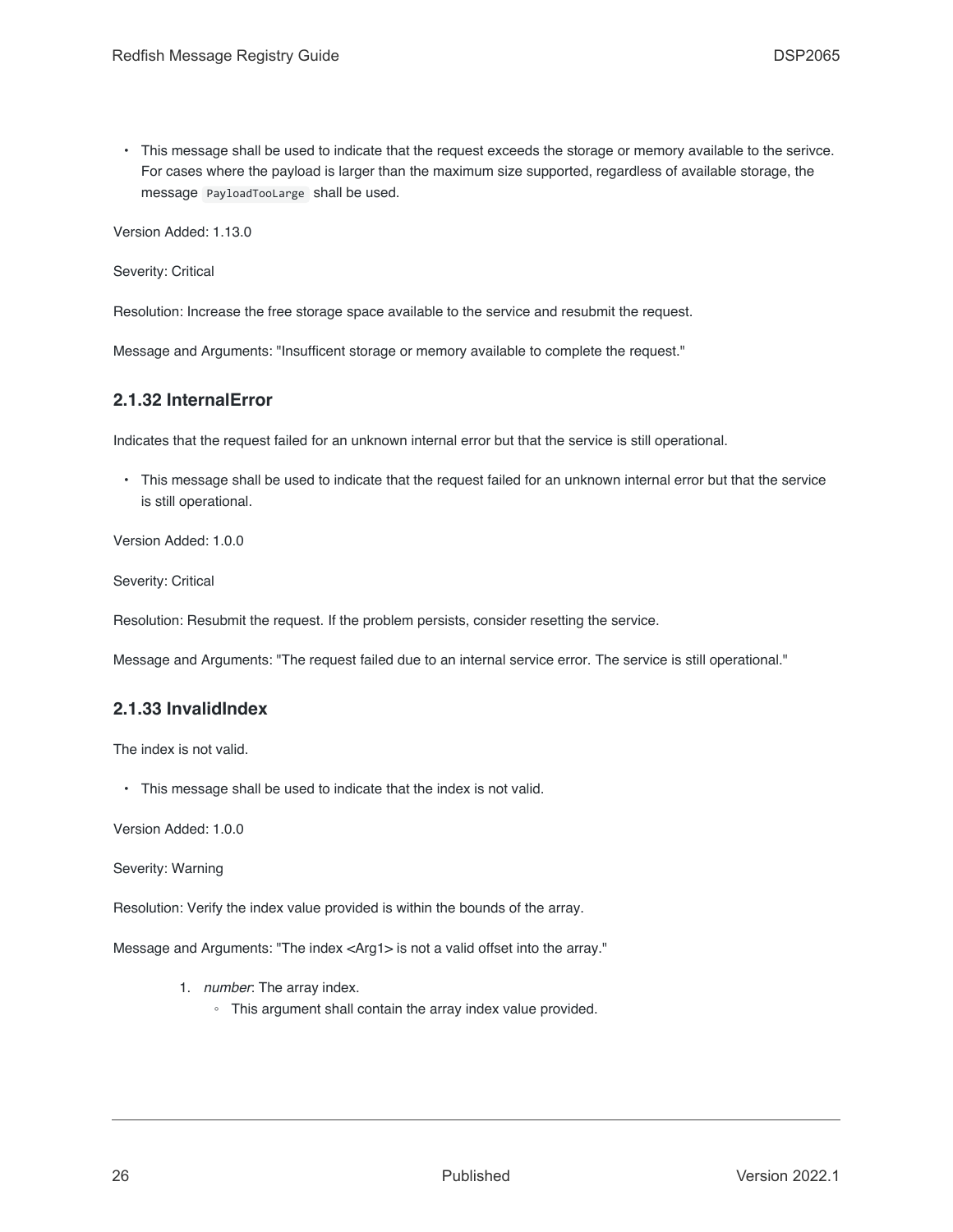# <span id="page-26-0"></span>**2.1.34 InvalidJSON**

Indicates that the request body contains invalid JSON.

• This message shall be used to indicate that the request body contains invalid JSON.

Version Added: 1.10.0

Severity: Critical

Resolution: Ensure that the request body is valid JSON and resubmit the request.

Message and Arguments: "The request body submitted is invalid JSON starting at line <Arg1> and could not be parsed by the receiving service."

- 1. *number*: The line number where the invalid JSON starts.
	- The value of this argument shall contain the line number where the invalid JSON starts.

# <span id="page-26-1"></span>**2.1.35 InvalidObject**

Indicates that the object in question is invalid according to the implementation. Examples include a firmware update malformed URI.

• This message shall be used to indicate that the object in question is invalid according to the implementation.

Version Added: 1.0.0

#### Severity: Critical

Resolution: Either the object is malformed or the URI is not correct. Correct the condition and resubmit the request if it failed.

Message and Arguments: "The object at '<Arg1>' is invalid."

- 1. *string*: The URI provided.
	- This argument shall contain the URI provided for this operation.

# <span id="page-26-2"></span>**2.1.36 InvalidURI**

Indicates that the operation encountered a URI that does not correspond to a valid resource.

• This message shall be used to indicate that the operation encountered a URI that does not correspond to a valid resource.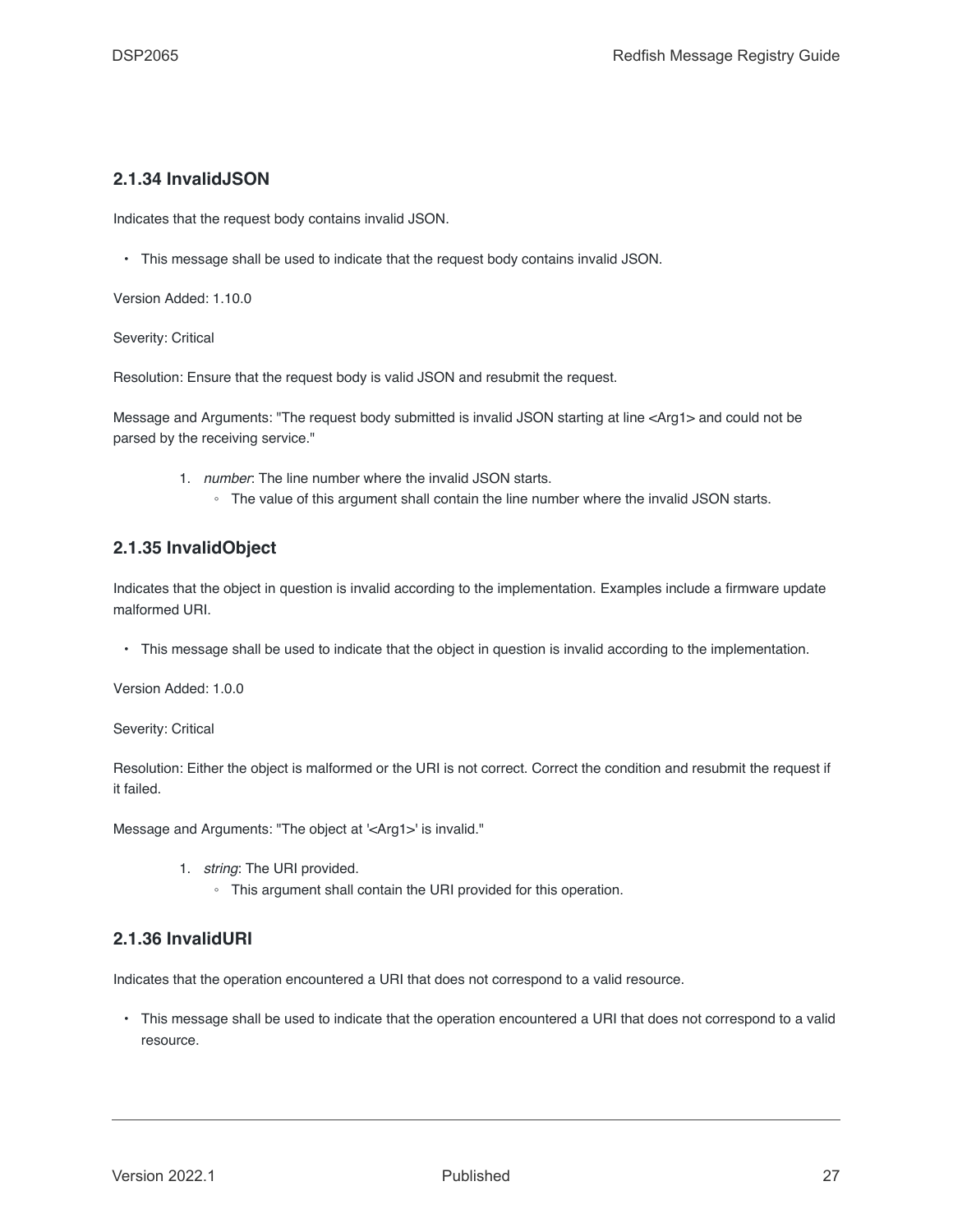Version Added: 1.10.0

Severity: Critical

Resolution: Provide a valid URI and resubmit the request.

Message and Arguments: "The URI <Arg1> was not found."

- 1. *string*: The supplied URI.
	- This argument shall contain the invalid URI that was encountered.

# <span id="page-27-0"></span>**2.1.37 MalformedJSON**

Indicates that the request body was malformed JSON.

• This message shall be used to indicate that the request body was malformed JSON.

Version Added: 1.0.0

Severity: Critical

Resolution: Ensure that the request body is valid JSON and resubmit the request.

Message and Arguments: "The request body submitted was malformed JSON and could not be parsed by the receiving service."

# <span id="page-27-1"></span>**2.1.38 MaximumErrorsExceeded**

Indicates that sufficient errors have occurred that the reporting service cannot return them all.

• The maximum number of errors that the implementation can report has been exceeded. This shall not be the only message reported by the service. The use of this message should be limited to RDE implementations.

Version Added: 1.8.0

Severity: Critical

Resolution: Resolve other reported errors and retry the current operation.

Message and Arguments: "Too many errors have occurred to report them all."

# <span id="page-27-2"></span>**2.1.39 MissingOrMalformedPart**

Indicates that a multipart request is missing a required part or contains malformed parts.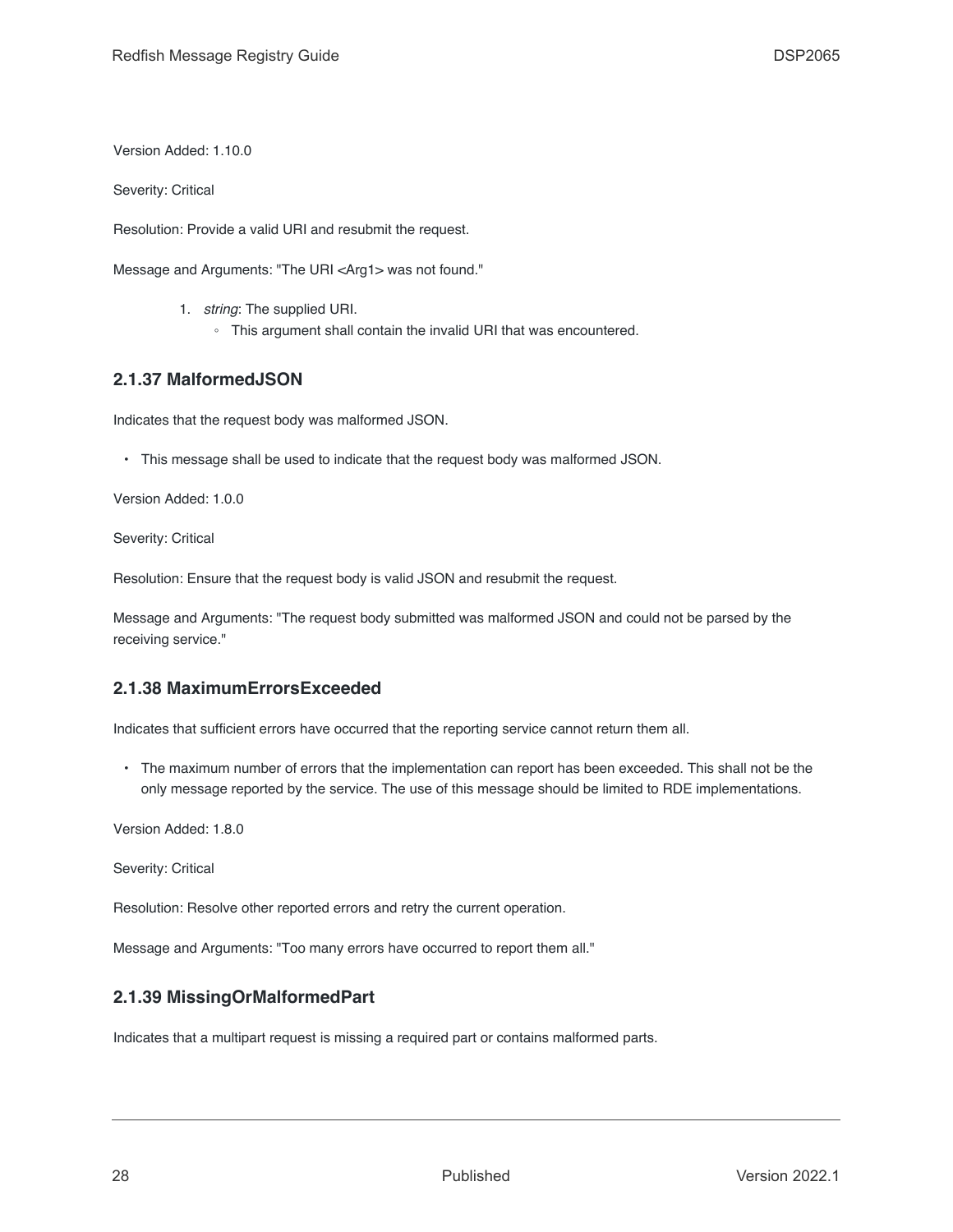• This message shall be used to indicate that the request payload supplied as part of an HTTP multipart request is missing one or more required parts or contains malformed parts.

Version Added: 1.13.0

Severity: Critical

Resolution: Add any missing required parts or correct the malformed parts and resubmit the request.

Message and Arguments: "The multipart request contains malformed parts or is missing required parts."

#### <span id="page-28-0"></span>**2.1.40 NetworkNameResolutionNotConfigured**

Indicates that network-based name resolution has not been configured on the service.

• This message shall be used to indicate that network-based name resolution, such as DNS or WINS protocols, has not been configured on the service.

Version Added: 1.11.0

Severity: Warning

Resolution: Configure the network name resolution protocol support on this service, or update any URI values to include an IP address instead of a network name and resubmit the request.

Message and Arguments: "Network name resolution has not been configured on this service."

#### <span id="page-28-1"></span>**2.1.41 NetworkNameResolutionNotSupported**

Indicates the service does not support network-based name resolution.

• This message shall be used to indicate that the service does not support network-based name resolution, such as DNS or WINS protocols. URIs provided as property values must contain an IP address as the service cannot resolve a network name.

Version Added: 1.11.0

Severity: Warning

Resolution: Update any URI values to include an IP address instead of a network name and resubmit the request.

Message and Arguments: "Resolution of network-based names is not supported by this service."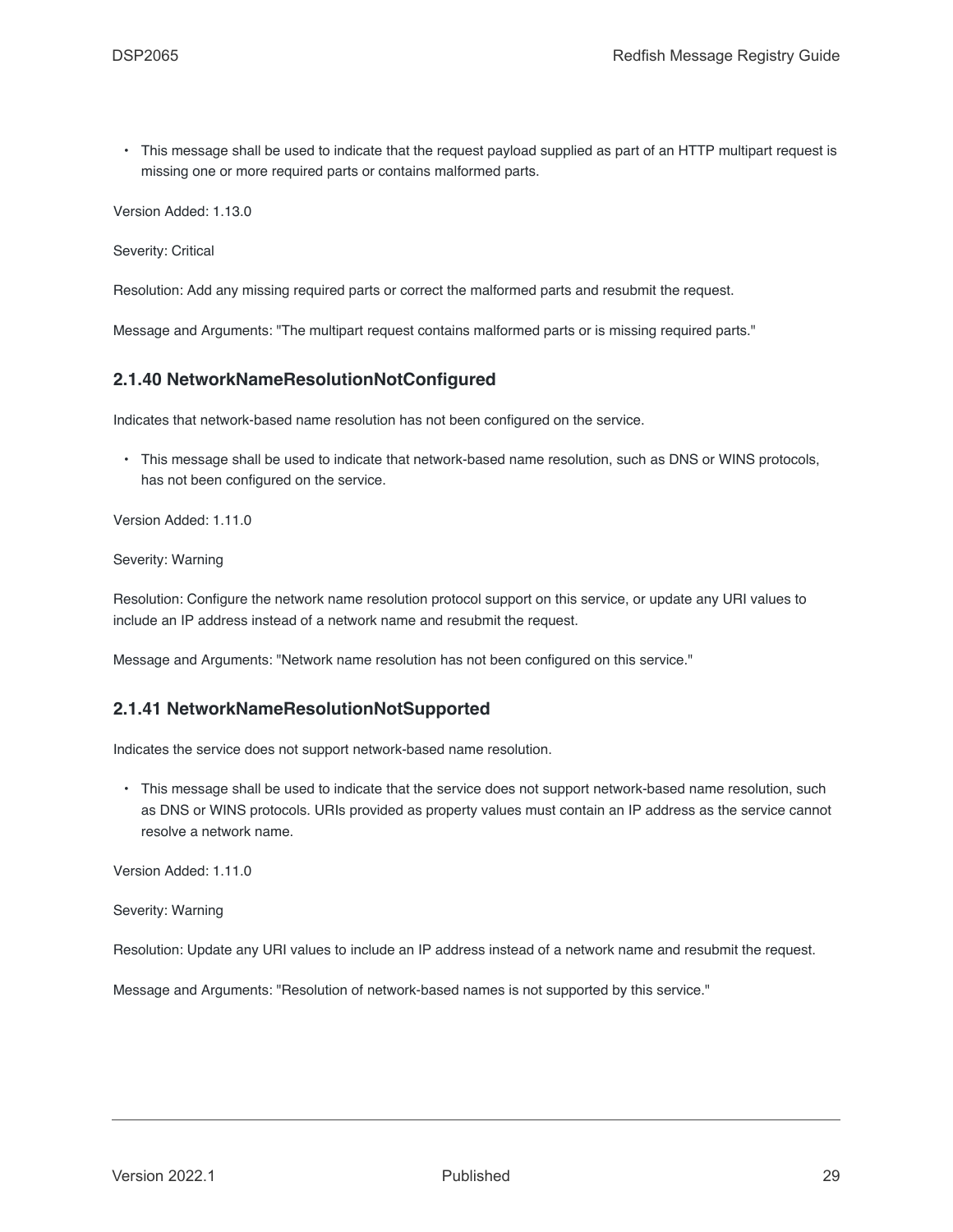# <span id="page-29-0"></span>**2.1.42 NoOperation**

Indicates that the requested operation will not perform any changes on the service.

• This message shall be used to indicate that the requested operation will not perform any changes on the service.

Version Added: 1.4.0

Severity: Warning

Resolution: Add properties in the JSON object and resubmit the request.

Message and Arguments: "The request body submitted contain no data to act upon and no changes to the resource took place."

# <span id="page-29-1"></span>**2.1.43 NoValidSession**

Indicates that the operation failed because a valid session is required in order to access any resources.

• This message shall be used to indicate that the operation failed because a valid session is required in order to access any resources.

Version Added: 1.0.0

Severity: Critical

Resolution: Establish a session before attempting any operations.

Message and Arguments: "There is no valid session established with the implementation."

# <span id="page-29-2"></span>**2.1.44 OperationFailed**

Indicates that one of the internal operations necessary to complete the request failed. Examples of this are when an internal service provider is unable to complete the request, such as in aggregation or RDE.

• This message shall be used to indicate that one of the internal operations necessary to complete the request failed. Partial results of the client operation may be returned.

Version Added: 1.8.0

Severity: Warning

Resolution: Resubmit the request. If the problem persists, consider resetting the service or provider.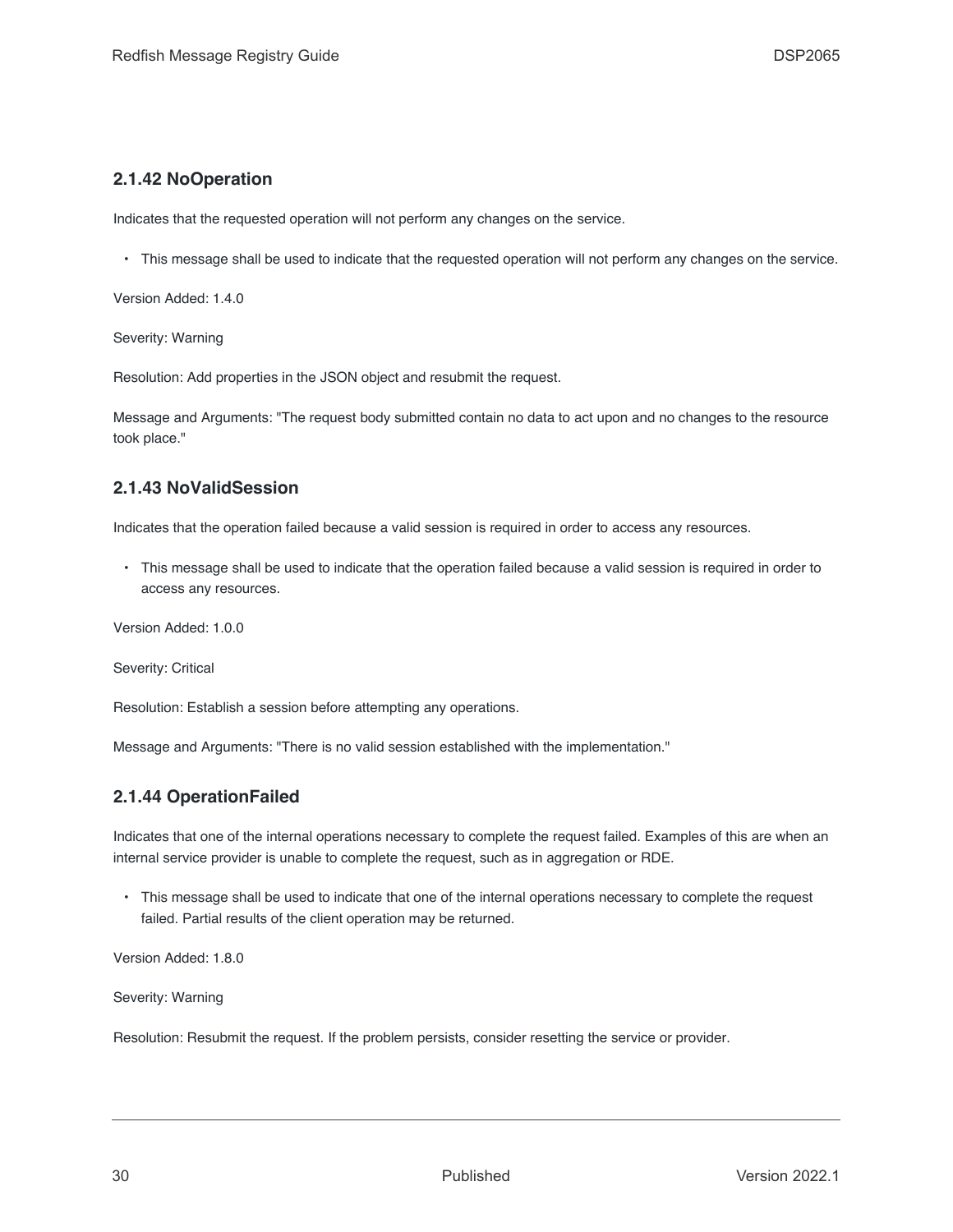Message and Arguments: "An error occurred internal to the service as part of the overall request. Partial results may have been returned."

# <span id="page-30-0"></span>**2.1.45 OperationNotAllowed**

Indicates that the HTTP method in the request is not allowed on this resource.

• This message shall be used to indicate that the HTTP method in the request is not allowed on this resource. This error message should be used together with status code 405 Method Not Allowed.

Version Added: 1.13.0

Severity: Critical

Resolution: None.

Message and Arguments: "The HTTP method is not allowed on this resource."

# <span id="page-30-1"></span>**2.1.46 OperationTimeout**

Indicates that one of the internal operations necessary to complete the request timed out. Examples of this are when an internal service provider is unable to complete the request, such as in aggregation or RDE.

• This message shall be used to indicate that one of the internal operations necessary to complete the request timed out. Partial results of the client operation may be returned.

Version Added: 1.8.0

Severity: Warning

Resolution: Resubmit the request. If the problem persists, consider resetting the service or provider.

Message and Arguments: "A timeout internal to the service occured as part of the request. Partial results may have been returned."

# <span id="page-30-2"></span>**2.1.47 PasswordChangeRequired**

Indicates that the password for the account provided must be changed before accessing the service. The password can be changed with a PATCH to the Password property in the manager account resource instance. Implementations that provide a default password for an account may require a password change prior to first access to the service.

• This message shall be used to indicate that the password for the account provided must be changed before accessing the service. The password can be changed with a PATCH to the Password property in the manager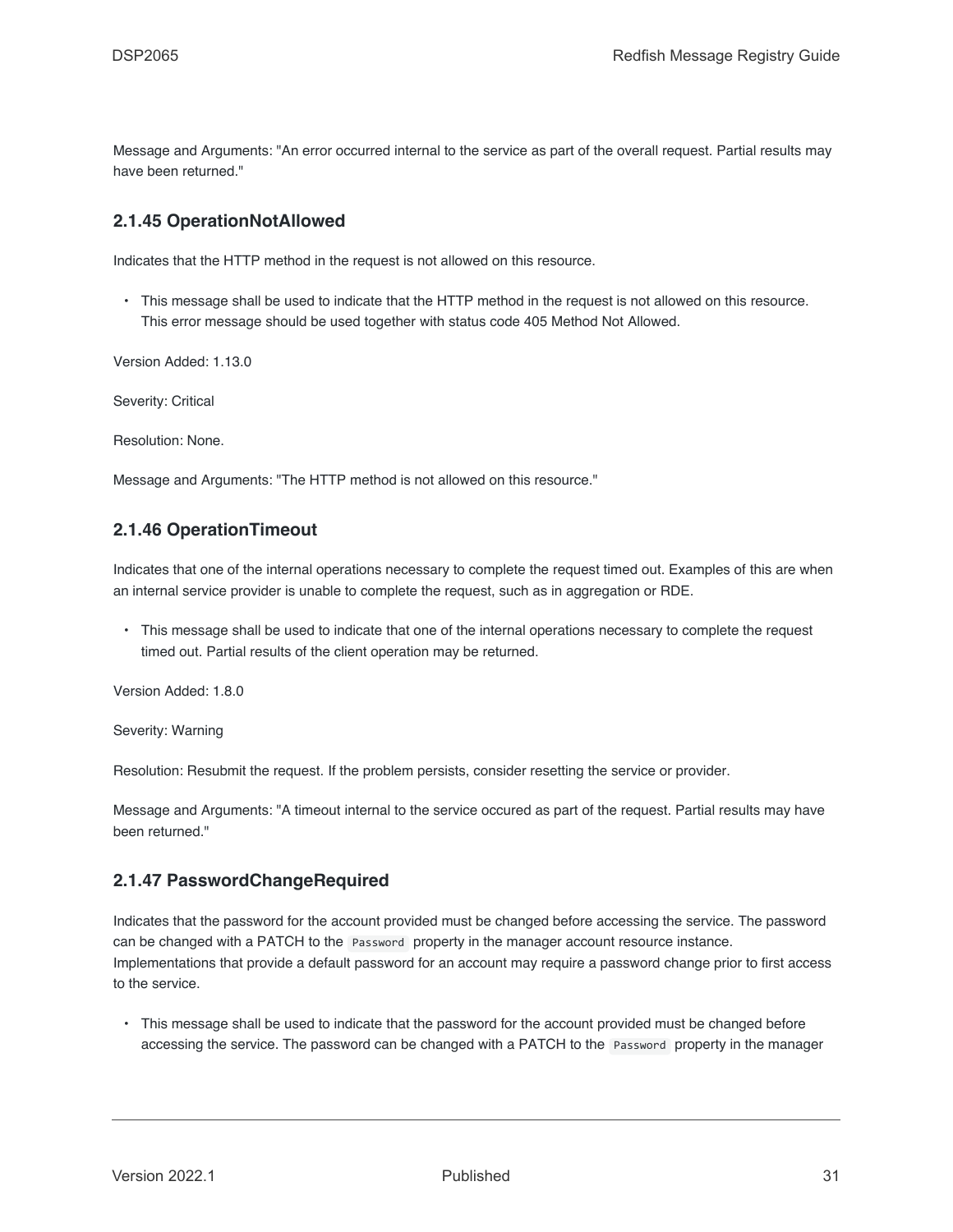account resource instance. Implementations that provide a default password for an account may require a password change prior to first access to the service.

Version Added: 1.5.0

Severity: Critical

Resolution: Change the password for this account using a PATCH to the Password property at the URI provided.

Message and Arguments: "The password provided for this account must be changed before access is granted. PATCH the Password property for this account located at the target URI '<Arg1>' to complete this process."

- 1. *string*: The URI of the target resource.
	- This argument shall contain the URI of the target manager account resource instance.

# <span id="page-31-0"></span>**2.1.48 PayloadTooLarge**

Indicates that the supplied payload is too large to be accepted by the service.

• This message shall be used to indicate that the payload supplied exceeds the size supported by the service. For cases where the payload size is supported, but there is insufficent available storage space, the message InsufficientStorage shall be used.

Version Added: 1.13.0

Severity: Critical

Resolution: Check that the supplied payload is correct and supported by this service.

Message and Arguments: "The supplied payload exceeds the maximum size supported by the service."

#### <span id="page-31-1"></span>**2.1.49 PreconditionFailed**

Indicates that the ETag supplied did not match the current ETag of the resource.

• Indicates that the ETag supplied either in the header or using that @odata.etag annotation in the resource did not match the one expected by the service and thus the operation on this resource failed. The use of this message shall only be used in responses for deep operations, since HTTP status code 412 is typically used for this.

Version Added: 1.8.0

Severity: Critical

Resolution: Try the operation again using the appropriate ETag.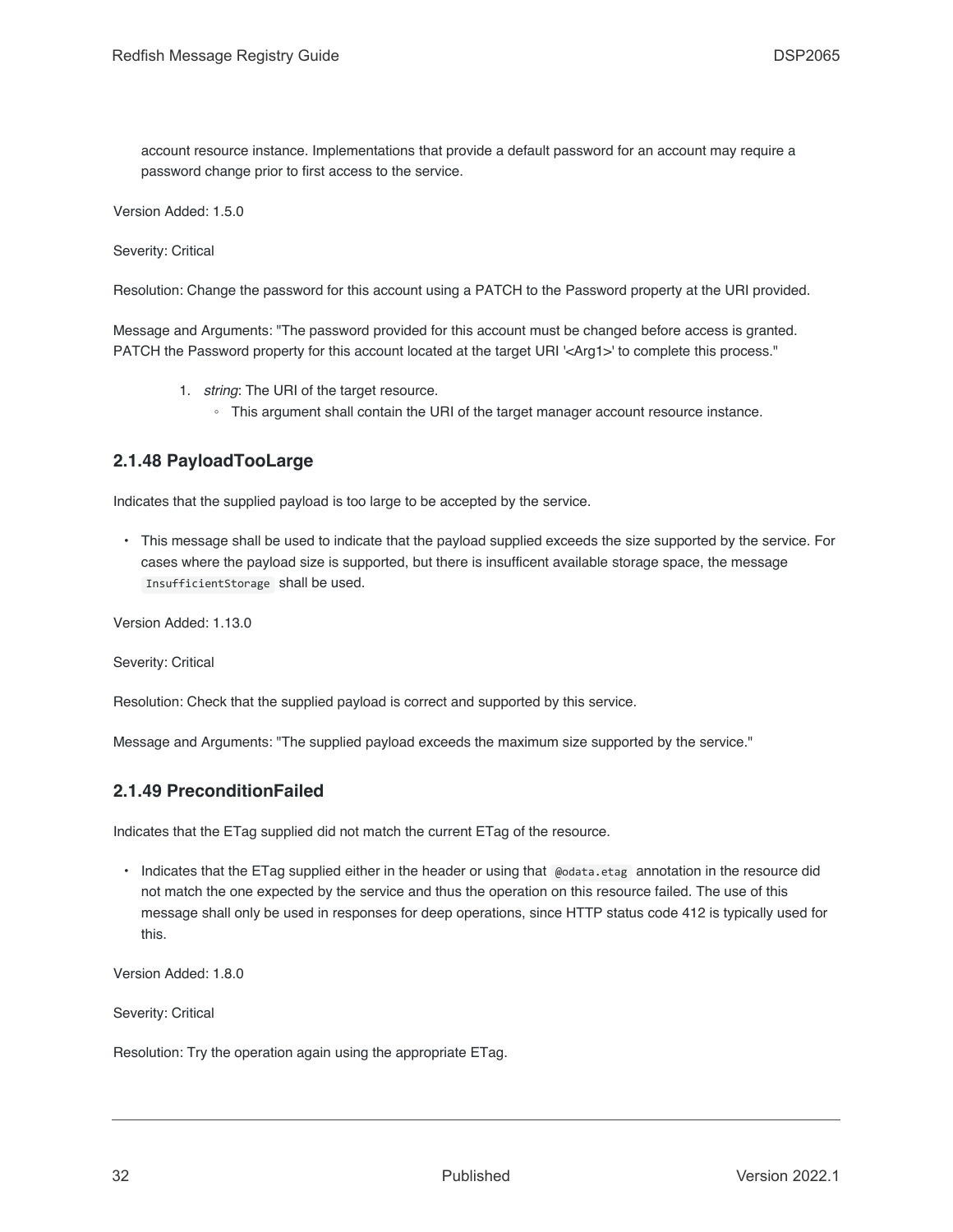Message and Arguments: "The ETag supplied did not match the ETag required to change this resource."

#### <span id="page-32-0"></span>**2.1.50 PreconditionRequired**

Indicates that the request did not provide the required precondition such as an If-Match or If-None-Match header, or @odata.etag annotations.

• Indicates that the request did not provide the required precondition such as an If-Match or If-None-Match header, or @odata.etag annotations. The use of this message shall only be used in responses for deep operations, since HTTP status code 428 is typically used for this.

Version Added: 1.8.0

Severity: Critical

Resolution: Try the operation again using an If-Match or If-None-Match header and appropriate ETag.

Message and Arguments: "A precondition header or annotation is required to change this resource."

#### <span id="page-32-1"></span>**2.1.51 PropertyDeprecated**

Indicates the property is deprecated.

• This message shall be used to indicate that the property is deprecated.

Version Added: 1.10.0

Severity: Warning

Resolution: Refer to the schema guide for more information.

Message and Arguments: "The deprecated property <Arg1> was included in the request body."

- 1. *string*: The name of the property.
	- This argument shall contain the name of the property that is deprecated.

#### <span id="page-32-2"></span>**2.1.52 PropertyDuplicate**

Indicates that a duplicate property was included in the request body.

• This message shall be used to indicate that a duplicate property was included in the request body.

Version Added: 1.0.0

Severity: Warning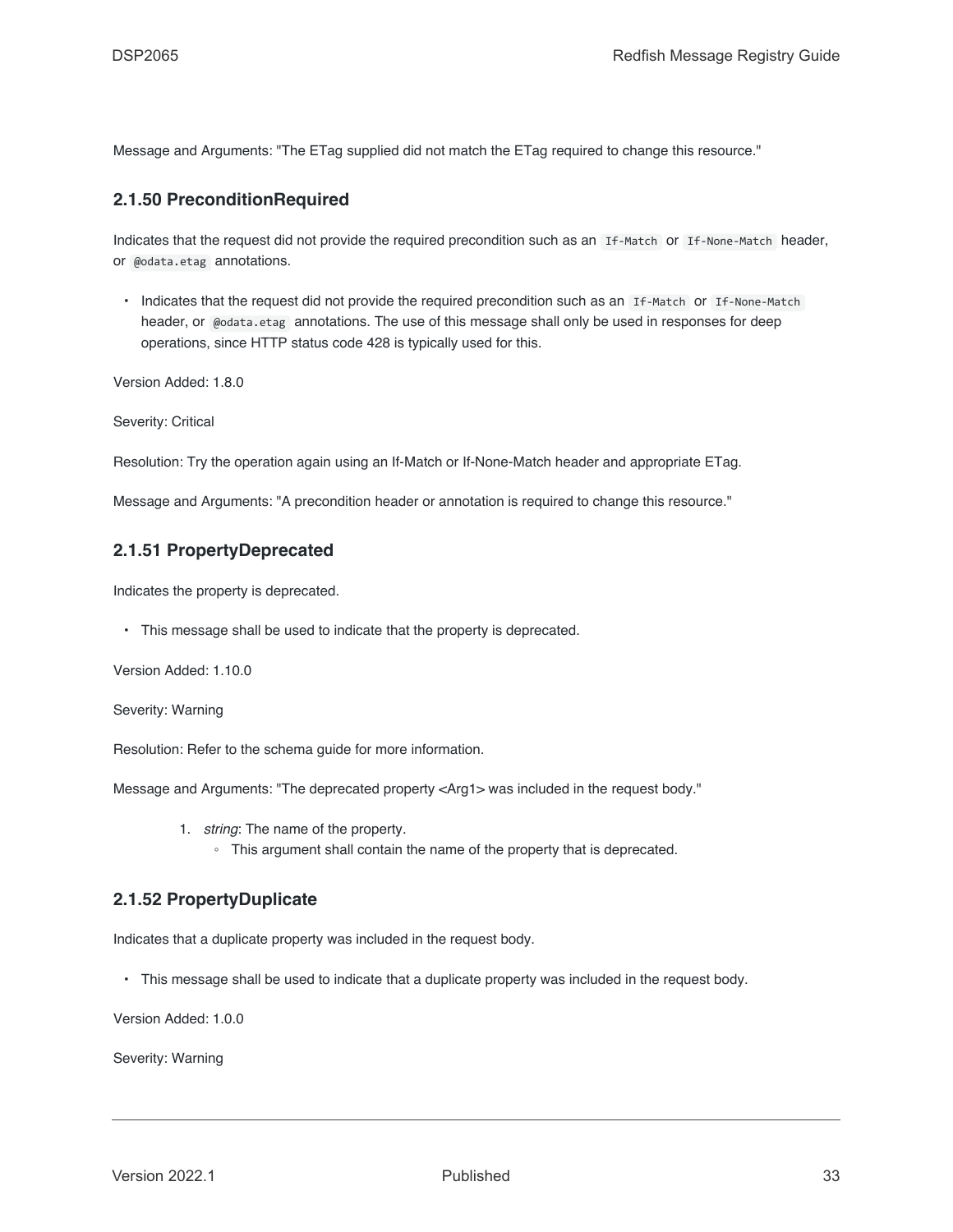Resolution: Remove the duplicate property from the request body and resubmit the request if the operation failed.

Message and Arguments: "The property <Arg1> was duplicated in the request."

- 1. *string*: The name of the duplicate property.
	- This argument shall contain the name of the duplicate property.

# <span id="page-33-0"></span>**2.1.53 PropertyMissing**

Indicates that a required property was not supplied as part of the request.

• This message shall be used to indicate that a required property was not supplied as part of the request.

Version Added: 1.0.0

Severity: Warning

Resolution: Ensure that the property is in the request body and has a valid value and resubmit the request if the operation failed.

Message and Arguments: "The property <Arg1> is a required property and must be included in the request."

- 1. *string*: The name of the property.
	- This argument shall contain the name of the property.

# <span id="page-33-1"></span>**2.1.54 PropertyNotUpdated**

Indicates that a property was not updated due to an internal service error, but the service is still functional.

• This message shall be used to indicate that a property was not updated due to an internal service error, but the service is still functional.

Version Added: 1.12.0

Severity: Critical

Resolution: Resubmit the request. If the problem persists, check for additional messages and consider resetting the service.

Message and Arguments: "The property <Arg1> was not updated due to an internal service error. The service is still operational."

- 1. *string*: The name of the property.
	- This argument shall contain the name of the property.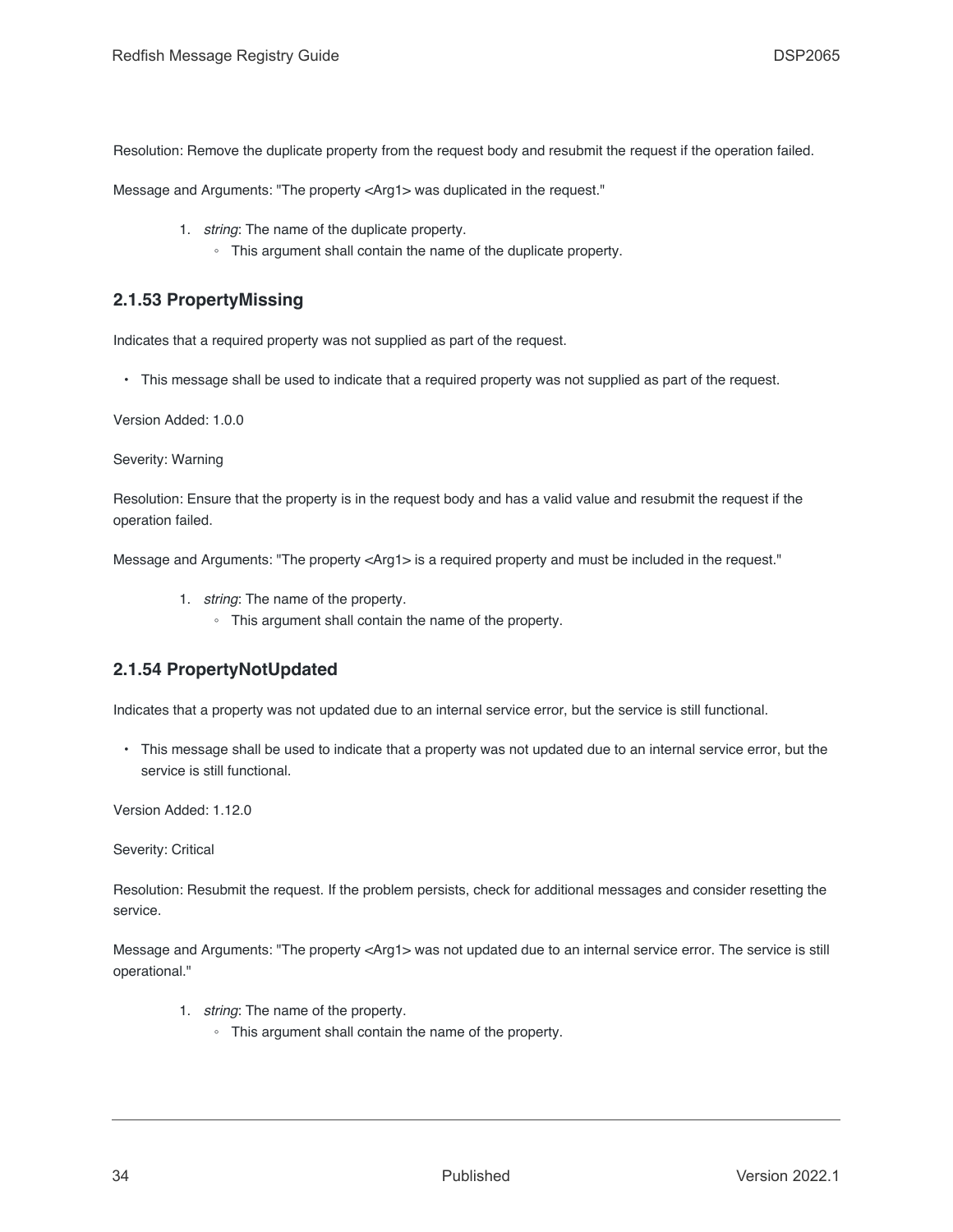# <span id="page-34-0"></span>**2.1.55 PropertyNotWritable**

Indicates that a property was given a value in the request body, but the property is a readonly property.

• This message shall be used to indicate that a property was given a value in the request body, but the property is a readonly property.

Version Added: 1.0.0

Severity: Warning

Resolution: Remove the property from the request body and resubmit the request if the operation failed.

Message and Arguments: "The property <Arg1> is a read only property and cannot be assigned a value."

- 1. *string*: The name of the property.
	- This argument shall contain the name of the property.

# <span id="page-34-1"></span>**2.1.56 PropertyUnknown**

Indicates that an unknown property was included in the request body.

• This message shall be used to indicate that an unknown property was included in the request body.

Version Added: 1.0.0

Severity: Warning

Resolution: Remove the unknown property from the request body and resubmit the request if the operation failed.

Message and Arguments: "The property <Arg1> is not in the list of valid properties for the resource."

- 1. *string*: The name of the unknown property.
	- This argument shall contain the name of the unknown property.

# <span id="page-34-2"></span>**2.1.57 PropertyValueConflict**

Indicates that the requested write of a property value could not be completed, because of a conflict with another property value.

• This message shall be used to indicate that the requested write of a property could not be completed, because of a conflict with the value of another property.

Version Added: 1.6.0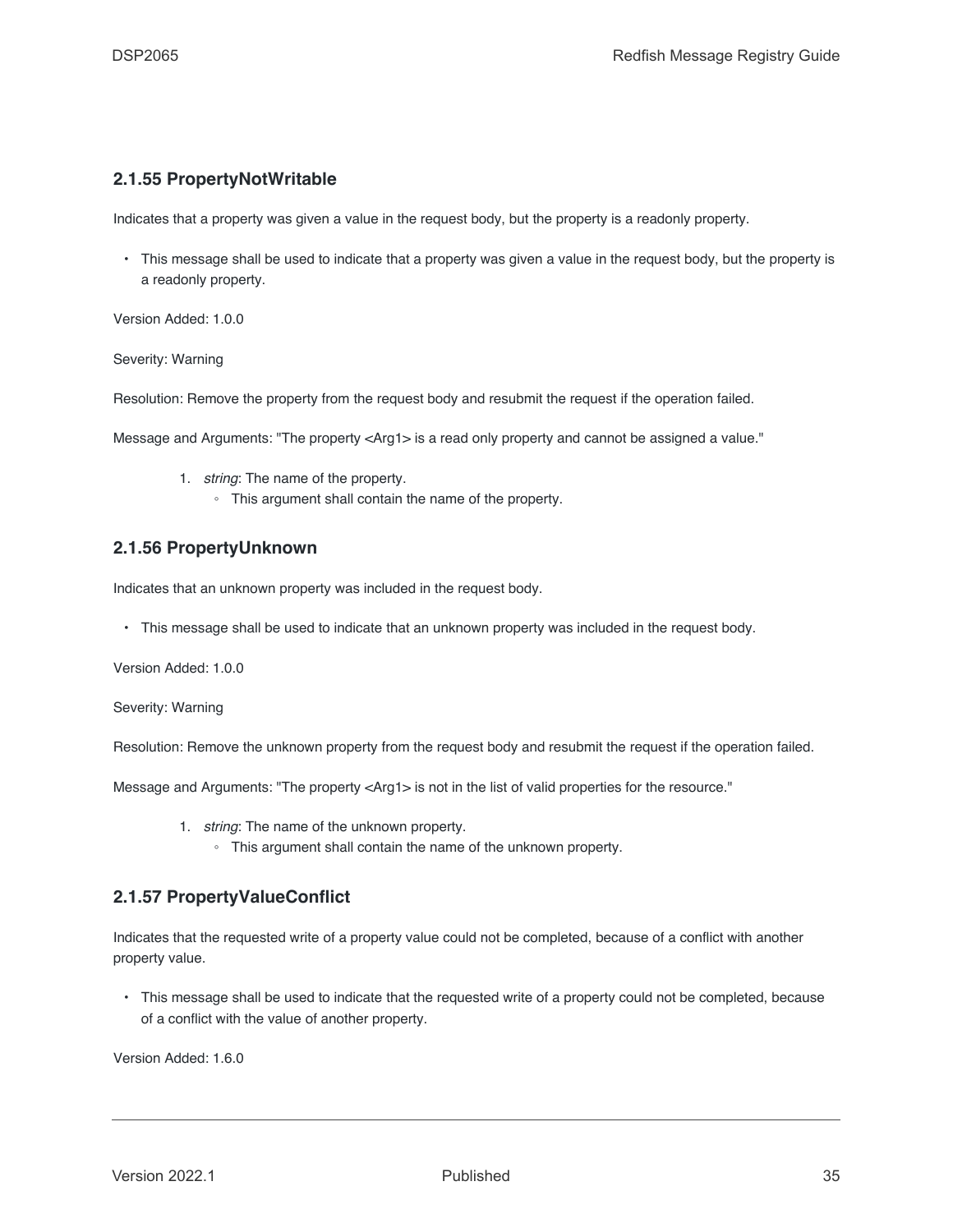Severity: Warning

Resolution: No resolution is required.

Message and Arguments: "The property '<Arg1>' could not be written because its value would conflict with the value of the '<Arg2>' property."

- 1. *string*: The name of the property for which a write was requested.
	- This argument shall contain the name of the property for which a write was requested.
- 2. *string*: The name of the property with which there is a conflict.
	- This argument shall contain the name of the property with which there is a conflict.

# <span id="page-35-0"></span>**2.1.58 PropertyValueDeprecated**

Indicates that a property was given a deprecated value.

• This message shall be used to indicate that a property was given a deprecated value.

Version Added: 1.10.0

Severity: Warning

Resolution: Refer to the schema guide for more information.

Message and Arguments: "The value '<Arg1>' for the property <Arg2> is deprecated."

- 1. *string*: The value provided for the property.
	- This argument shall contain the deprecated value provided for the property.
- 2. *string*: The name of the property.
	- This argument shall contain the name of the property.

# <span id="page-35-1"></span>**2.1.59 PropertyValueError**

Indicates that a property was given an invalid value.

• This message shall be used to indicate that a property was given an invalid value, and the value cannot or should not be included in the message text.

Version Added: 1.11.0

Severity: Warning

Resolution: Correct the value for the property in the request body and resubmit the request if the operation failed.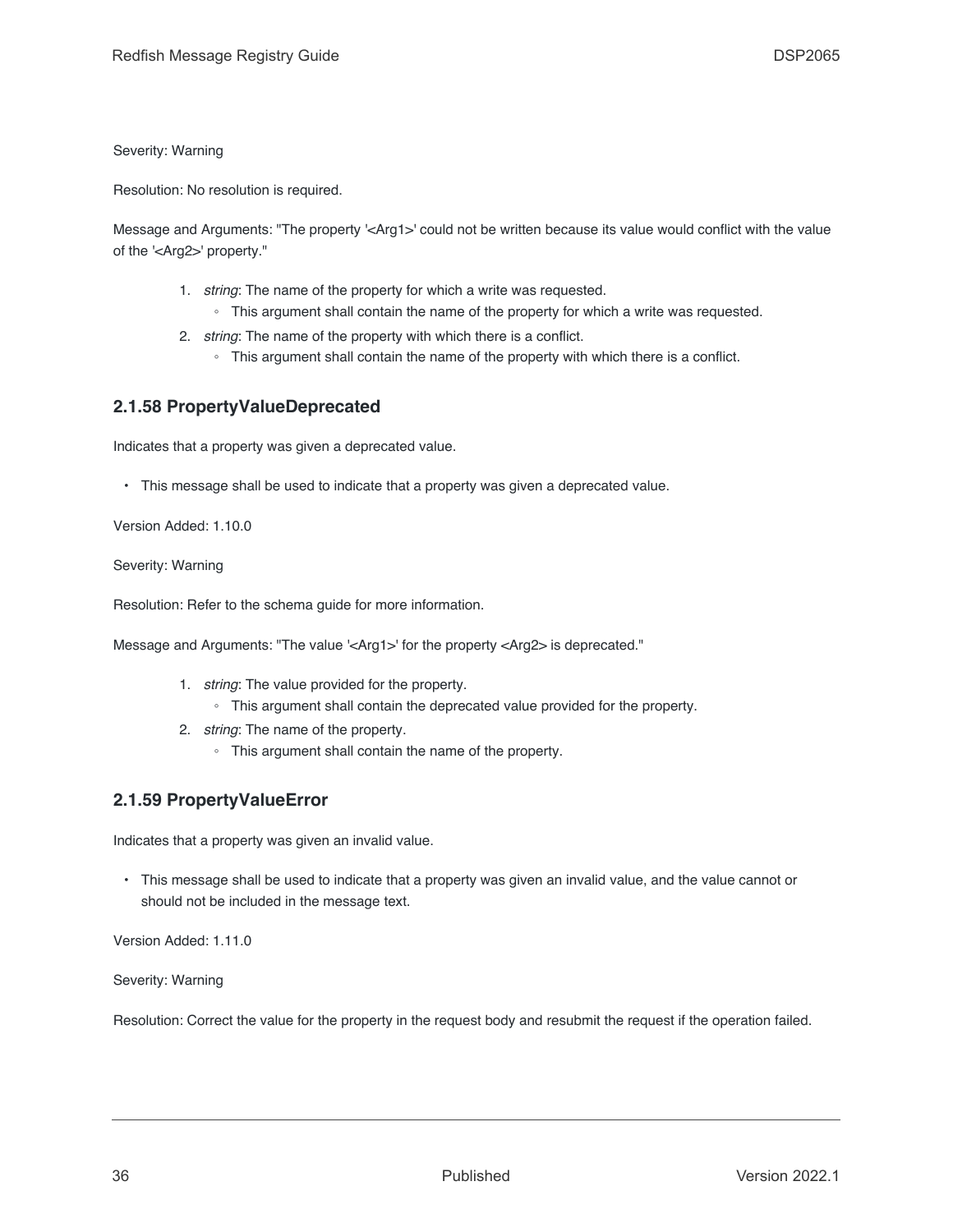Message and Arguments: "The value provided for the property <Arg1> is not valid."

- 1. *string*: The name of the property.
	- This argument shall contain the name of the property.

## **2.1.60 PropertyValueExternalConflict**

Indicates that the requested write of a property value could not be completed, due to the current state or configuration of the resource. This can include configuration conflicts with other resources or parameters that are not exposed by this interface.

• This message shall be used to indicate that the requested write of a property could not be completed, because the requested value of the property, which is a value supported by the implementation, cannot be accepted due to conflicts in the state or configuration of the resource.

Version Added: 1.10.0

Severity: Warning

Resolution: No resolution is required.

Message and Arguments: "The property '<Arg1>' with the requested value of '<Arg2>' could not be written because the value is not available due to a configuration conflict."

- 1. *string*: The name of the property for which a write was requested.
	- This argument shall contain the name of the property for which a write was requested.
- 2. *string*: The value of the property that is in conflict.
	- This argument shall contain the value of the property that is in conflict.

#### **2.1.61 PropertyValueFormatError**

Indicates that a property was given the correct value type but the value of that property was not supported.

• This message shall be used to indicate that a property was given the correct value type but the value of that property was not supported.

Version Added: 1.0.0

Severity: Warning

Resolution: Correct the value for the property in the request body and resubmit the request if the operation failed.

Message and Arguments: "The value '<Arg1>' for the property <Arg2> is of a different format than the property can accept."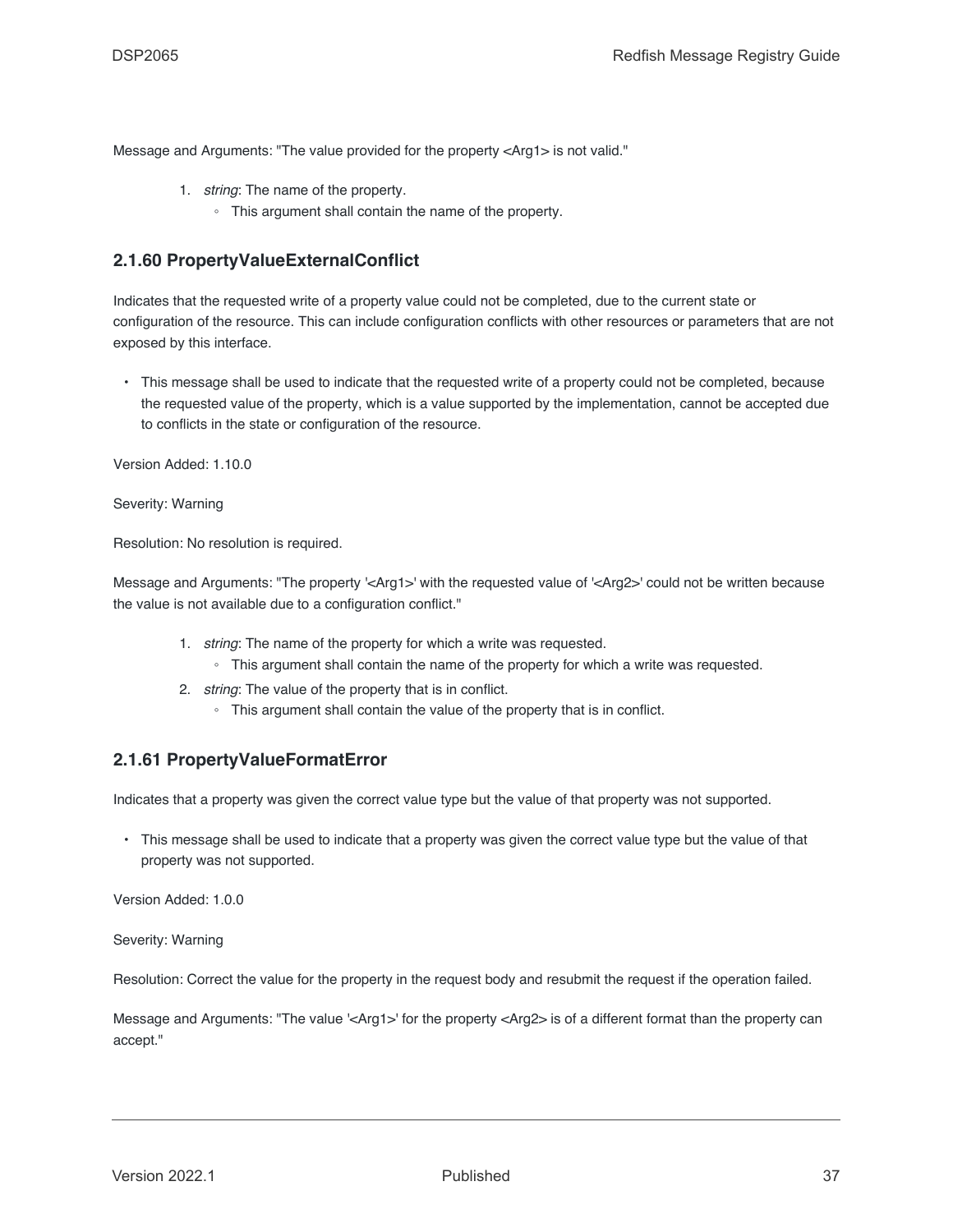- 1. *string*: The value provided for the property.
	- This argument shall contain the value provided for the property. Numeric values shall be converted to a string, and null values shall be represented by the string null.
- 2. *string*: The name of the property.
	- This argument shall contain the name of the property.

## **2.1.62 PropertyValueIncorrect**

Indicates that the requested write of a property value could not be completed, because of an incorrect value of the property. Examples include values that do not match a regular expression requirement or passwords that do not match the implementation constraints.

• This message shall be used to indicate that the requested write of a property could not be completed, because of an incorrect value of the property such as when it does not meet the constraints of the implementation or match the regular expression requirements.

Version Added: 1.7.0

Severity: Warning

Resolution: No resolution is required.

Message and Arguments: "The property '<Arg1>' with the requested value of '<Arg2>' could not be written because the value does not meet the constraints of the implementation."

- 1. *string*: Name of the property for which a write was requested.
	- This argument shall contain the name of the property for which a write was requested.
- 2. *string*: Value of the property that is incorrect.
	- This argument shall contain the value of the property that is incorrect.

## **2.1.63 PropertyValueModified**

Indicates that a property was given the correct value type but the value of that property was modified. Examples are truncated or rounded values.

• This message shall be used to indicate that a property was given the correct value type but the value of that property was modified.

Version Added: 1.0.0

Severity: Warning

Resolution: No resolution is required.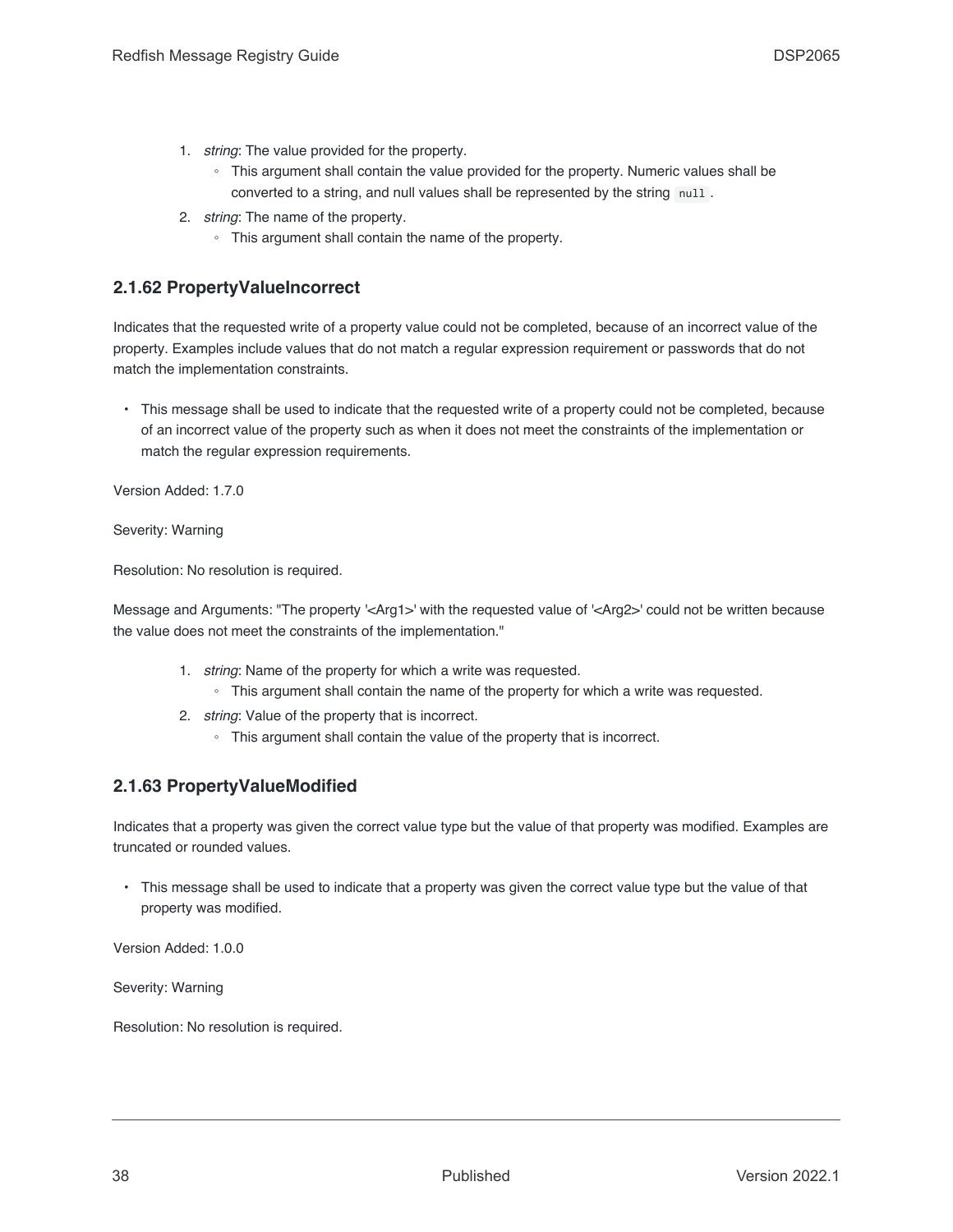Message and Arguments: "The property <Arg1> was assigned the value '<Arg2>' due to modification by the service."

- 1. *string*: The name of the property.
	- This argument shall contain the name of the property.
- 2. *string*: The value assigned for property.
	- This argument shall contain the value assigned for property.

## **2.1.64 PropertyValueNotInList**

Indicates that a property was given the correct value type but the value of that property was not supported. The value is not in an enumeration.

• This message shall be used to indicate that a property was given the correct value type but the value of that property was not supported.

Version Added: 1.0.0

Severity: Warning

Resolution: Choose a value from the enumeration list that the implementation can support and resubmit the request if the operation failed.

Message and Arguments: "The value '<Arg1>' for the property <Arg2> is not in the list of acceptable values."

- 1. *string*: The value provided for the property.
	- This argument shall contain the value provided for the property.
- 2. *string*: The name of the property.
	- This argument shall contain the name of the property.

## **2.1.65 PropertyValueOutOfRange**

Indicates that a property was given the correct value type but the value of that property is outside the supported range.

• This value shall be used to indicate that a property was given the correct value type but the value of that property is outside the supported range.

Version Added: 1.3.0

Severity: Warning

Resolution: Correct the value for the property in the request body and resubmit the request if the operation failed.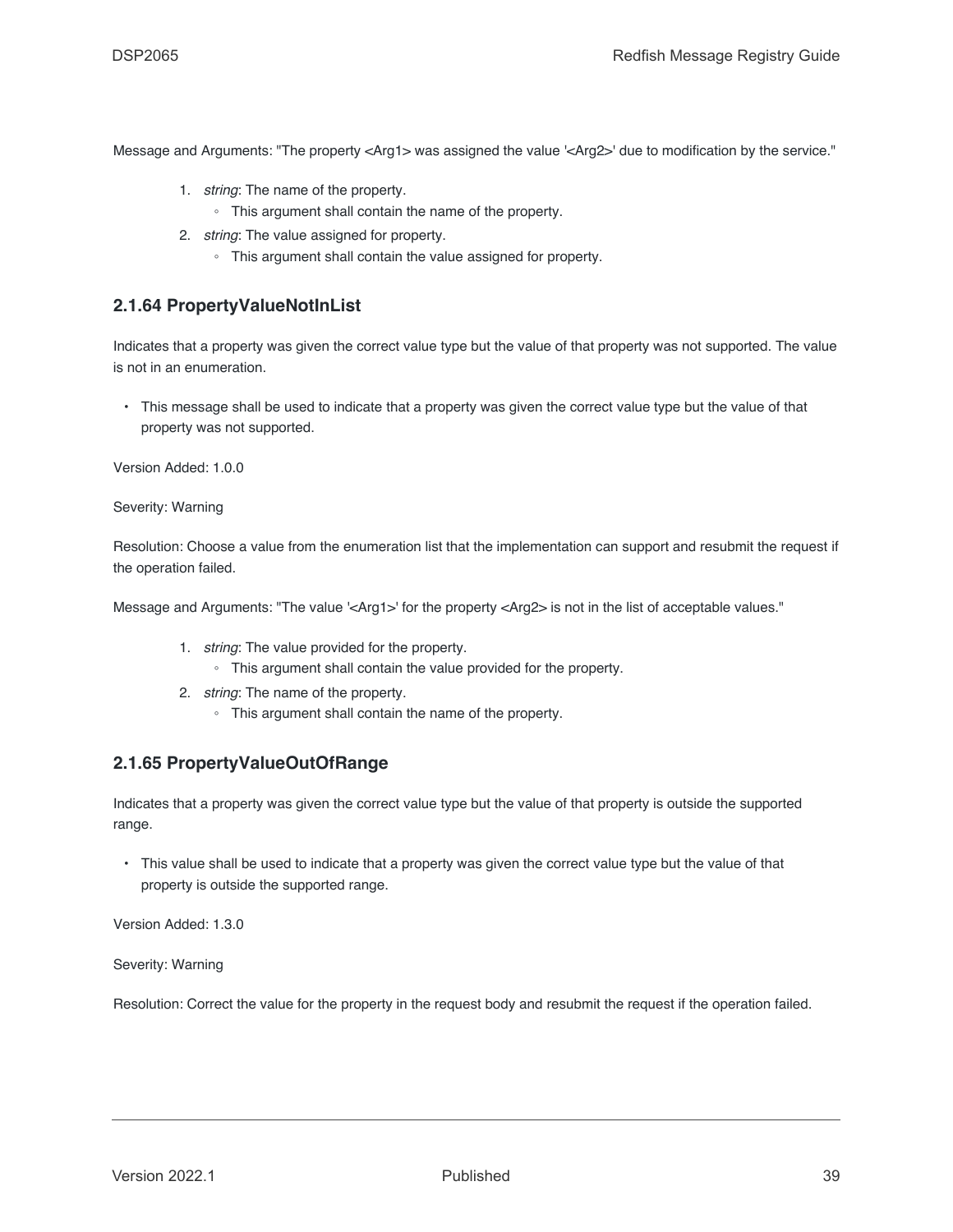Message and Arguments: "The value '<Arg1>' for the property <Arg2> is not in the supported range of acceptable values."

- 1. *string*: The value provided for the property.
	- This argument shall contain the value provided for the property.
- 2. *string*: The name of the property.
	- This argument shall contain the name of the property.

## **2.1.66 PropertyValueResourceConflict**

Indicates that the requested write of a property value could not be completed, due to the current state or configuration of another resource.

• This message shall be used to indicate that the requested write of a property could not be completed, because the requested value of the property, which is a value supported by the implementation, cannot be accepted due to conflicts in the state or configuration of another resource.

Version Added: 1.10.0

Severity: Warning

Resolution: No resolution is required.

Message and Arguments: "The property '<Arg1>' with the requested value of '<Arg2>' could not be written because the value conflicts with the state or configuration of the resource at '<Arg3>'."

- 1. *string*: The name of the property for which a write was requested.
	- This argument shall contain the name of the property for which a write was requested.
- 2. *string*: The value of the property that is in conflict.
	- This argument shall contain the value of the property that is in conflict.
- 3. *string*: The URI of the resource in conflict.
	- This argument shall contain the URI of the resource that is in conflict with the value of the requested property.

#### **2.1.67 PropertyValueTypeError**

Indicates that a property was given the wrong value type, such as when a number is supplied for a property that requires a string.

• This message shall be used to indicate that a property was given the wrong value type.

Version Added: 1.0.0

Severity: Warning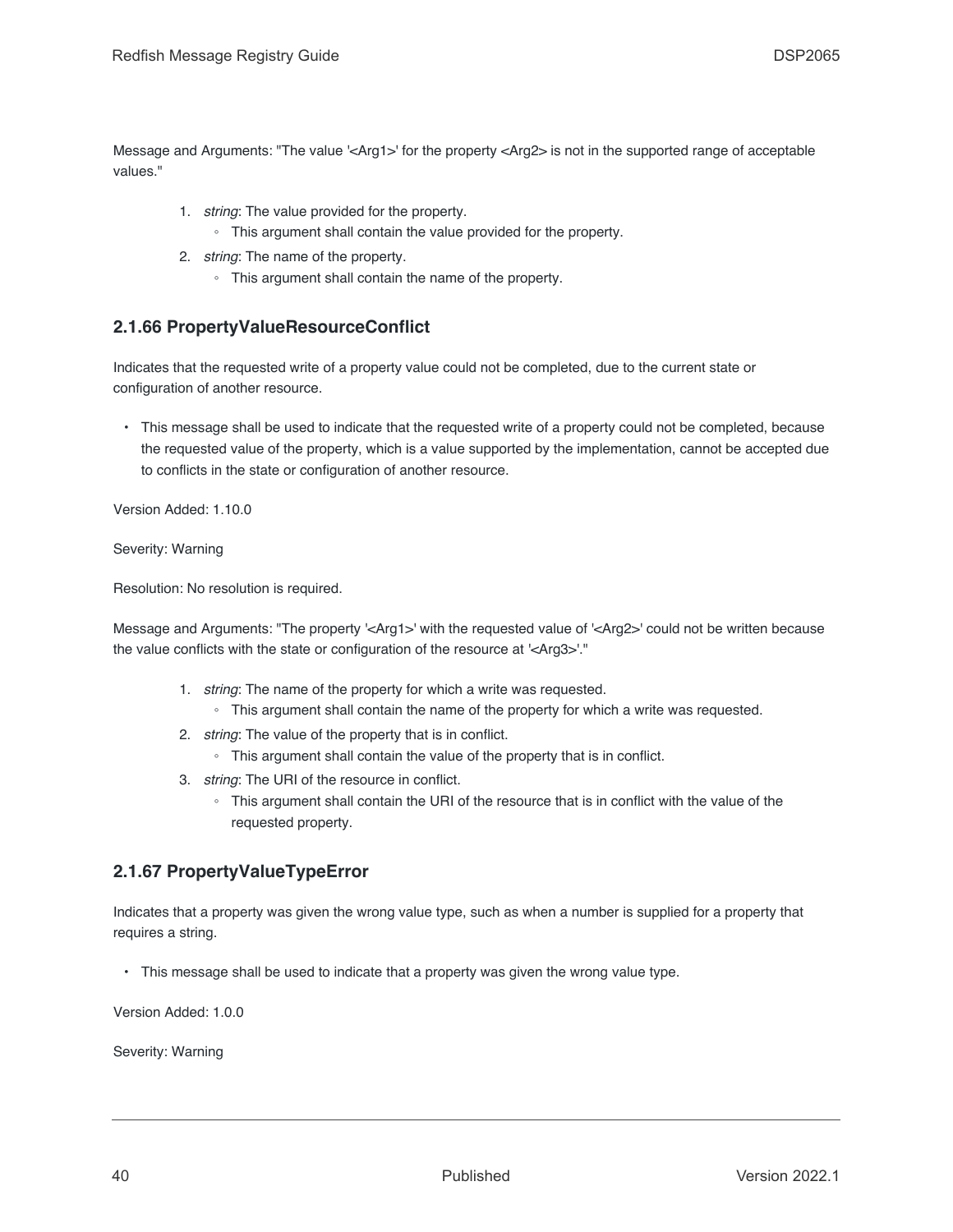Resolution: Correct the value for the property in the request body and resubmit the request if the operation failed.

Message and Arguments: "The value '<Arg1>' for the property <Arg2> is of a different type than the property can accept."

- 1. *string*: The value provided for the property.
	- This argument shall contain the value provided for the property. Numeric values shall be converted to a string, and null values shall be represented by the string null.
- 2. *string*: The name of the property.
	- This argument shall contain the name of the property.

#### **2.1.68 QueryCombinationInvalid**

Indicates the request contains multiple query parameters, and that two or more of them cannot be used together.

• This message shall be used to indicate that the request contains multiple query parameters, and that two or more of them cannot be used together.

Version Added: 1.6.0

Severity: Warning

Resolution: Remove one or more of the query parameters and resubmit the request if the operation failed.

Message and Arguments: "Two or more query parameters in the request cannot be used together."

#### **2.1.69 QueryNotSupported**

Indicates that query is not supported on the implementation.

• This message shall be used to indicate that query is not supported on the implementation.

Version Added: 1.0.0

Severity: Warning

Resolution: Remove the query parameters and resubmit the request if the operation failed.

Message and Arguments: "Querying is not supported by the implementation."

#### **2.1.70 QueryNotSupportedOnOperation**

Indicates that query is not supported with the given operation, such as when the \$expand query is attempted with a PATCH operation.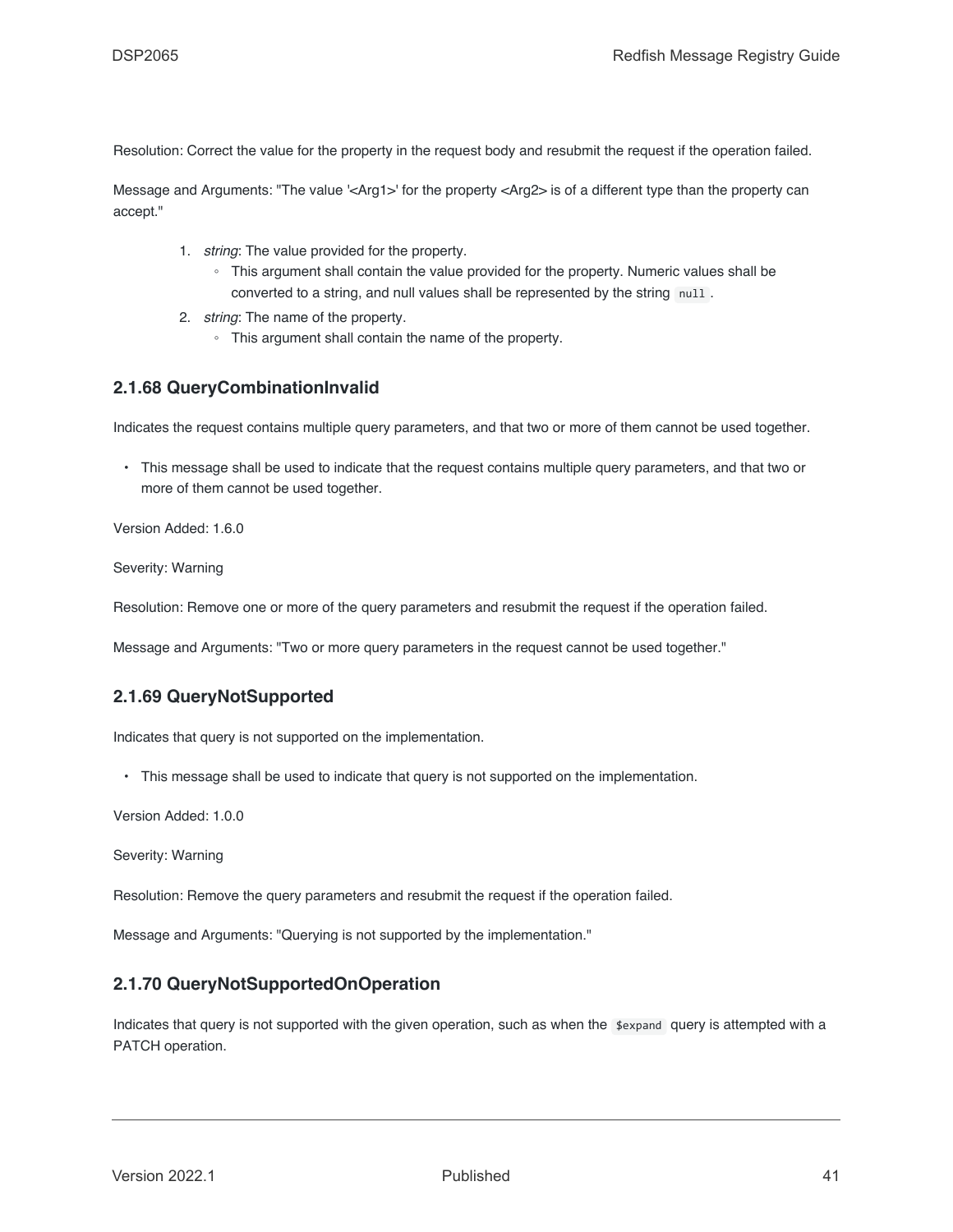• This message shall be used to indicate that query is not supported with the given operation.

Version Added: 1.6.0

Severity: Warning

Resolution: Remove the query parameters and resubmit the request if the operation failed.

Message and Arguments: "Querying is not supported with the requested operation."

## **2.1.71 QueryNotSupportedOnResource**

Indicates that query is not supported on the given resource, such as when the \$skip query is attempted on a resource that is not a collection.

• This message shall be used to indicate that query is not supported on the given resource.

Version Added: 1.0.0

Severity: Warning

Resolution: Remove the query parameters and resubmit the request if the operation failed.

Message and Arguments: "Querying is not supported on the requested resource."

## **2.1.72 QueryParameterOutOfRange**

Indicates that a query parameter was provided that is out of range for the given resource. This can happen with values that are too low or beyond that possible for the supplied resource, such as when a page is requested that is beyond the last page.

• This message shall be used to indicate that a query parameter was provided that is out of range for the given resource.

Version Added: 1.0.0

Severity: Warning

Resolution: Reduce the value for the query parameter to a value that is within range, such as a start or count value that is within bounds of the number of resources in a collection or a page that is within the range of valid pages.

Message and Arguments: "The value '<Arg1>' for the query parameter <Arg2> is out of range <Arg3>."

- 1. *string*: The value provided for the query parameter.
	- This argument shall contain the value provided for the query parameter.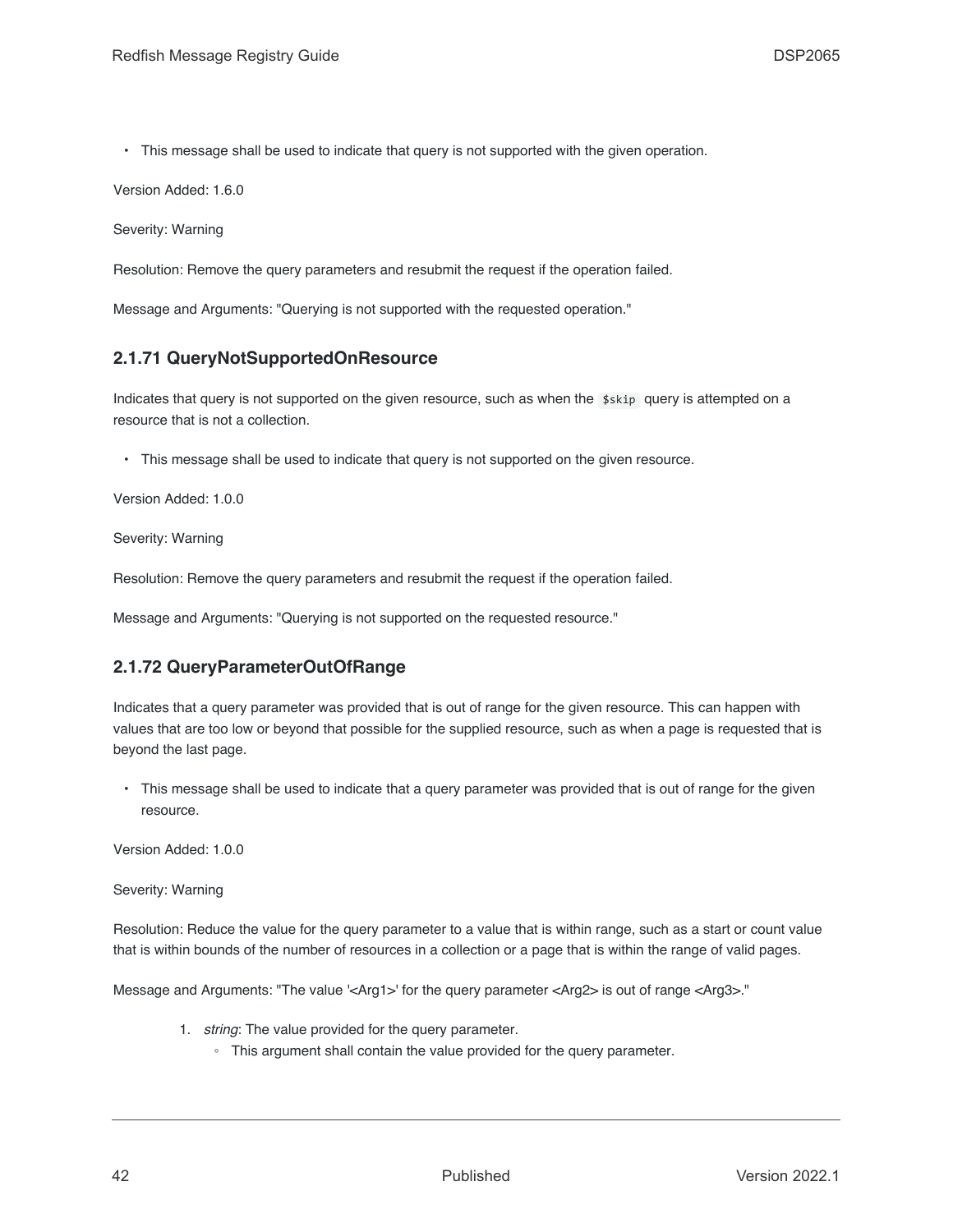- 2. *string*: The query parameter.
	- This argument shall contain the name of the query parameter.
- 3. *string*: The valid range for the query parameter.
	- This argument shall contain a string representation of the valid range of values supported for the query parameter.

#### **2.1.73 QueryParameterValueError**

Indicates that a query parameter was given an invalid value.

• This message shall be used to indicate that a query parameter was given an invalid value that can not or should not be included in the message.

Version Added: 1.11.0

Severity: Warning

Resolution: Correct the value for the query parameter in the request and resubmit the request if the operation failed.

Message and Arguments: "The value for the parameter <Arg1> is invalid."

- 1. *string*: The query parameter.
	- This argument shall contain the name of the query parameter.

#### **2.1.74 QueryParameterValueFormatError**

Indicates that a query parameter was given the correct value type but the value of that parameter was not supported. This includes the value size or length has been exceeded.

• This message shall be used to indicate that a query parameter was given the correct value type but the value of that parameter was not supported.

Version Added: 1.0.0

Severity: Warning

Resolution: Correct the value for the query parameter in the request and resubmit the request if the operation failed.

Message and Arguments: "The value '<Arg1>' for the parameter <Arg2> is of a different format than the parameter can accept."

- 1. *string*: The value provided for the query parameter.
	- This argument shall contain the value provided for the query parameter.
- 2. *string*: The query parameter.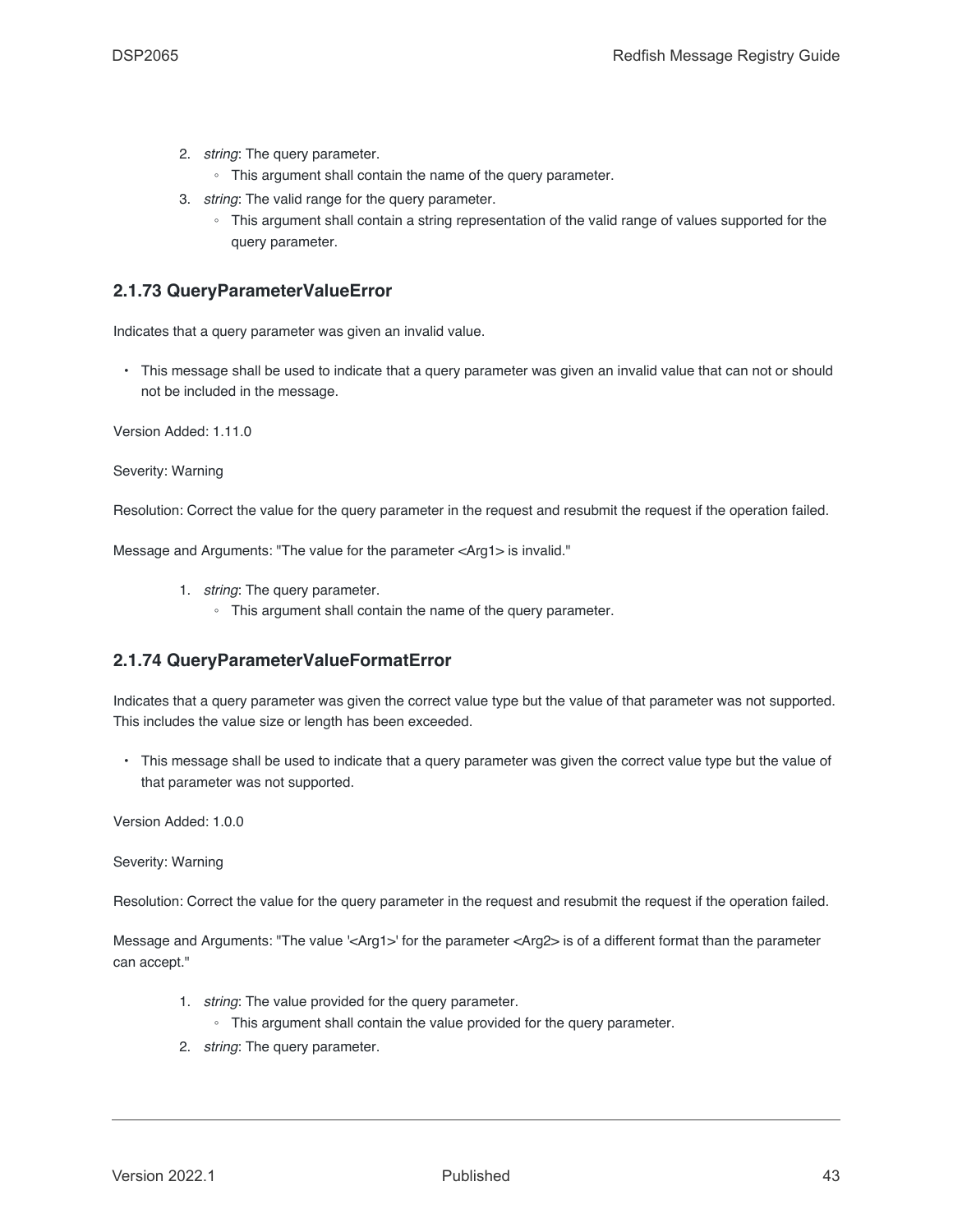◦ This argument shall contain the name of the query parameter.

## **2.1.75 QueryParameterValueTypeError**

Indicates that a query parameter was given the wrong value type, such as when a number is supplied for a query parameter that requires a string.

• This message shall be used to indicate that a query parameter was given the wrong value type, such as when a number is supplied for a query parameter that requires a string.

Version Added: 1.0.0

Severity: Warning

Resolution: Correct the value for the query parameter in the request and resubmit the request if the operation failed.

Message and Arguments: "The value '<Arg1>' for the query parameter <Arg2> is of a different type than the parameter can accept."

- 1. *string*: The value provided for the query parameter.
	- This argument shall contain the value provided for the query parameter.
- 2. *string*: The query parameter.
	- This argument shall contain the name of the query parameter.

#### **2.1.76 ResetRecommended**

Indicates that a component reset is recommended for error recovery while unaffected applications can continue running without any effects on accuracy and performance.

• This message shall be used to indicate that a component reset is recommended for error recovery while unaffected applications can continue running without any effects on accuracy and performance.

Version Added: 1.12.0

Severity: Warning

Resolution: Perform the recommended reset action on the specified component.

Message and Arguments: "In order to recover from errors, a component reset is recommended with the Reset action URI '<Arg1>' and ResetType '<Arg2>'."

- 1. *string*: The URI for the reset action of the component that recommends a reset.
	- This argument shall contain the URI for the reset action that is recommended to be invoked for error recovery.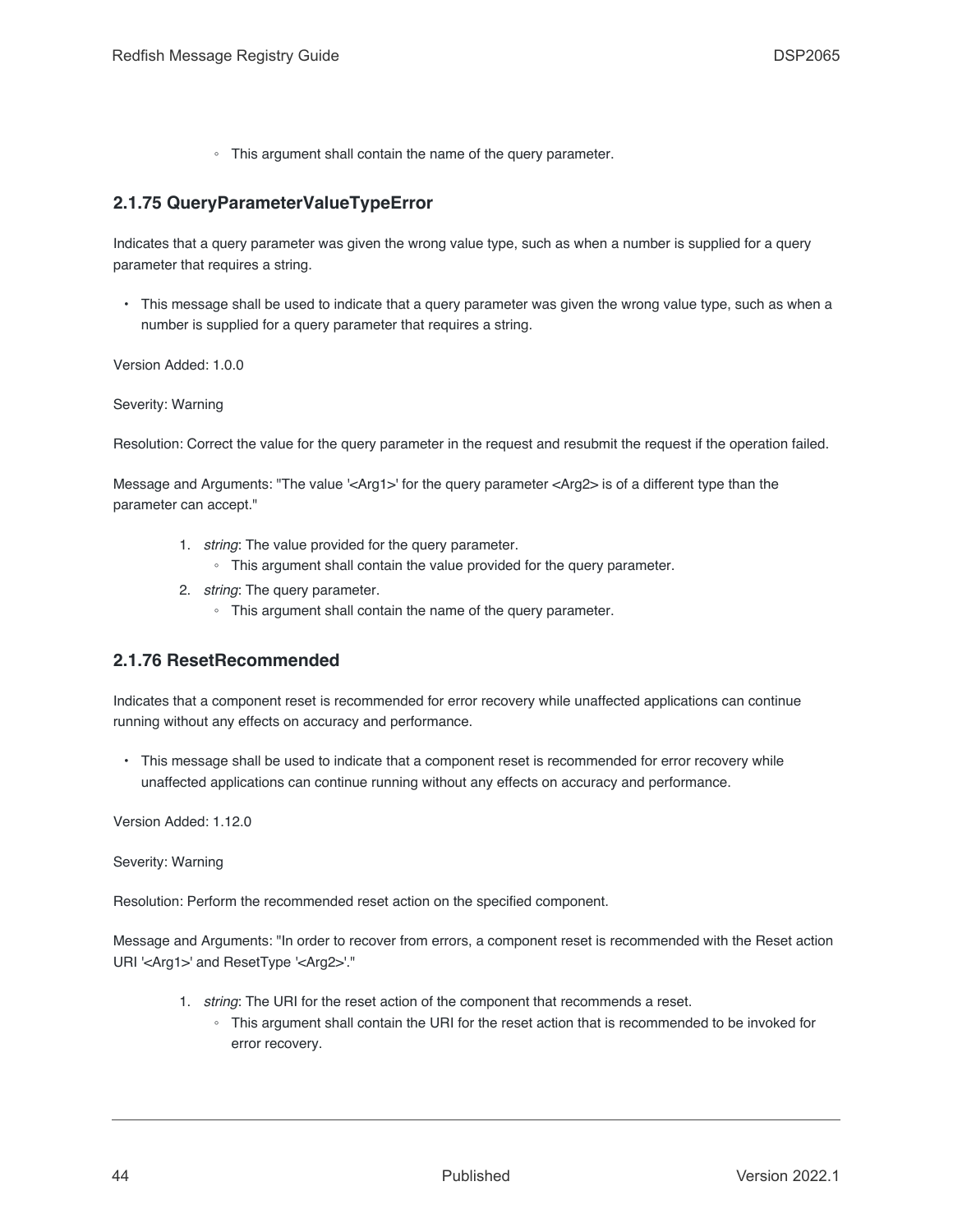- 2. *string*: The ResetType required in a reset action on the component URI.
	- This argument shall contain the ResetType required in a reset action on the component URI for error recovery while unaffected applications can continue running without any effects on accuracy and performance. A reset action POST shall contain this ResetType parameter.

## **2.1.77 ResetRequired**

Indicates that a component reset is required for changes, error recovery, or operations to complete.

• This message shall be used to indicate that a component reset is required for changes, error recovery, or operations to complete.

Version Added: 1.6.0

Severity: Warning

Resolution: Perform the required reset action on the specified component.

Message and Arguments: "In order to apply changes, recover from errors, or complete the operation, a component reset is required with the Reset action URI '<Arg1>' and ResetType '<Arg2>'."

- 1. *string*: The URI for the reset action of the component that requires a reset.
	- This argument shall contain the URI for the reset action that is required to be invoked for changes, error recovery or operations to complete.
- 2. *string*: The ResetType required in a reset action on the component URI.
	- This argument shall contain the ResetType required in a reset action on the component URI for changes, error recovery or operations to complete. A reset action POST shall contain this ResetType parameter.

#### **2.1.78 ResourceAlreadyExists**

Indicates that a resource change or creation was attempted but that the operation cannot proceed because the resource already exists.

• This message shall be used to indicate that a resource change or creation was attempted but that the operation cannot proceed because the resource already exists.

Version Added: 1.0.0

Severity: Critical

Resolution: Do not repeat the create operation as the resource has already been created.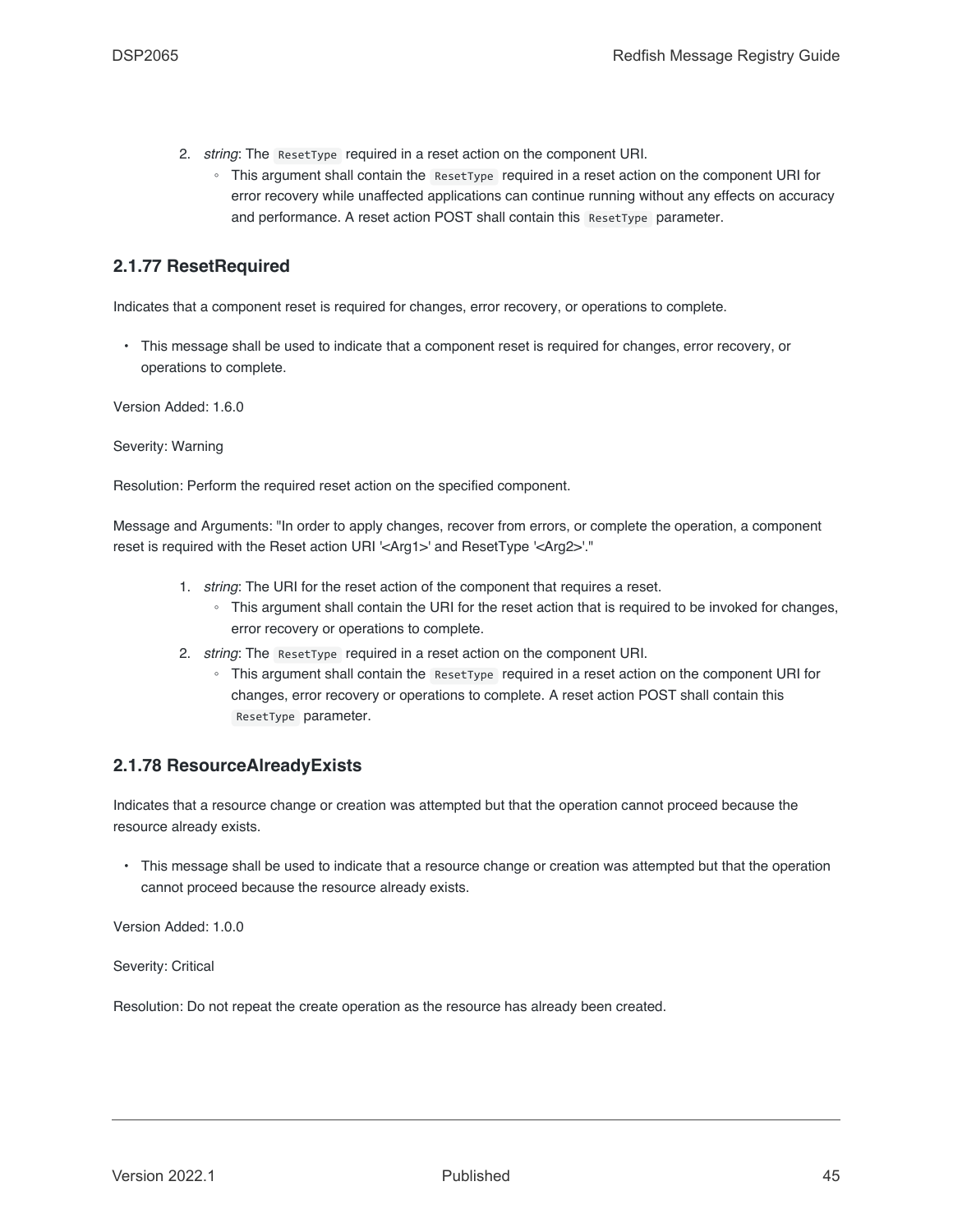Message and Arguments: "The requested resource of type <Arg1> with the property <Arg2> with the value '<Arg3>' already exists."

- 1. *string*: The type of resource.
	- This argument shall contain the schema name of the resource.
- 2. *string*: The name of the property.
	- This argument shall contain the name of the property.
- 3. *string*: The value of the property.
	- This argument shall contain the value provided for the property. Numeric values shall be converted to a string, and null values shall be represented by the string null.

## **2.1.79 ResourceAtUriInUnknownFormat**

Indicates that the URI was valid but the resource or image at that URI was in a format not supported by the service.

• This message shall be used to indicate that the URI was valid but the resource or image at that URI was in a format not supported by the service.

Version Added: 1.0.0

Severity: Critical

Resolution: Place an image or resource or file that is recognized by the service at the URI.

Message and Arguments: "The resource at '<Arg1>' is in a format not recognized by the service."

- 1. *string*: The URI provided.
	- This argument shall contain the URI provided for this operation.

## **2.1.80 ResourceAtUriUnauthorized**

Indicates that the attempt to access the resource, file, or image at the URI was unauthorized.

• This message shall be used to indicate that the attempt to access the resource, file, or image at the URI was unauthorized.

Version Added: 1.0.0

Severity: Critical

Resolution: Ensure that the appropriate access is provided for the service in order for it to access the URI.

Message and Arguments: "While accessing the resource at '<Arg1>', the service received an authorization error '<Arg2>'."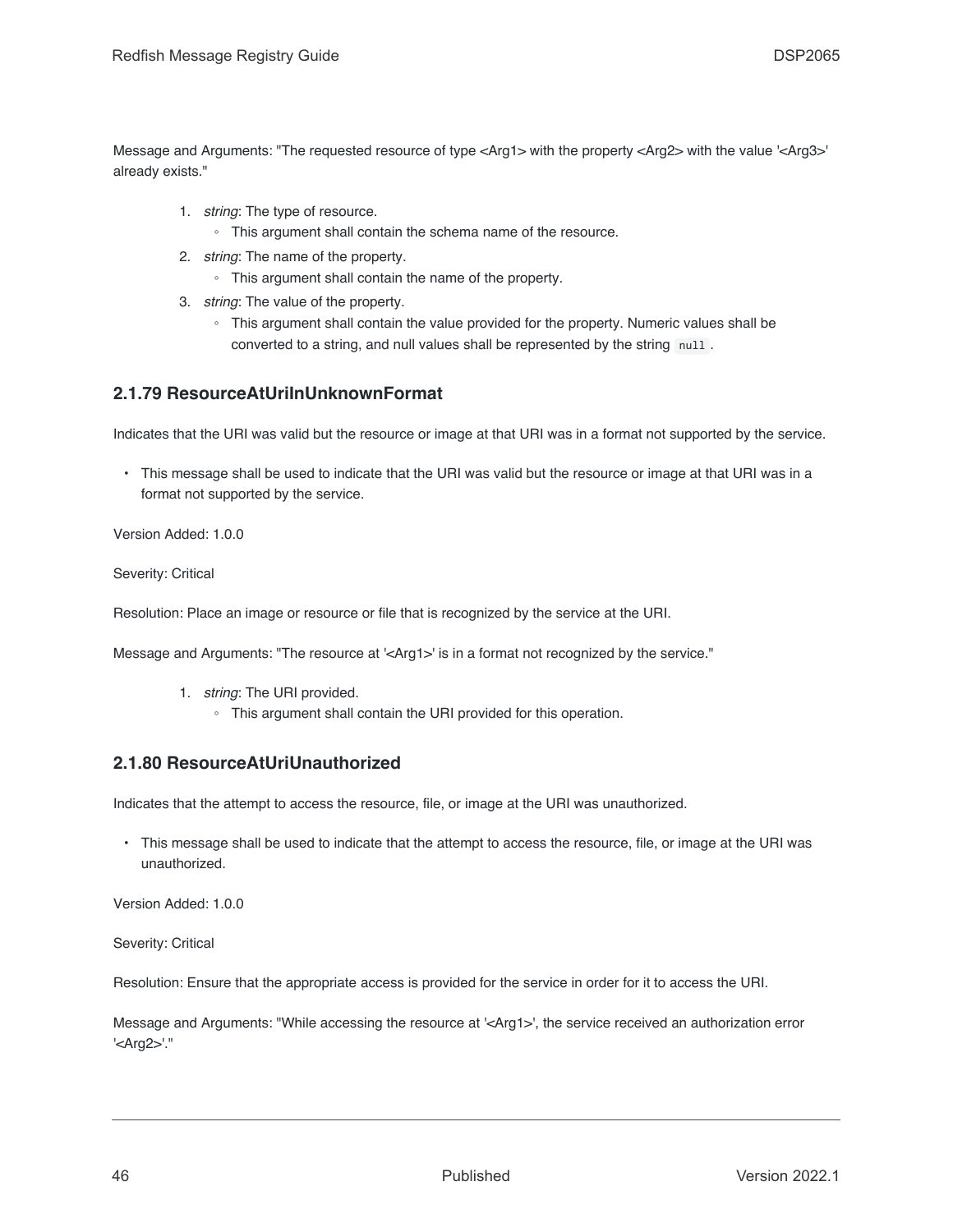- 1. *string*: The URI provided.
	- This argument shall contain the URI provided for this operation.
- 2. *string*: The error message received from the authorization service.
	- This argument shall contain the error message received from the authorization service or software.

## **2.1.81 ResourceCannotBeDeleted**

Indicates that a delete operation was attempted on a resource that cannot be deleted.

• This message shall be used to indicate that a delete operation was attempted on a resource that cannot be deleted.

Version Added: 1.0.0

Severity: Critical

Resolution: Do not attempt to delete a non-deletable resource.

Message and Arguments: "The delete request failed because the resource requested cannot be deleted."

#### **2.1.82 ResourceCreationConflict**

Indicates that the requested resource creation could not be completed because the service has a resource that conflicts with the request.

• This message shall be used to indicate that the requested creation of a resource could not be completed because the service has a resource that conflicts with the request, such as when the resource already exists or an existing resource has similar property values.

Version Added: 1.7.0

Severity: Warning

Resolution: No resolution is required.

Message and Arguments: "The resource could not be created. The service has a resource at URI '<Arg1>' that conflicts with the creation request."

- 1. *string*: URI of the resource that conflicts with the creation request.
	- This argument shall contain the URI of the resource with which there is a conflict.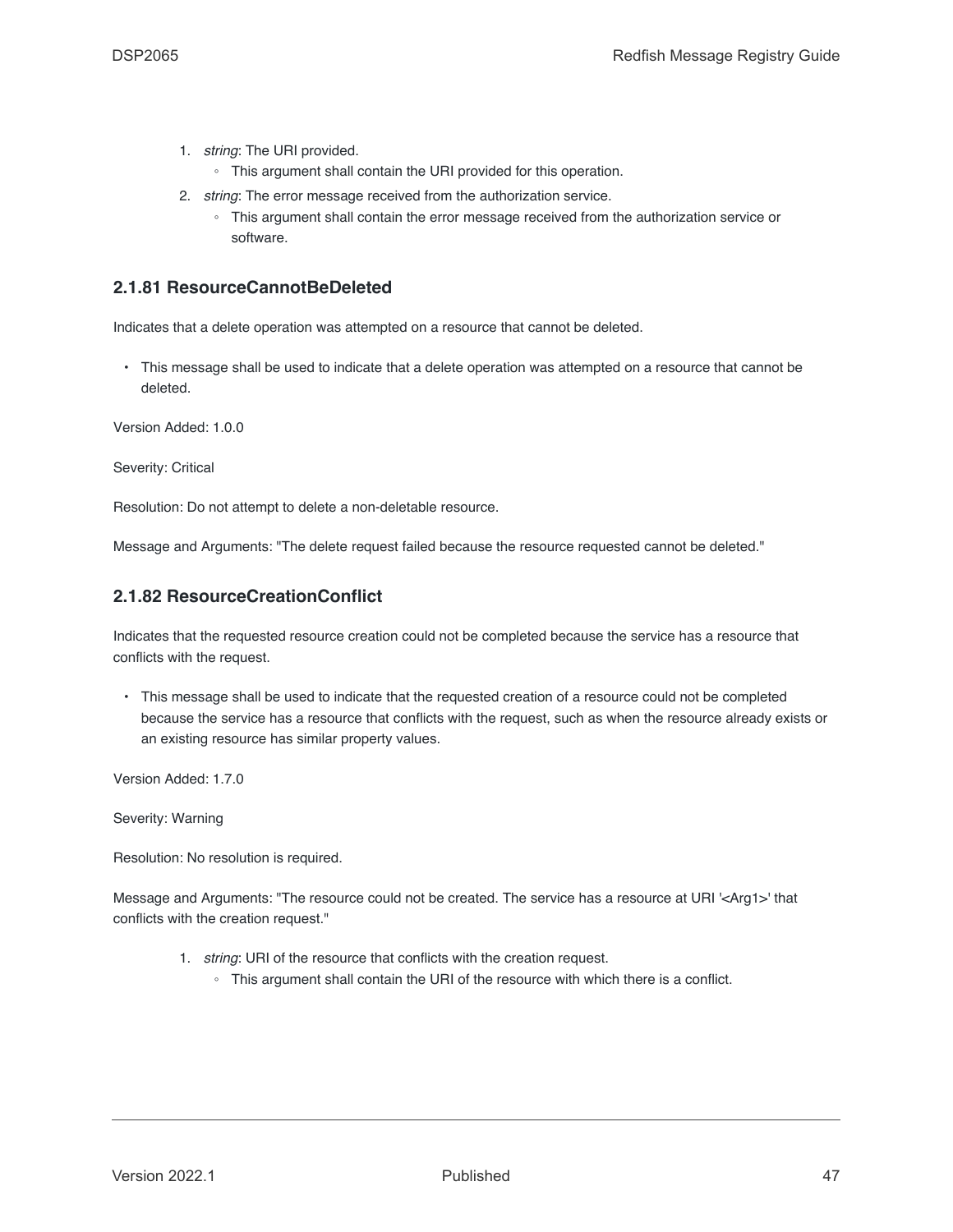## **2.1.83 ResourceDeprecated**

Indicates the resource is deprecated.

• This message shall be used to indicate that the resource is deprecated.

Version Added: 1.10.0

Severity: Warning

Resolution: Refer to the schema guide for more information.

Message and Arguments: "The operation was performed on a deprecated resource '<Arg1>'."

- 1. *string*: The URI of the resource.
	- This argument shall contain the URI of the resource that is deprecated.

## **2.1.84 ResourceExhaustion**

Indicates that a resource could not satisfy the request due to some unavailability of resources. An example is that available capacity has been allocated.

• This message shall be used to indicate that a resource could not satisfy the request due to some unavailability of resources.

Version Added: 1.2.0

Severity: Critical

Resolution: Ensure that the resources are available and resubmit the request.

Message and Arguments: "The resource '<Arg1>' was unable to satisfy the request due to unavailability of resources."

- 1. *string*: The URI of the resource.
	- This argument shall contain the URI of the relevant resource.

## **2.1.85 ResourceInStandby**

Indicates that the request could not be performed because the resource is in standby.

This message shall be used to indicate that the request could not be performed because the resource is in standby.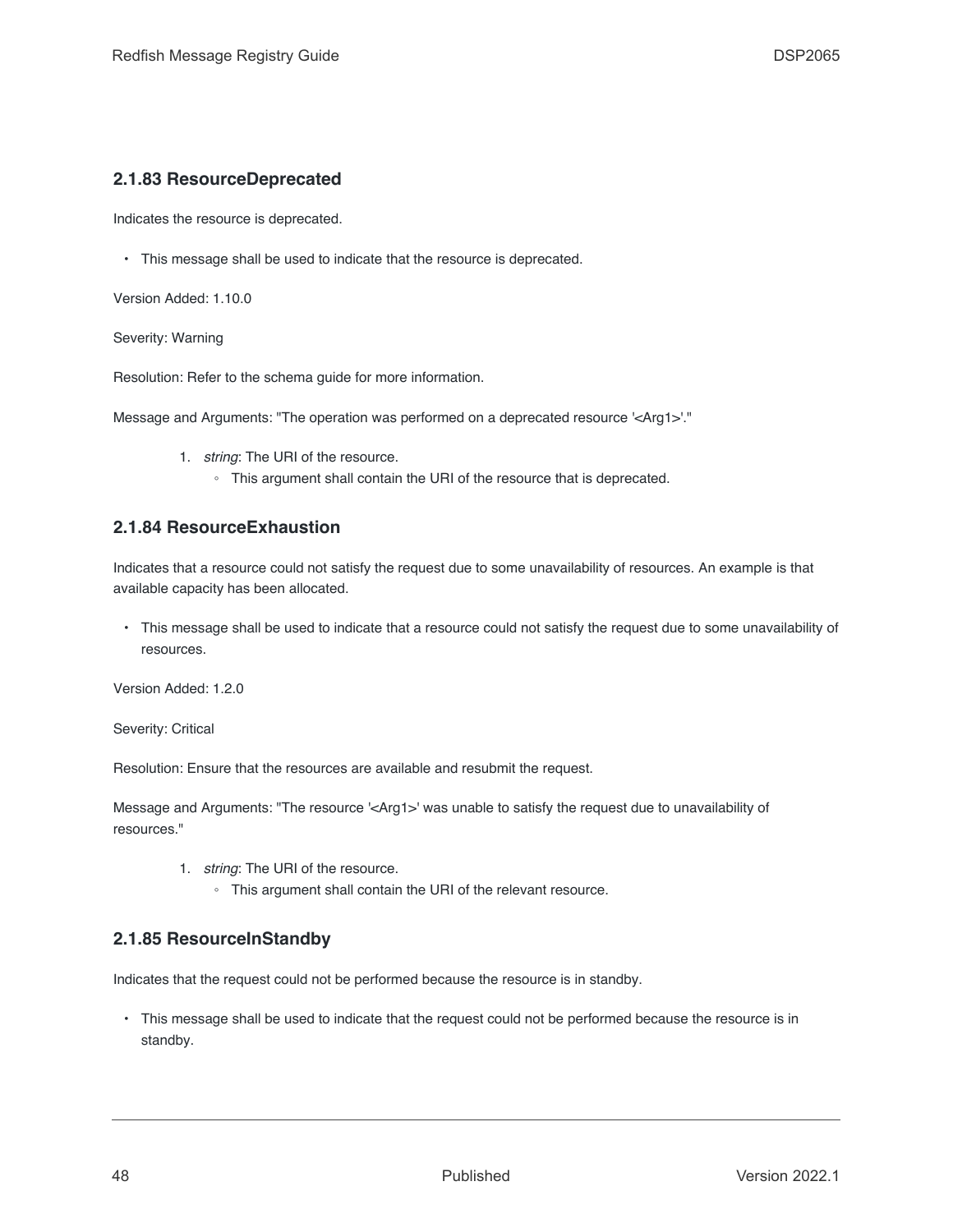Version Added: 1.2.0

Severity: Critical

Resolution: Ensure that the resource is in the correct power state and resubmit the request.

Message and Arguments: "The request could not be performed because the resource is in standby."

## **2.1.86 ResourceInUse**

Indicates that a change was requested to a resource but the change was rejected due to the resource being in use or transition.

• This message shall be used to indicate that a change was requested to a resource but the change was rejected due to the resource being in use or transition.

Version Added: 1.0.0

Severity: Warning

Resolution: Remove the condition and resubmit the request if the operation failed.

Message and Arguments: "The change to the requested resource failed because the resource is in use or in transition."

#### **2.1.87 ResourceMissingAtURI**

Indicates that the operation expected an image or other resource at the provided URI but none was found. Examples of this are in requests that require URIs like firmware update.

• This message shall be used to indicate that the operation expected an image or other resource at the provided URI but none was found.

Version Added: 1.0.0

Severity: Critical

Resolution: Place a valid resource at the URI or correct the URI and resubmit the request.

Message and Arguments: "The resource at the URI '<Arg1>' was not found."

- 1. *string*: The URI provided.
	- This argument shall contain the URI provided for this operation.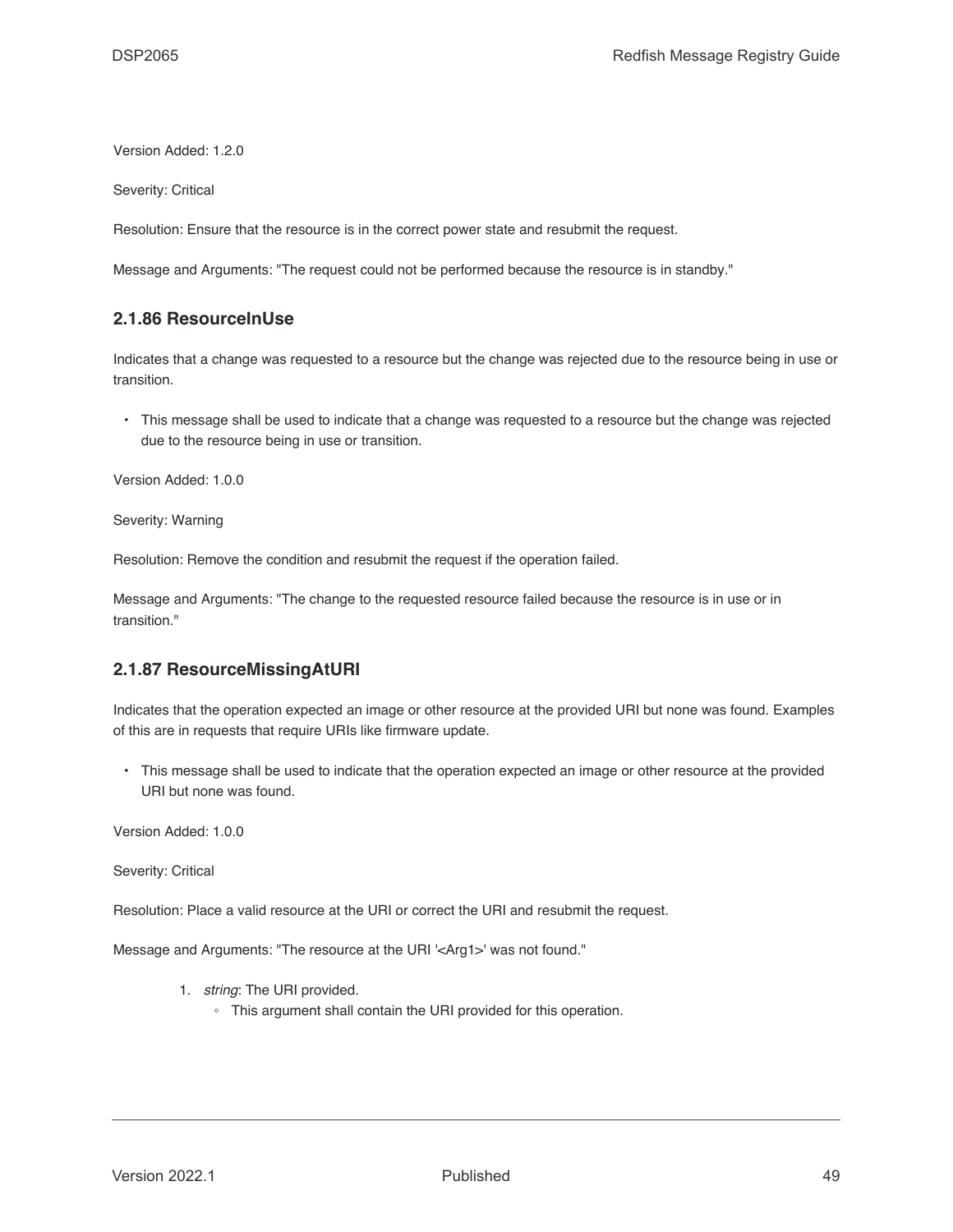## **2.1.88 ResourceNotFound**

Indicates that the operation expected a resource identifier that corresponds to an existing resource but one was not found.

• This message shall be used to indicate that the operation expected a resource identifier that corresponds to an existing resource but one was not found.

Version Added: 1.2.0

Severity: Critical

Resolution: Provide a valid resource identifier and resubmit the request.

Message and Arguments: "The requested resource of type <Arg1> named '<Arg2>' was not found."

- 1. *string*: The type of resource.
	- This argument shall contain the schema name of the resource.
- 2. *string*: The Id of the resource.
	- This argument shall contain the value of the Id property of the requested resource.

#### **2.1.89 ResourceTypeIncompatible**

Indicates that the resource type of the operation does not match that for the operation destination. Examples of when this can happen include during a POST to a resource collection using the wrong resource type, an update where the @odata.type properties do not match, or on a major version incompatibility.

• This message shall be used to indicate that the resource type of the operation does not match that for the operation destination.

Version Added: 1.2.0

Severity: Critical

Resolution: Resubmit the request with a payload compatible with the resource's schema.

Message and Arguments: "The @odata.type of the request body <Arg1> is incompatible with the @odata.type of the resource, which is <Arg2>."

- 1. *string*: The @odata.type of the request.
	- This argument shall contain the value of the @odata.type property provided in the request.
- 2. *string*: The supported @odata.type value.
	- This argument shall contain the value of the @odata.type property supported by the resource.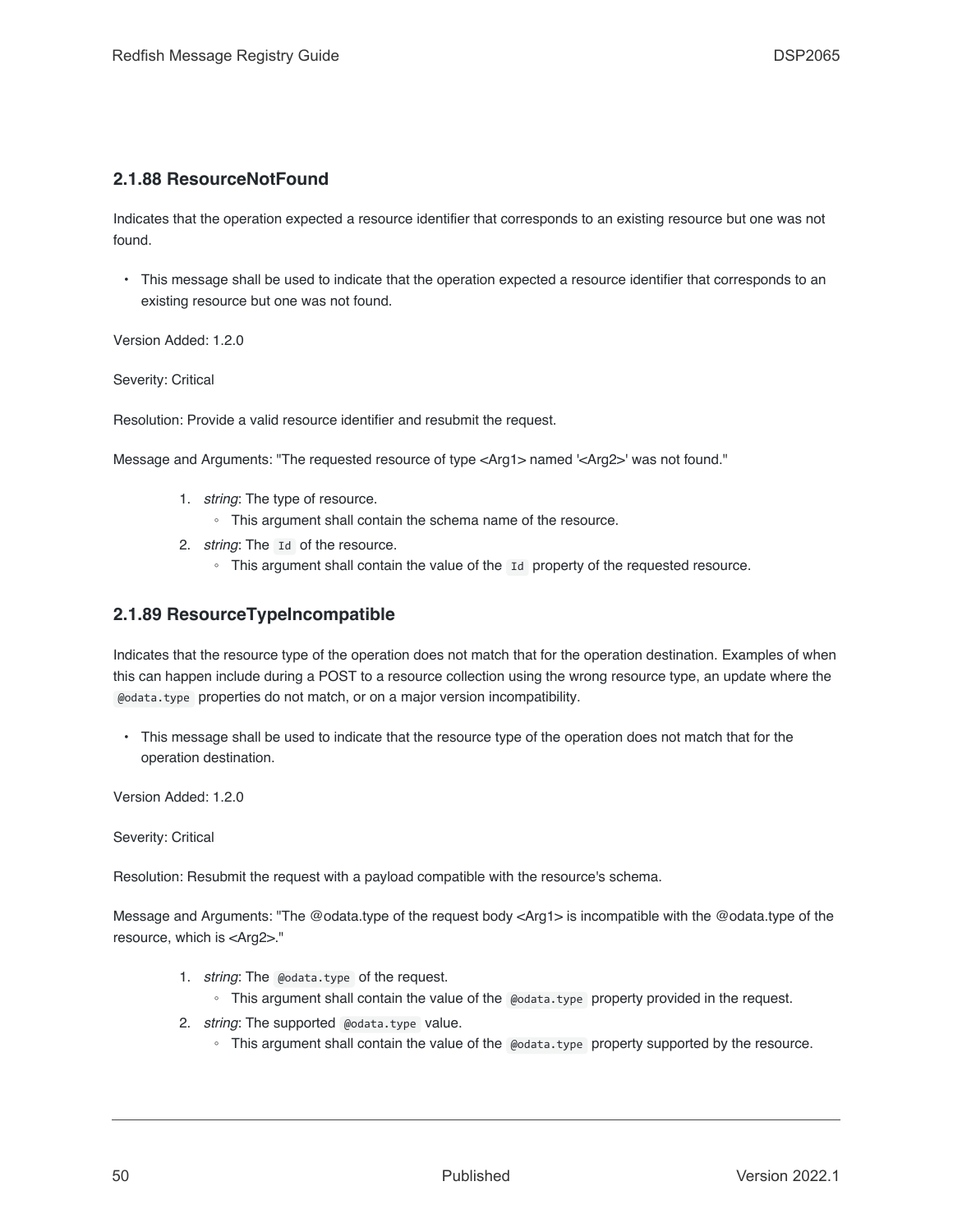#### **2.1.90 RestrictedPrivilege**

Indicates that the operation was not successful because a privilege is restricted.

• This message shall be used to indicate that the operation was not successful because a privilege is restricted.

Version Added: 1.9.0

Severity: Warning

Resolution: Remove restricted privileges from the request body and resubmit the request.

Message and Arguments: "The operation was not successful because the privilege '<Arg1>' is restricted."

- 1. *string*: The name of the restricted privilege.
	- This argument shall contain the name of the restricted privilege.

#### **2.1.91 RestrictedRole**

Indicates that the operation was not successful because the role is restricted.

• This message shall be used to indicate that the operation was not successful because the role is restricted.

Version Added: 1.9.0

Severity: Warning

Resolution: No resolution is required. For standard roles, consider using the role specified in the AlternateRoleId property in the Role resource.

Message and Arguments: "The operation was not successful because the role '<Arg1>' is restricted."

- 1. *string*: The name of the restricted role.
	- This argument shall contain the name of the restricted role.

#### **2.1.92 ServiceDisabled**

Indicates that the operation failed because the service, such as the account service, is disabled and cannot accept requests.

• This message shall be used to indicate that the operation failed because the service, such as the account service, is disabled and cannot accept requests.

Version Added: 1.11.0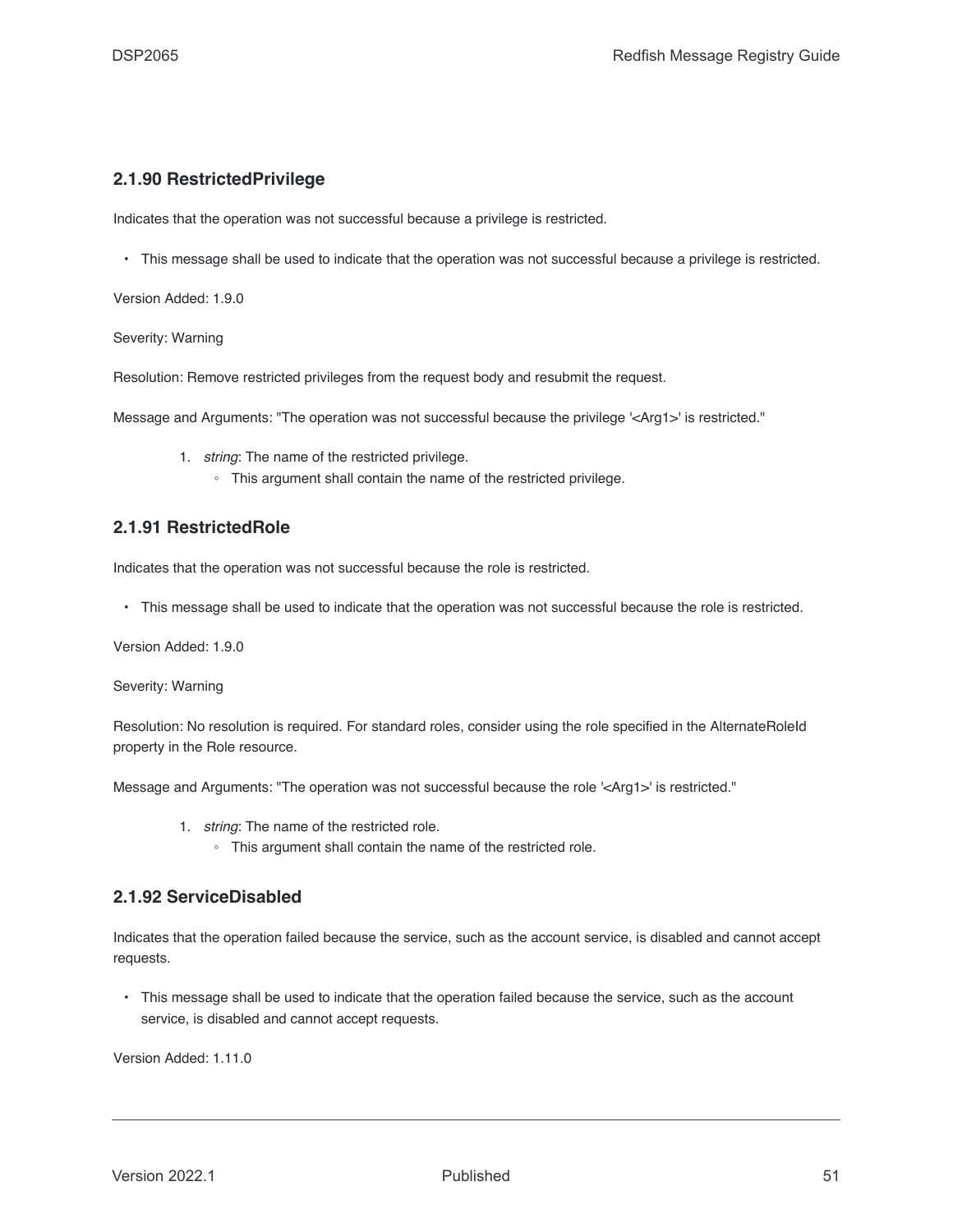Severity: Warning

Resolution: Enable the service and resubmit the request if the operation failed.

Message and Arguments: "The operation failed because the service at <Arg1> is disabled and cannot accept requests."

- 1. *string*: The URI of the disabled service.
	- This argument shall contain the URI of the disabled service.

#### **2.1.93 ServiceInUnknownState**

Indicates that the operation failed because the service is in an unknown state and cannot accept additional requests.

• This message shall be used to indicate that the operation failed because the service is in an unknown state and cannot accept additional requests.

Version Added: 1.0.0

Severity: Critical

Resolution: Restart the service and resubmit the request if the operation failed.

Message and Arguments: "The operation failed because the service is in an unknown state and can no longer take incoming requests."

#### **2.1.94 ServiceShuttingDown**

Indicates that the operation failed as the service is shutting down, such as when the service reboots.

• This message shall be used to indicate that the operation failed as the service is shutting down.

Version Added: 1.0.0

Severity: Critical

Resolution: When the service becomes available, resubmit the request if the operation failed.

Message and Arguments: "The operation failed because the service is shutting down and can no longer take incoming requests."

#### **2.1.95 ServiceTemporarilyUnavailable**

Indicates the service is temporarily unavailable.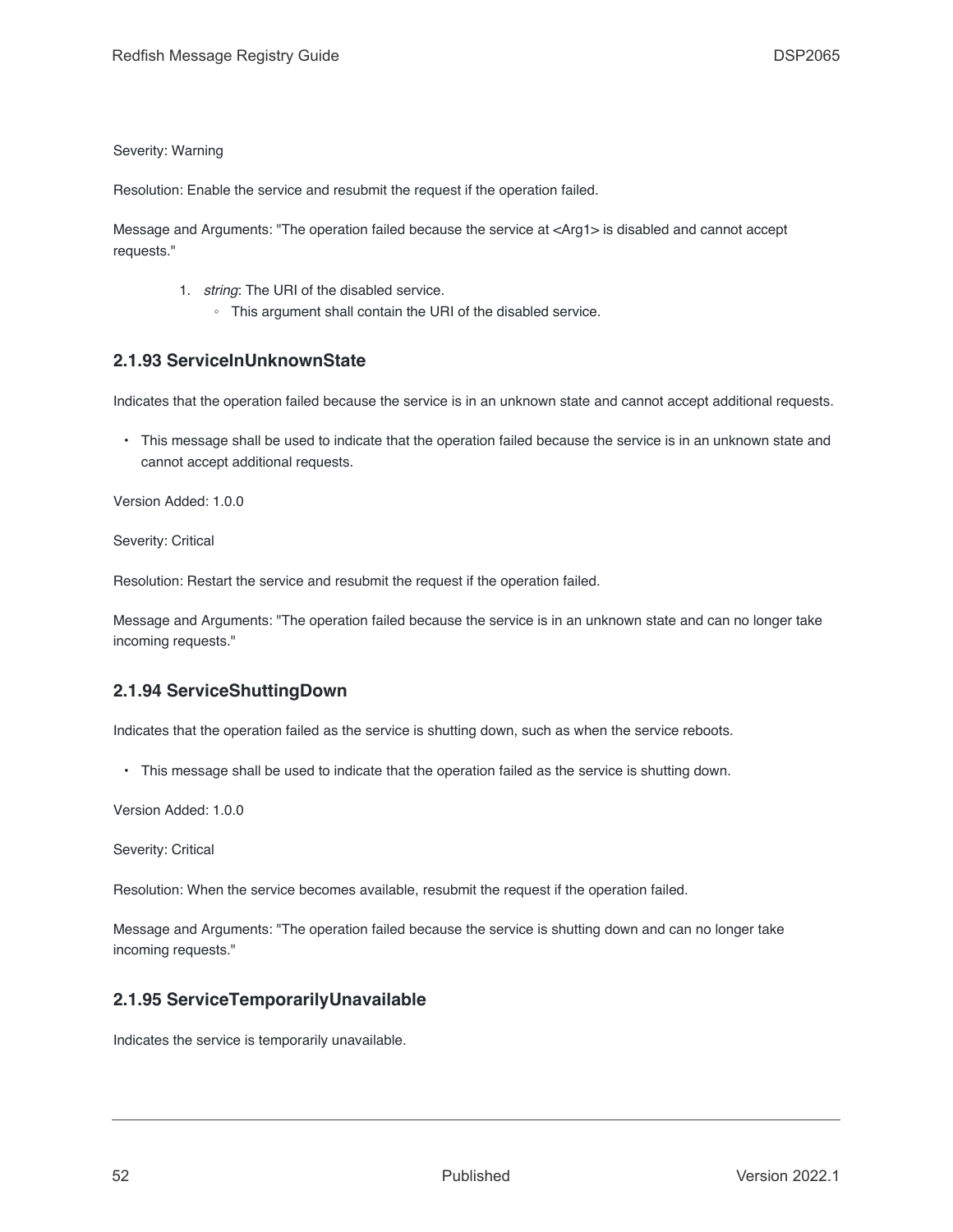• This message shall be used to indicate that the service is temporarily unavailable.

Version Added: 1.0.0

Severity: Critical

Resolution: Wait for the indicated retry duration and retry the operation.

Message and Arguments: "The service is temporarily unavailable. Retry in <Arg1> seconds."

- 1. *string*: The retry duration in seconds.
	- This argument shall contain the number of seconds the client should wait before attempting the operation again.

#### **2.1.96 SessionLimitExceeded**

Indicates that a session establishment has been requested but the operation failed due to the number of simultaneous sessions exceeding the limit of the implementation.

• This message shall be used to indicate that a session establishment has been requested but the operation failed due to the number of simultaneous sessions exceeding the limit of the implementation.

Version Added: 1.0.0

Severity: Critical

Resolution: Reduce the number of other sessions before trying to establish the session or increase the limit of simultaneous sessions, if supported.

Message and Arguments: "The session establishment failed due to the number of simultaneous sessions exceeding the limit of the implementation."

#### **2.1.97 SessionTerminated**

Indicates that the DELETE operation on the session resource resulted in the successful termination of the session.

• This message shall be used to indicate that the DELETE operation on the session resource resulted in the successful termination of the session.

Version Added: 1.3.0

Severity: OK

Resolution: No resolution is required.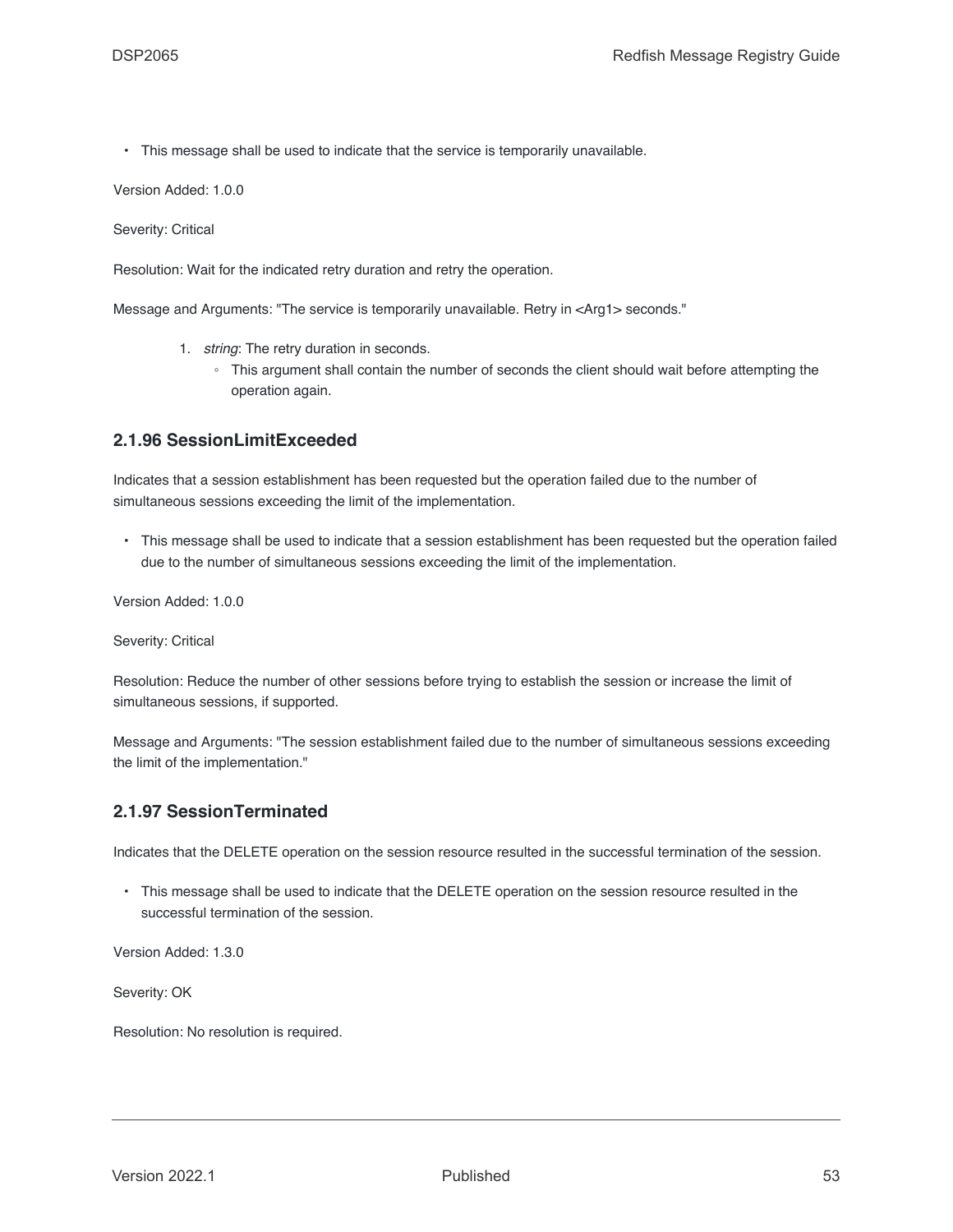Message and Arguments: "The session was successfully terminated."

#### **2.1.98 SourceDoesNotSupportProtocol**

Indicates that while attempting to access, connect to or transfer a resource, file, or image from another location that the other end of the connection did not support the protocol.

• This message shall be used to indicate that while attempting to access, connect to or transfer a resource, file, or image from another location that the other end of the connection did not support the protocol.

Version Added: 1.0.0

Severity: Critical

Resolution: Change protocols or URIs.

Message and Arguments: "The other end of the connection at '<Arg1>' does not support the specified protocol <Arg2>."

- 1. *string*: The URI provided.
	- This argument shall contain the URI provided for this operation.
- 2. *string*: The protocol specified.
	- This argument shall contain the name of the protocol requested for this operation.

#### **2.1.99 StrictAccountTypes**

Indicates the request failed because a set of AccountTypes or OEMAccountTypes was not accepted while StrictAccountTypes is set to true.

• This message shall be used to indicate that the request failed because a set of AccountTypes or OEMAccountTypes was not accepted while StrictAccountTypes is set to true .

Version Added: 1.9.0

Severity: Warning

Resolution: Resubmit the request either with an acceptable set of AccountTypes and OEMAccountTypes or with StrictAccountTypes set to false.

Message and Arguments: "The request was not possible to fulfill with the account types included in property '<Arg1>' and property StrictAccountTypes set to true."

- 1. *string*: The name of the property.
	- This argument shall contain the name of the property AccountTypes or OEMAccountTypes .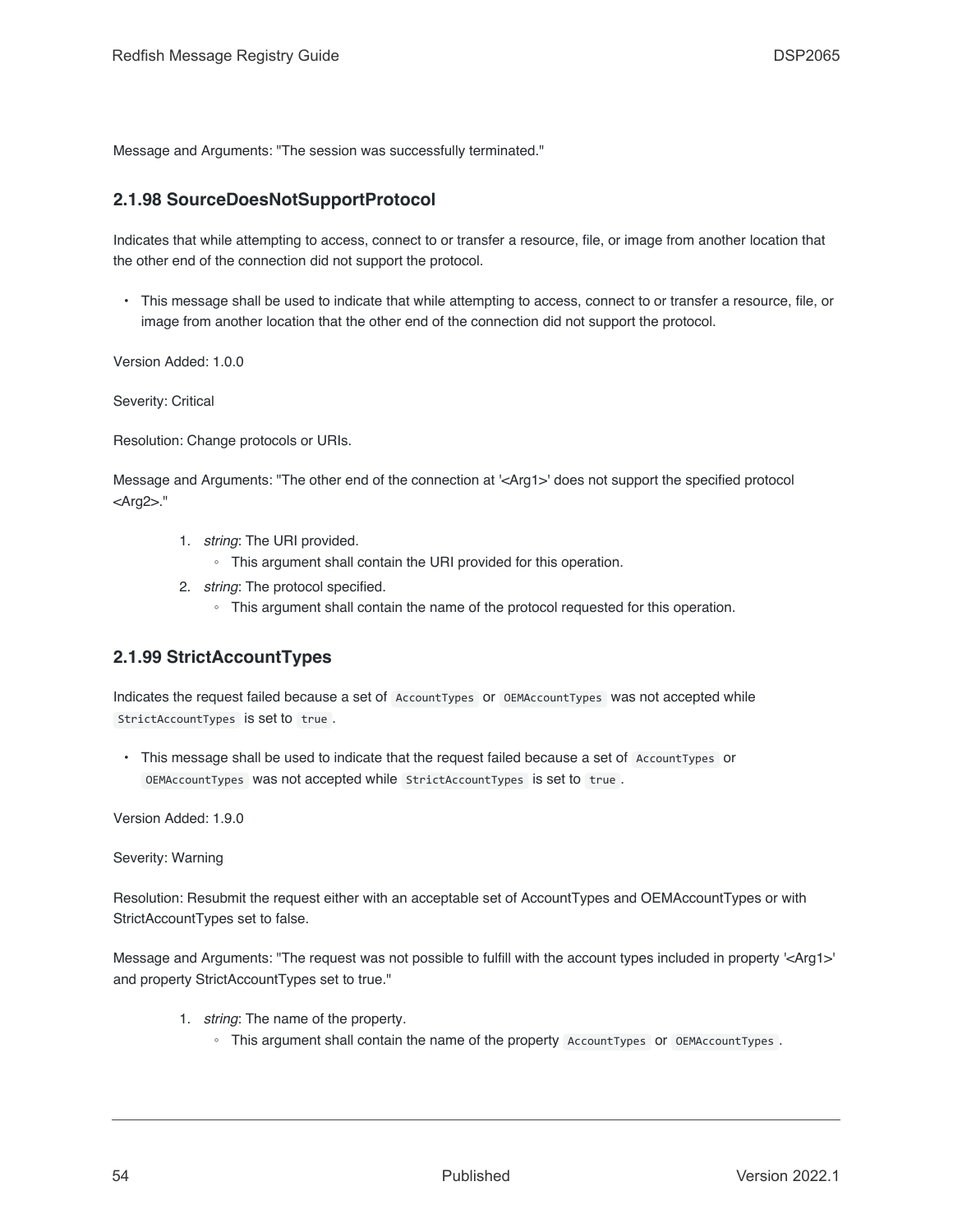## **2.1.100 StringValueTooLong**

Indicates that a string value passed to the given resource exceeded its length limit. An example is when a shorter limit is imposed by an implementation than that allowed by the specification.

• This message shall be used to indicate that a string value passed to the given resource exceeded its length limit.

Version Added: 1.2.0

Severity: Warning

Resolution: Resubmit the request with an appropriate string length.

Message and Arguments: "The string '<Arg1>' exceeds the length limit <Arg2>."

- 1. *string*: The string provided.
	- This argument shall contain the string value provided for this operation.
- 2. *number*: The maximum string length.
	- This argument shall contain the maximum supported string length for this property.

#### **2.1.101 SubscriptionTerminated**

An event subscription has been terminated by the service. No further events will be delivered.

• This message shall be used to indicate that an event subscription has been terminated by the service.

Version Added: 1.5.0

Severity: OK

Resolution: No resolution is required.

Message and Arguments: "The event subscription has been terminated."

## **2.1.102 Success**

Indicates that all conditions of a successful operation have been met.

• This message shall be used to indicate that all conditions of a successful operation have been met.

Version Added: 1.0.0

Severity: OK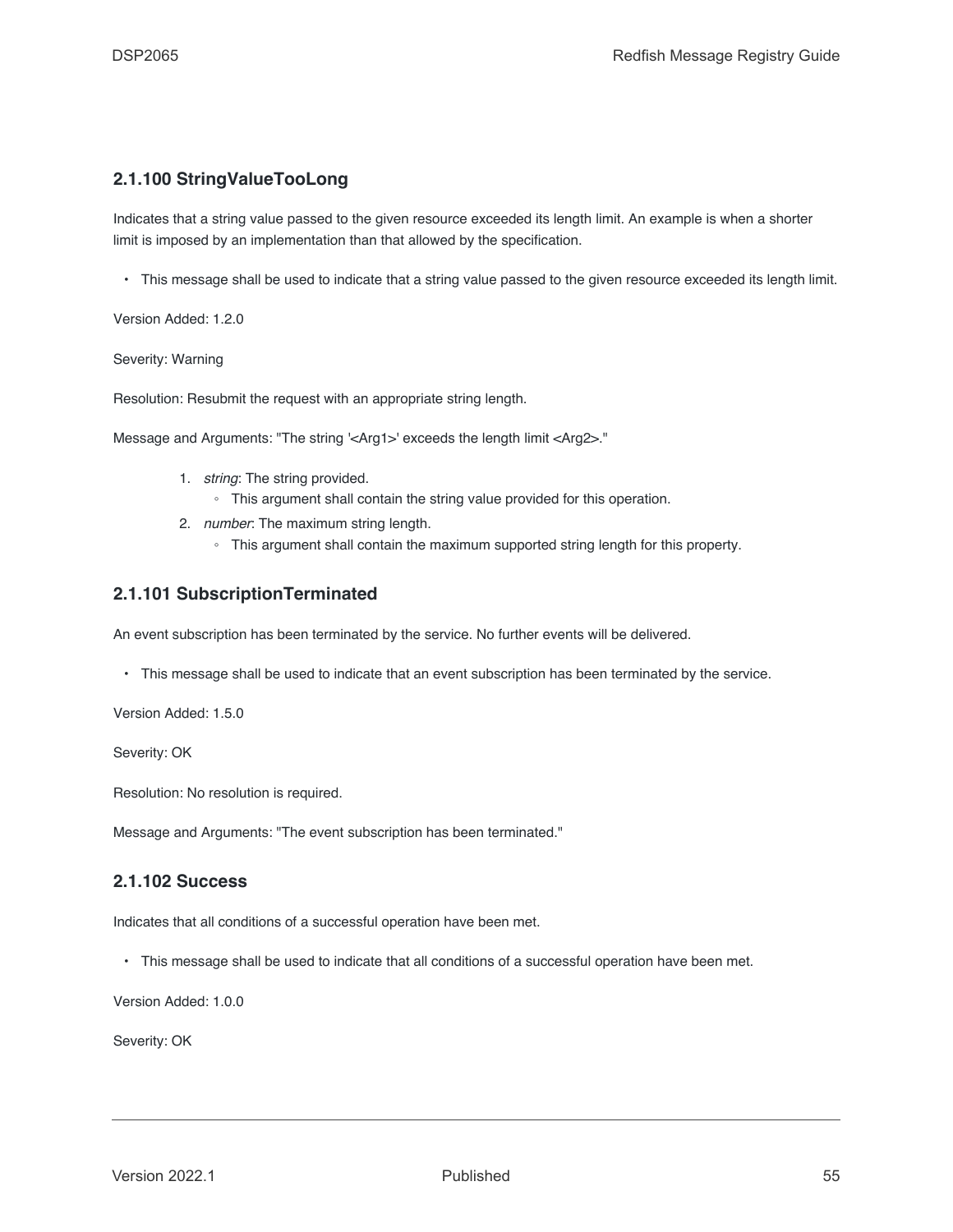Resolution: None

Message and Arguments: "The request completed successfully."

## **2.1.103 UndeterminedFault**

Indicates that a fault or error condition exists but the source of the fault cannot be determined or is unknown to the service.

• This message shall be used to indicate that a fault or error condition has been reported to the service, but the source of the fault cannot be determined or is unknown to the service.

Version Added: 1.9.0

Severity: Critical

Resolution: None.

Message and Arguments: "A undetermined fault condition has been reported by '<Arg1>'."

- 1. *string*: The software, provider, or service that reported the fault condition.
	- This argument shall contain the name of the entity that reported the fault condition.

#### **2.1.104 UnrecognizedRequestBody**

Indicates that the service encountered an unrecognizable request body that could not even be interpreted as malformed JSON.

• This message shall be used to indicate that the service encountered an unrecognizable request body that could not even be interpreted as malformed JSON.

Version Added: 1.0.0

Severity: Warning

Resolution: Correct the request body and resubmit the request if it failed.

Message and Arguments: "The service detected a malformed request body that it was unable to interpret."

# **2.2 Composition 1.1.0**

This registry defines the messages for composition related events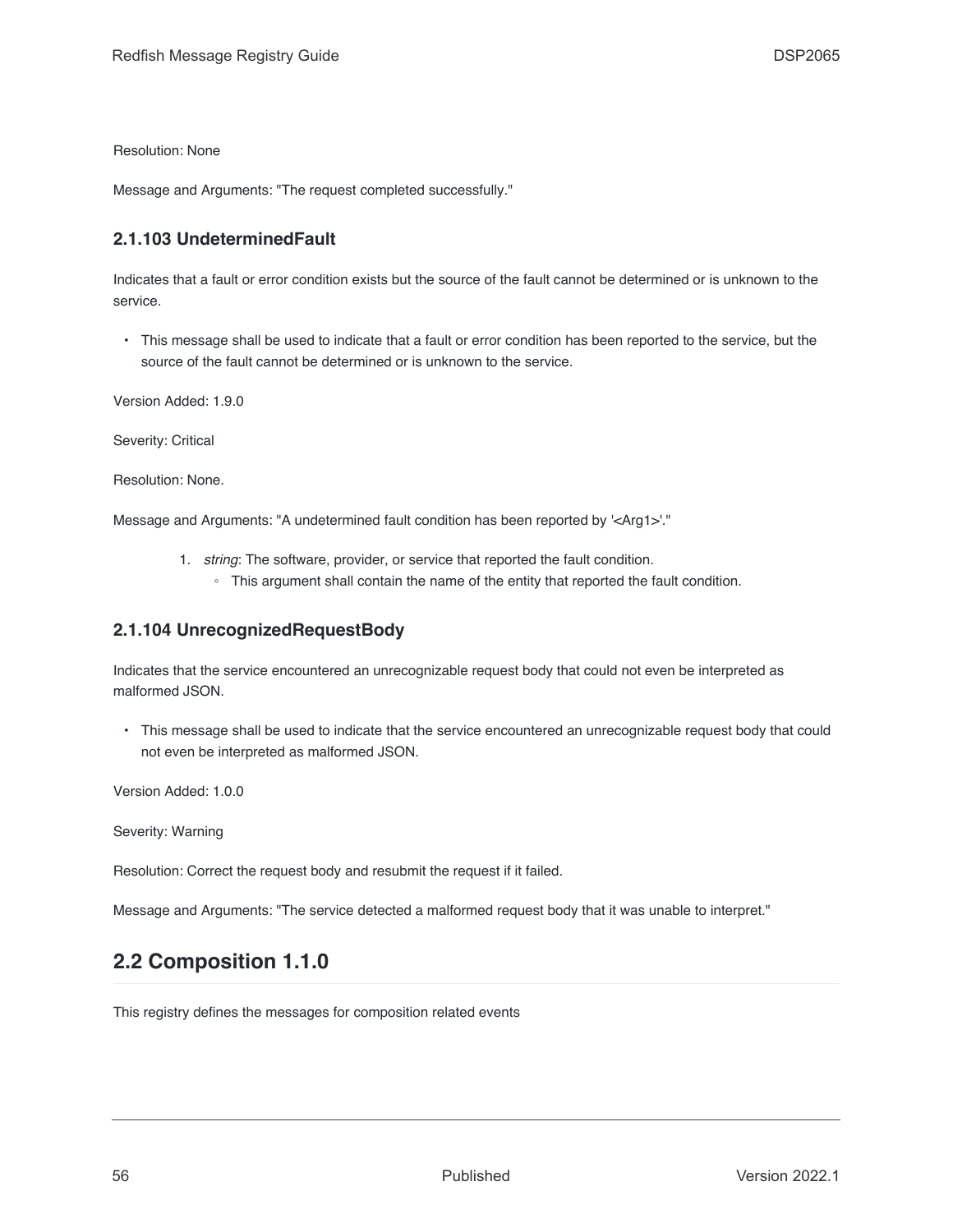| <b>Message</b>                          | <b>Severity</b> | <b>Description</b>                                                                                                                                                       |
|-----------------------------------------|-----------------|--------------------------------------------------------------------------------------------------------------------------------------------------------------------------|
| ConstrainedResourceAlreadyReserved      | Critical        | Indicates that the requested resources are already reserved in response to a<br>constrained composition request.                                                         |
| <b>EmptyManifest</b>                    | Warning         | Indicates that the manifest contains no stanzas, or a stanza in the manifest<br>contains no request.                                                                     |
| IncompatibleZone                        | Critical        | Indicates that not all referenced resource blocks are in the same resource zone.                                                                                         |
| <b>NoResourceMatch</b>                  | Critical        | Indicates that the service could not find a matching resource based on the given<br>parameters.                                                                          |
| ResourceBlockChanged                    | OK              | Indicates that a ResourceBlock has changed. This is not used whenever there is<br>another event message for that specific change, such as only the state has<br>changed. |
| ResourceBlockCompositionStateChanged OK |                 | Indicates that the composition state of a ResourceBlock has changed, specifically<br>the value of the CompositionState property within CompositionStatus has<br>changed. |
| <b>ResourceBlockInUse</b>               | Warning         | Indicates that the composition request contains a ResourceBlock that is unable to<br>participate in more compositions.                                                   |
| <b>ResourceBlockInvalid</b>             | Critical        | Indicates that the Id of a referenced resource block is no longer valid.                                                                                                 |
| <b>ResourceBlockNotFound</b>            | Critical        | Indicates that the referenced resource block is not found.                                                                                                               |
| <b>ResourceBlockStateChanged</b>        | OK              | Indicates that the state of a ResourceBlock has changed, specifically the value of<br>the State property within Status has changed.                                      |
| ResourceZoneMembershipChanged           | OK              | Indicates that the membership of a resource zone has changed due to<br>ResourceBlock S being added or removed from the resource zone.                                    |
| SpecifiedResourceAlreadyReserved        | Critical        | Indicates that a resource block is already reserved in response to a specific<br>composition request.                                                                    |
| <b>UnableToProcessStanzaRequest</b>     | Critical        | Indicates that the manifest provided for the Compose action contains a stanza with<br>Content that could not be processed.                                               |

## <span id="page-56-0"></span>**2.2.1 ConstrainedResourceAlreadyReserved**

Indicates that the requested resources are already reserved in response to a constrained composition request.

• This message shall be used to indicate that the requested resources are already reserved in response to a constrained composition request.

Version Added: 1.0.0

Severity: Critical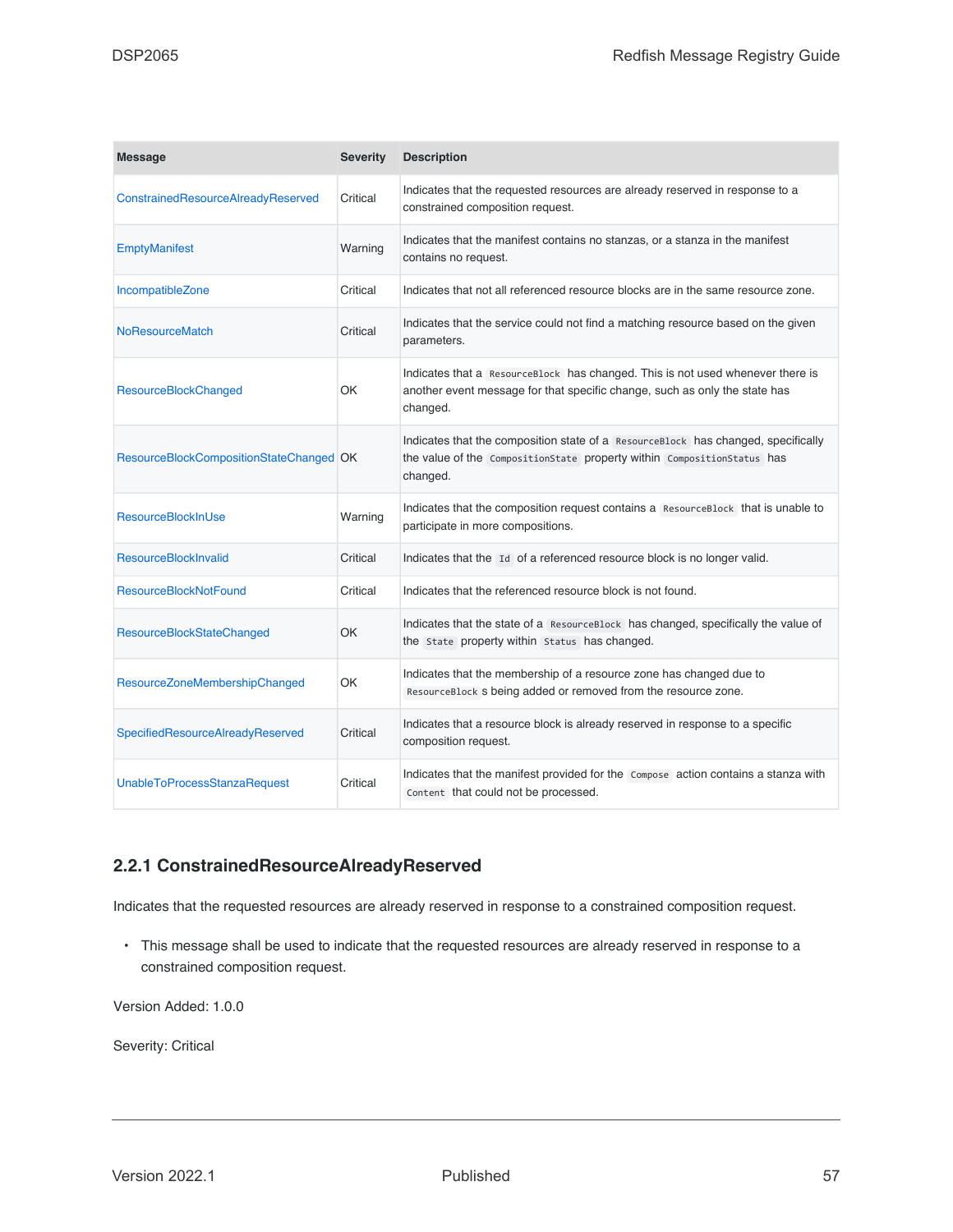Resolution: Delete the reservation containing the resources and resubmit the request.

Message and Arguments: "The requested resources are reserved under reservation '<Arg1>'."

- 1. *string*: The Id of the reservation.
	- The value of this argument shall contain the value of the Id property of the reservation containing the requested resources.

#### <span id="page-57-0"></span>**2.2.2 EmptyManifest**

Indicates that the manifest contains no stanzas, or a stanza in the manifest contains no request.

• This message shall be used to indicate that the manifest contains no stanzas, or a stanza in the manifest contains no request.

Version Added: 1.0.0

Severity: Warning

Resolution: Provide a request content for the manifest and resubmit.

Message and Arguments: "The provided manifest is empty or a stanza in the manifest contains no request."

#### <span id="page-57-1"></span>**2.2.3 IncompatibleZone**

Indicates that not all referenced resource blocks are in the same resource zone.

• This message shall be used to indicate that not all referenced resource blocks are in the same resource zone.

Version Added: 1.0.0

Severity: Critical

Resolution: Request resource blocks from the same resource zone.

Message and Arguments: "The requested resource blocks span multiple resource zones."

#### <span id="page-57-2"></span>**2.2.4 NoResourceMatch**

Indicates that the service could not find a matching resource based on the given parameters.

• This message shall be used to indicate that the service could not find a matching resource based on the given parameters.

Version Added: 1.0.0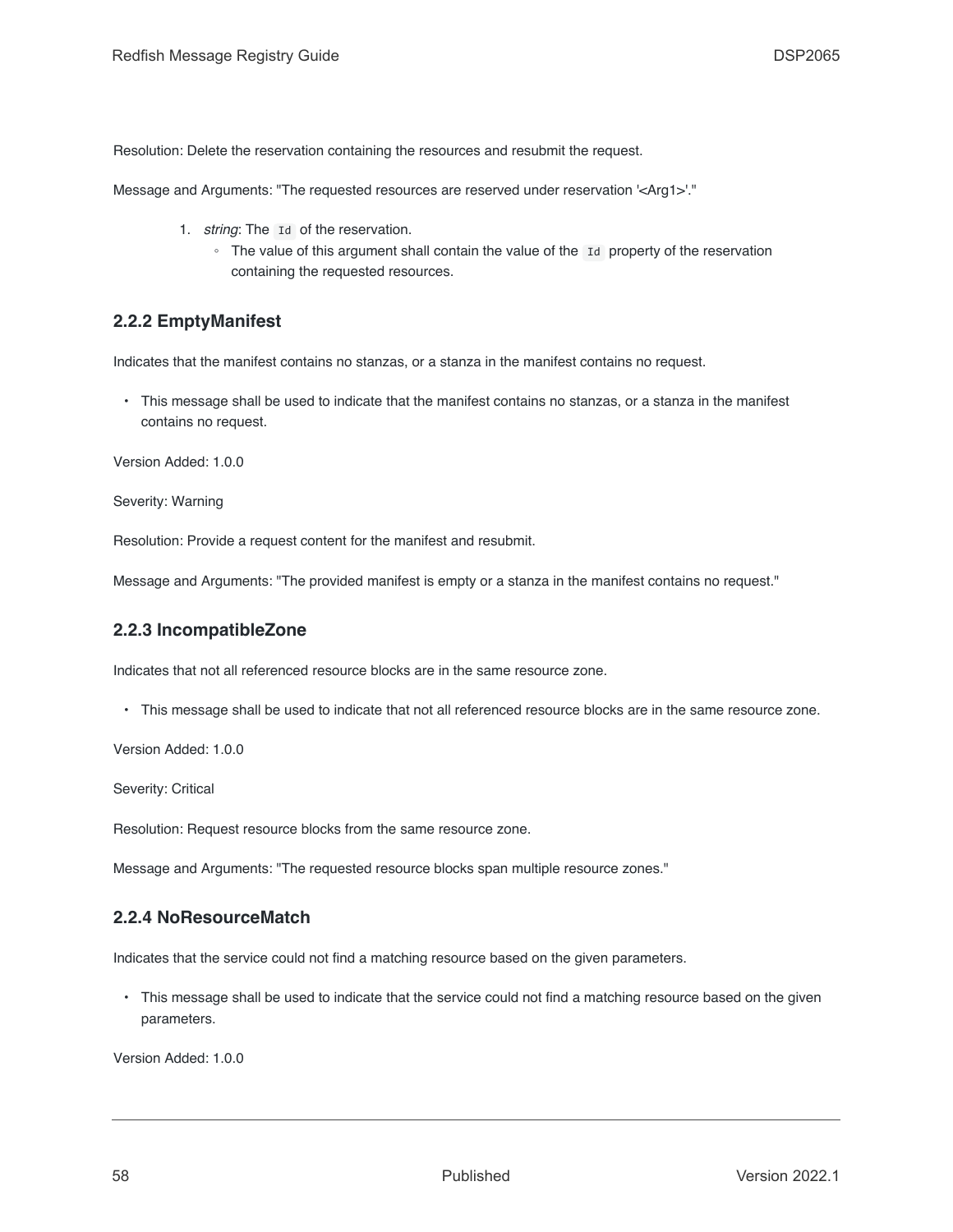Severity: Critical

Resolution: Change parameters associated with the resource, such as quantity or performance, and resubmit the request.

Message and Arguments: "The requested resources of type '<Arg1>' are not available for allocation."

- 1. *string*: The resource type requested.
	- This argument shall contain the schema name of the requested resource.

## <span id="page-58-0"></span>**2.2.5 ResourceBlockChanged**

Indicates that a ResourceBlock has changed. This is not used whenever there is another event message for that specific change, such as only the state has changed.

• This message shall be used to indicate that one or more properties of a ResourceBlock have changed. This message shall not be used for cases where a more specific message could be used in its place.

Version Added: 1.0.0

Severity: OK

Resolution: Refresh your cached version of the ResourceBlock to get the updated information from the service.

Message and Arguments: "The ResourceBlock '<Arg1>' has changed on the service."

- 1. *string*: The Id of the ResourceBlock that has changed.
	- The value of this argument shall contain the value of the Id property of the ResourceBlock that has changed.

#### <span id="page-58-1"></span>**2.2.6 ResourceBlockCompositionStateChanged**

Indicates that the composition state of a ResourceBlock has changed, specifically the value of the CompositionState property within CompositionStatus has changed.

• This message shall be used to indicate that the CompositionState property within the CompositionStatus object of a ResourceBlock has changed.

Version Added: 1.0.0

Severity: OK

Resolution: Refresh your cached version of the ResourceBlock to get the updated information from the service.

Message and Arguments: "The composition status of the ResourceBlock '<Arg1>' has changed."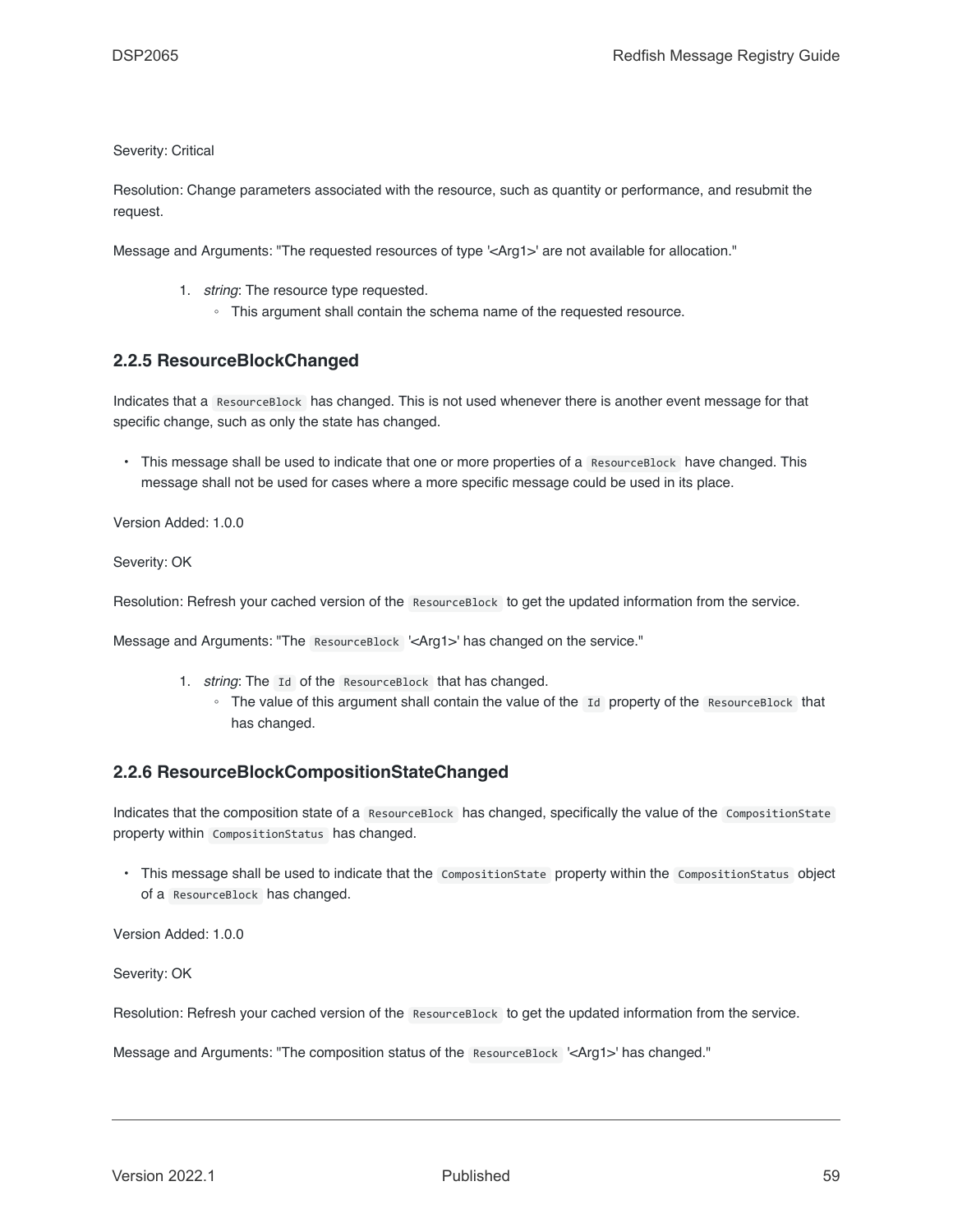- 1. *string*: The Id of the ResourceBlock that has changed.
	- The value of this argument shall contain the value of the Id property of the ResourceBlock that has changed.

## <span id="page-59-0"></span>**2.2.7 ResourceBlockInUse**

Indicates that the composition request contains a ResourceBlock that is unable to participate in more compositions.

• This message shall be used to indicate that the composition request contains a ResourceBlock that is unable to participate in more compositions due to restrictions specified in its CompositionStatus property. For example, the ResourceBlock has reached its composition limit specified by the MaxCompositions property.

Version Added: 1.0.0

Severity: Warning

Resolution: Remove the ResourceBlock from the request and resubmit the request.

Message and Arguments: "The ResourceBlock with Id '<Arg1>' cannot be part of any new compositions."

- 1. *string*: The Id of the ResourceBlock that cannot be part of any new compositions.
	- The value of this argument shall contain the value of the Id property of the ResourceBlock that cannot be part of any new compositions.

## <span id="page-59-1"></span>**2.2.8 ResourceBlockInvalid**

Indicates that the Id of a referenced resource block is no longer valid.

• This message shall be used to indicate that the Id of a referenced resource block is no longer valid.

Version Added: 1.0.0

Severity: Critical

Resolution: Remove the resource block and resubmit the request.

Message and Arguments: "Resource block '<Arg1>' is not valid."

- 1. *string*: The Id of the resource block.
	- The value of this argument shall contain the value of the Id property of the resource block that is no longer valid.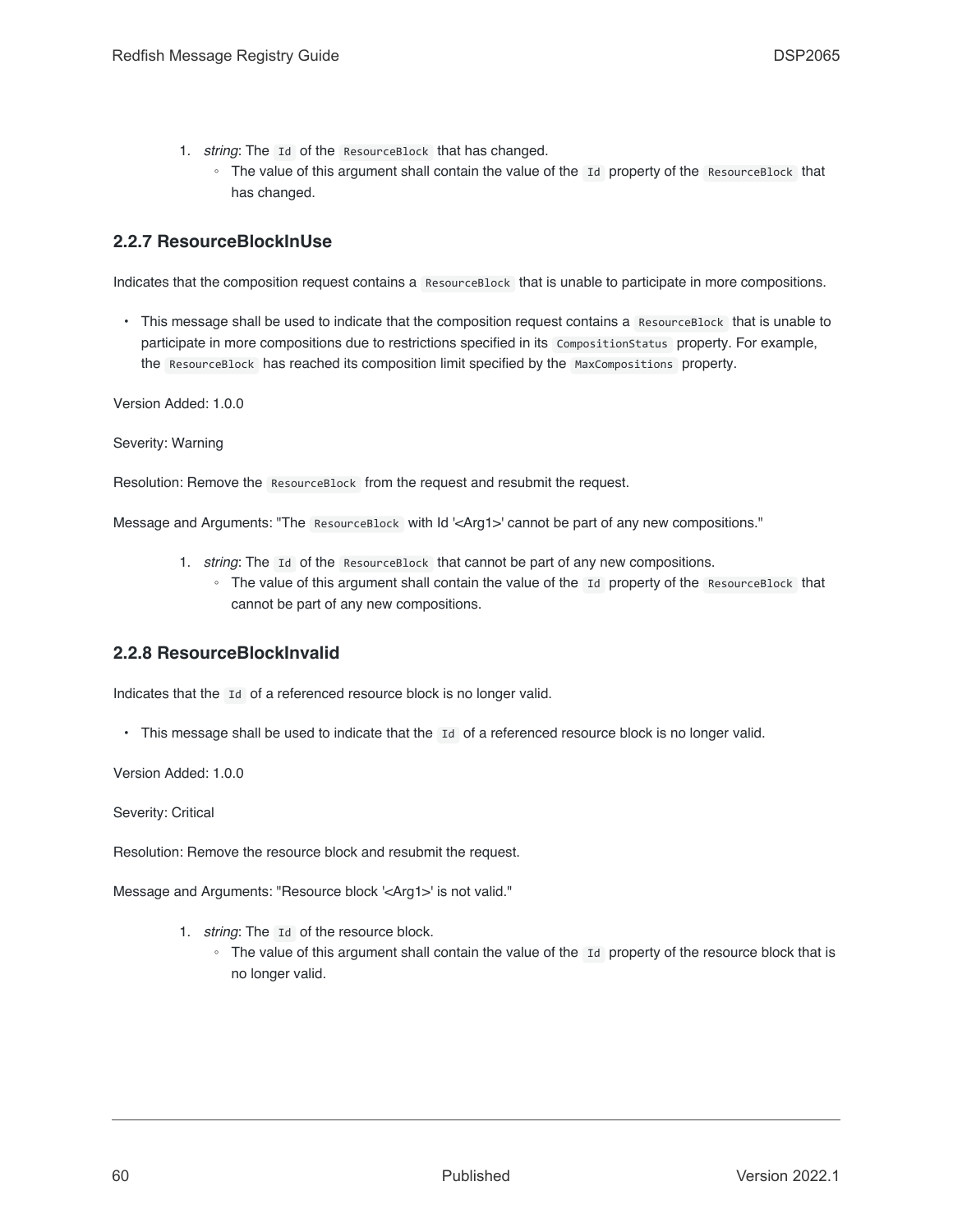## <span id="page-60-0"></span>**2.2.9 ResourceBlockNotFound**

Indicates that the referenced resource block is not found.

• This message shall be used to indicate that the referenced resource block is not found.

Version Added: 1.0.0

Severity: Critical

Resolution: Remove the resource block and resubmit the request.

Message and Arguments: "Resource block '<Arg1>' is not found."

- 1. *string*: The URI of the resource block.
	- The value of this argument shall contain the value of the URI of the resource block that is not found.

## <span id="page-60-1"></span>**2.2.10 ResourceBlockStateChanged**

Indicates that the state of a ResourceBlock has changed, specifically the value of the State property within Status has changed.

• This message shall be used to indicate that the State property within the Status object of a ResourceBlock has changed.

Version Added: 1.0.0

Severity: OK

Resolution: Refresh your cached version of the ResourceBlock to get the updated information from the service.

Message and Arguments: "The state of the ResourceBlock '<Arg1>' has changed."

- 1. *string*: The Id of the ResourceBlock that has changed.
	- The value of this argument shall contain the value of the Id property of the ResourceBlock that has changed.

## <span id="page-60-2"></span>**2.2.11 ResourceZoneMembershipChanged**

Indicates that the membership of a resource zone has changed due to ResourceBlock s being added or removed from the resource zone.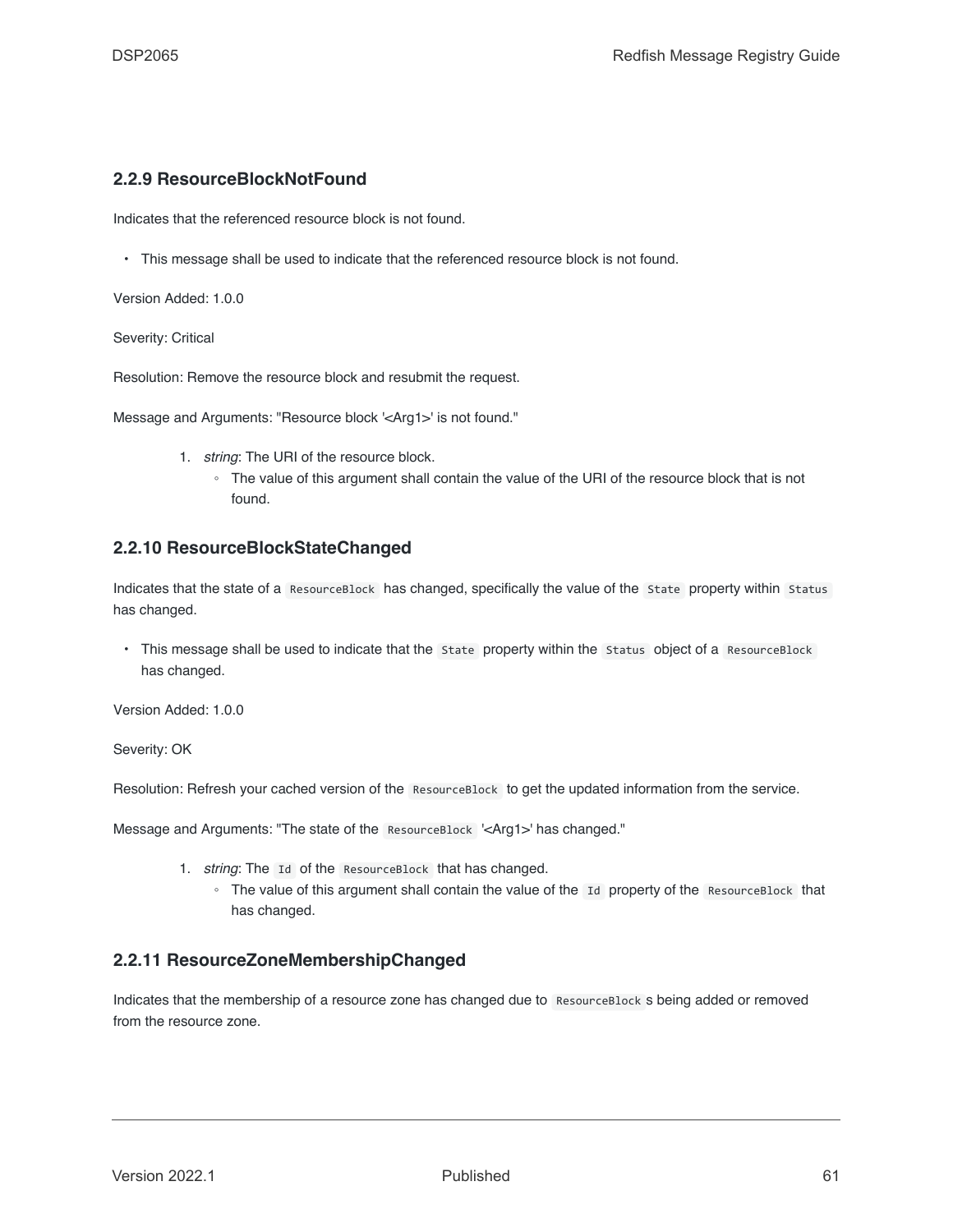Version Added: 1.0.0

Severity: OK

Resolution: Refresh your cached version of the resource zone to get the updated information from the service.

Message and Arguments: "The membership of resource zone '<Arg1>' has been changed."

- 1. *string*: The Id of the resource zone that has changed.
	- The value of this argument shall contain the value of the Id property of the resource zone that has changed.

## <span id="page-61-0"></span>**2.2.12 SpecifiedResourceAlreadyReserved**

Indicates that a resource block is already reserved in response to a specific composition request.

• This message shall be used to indicate that a resource block is already reserved in response to a specific composition request.

Version Added: 1.0.0

Severity: Critical

Resolution: Delete the reservation containing the resource block or select a different resource block and resubmit the request.

Message and Arguments: "Resource block '<Arg1>' is already reserved under reservation '<Arg2>'."

- 1. *string*: The Id of the resource block.
	- The value of this argument shall contain the value of the Id property of the resource block that is already reserved.
- 2. *string*: The Id of the reservation.
	- The value of this argument shall contain the value of the Id property of the reservation containing the requested resource.

## <span id="page-61-1"></span>**2.2.13 UnableToProcessStanzaRequest**

Indicates that the manifest provided for the Compose action contains a stanza with Content that could not be processed.

• This message shall be used to indicate that the manifest provided for the Compose action contains a stanza with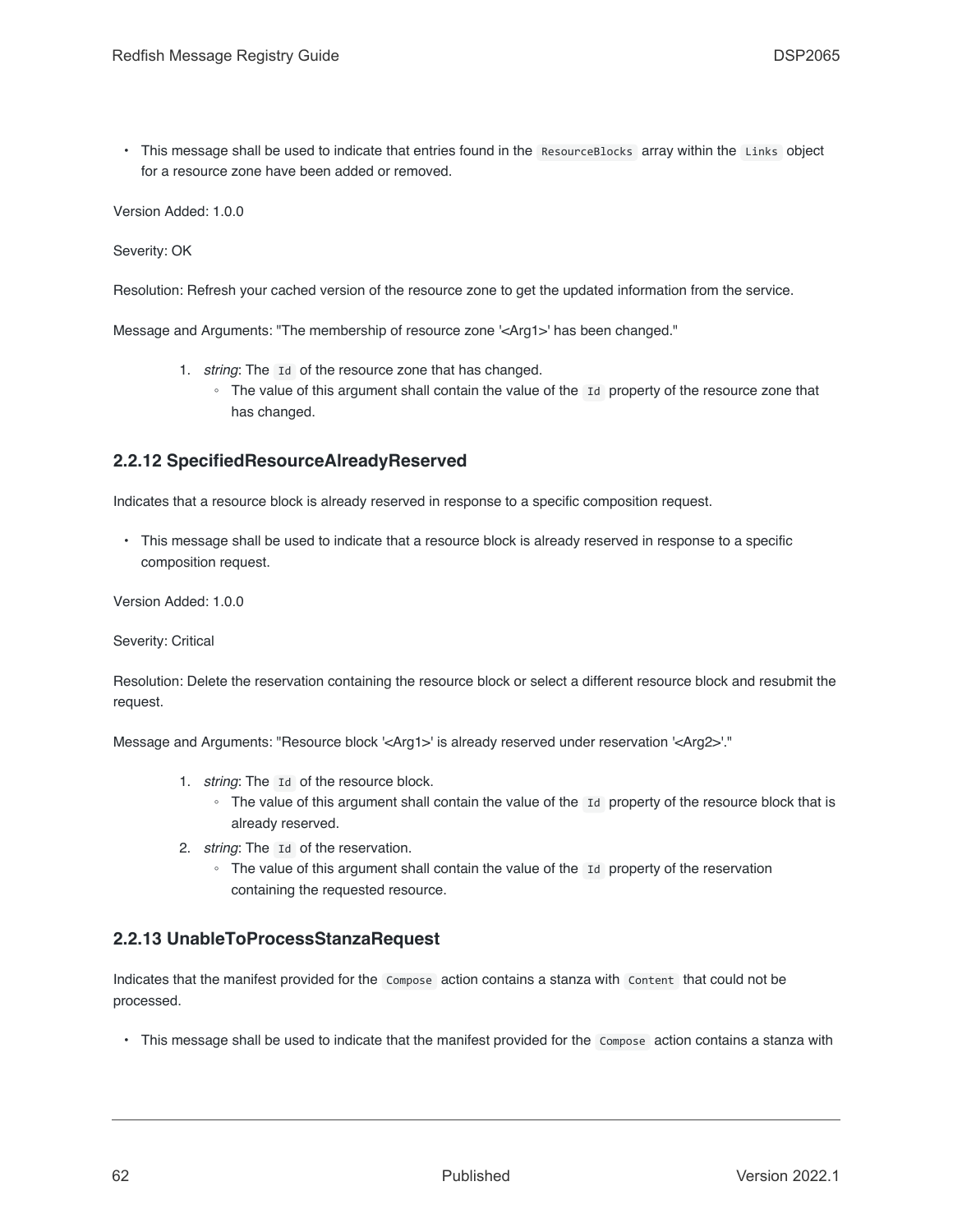Content that could not be processed.

Version Added: 1.0.0

Severity: Critical

Resolution: Add the Content parameter to the stanza or remove the stanza, and resubmit the request.

Message and Arguments: "The provided manifest for the Compose action of type <Arg1> contains a stanza with Id of value '<Arg2>' with a Content parameter that could not be processed."

- 1. *string*: The RequestType of the Compose action.
	- The value of this argument shall contain the value of the RequestType parameter of the Compose action.
- 2. *string*: The Id of the stanza.
	- The value of this argument shall contain the value of the Id parameter of the stanza.

## **2.3 EthernetFabric 1.0.0**

This registry defines messages for Ethernet fabrics

| <b>Message</b>                          | <b>Severity</b> | <b>Description</b>                                                                                                                                |
|-----------------------------------------|-----------------|---------------------------------------------------------------------------------------------------------------------------------------------------|
| <b>LLDPInterfaceDisabled</b>            | Warning         | Indicates that an interface has disabled Link Layer Discovery Protocol (LLDP).                                                                    |
| <b>LLDPInterfaceEnabled</b>             | OK              | Indicates that an interface has enabled Link Layer Discovery Protocol (LLDP).                                                                     |
| <b>MLAGInterfaceDegraded</b>            | Warning         | Indicates that multi-chassis link aggregation group (MLAG) interfaces have been<br>established, but at an unexpectedly low aggregated link speed. |
| <b>MLAGInterfaceDown</b>                | Warning         | Indicates that the multi-chassis link aggregation group (MLAG) interface is down on a<br>switch.                                                  |
| <b>MLAGInterfacesUp</b>                 | OK              | Indicates that all multi-chassis link aggregation group (MLAG) interfaces are up.                                                                 |
| <b>MLAGPeerDown</b>                     | Warning         | Indicates that the multi-chassis link aggregation group (MLAG) peer is down.                                                                      |
| <b>MLAGPeerUp</b>                       | OK              | Indicates that the multi-chassis link aggregation group (MLAG) peer is up.                                                                        |
| RoutingFailureThresholdExceeded Warning |                 | Indicates that a switch has encountered an unusually large number of routing errors.                                                              |

## <span id="page-62-0"></span>**2.3.1 LLDPInterfaceDisabled**

Indicates that an interface has disabled Link Layer Discovery Protocol (LLDP).

• This message shall be used to indicate that an interface has disabled Link Layer Discovery Protocol (LLDP).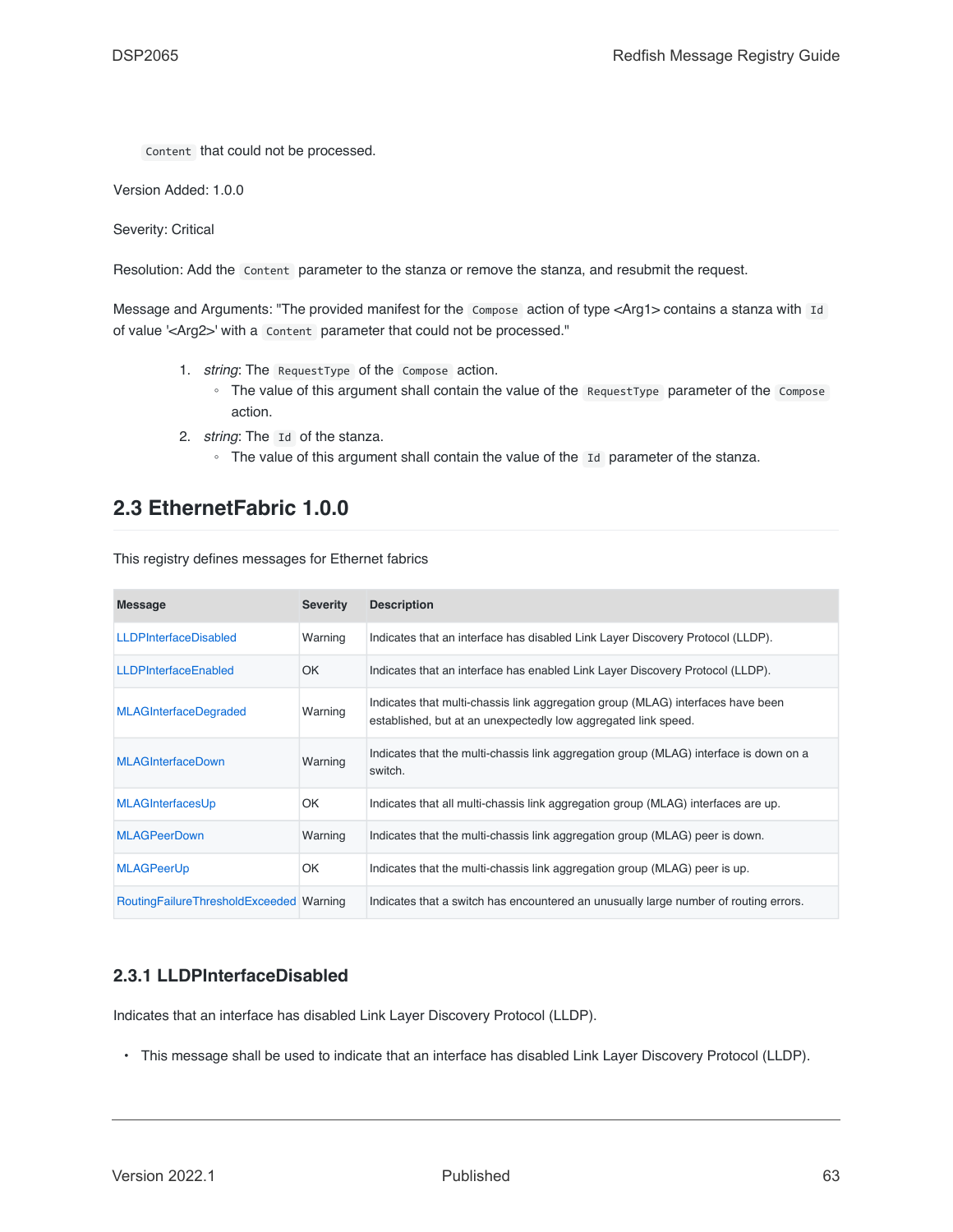Version Added: 1.0.0

Severity: Warning

Resolution: Check that LLDP is enabled on device endpoints.

Message and Arguments: "LLDP has been disabled on switch '<Arg1>' port '<Arg2>'."

- 1. *string*: The Id of the switch.
	- This argument shall contain the value of the Id property of the switch on which an LLDP connection has been disabled.
- 2. *string*: The Id of the port.
	- This argument shall contain the value of the Id property of the port on which an LLDP connection has been disabled.

## <span id="page-63-0"></span>**2.3.2 LLDPInterfaceEnabled**

Indicates that an interface has enabled Link Layer Discovery Protocol (LLDP).

• This message shall be used to indicate that an interface has enabled Link Layer Discovery Protocol (LLDP).

Version Added: 1.0.0

Severity: OK

Resolution: No action is needed.

Message and Arguments: "LLDP has been enabled on switch '<Arg1>' port '<Arg2>'."

- 1. *string*: The Id of the switch.
	- This argument shall contain the value of the Id property of the switch on which an LLDP connection has been established.
- 2. *string*: The Id of the port.
	- This argument shall contain the value of the Id property of the port on which an LLDP connection has been established.

## <span id="page-63-1"></span>**2.3.3 MLAGInterfaceDegraded**

Indicates that multi-chassis link aggregation group (MLAG) interfaces have been established, but at an unexpectedly low aggregated link speed.

• This message shall be used to indicate that multi-chassis link aggregation group (MLAG) interfaces have been established, but the aggregated link speed is lower than provisioned.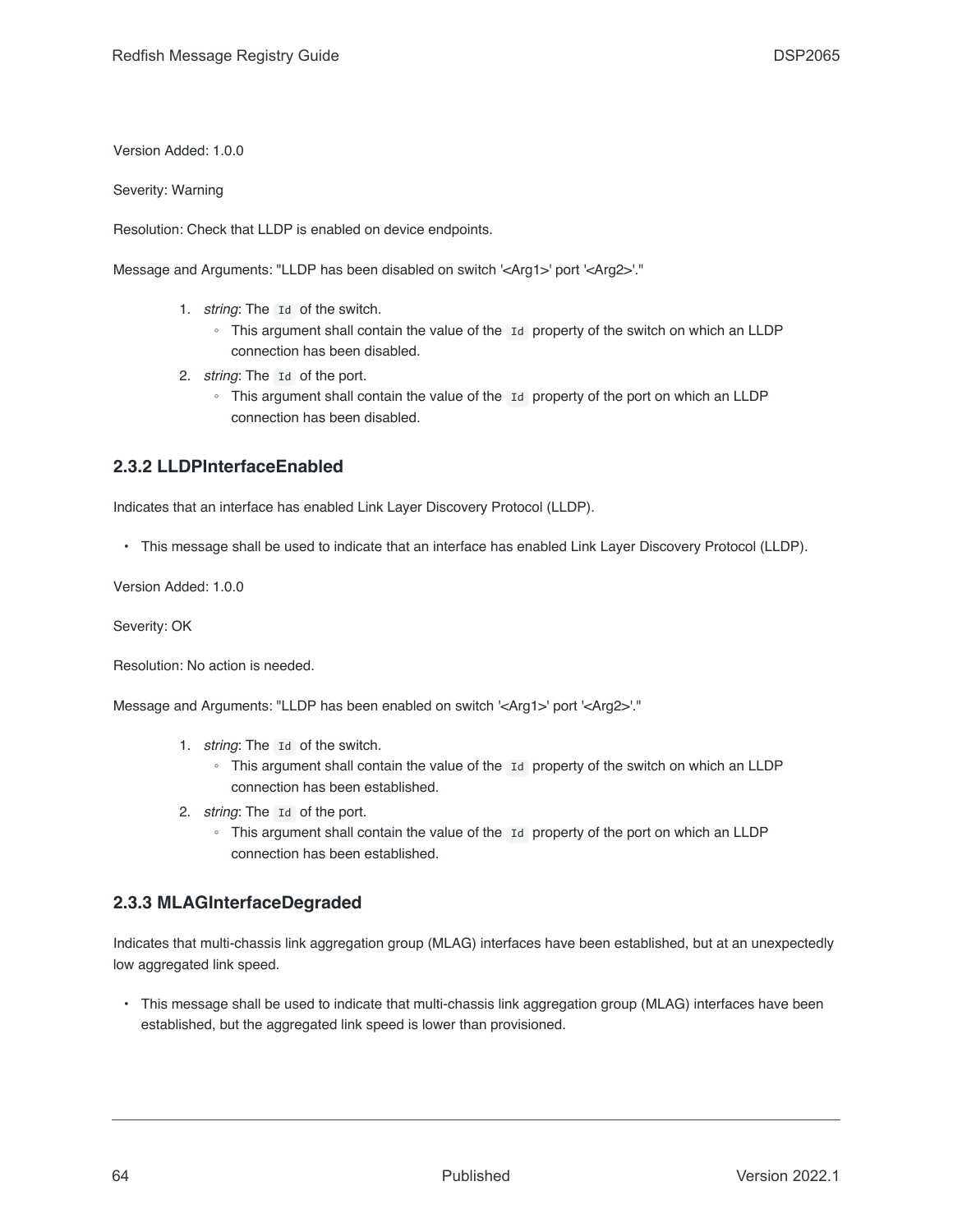Version Added: 1.0.0

Severity: Warning

Resolution: Contact the network administrator for problem resolution.

Message and Arguments: "MLAG interface '<Arg1>' is degraded on switch '<Arg2>'."

- 1. *string*: The MLAG domain ID.
	- This argument shall contain the MLAG domain ID that is degraded.
- 2. *string*: The Id of the switch.
	- This argument shall contain the value of the Id property of the switch for which an MLAG interface is degraded.

## <span id="page-64-0"></span>**2.3.4 MLAGInterfaceDown**

Indicates that the multi-chassis link aggregation group (MLAG) interface is down on a switch.

• This message shall be used to indicate that the multi-chassis link aggregation group (MLAG) interface is down on a switch.

Version Added: 1.0.0

Severity: Warning

Resolution: Check physical connectivity and that the MLAG system ID matches on switch pairs.

Message and Arguments: "The MLAG interface '<Arg1>' on switch '<Arg2>' is down."

- 1. *string*: The MLAG domain ID.
	- This argument shall contain the MLAG domain ID that has been dropped.
- 2. *string*: The Id of the switch.
	- This argument shall contain the value of the Id property of the switch for which an MLAG interface is down.

#### <span id="page-64-1"></span>**2.3.5 MLAGInterfacesUp**

Indicates that all multi-chassis link aggregation group (MLAG) interfaces are up.

• This message shall be used to indicate all multi-chassis link aggregation group (MLAG) interfaces have been established for one MLAG domain ID.

Version Added: 1.0.0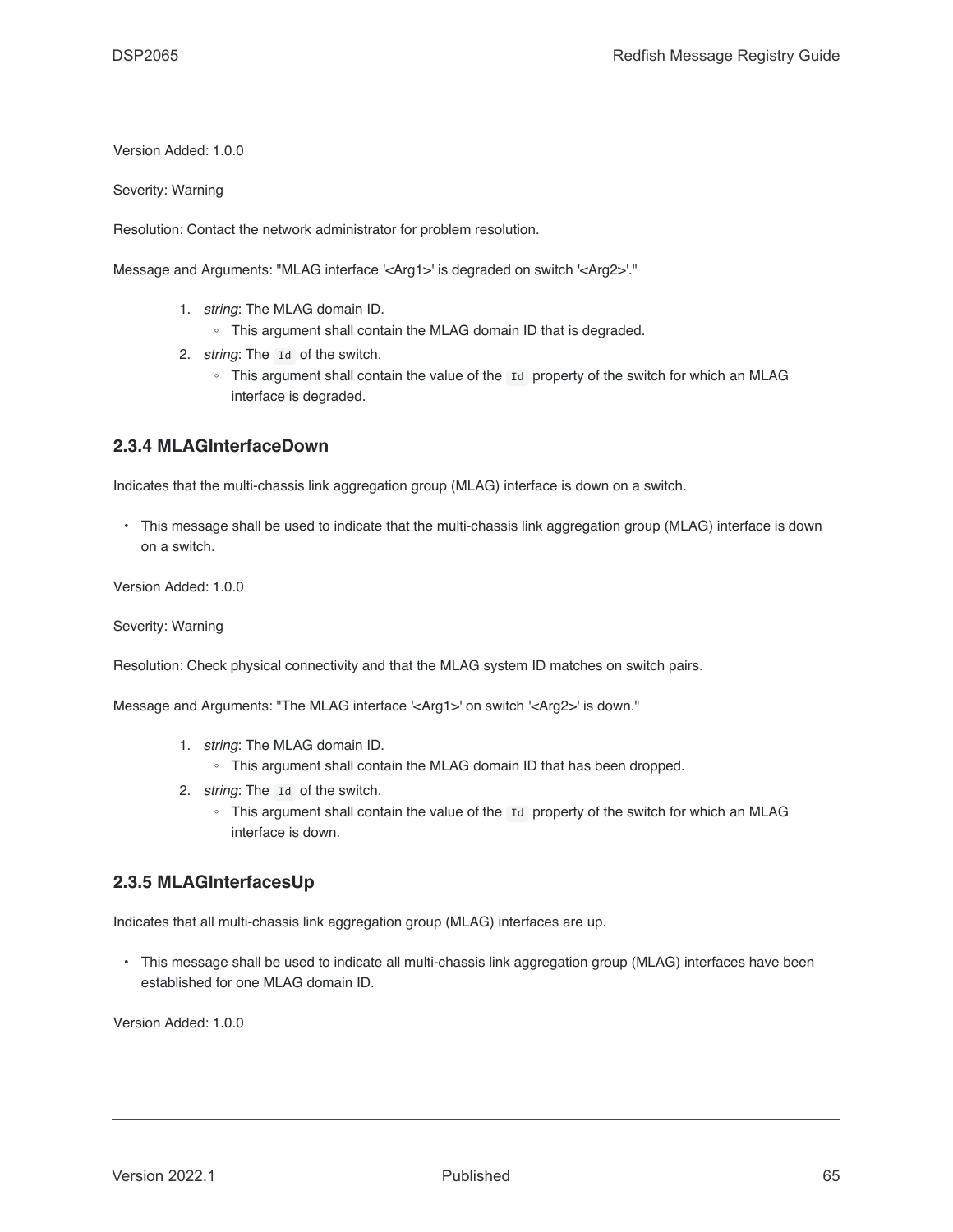Severity: OK

Resolution: No action is needed.

Message and Arguments: "All MLAG interfaces have been established for MLAG ID '<Arg1>'."

- 1. *string*: The MLAG domain ID.
	- This argument shall contain the MLAG domain ID that has been established.

## <span id="page-65-0"></span>**2.3.6 MLAGPeerDown**

Indicates that the multi-chassis link aggregation group (MLAG) peer is down.

• This message shall be used to indicate that a multi-chassis link aggregation group (MLAG) peer is down.

Version Added: 1.0.0

Severity: Warning

Resolution: Check physical connectivity and that the port channel ID matches on switch pairs.

Message and Arguments: "MLAG peer switch '<Arg1>' with MLAG ID '<Arg2>' is down."

- 1. *string*: The Id of the switch.
	- This argument shall contain the value of the Id property of the peer switch for which MLAG interface has been dropped.
- 2. *string*: The MLAG domain ID.
	- This argument shall contain the value of the MLAG domain ID that has been dropped.

## <span id="page-65-1"></span>**2.3.7 MLAGPeerUp**

Indicates that the multi-chassis link aggregation group (MLAG) peer is up.

• This message shall be used to indicate that a multi-chassis link aggregation group (MLAG) peer is up.

Version Added: 1.0.0

Severity: OK

Resolution: No action is needed.

Message and Arguments: "MLAG peer switch '<Arg1>' with MLAG ID '<Arg2>' is up."

- 1. *string*: The Id of the switch.
	- This argument shall contain the value of the Id property of the peer switch for which MLAG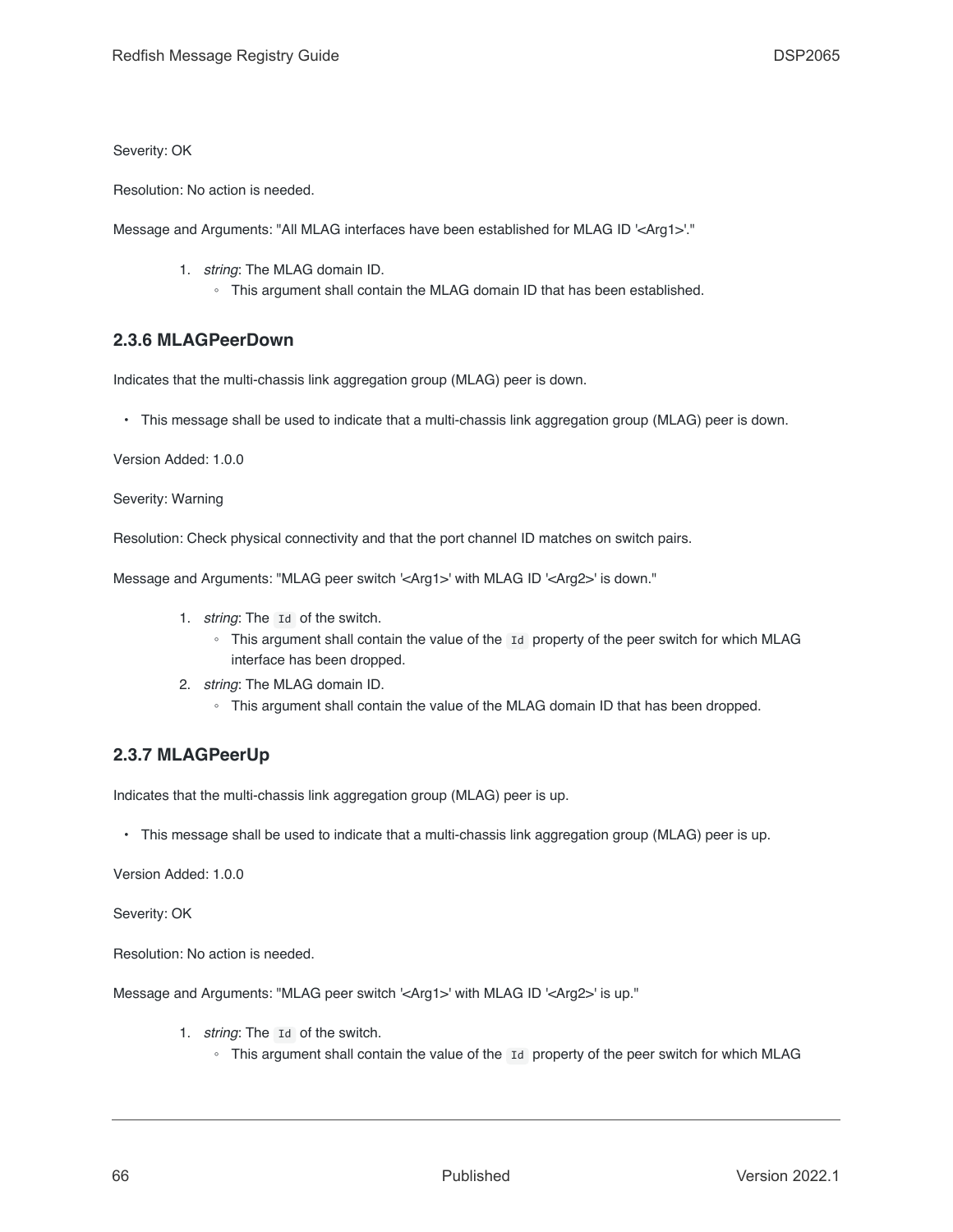interfaces are up.

- 2. *string*: The MLAG domain ID.
	- This argument shall contain the value of the MLAG domain ID that has been established.

## <span id="page-66-0"></span>**2.3.8 RoutingFailureThresholdExceeded**

Indicates that a switch has encountered an unusually large number of routing errors.

• This message shall be used to indicate that a switch has exceeded a rate threshold for routing errors. This message shall not be emitted more than once in any 24-hour period of time.

Version Added: 1.0.0

Severity: Warning

Resolution: Contact the network administrator for problem resolution.

Message and Arguments: "Switch '<Arg1>' has encountered <Arg2> routing errors in the last <Arg3> minutes."

- 1. *string*: The Id of the switch.
	- This argument shall contain the value of the Id property of the switch that encountered routing errors.
- 2. *number*: The number of routing errors encountered.
	- This argument shall contain the number of routing errors encountered.
- 3. *number*: The number of minutes over which routing errors have been encountered.
	- This argument shall contain the number of minutes over which routing errors have been encountered.

# **2.4 Fabric 1.0.0**

This registry defines messages for generic fabrics

| <b>Message</b>      | <b>Severity</b> | <b>Description</b>                                             |
|---------------------|-----------------|----------------------------------------------------------------|
| AddressPoolCreated  | OK              | Indicates that an address pool has been created.               |
| AddressPoolModified | OK              | Indicates that an address pool has been modified.              |
| AddressPoolRemoved  | OK              | Indicates that an address pool has been removed.               |
| CableFailed         | Warning         | Indicates that a cable has failed.                             |
| CableInserted       | OK              | Indicates that a cable has been inserted into a switch's port. |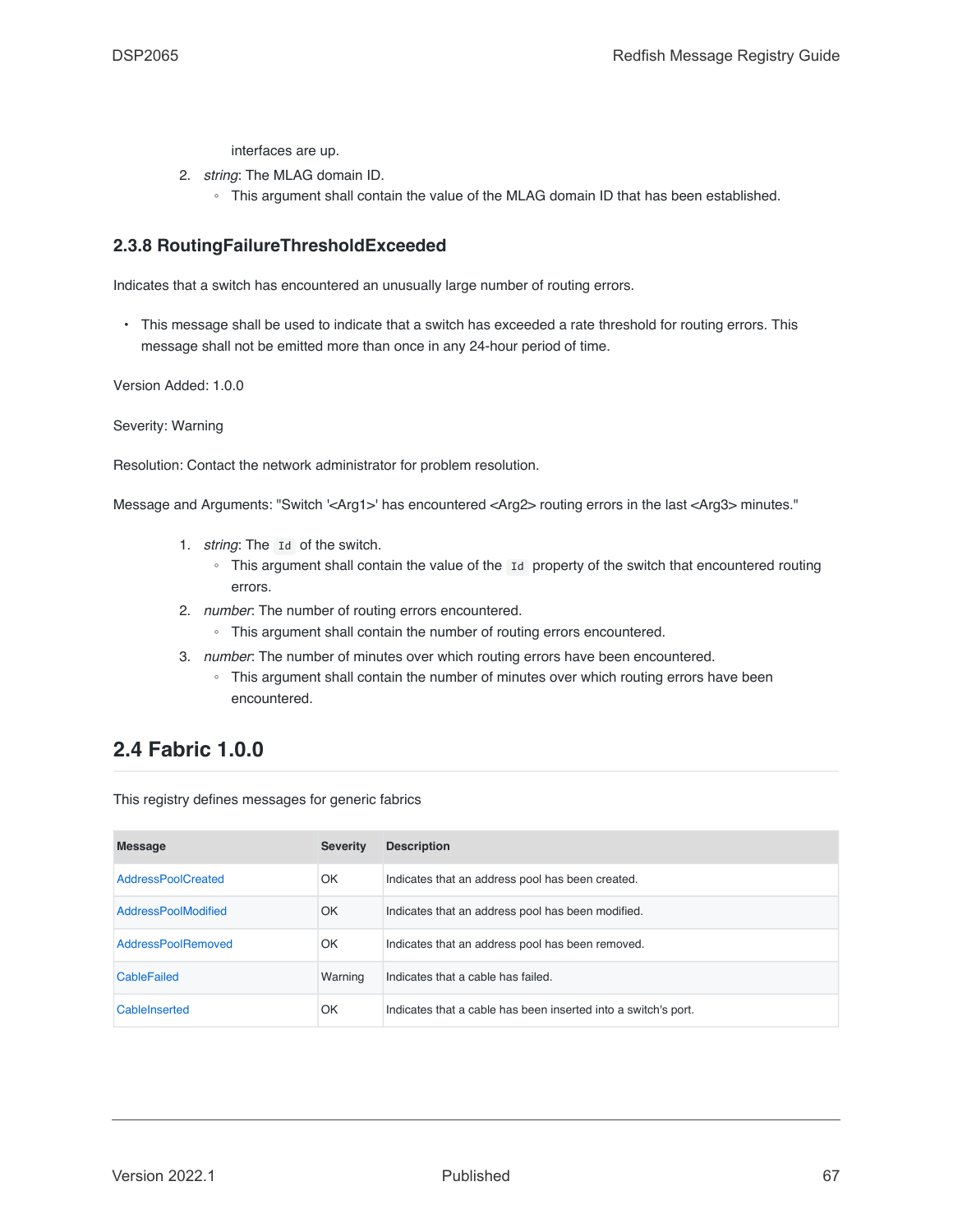| <b>Message</b>                            | <b>Severity</b> | <b>Description</b>                                                                          |
|-------------------------------------------|-----------------|---------------------------------------------------------------------------------------------|
| <b>CableOK</b>                            | OK              | Indicates that a cable has returned to working condition.                                   |
| <b>CableRemoved</b>                       | Warning         | Indicates that a cable has been removed from a switch's port.                               |
| ConnectionCreated                         | OK              | Indicates that a connection has been created.                                               |
| <b>ConnectionModified</b>                 | OK              | Indicates that a connection has been modified.                                              |
| <b>ConnectionRemoved</b>                  | OK              | Indicates that a connection has been removed.                                               |
| DegradedDownstreamLinkEstablished Warning |                 | Indicates that a switch's downstream connection is established, but in a degraded<br>state. |
| DegradedInterswitchLinkEstablished        | Warning         | Indicates that a switch's interswitch connection is established, but in a degraded state.   |
| DegradedUpstreamLinkEstablished           | Warning         | Indicates that a switch's upstream connection is established, but in a degraded state.      |
| DownstreamLinkDropped                     | Warning         | Indicates that a switch's downstream connection has gone down.                              |
| DownstreamLinkEstablished                 | OK              | Indicates that a switch's downstream connection is established.                             |
| DownstreamLinkFlapDetected                | Warning         | Indicates that a switch's downstream connection is highly unstable.                         |
| <b>EndpointCreated</b>                    | OK              | Indicates that an endpoint has been created or discovered.                                  |
| <b>EndpointModified</b>                   | OK              | Indicates that an endpoint has been modified.                                               |
| <b>EndpointRemoved</b>                    | OK              | Indicates that an endpoint has been removed.                                                |
| InterswitchLinkDropped                    | Warning         | Indicates that a switch's interswitch connection has gone down.                             |
| <b>InterswitchLinkEstablished</b>         | OK              | Indicates that a switch's interswitch connection is established.                            |
| <b>InterswitchLinkFlapDetected</b>        | Warning         | Indicates that a switch's interswitch connection is highly unstable.                        |
| <b>MaxFrameSizeExceeded</b>               | Warning         | Indicates that the maximum transmission unit (MTU) for the link has been exceeded.          |
| <b>MediaControllerAdded</b>               | OK              | Indicates that a media controller has been added.                                           |
| <b>MediaControllerModified</b>            | OK              | Indicates that a media controller has been modified.                                        |
| <b>MediaControllerRemoved</b>             | OK              | Indicates that a media controller has been removed.                                         |
| PortAutomaticallyDisabled                 | OK              | Indicates that a switch's port has been automatically disabled.                             |
| PortAutomaticallyEnabled                  | OK              | Indicates that a switch's port has been automatically enabled.                              |
| PortDegraded                              | Warning         | Indicates that a switch's port is in a degraded state.                                      |
| <b>PortFailed</b>                         | Critical        | Indicates that a switch's port has become inoperative.                                      |
| PortManuallyDisabled                      | OK              | Indicates that a switch's port has been manually disabled.                                  |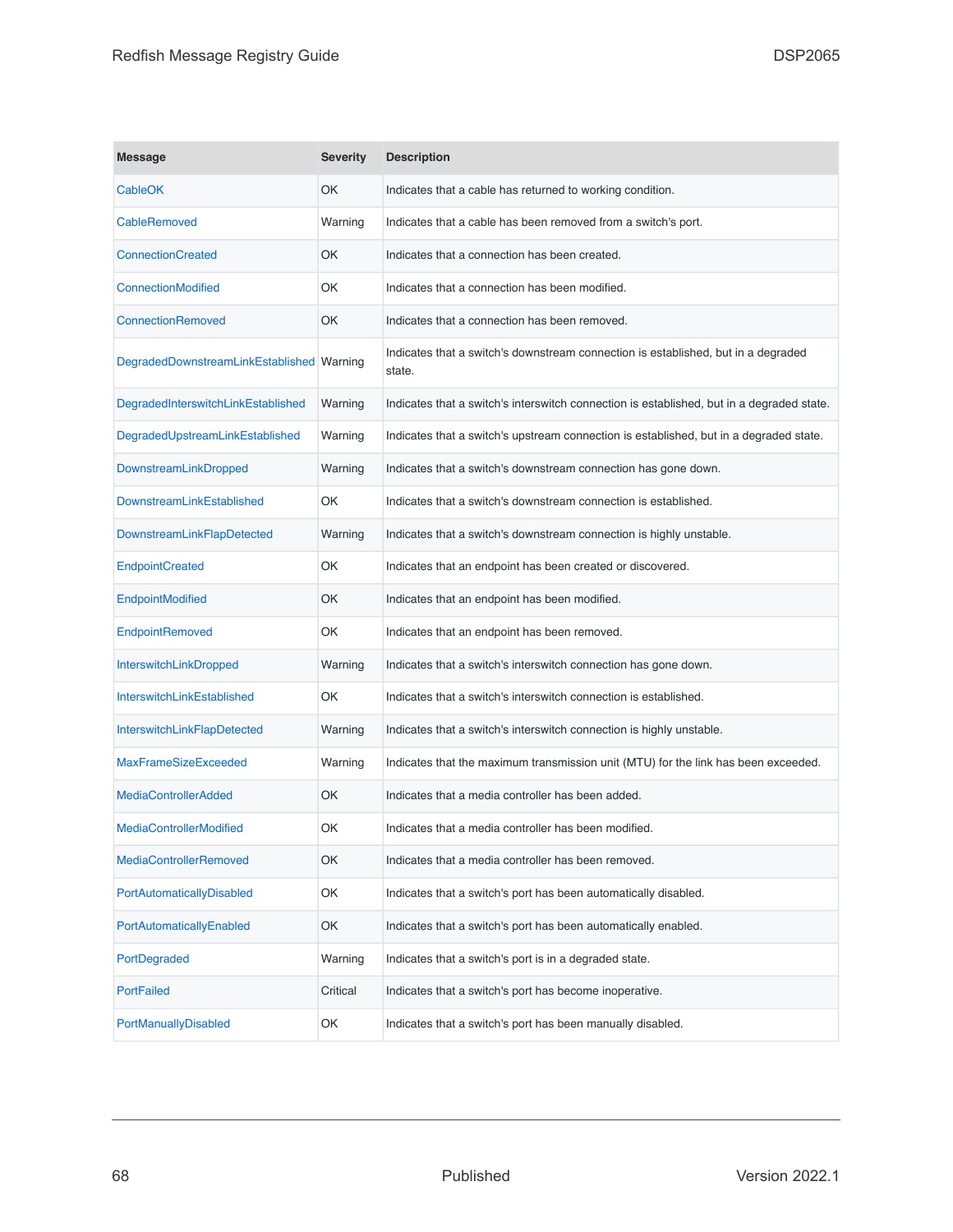| <b>Message</b>           | <b>Severity</b> | <b>Description</b>                                                 |
|--------------------------|-----------------|--------------------------------------------------------------------|
| PortManuallyEnabled      | OK              | Indicates that a switch's port has been manually enabled.          |
| <b>PortOK</b>            | OK              | Indicates that a switch's port has returned to a functional state. |
| SwitchDegraded           | Warning         | Indicates that a switch is in a degraded state.                    |
| <b>SwitchFailed</b>      | Critical        | Indicates that a switch has become inoperative.                    |
| <b>SwitchOK</b>          | OK              | Indicates that a switch has returned to a functional state.        |
| UpstreamLinkDropped      | Warning         | Indicates that a switch's upstream connection has gone down.       |
| UpstreamLinkEstablished  | OK              | Indicates that a switch's upstream connection is established.      |
| UpstreamLinkFlapDetected | Warning         | Indicates that a switch's upstream connection is highly unstable.  |
| <b>ZoneCreated</b>       | OK              | Indicates that a zone has been created.                            |
| <b>ZoneModified</b>      | OK              | Indicates that a zone has been modified.                           |
| <b>ZoneRemoved</b>       | OK              | Indicates that a zone has been removed.                            |

## <span id="page-68-0"></span>**2.4.1 AddressPoolCreated**

Indicates that an address pool has been created.

• This message shall be used to indicate that a resource of type AddressPool has been created.

Version Added: 1.0.0

Severity: OK

Resolution: No action is needed.

Message and Arguments: "Address pool '<Arg1>' has been created in fabric '<Arg2>'."

- 1. *string*: The Id of the address pool.
	- This argument shall contain the value of the Id property of the address pool that was created.
- 2. *string*: The Id of the fabric.
	- This argument shall contain the value of the Id property of the fabric in which the address pool was created.

## <span id="page-68-1"></span>**2.4.2 AddressPoolModified**

Indicates that an address pool has been modified.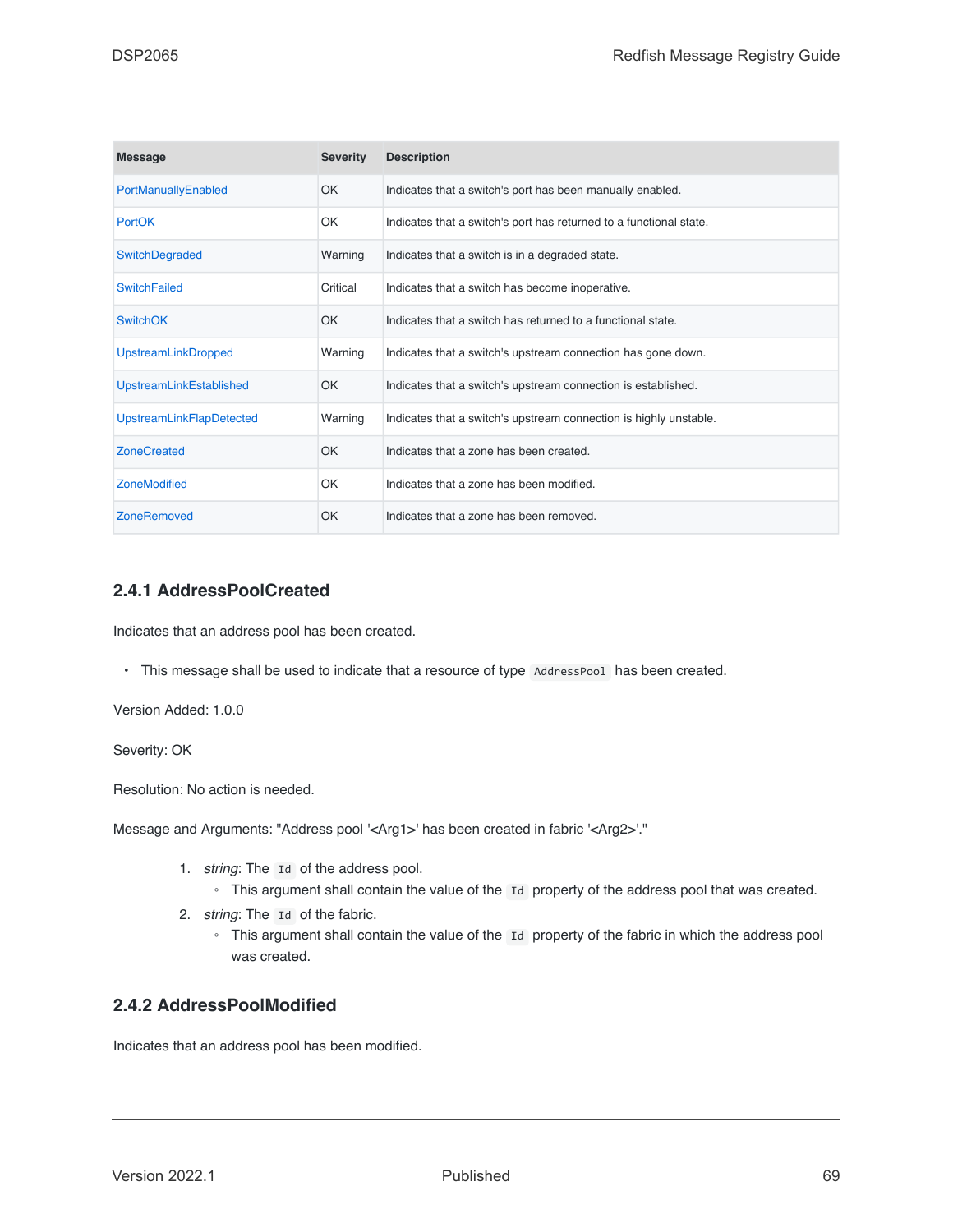• This message shall be used to indicate that a resource of type AddressPool has been modified.

Version Added: 1.0.0

Severity: OK

Resolution: No action is needed.

Message and Arguments: "Address pool '<Arg1>' in fabric '<Arg2>' has been modified."

- 1. *string*: The Id of the address pool.
	- This argument shall contain the value of the Id property of the address pool that was modified.
- 2. *string*: The Id of the fabric.
	- This argument shall contain the value of the Id property of the fabric in which the address pool was modified.

#### <span id="page-69-0"></span>**2.4.3 AddressPoolRemoved**

Indicates that an address pool has been removed.

• This message shall be used to indicate that a resource of type AddressPool has been removed.

Version Added: 1.0.0

Severity: OK

Resolution: No action is needed.

Message and Arguments: "Address pool '<Arg1>' has been removed from fabric '<Arg2>'."

- 1. *string*: The Id of the address pool.
	- This argument shall contain the value of the Id property of the address pool that was removed.
- 2. *string*: The Id of the fabric.
	- This argument shall contain the value of the Id property of the fabric in which the address pool was removed.

#### <span id="page-69-1"></span>**2.4.4 CableFailed**

Indicates that a cable has failed.

• This message shall be used to indicate that a cable has been detected as failed. This message shall not be emitted more than once in any 24-hour period of time.

Version Added: 1.0.0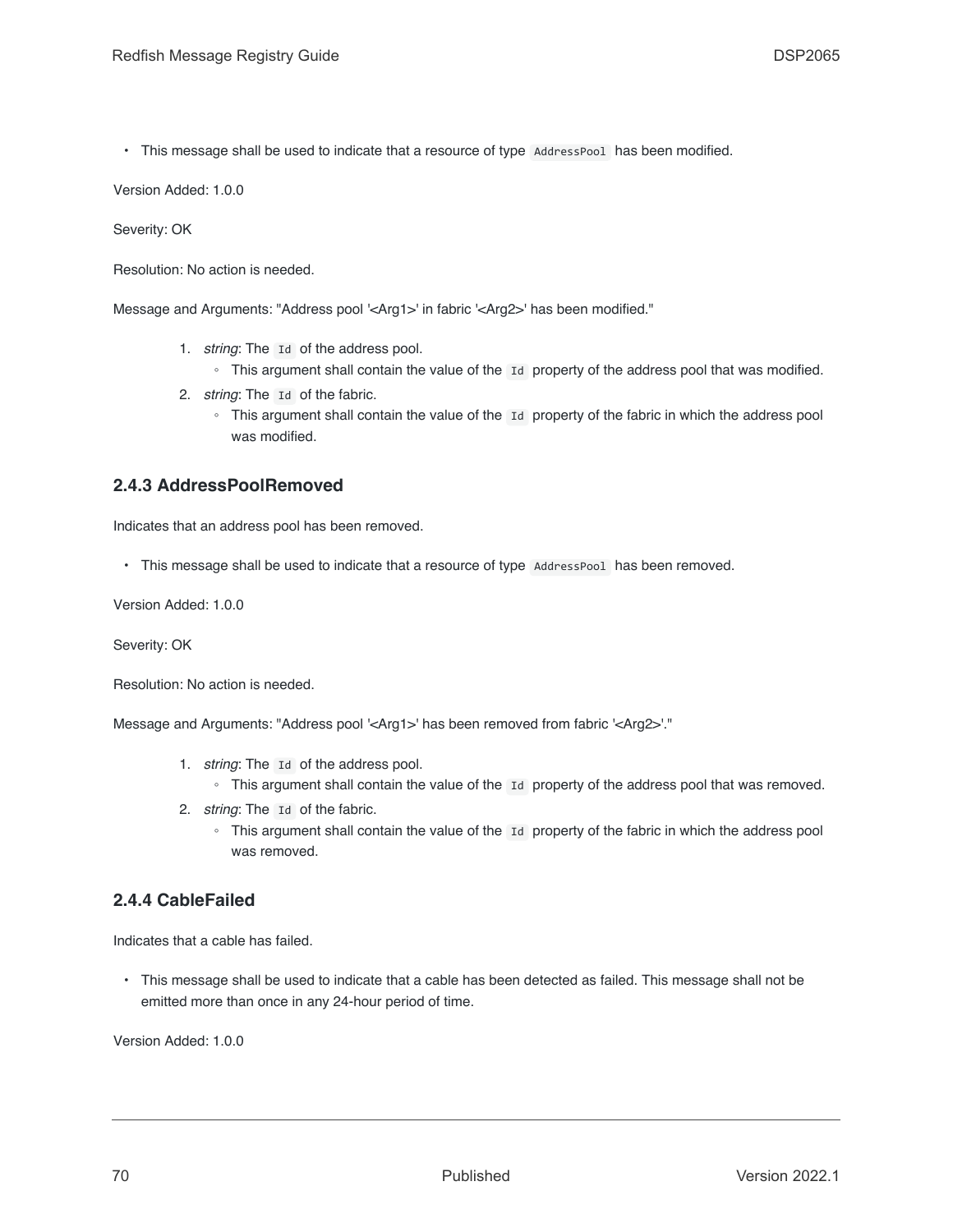Severity: Warning

Resolution: Contact the network administrator for problem resolution.

Message and Arguments: "The cable in switch '<Arg1>' port '<Arg2>' has failed."

- 1. *string*: The Id of the switch.
	- This argument shall contain the value of the Id property of the switch with the failed cable.
- 2. *string*: The Id of the port.
	- This argument shall contain the value of the Id property of the port with the failed cable.

#### <span id="page-70-0"></span>**2.4.5 CableInserted**

Indicates that a cable has been inserted into a switch's port.

• This message shall be used to indicate that a cable has been inserted into a port on a switch.

Version Added: 1.0.0

Severity: OK

Resolution: No action is needed.

Message and Arguments: "A cable has been inserted into switch '<Arg1>' port '<Arg2>'."

- 1. *string*: The Id of the switch.
	- This argument shall contain the value of the Id property of the switch with the port whose cable was inserted.
- 2. *string*: The Id of the port.
	- This argument shall contain the value of the Id property of the port whose cable was inserted.

## **2.4.6 CableOK**

Indicates that a cable has returned to working condition.

• This message shall be used to indicate that a cable has been restored to working condition.

Version Added: 1.0.0

Severity: OK

Resolution: No action is needed.

Message and Arguments: "The cable in switch '<Arg1>' port '<Arg2>' has returned to working condition."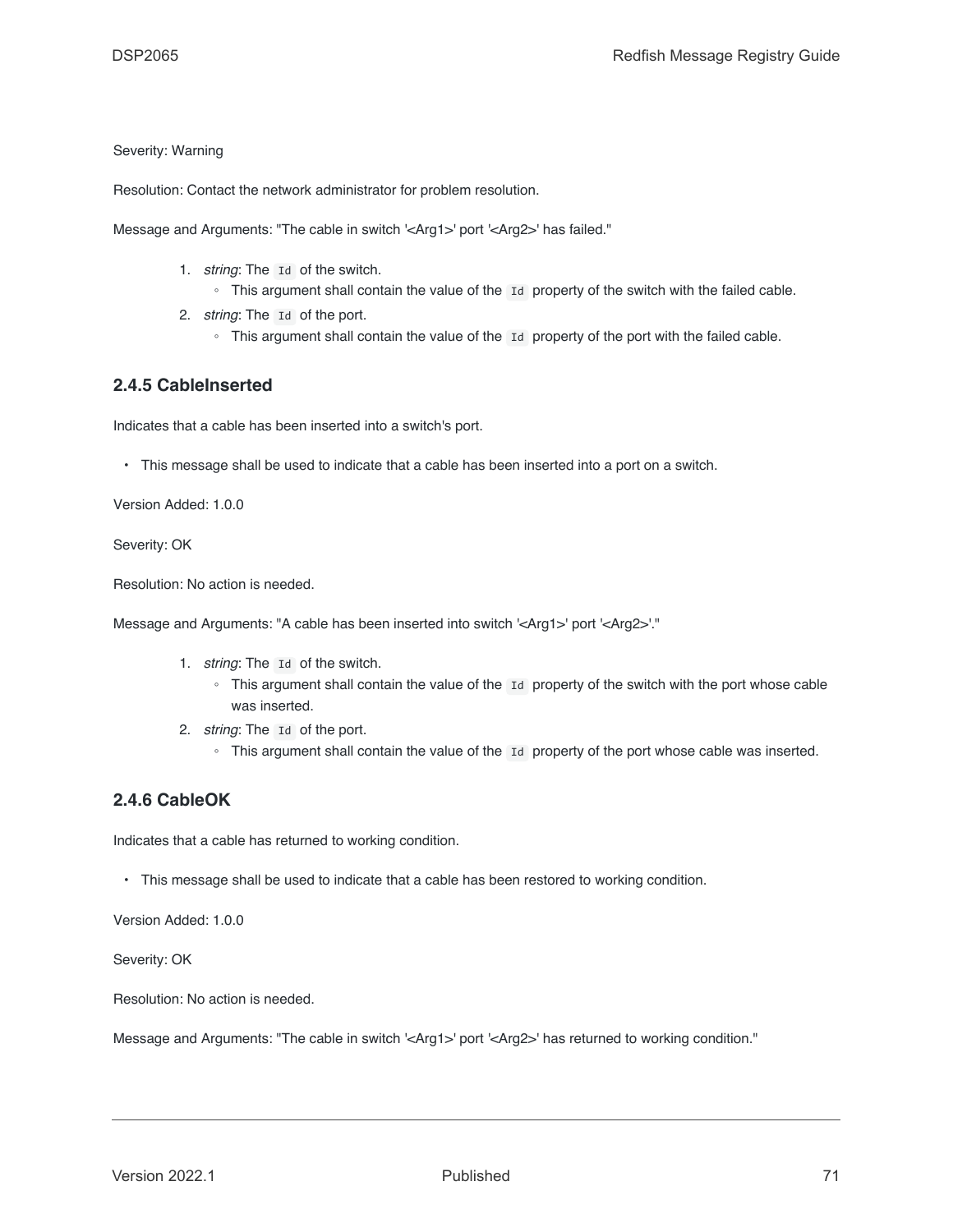- 1. *string*: The Id of the switch.
	- This argument shall contain the value of the Id property of the switch with the cable that returned to a functional state.
- 2. *string*: The Id of the port.
	- This argument shall contain the value of the Id property of the port with the cable that returned to a functional state.

## <span id="page-71-0"></span>**2.4.7 CableRemoved**

Indicates that a cable has been removed from a switch's port.

• This message shall be used to indicate that a cable has been removed from a port on a switch.

Version Added: 1.0.0

Severity: Warning

Resolution: No action is needed.

Message and Arguments: "A cable has been removed from switch '<Arg1>' port '<Arg2>'."

- 1. *string*: The Id of the switch.
	- This argument shall contain the value of the Id property of the switch with the port whose cable was removed.
- 2. *string*: The Id of the port.
	- This argument shall contain the value of the Id property of the port whose cable was removed.

#### <span id="page-71-1"></span>**2.4.8 ConnectionCreated**

Indicates that a connection has been created.

• This message shall be used to indicate that a resource of type Connection has been created.

Version Added: 1.0.0

Severity: OK

Resolution: No action is needed.

Message and Arguments: "Connection '<Arg1>' has been created in fabric '<Arg2>'."

- 1. *string*: The Id of the connection.
	- This argument shall contain the value of the Id property of the connection that was created.
- 2. *string*: The Id of the fabric.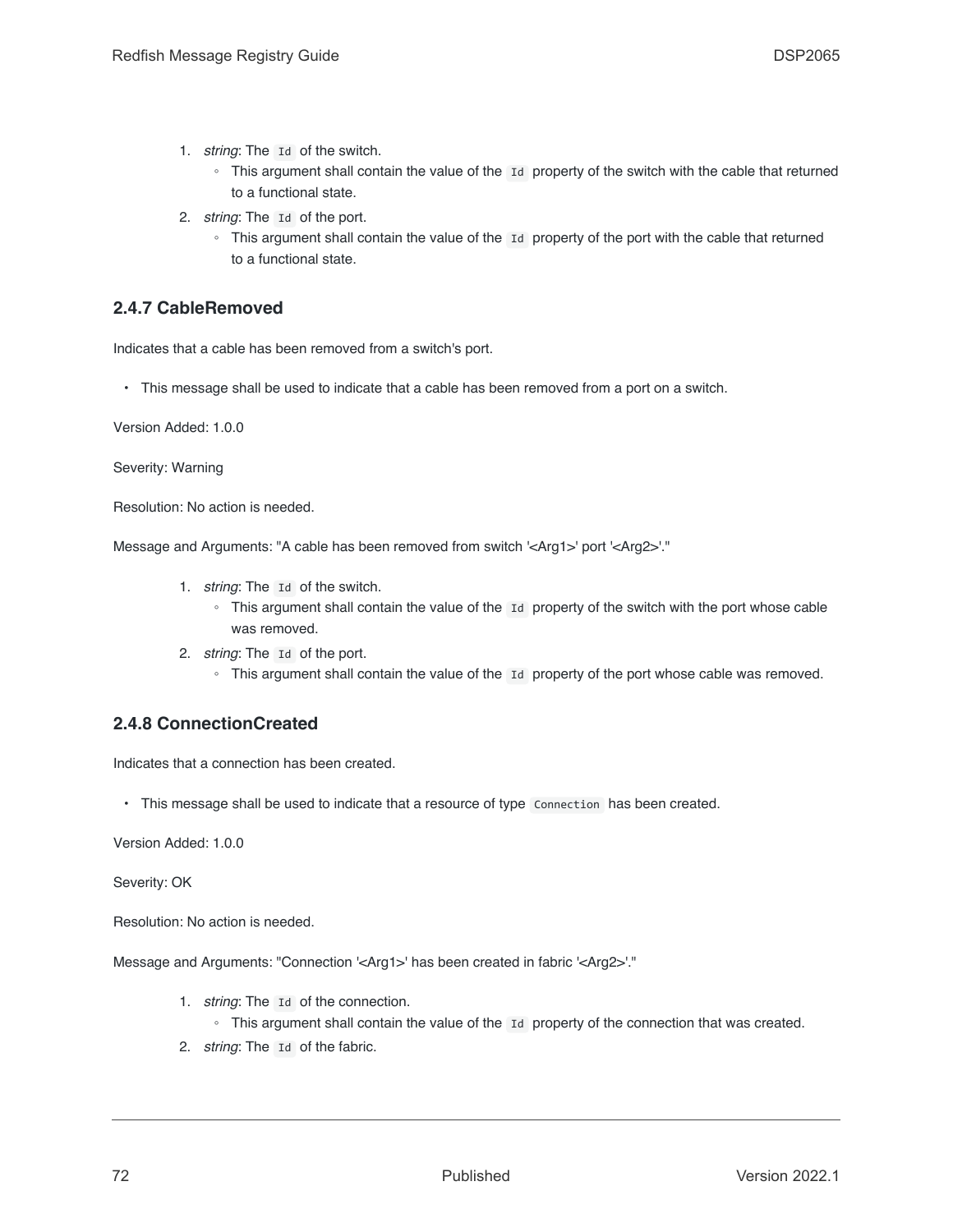◦ This argument shall contain the value of the Id property of the fabric in which the connection was created.

# **2.4.9 ConnectionModified**

Indicates that a connection has been modified.

• This message shall be used to indicate that a resource of type Connection has been modified.

Version Added: 1.0.0

Severity: OK

Resolution: No action is needed.

Message and Arguments: "Connection '<Arg1>' in fabric '<Arg2>' has been modified."

- 1. *string*: The Id of the connection.
	- This argument shall contain the value of the Id property of the connection that was modified.
- 2. *string*: The Id of the fabric.
	- This argument shall contain the value of the Id property of the fabric in which the connection was modified.

# **2.4.10 ConnectionRemoved**

Indicates that a connection has been removed.

• This message shall be used to indicate that a resource of type Connection has been removed.

Version Added: 1.0.0

Severity: OK

Resolution: No action is needed.

Message and Arguments: "Connection '<Arg1>' has been removed from fabric '<Arg2>'."

- 1. *string*: The Id of the connection.
	- This argument shall contain the value of the Id property of the connection that was removed.
- 2. *string*: The Id of the fabric.
	- This argument shall contain the value of the Id property of the fabric in which the connection was removed.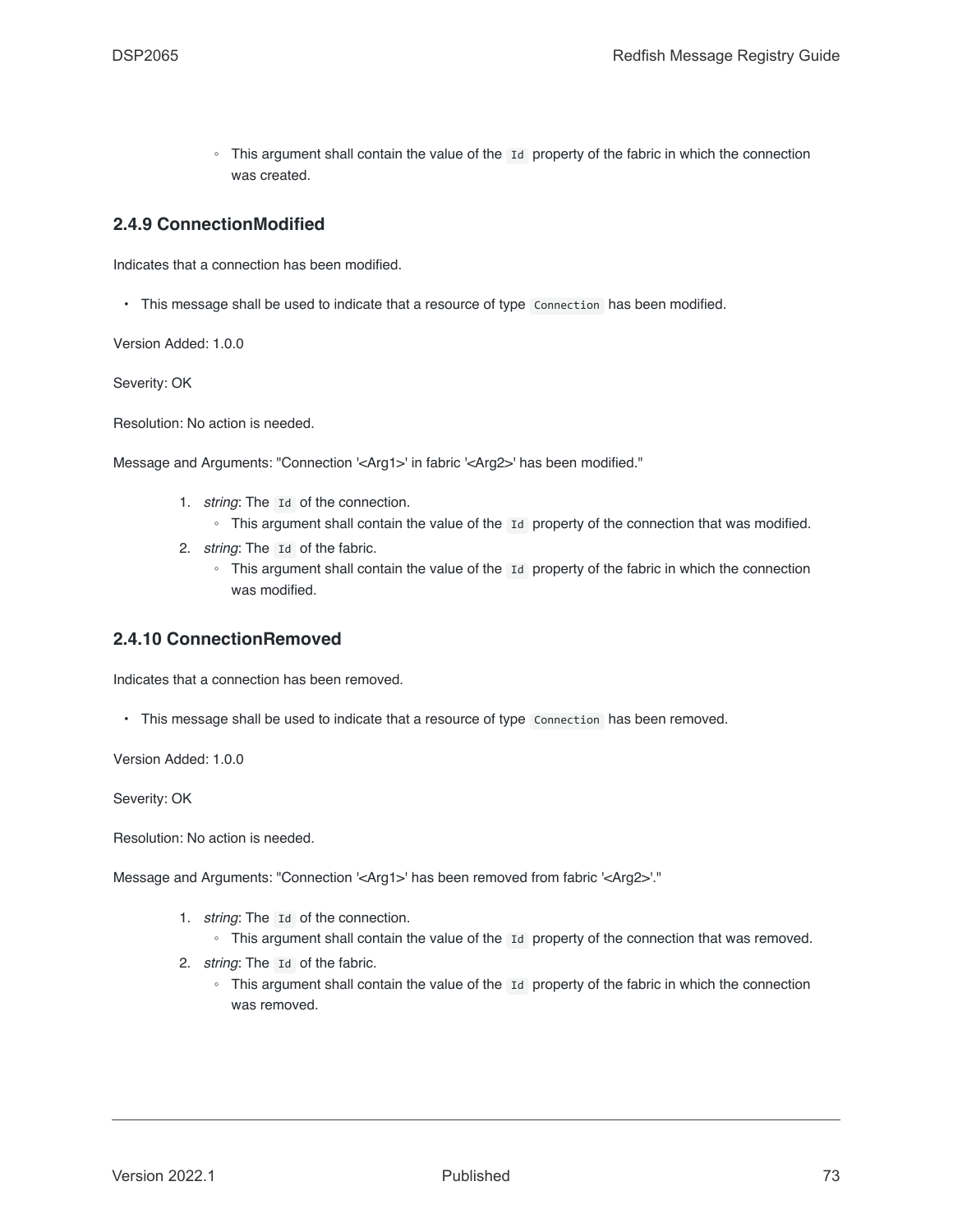## **2.4.11 DegradedDownstreamLinkEstablished**

Indicates that a switch's downstream connection is established, but in a degraded state.

• This message shall be used to indicate that a switch's downstream connection is established, but that the link state is degraded.

Version Added: 1.0.0

Severity: Warning

Resolution: Contact the network administrator for problem resolution.

Message and Arguments: "Switch '<Arg1>' downstream link is established on port '<Arg2>', but is running in a degraded state."

- 1. *string*: The Id of the switch.
	- This argument shall contain the value of the Id property of the switch.
- 2. *string*: The Id of the port.
	- This argument shall contain the value of the Id property of the downstream port.

## **2.4.12 DegradedInterswitchLinkEstablished**

Indicates that a switch's interswitch connection is established, but in a degraded state.

• This message shall be used to indicate that a switch's interswitch connection is established, but that the link state is degraded.

Version Added: 1.0.0

Severity: Warning

Resolution: Contact the network administrator for problem resolution.

Message and Arguments: "Switch '<Arg1>' interswitch link is established on port '<Arg2>', but is running in a degraded state."

- 1. *string*: The Id of the switch.
	- This argument shall contain the value of the Id property of the switch.
- 2. *string*: The Id of the port.
	- This argument shall contain the value of the Id property of the interswitch port.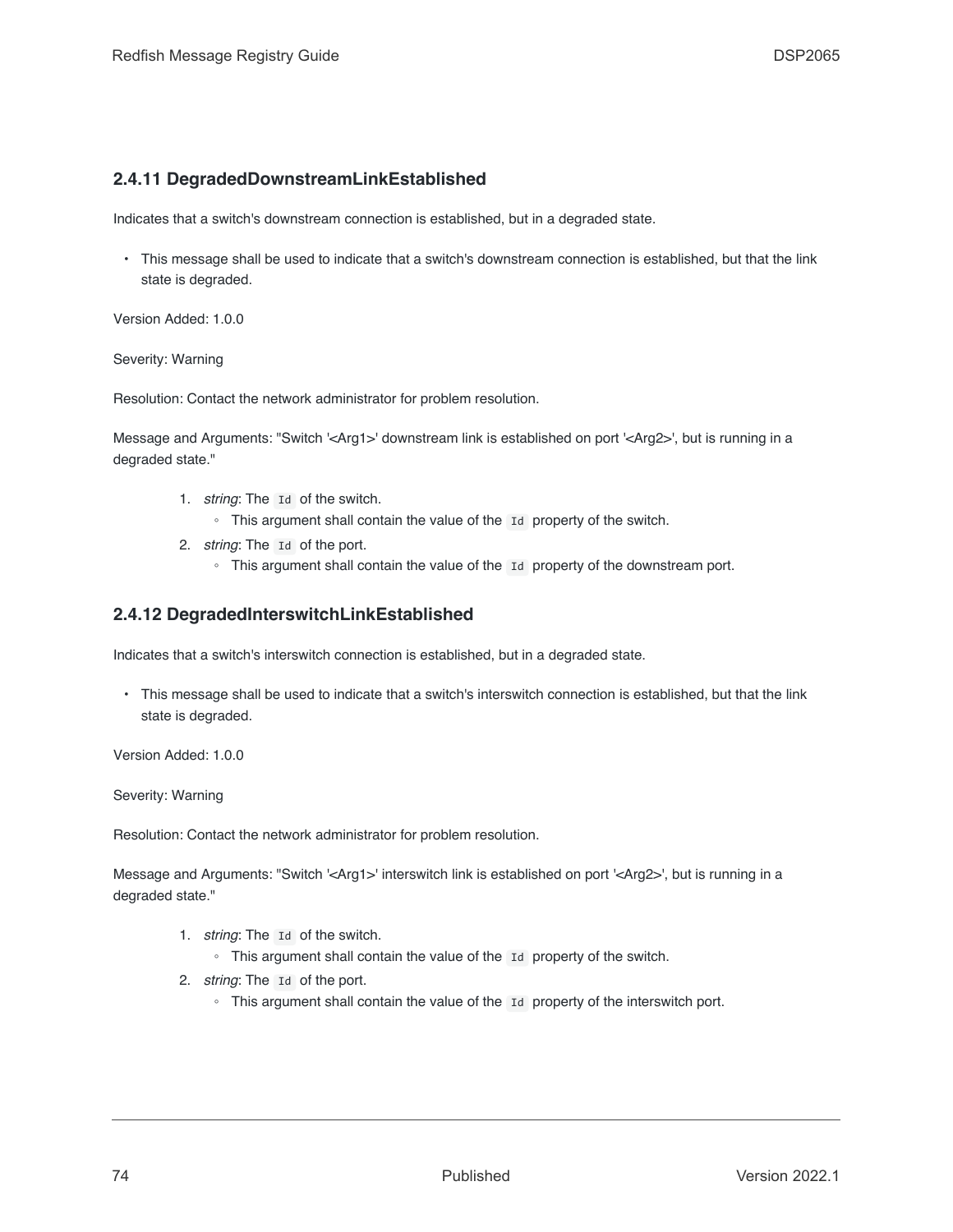## **2.4.13 DegradedUpstreamLinkEstablished**

Indicates that a switch's upstream connection is established, but in a degraded state.

• This message shall be used to indicate that a switch's upstream connection is established, but that the link state is degraded.

Version Added: 1.0.0

Severity: Warning

Resolution: Contact the network administrator for problem resolution.

Message and Arguments: "Switch '<Arg1>' upstream link is established on port '<Arg2>', but is running in a degraded state."

- 1. *string*: The Id of the switch.
	- This argument shall contain the value of the Id property of the switch.
- 2. *string*: The Id of the port.
	- This argument shall contain the value of the Id property of the upstream port.

#### **2.4.14 DownstreamLinkDropped**

Indicates that a switch's downstream connection has gone down.

• This message shall be used to indicate that a switch's downstream connection has gone down.

Version Added: 1.0.0

Severity: Warning

Resolution: Contact the network administrator for problem resolution.

Message and Arguments: "Switch '<Arg1>' downstream link has gone down on port '<Arg2>'."

- 1. *string*: The Id of the switch.
	- This argument shall contain the value of the Id property of the switch.
- 2. *string*: The Id of the port.
	- This argument shall contain the value of the Id property of the downstream port.

#### **2.4.15 DownstreamLinkEstablished**

Indicates that a switch's downstream connection is established.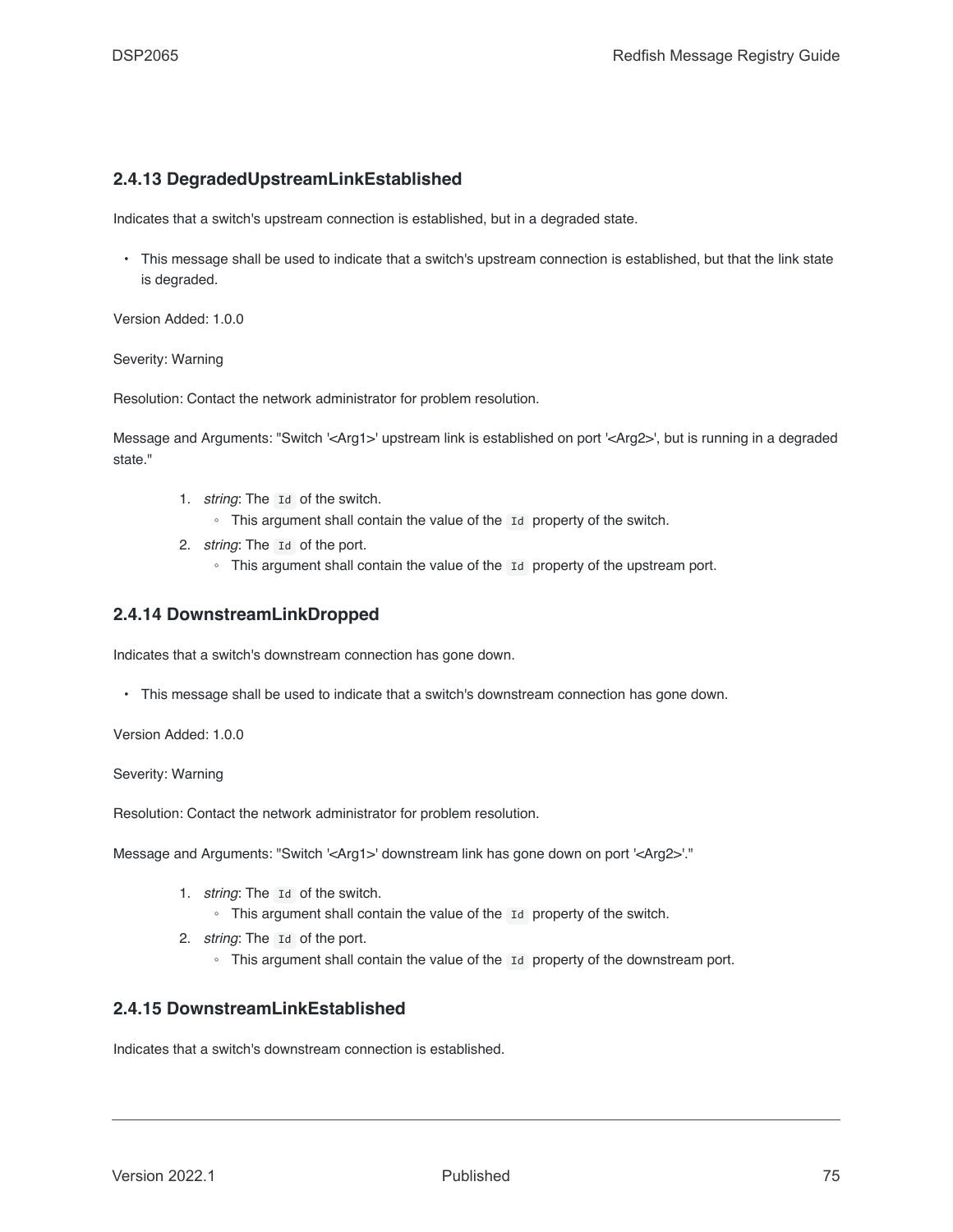• This message shall be used to indicate that a switch's downstream connection is established.

Version Added: 1.0.0

Severity: OK

Resolution: No action needed.

Message and Arguments: "Switch '<Arg1>' downstream link is established on port '<Arg2>'."

- 1. *string*: The Id of the switch.
	- This argument shall contain the value of the Id property of the switch.
- 2. *string*: The Id of the port.
	- This argument shall contain the value of the Id property of the downstream port.

#### **2.4.16 DownstreamLinkFlapDetected**

Indicates that a switch's downstream connection is highly unstable.

• This message shall be used to indicate that a switch's downstream connection has repeatedly been established and dropped. This message shall not be repeated more than once in any 24-hour period.

Version Added: 1.0.0

Severity: Warning

Resolution: Contact the network administrator for problem resolution.

Message and Arguments: "Switch '<Arg1>' downstream link on port '<Arg2>' has been established and dropped <Arg3> times in the last <Arg4> minutes."

- 1. *string*: The Id of the switch.
	- This argument shall contain the value of the Id property of the switch.
- 2. *string*: The Id of the port.
	- This argument shall contain the value of the Id property of the downstream port that is flapping.
- 3. *number*: The number of times the link has flapped.
	- This argument shall contain the count of uplink establishment/disconnection cycles.
- 4. *number*: The number of minutes over which the link has flapped.
	- This argument shall contain the number of minutes over which link flapping activity has been detected.

# **2.4.17 EndpointCreated**

Indicates that an endpoint has been created or discovered.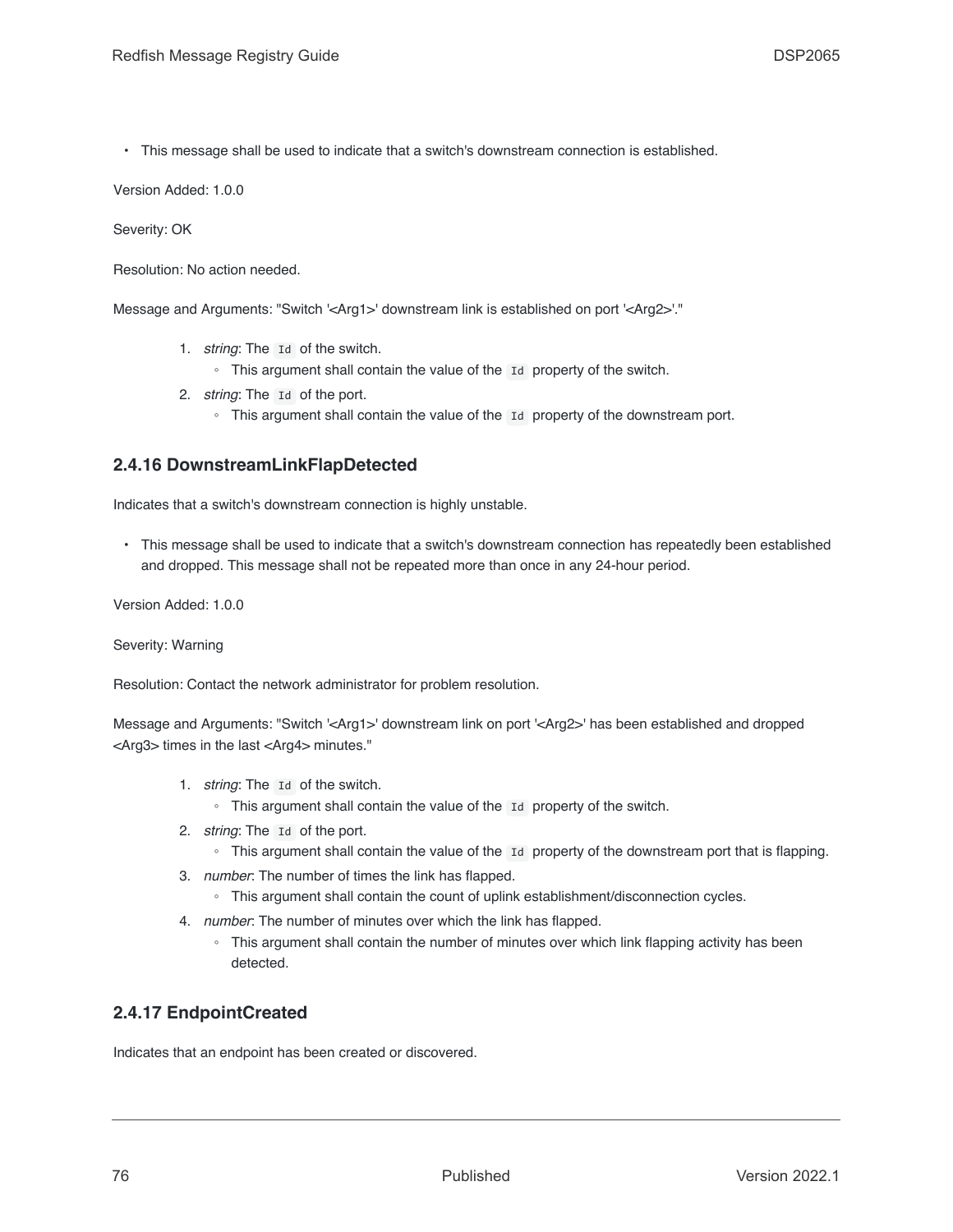• This message shall be used to indicate that a resource of type Endpoint has been created or discovered.

Version Added: 1.0.0

Severity: OK

Resolution: No action is needed.

Message and Arguments: "Endpoint '<Arg1>' has been created in fabric '<Arg2>'."

- 1. *string*: The Id of the endpoint.
	- This argument shall contain the value of the Id property of the endpoint that was created.
- 2. *string*: The Id of the fabric.
	- This argument shall contain the value of the Id property of the fabric in which the endpoint was created.

#### **2.4.18 EndpointModified**

Indicates that an endpoint has been modified.

• This message shall be used to indicate that a resource of type Endpoint has been modified.

Version Added: 1.0.0

Severity: OK

Resolution: No action is needed.

Message and Arguments: "Endpoint '<Arg1>' in fabric '<Arg2>' has been modified."

- 1. *string*: The Id of the endpoint.
	- This argument shall contain the value of the Id property of the endpoint that was modified.
- 2. *string*: The Id of the fabric.
	- This argument shall contain the value of the Id property of the fabric in which the endpoint was modified.

#### **2.4.19 EndpointRemoved**

Indicates that an endpoint has been removed.

• This message shall be used to indicate that a resource of type Endpoint has been removed.

Version Added: 1.0.0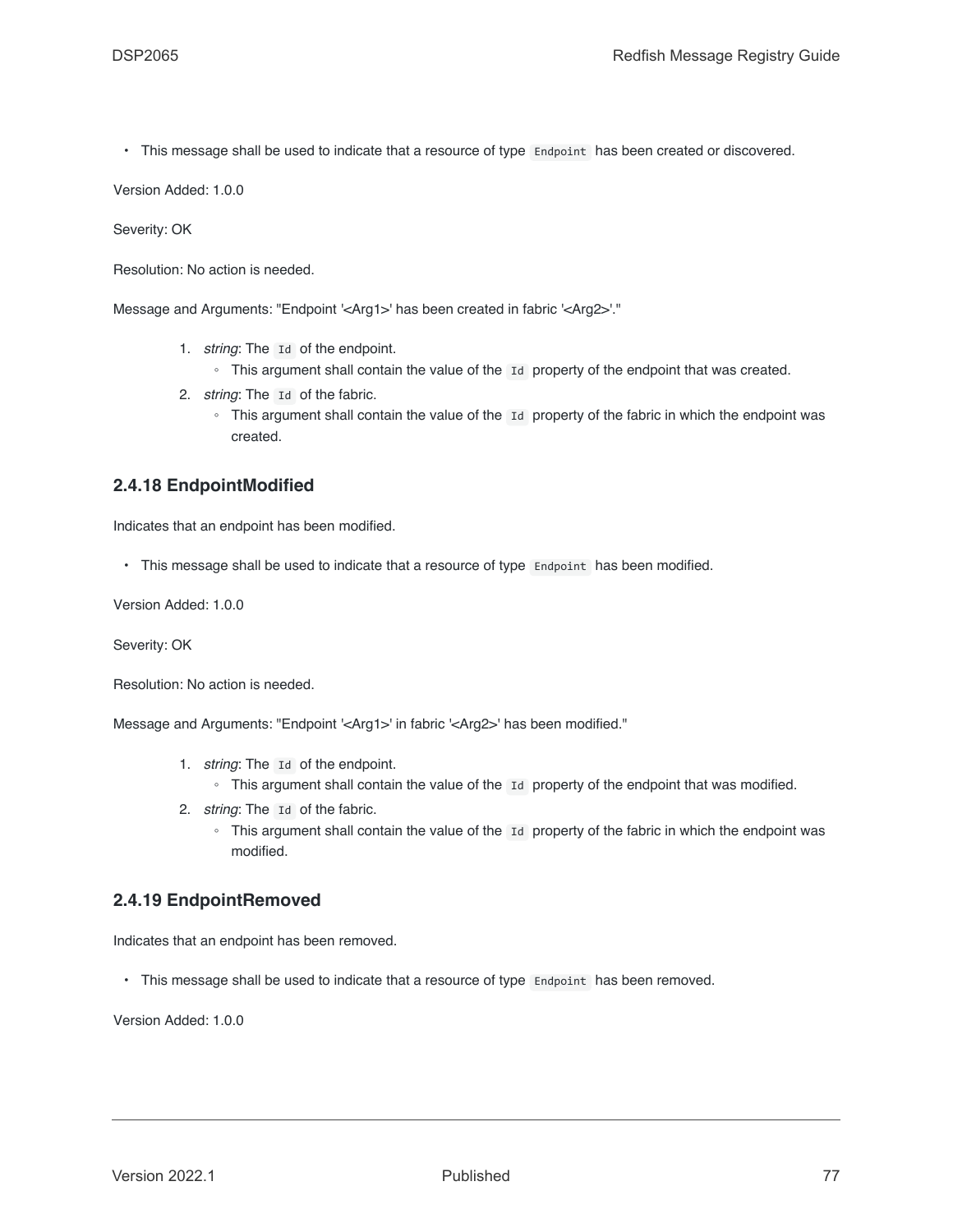Severity: OK

Resolution: No action is needed.

Message and Arguments: "Endpoint '<Arg1>' has been removed from fabric '<Arg2>'."

- 1. *string*: The Id of the endpoint.
	- This argument shall contain the value of the Id property of the endpoint that was removed.
- 2. *string*: The Id of the fabric.
	- This argument shall contain the value of the Id property of the fabric in which the endpoint was removed.

#### **2.4.20 InterswitchLinkDropped**

Indicates that a switch's interswitch connection has gone down.

• This message shall be used to indicate that a switch's interswitch connection has gone down.

Version Added: 1.0.0

Severity: Warning

Resolution: Contact the network administrator for problem resolution.

Message and Arguments: "Switch '<Arg1>' interswitch link has gone down on port '<Arg2>'."

- 1. *string*: The Id of the switch.
	- This argument shall contain the value of the Id property of the switch.
- 2. *string*: The Id of the port.
	- This argument shall contain the value of the Id property of the interswitch port.

#### **2.4.21 InterswitchLinkEstablished**

Indicates that a switch's interswitch connection is established.

• This message shall be used to indicate that a switch's interswitch connection is established.

Version Added: 1.0.0

Severity: OK

Resolution: No action needed.

Message and Arguments: "Switch '<Arg1>' interswitch link is established on port '<Arg2>'."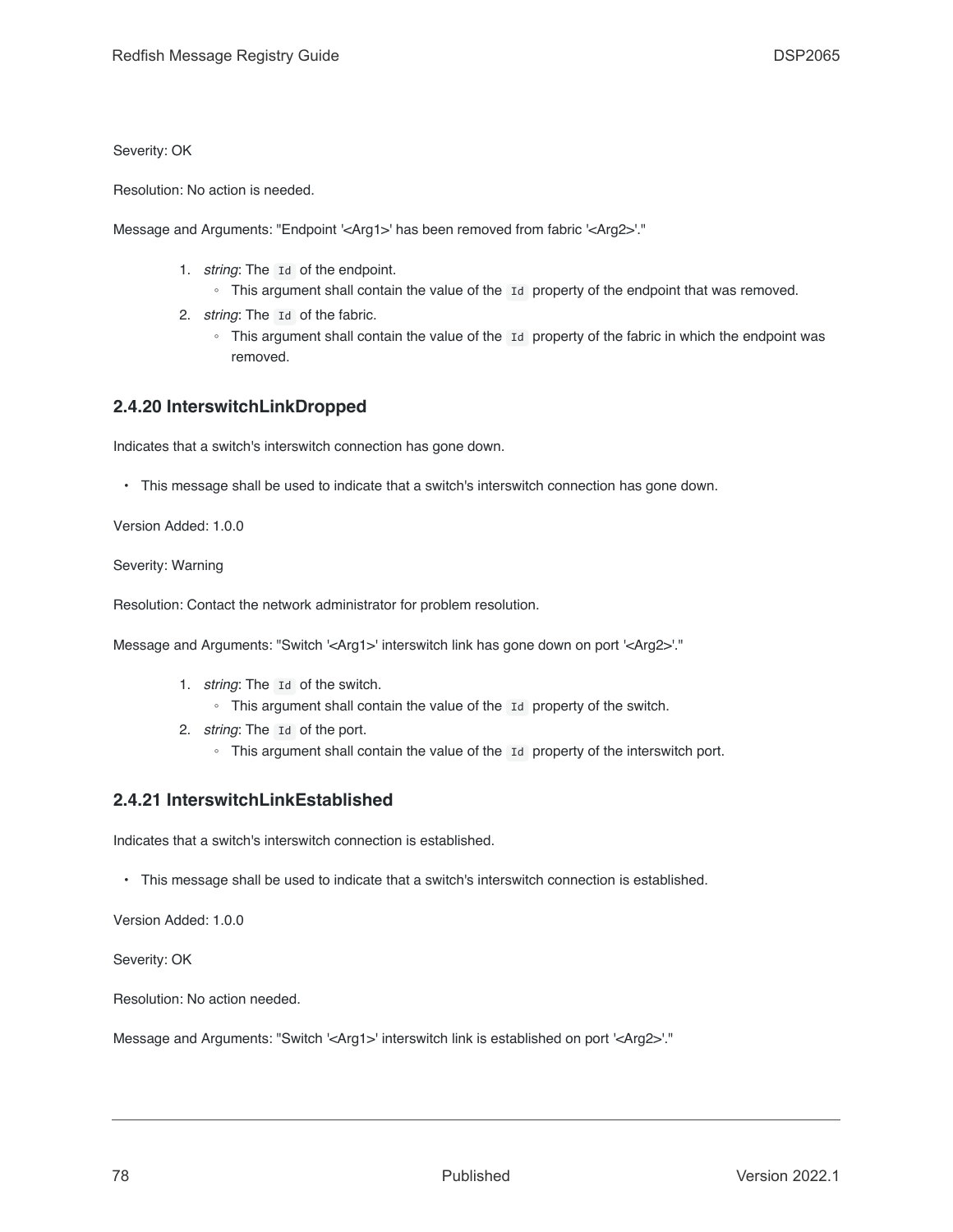- 1. *string*: The Id of the switch.
	- This argument shall contain the value of the Id property of the switch.
- 2. *string*: The Id of the port.
	- This argument shall contain the value of the Id property of the interswitch port.

#### **2.4.22 InterswitchLinkFlapDetected**

Indicates that a switch's interswitch connection is highly unstable.

• This message shall be used to indicate that a switch's interswitch connection has repeatedly been established and dropped. This message shall not be repeated more than once in any 24-hour period.

Version Added: 1.0.0

Severity: Warning

Resolution: Contact the network administrator for problem resolution.

Message and Arguments: "Switch '<Arg1>' interswitch link on port '<Arg2>' has been established and dropped <Arg3> times in the last <Arg4> minutes."

- 1. *string*: The Id of the switch.
	- This argument shall contain the value of the Id property of the switch.
- 2. *string*: The Id of the port.
	- This argument shall contain the value of the Id property of the interswitch port that is flapping.
- 3. *number*: The number of times the link has flapped.
	- This argument shall contain the count of uplink establishment/disconnection cycles.
- 4. *number*: The number of minutes over which the link has flapped.
	- This argument shall contain the number of minutes over which link flapping activity has been detected.

#### **2.4.23 MaxFrameSizeExceeded**

Indicates that the maximum transmission unit (MTU) for the link has been exceeded.

• This message shall be used to indicate that packets have been dropped due to the maximum transmission unit (MTU) frame size being exceeded. This message shall not be emitted more than once in any 24-hour period of time.

Version Added: 1.0.0

Severity: Warning

Resolution: Ensure that path MTU discovery is enabled and functioning correctly.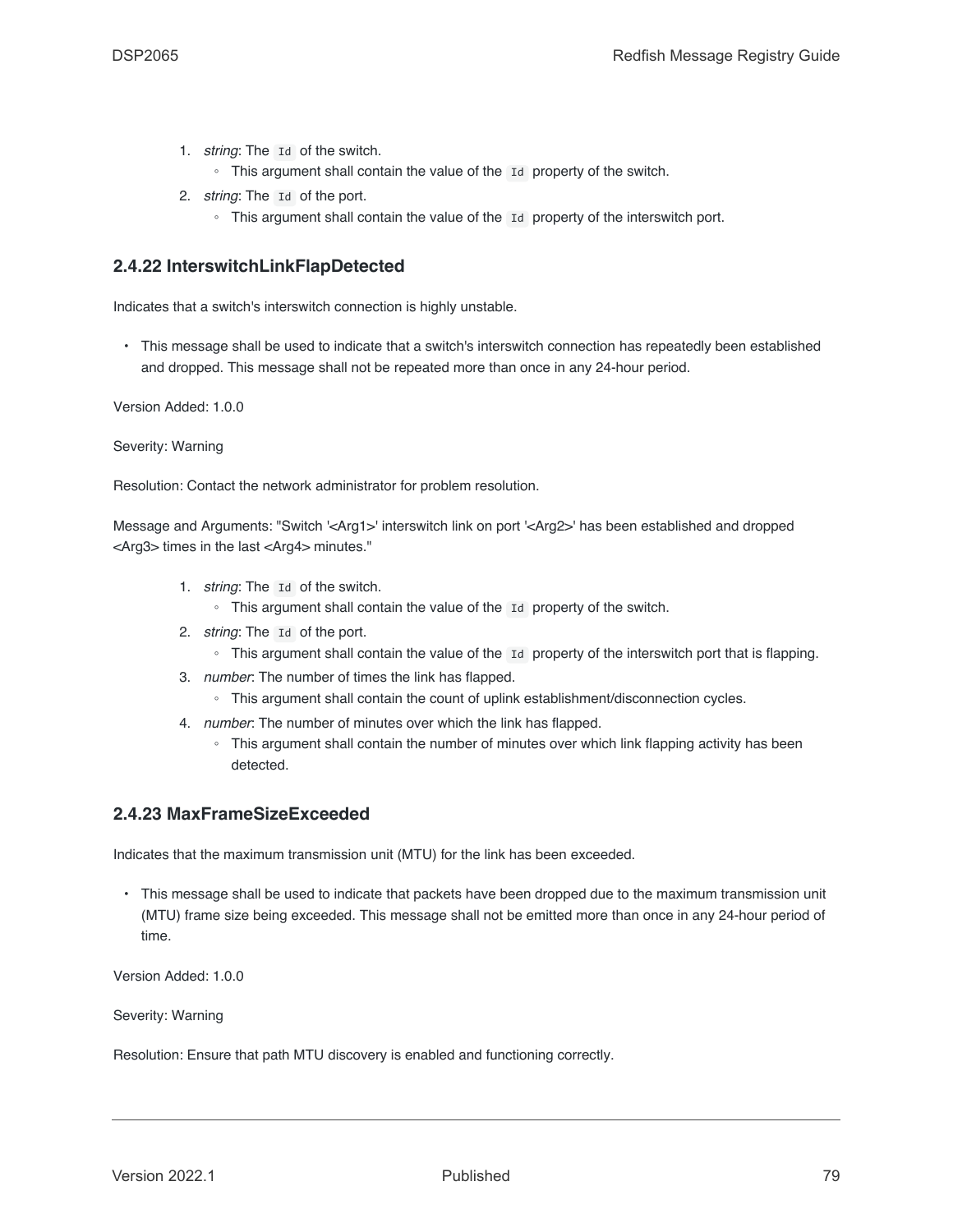Message and Arguments: "MTU size on switch '<Arg1>' port '<Arg2>' is set to <Arg3>. One or more packets with a larger size have been dropped."

- 1. *string*: The Id of the switch.
	- This argument shall contain the value of the Id property of the switch in which one or more packets have been dropped.
- 2. *string*: The Id of the port.
	- This argument shall contain the value of the Id property of the port in which one or more oversize packets were received.
- 3. *number*: The MTU size.
	- This argument shall contain the MTU size.

# **2.4.24 MediaControllerAdded**

Indicates that a media controller has been added.

• This message shall be used to indicate that a resource of type MediaController has been added.

Version Added: 1.0.0

Severity: OK

Resolution: No action is needed.

Message and Arguments: "Media controller '<Arg1>' has been added to chassis '<Arg2>'."

- 1. *string*: The Id of the media controller.
	- This argument shall contain the value of the Id property of the media controller that was added.
- 2. *string*: The Id of the chassis.
	- This argument shall contain the value of the Id property of the chassis in which the media controller was added.

# **2.4.25 MediaControllerModified**

Indicates that a media controller has been modified.

• This message shall be used to indicate that a resource of type MediaController has been modified.

Version Added: 1.0.0

Severity: OK

Resolution: No action is needed.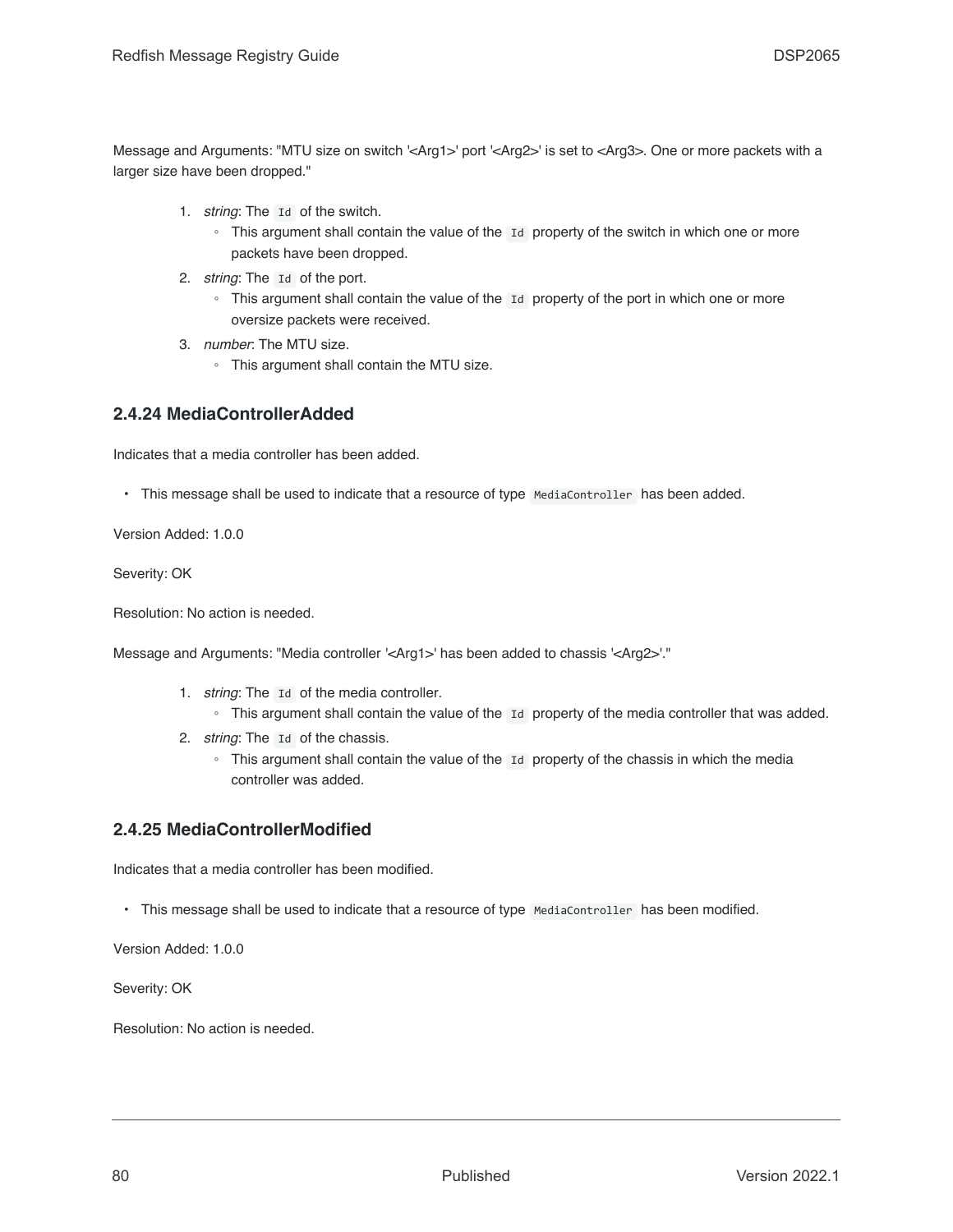Message and Arguments: "Media controller '<Arg1>' in chassis '<Arg2>' has been modified."

- 1. *string*: The Id of the media controller.
	- This argument shall contain the value of the Id property of the media controller that was modified.
- 2. *string*: The Id of the chassis.
	- This argument shall contain the value of the Id property of the chassis in which the media controller was modified.

#### **2.4.26 MediaControllerRemoved**

Indicates that a media controller has been removed.

• This message shall be used to indicate that a resource of type MediaController has been removed.

Version Added: 1.0.0

Severity: OK

Resolution: No action is needed.

Message and Arguments: "Media controller '<Arg1>' has been removed from chassis '<Arg2>'."

- 1. *string*: The Id of the media controller.
	- This argument shall contain the value of the Id property of the media controller that was removed.
- 2. *string*: The Id of the chassis.
	- This argument shall contain the value of the Id property of the chassis in which the media controller was removed.

#### **2.4.27 PortAutomaticallyDisabled**

Indicates that a switch's port has been automatically disabled.

• This message shall be used to indicate that a switch's port has been automatically disabled, such as by the service.

Version Added: 1.0.0

Severity: OK

Resolution: No action needed.

Message and Arguments: "Switch '<Arg1>' port '<Arg2>' has been automatically disabled."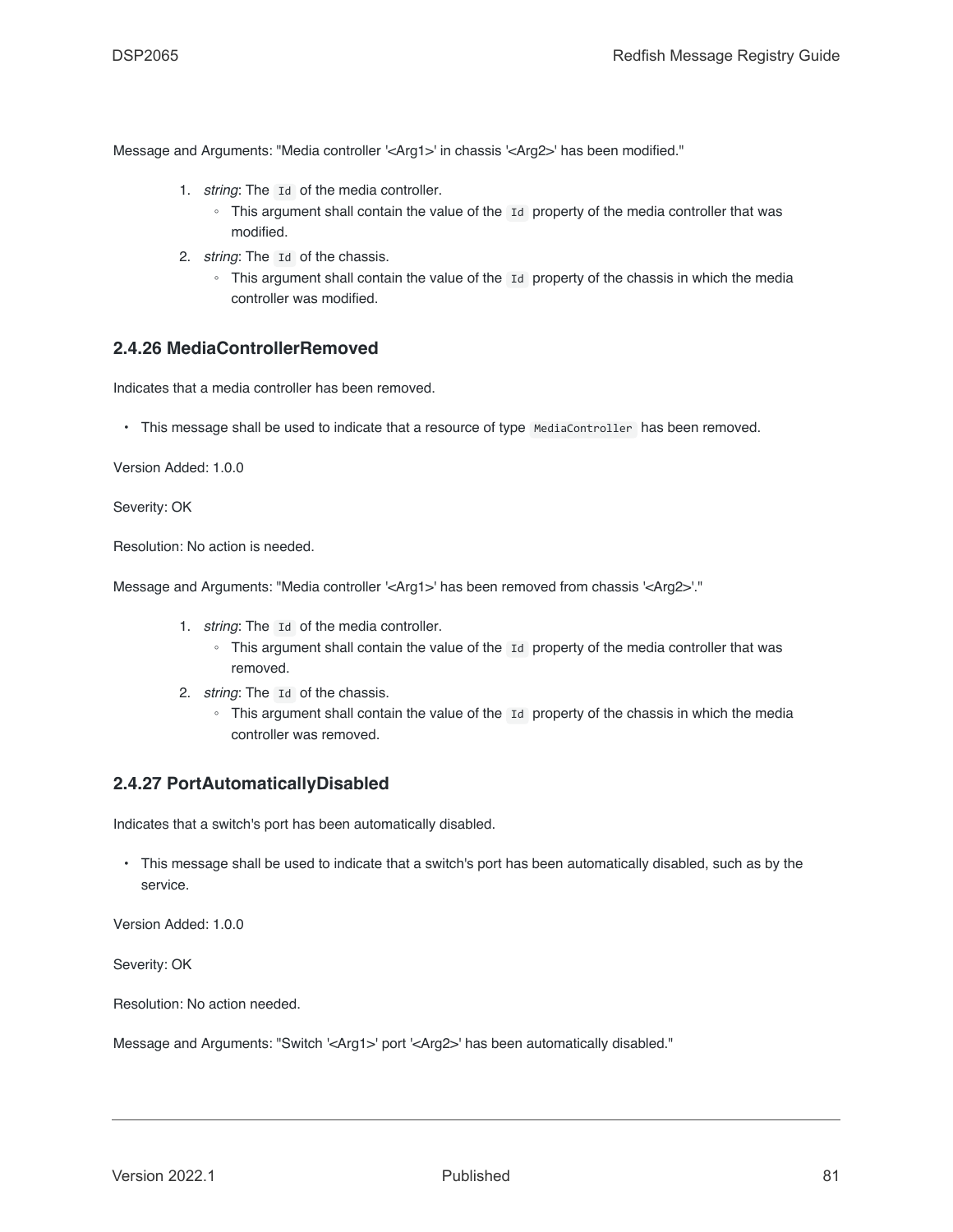- 1. *string*: The Id of the switch.
	- This argument shall contain the value of the Id property of the switch with the disabled port.
- 2. *string*: The Id of the port.
	- This argument shall contain the value of the Id property of the port that has been disabled.

## **2.4.28 PortAutomaticallyEnabled**

Indicates that a switch's port has been automatically enabled.

• This message shall be used to indicate that a switch's port has been automatically enabled, such as by the service.

Version Added: 1.0.0

Severity: OK

Resolution: No action needed.

Message and Arguments: "Switch '<Arg1>' port '<Arg2>' has been automatically enabled."

- 1. *string*: The Id of the switch.
	- This argument shall contain the value of the Id property of the switch with the enabled port.
- 2. *string*: The Id of the port.
	- This argument shall contain the value of the Id property of the port that has been enabled.

#### **2.4.29 PortDegraded**

Indicates that a switch's port is in a degraded state.

• This message shall be used to indicate that a port has entered a degraded state.

Version Added: 1.0.0

Severity: Warning

Resolution: Contact the network administrator for problem resolution.

Message and Arguments: "Switch '<Arg1>' port '<Arg2>' is in a degraded state."

- 1. *string*: The Id of the switch.
	- This argument shall contain the value of the Id property of the switch with the degraded port.
- 2. *string*: The Id of the port.
	- This argument shall contain the value of the Id property of the port that has entered a degraded state.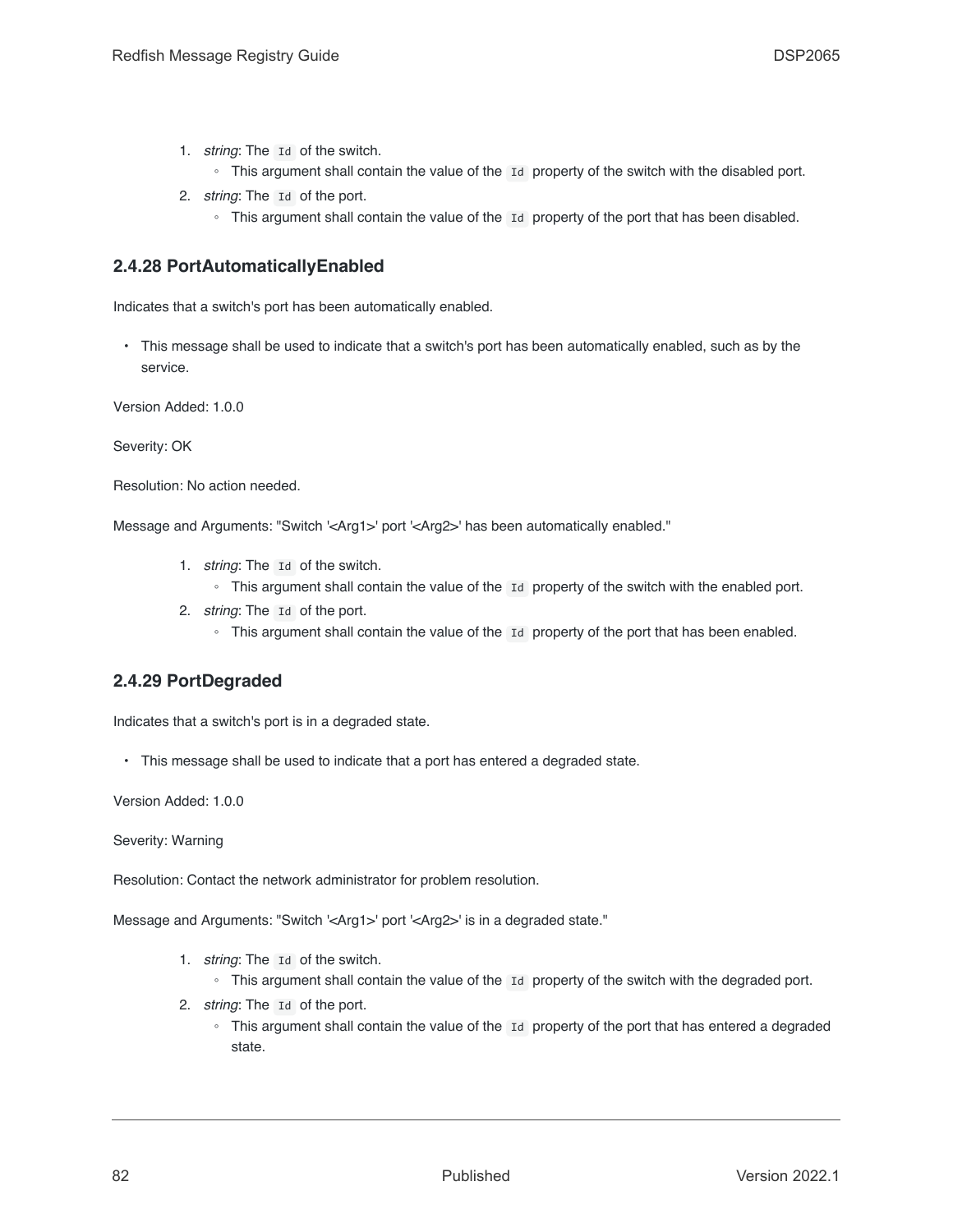## **2.4.30 PortFailed**

Indicates that a switch's port has become inoperative.

• This message shall be used to indicate that a port has become inoperative. This message shall not be issued when a port is manually disabled.

Version Added: 1.0.0

Severity: Critical

Resolution: Contact the network administrator for problem resolution.

Message and Arguments: "Switch '<Arg1>' port '<Arg2>' has failed and is inoperative."

- 1. *string*: The Id of the switch.
	- This argument shall contain the value of the Id property of the switch with the failed port.
- 2. *string*: The Id of the port.
	- This argument shall contain the value of the Id property of the port that has failed.

#### **2.4.31 PortManuallyDisabled**

Indicates that a switch's port has been manually disabled.

• This message shall be used to indicate that a switch's port has been manually disabled, such as by a network administrator.

Version Added: 1.0.0

Severity: OK

Resolution: No action needed.

Message and Arguments: "Switch '<Arg1>' port '<Arg2>' has been manually disabled."

- 1. *string*: The Id of the switch.
	- This argument shall contain the value of the Id property of the switch with the disabled port.
- 2. *string*: The Id of the port.
	- This argument shall contain the value of the Id property of the port that has been disabled.

#### **2.4.32 PortManuallyEnabled**

Indicates that a switch's port has been manually enabled.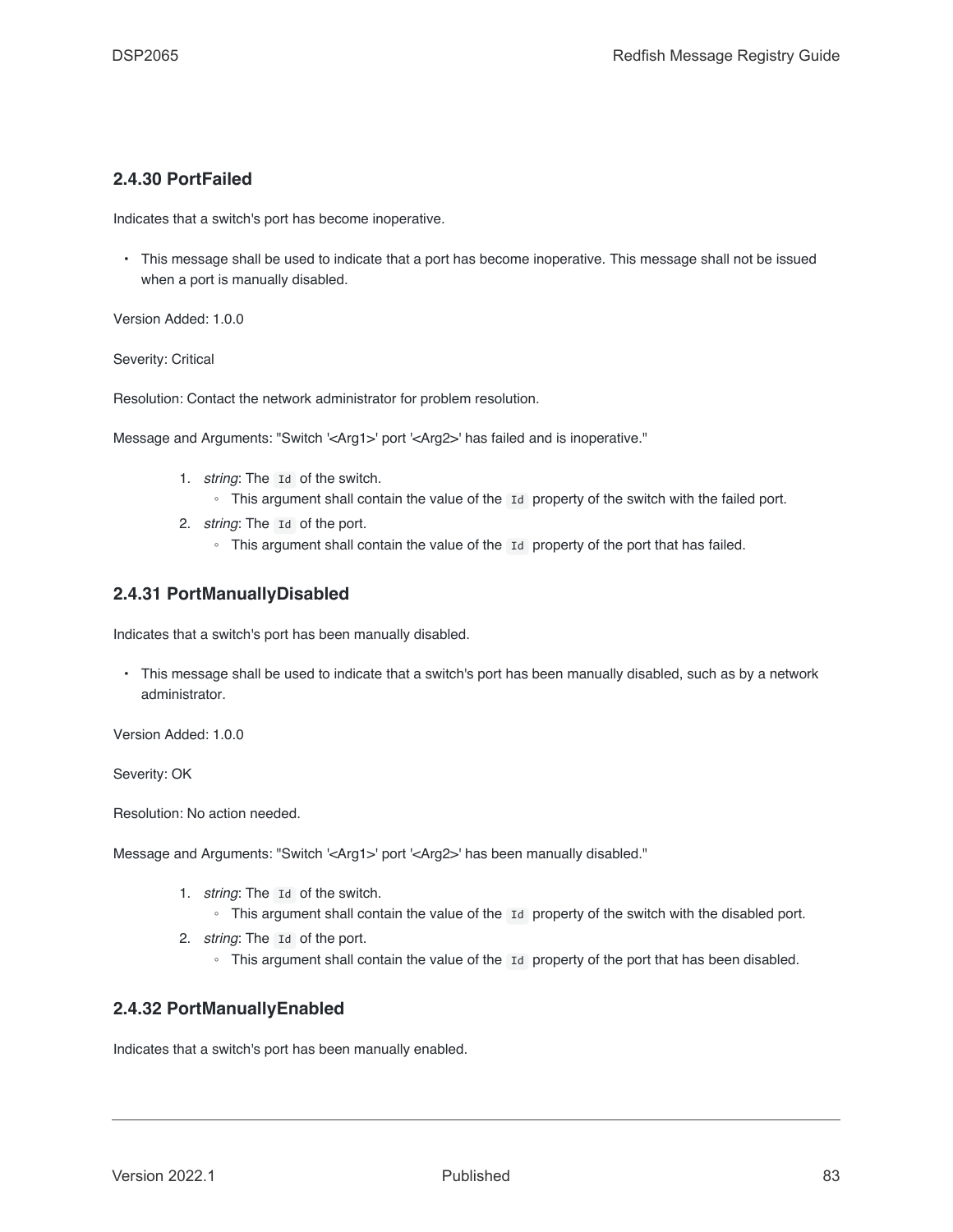Version Added: 1.0.0

Severity: OK

Resolution: No action needed.

Message and Arguments: "Switch '<Arg1>' port '<Arg2>' has been manually enabled."

- 1. *string*: The Id of the switch.
	- This argument shall contain the value of the Id property of the switch with the enabled port.
- 2. *string*: The Id of the port.
	- This argument shall contain the value of the Id property of the port that has been enabled.

#### **2.4.33 PortOK**

Indicates that a switch's port has returned to a functional state.

• This message shall be used to indicate that a port has returned to a functional state.

Version Added: 1.0.0

Severity: OK

Resolution: No action is needed.

Message and Arguments: "Switch '<Arg1>' port '<Arg2>' has returned to a functional state."

- 1. *string*: The Id of the switch.
	- This argument shall contain the value of the Id property of the switch with the functional port.
- 2. *string*: The Id of the port.
	- This argument shall contain the value of the Id property of the port that has returned to a functional state.

#### **2.4.34 SwitchDegraded**

Indicates that a switch is in a degraded state.

• This message shall be used to indicate that a switch has entered a degraded state.

Version Added: 1.0.0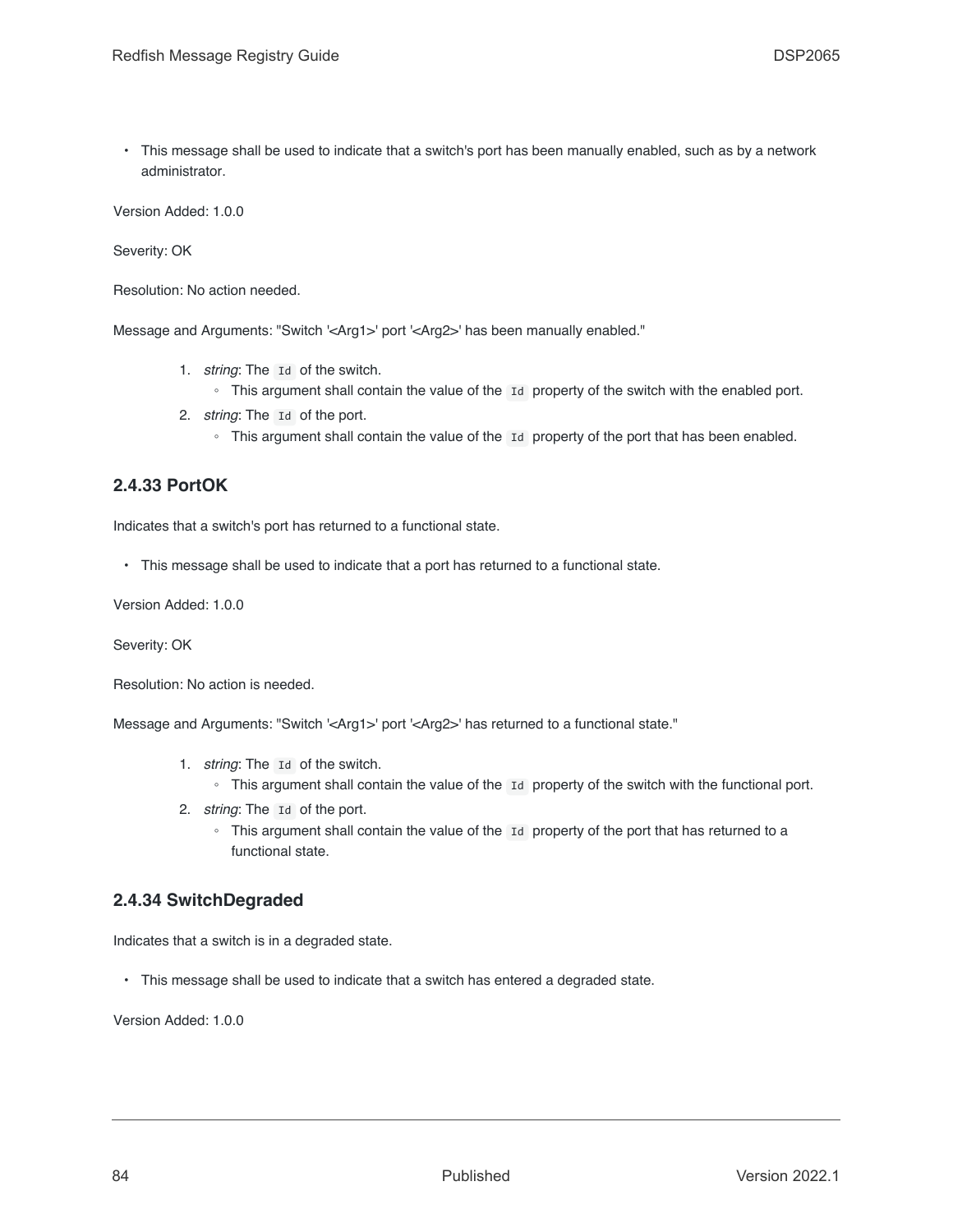Severity: Warning

Resolution: Contact the network administrator for problem resolution.

Message and Arguments: "Switch '<Arg1>' is in a degraded state."

- 1. *string*: The Id of the switch.
	- This argument shall contain the value of the Id property of the switch that has entered a degraded state.

### **2.4.35 SwitchFailed**

Indicates that a switch has become inoperative.

• This message shall be used to indicate that a switch has become inoperative.

Version Added: 1.0.0

Severity: Critical

Resolution: Contact the network administrator for problem resolution.

Message and Arguments: "Switch '<Arg1>' has failed and is inoperative."

- 1. *string*: The Id of the switch.
	- This argument shall contain the value of the Id property of the switch that has failed.

#### **2.4.36 SwitchOK**

Indicates that a switch has returned to a functional state.

• This message shall be used to indicate that a switch has returned to a functional state.

Version Added: 1.0.0

Severity: OK

Resolution: No action is needed.

Message and Arguments: "Switch '<Arg1>' has returned to a functional state."

- 1. *string*: The Id of the switch.
	- This argument shall contain the value of the Id property of the switch that has returned to a functional state.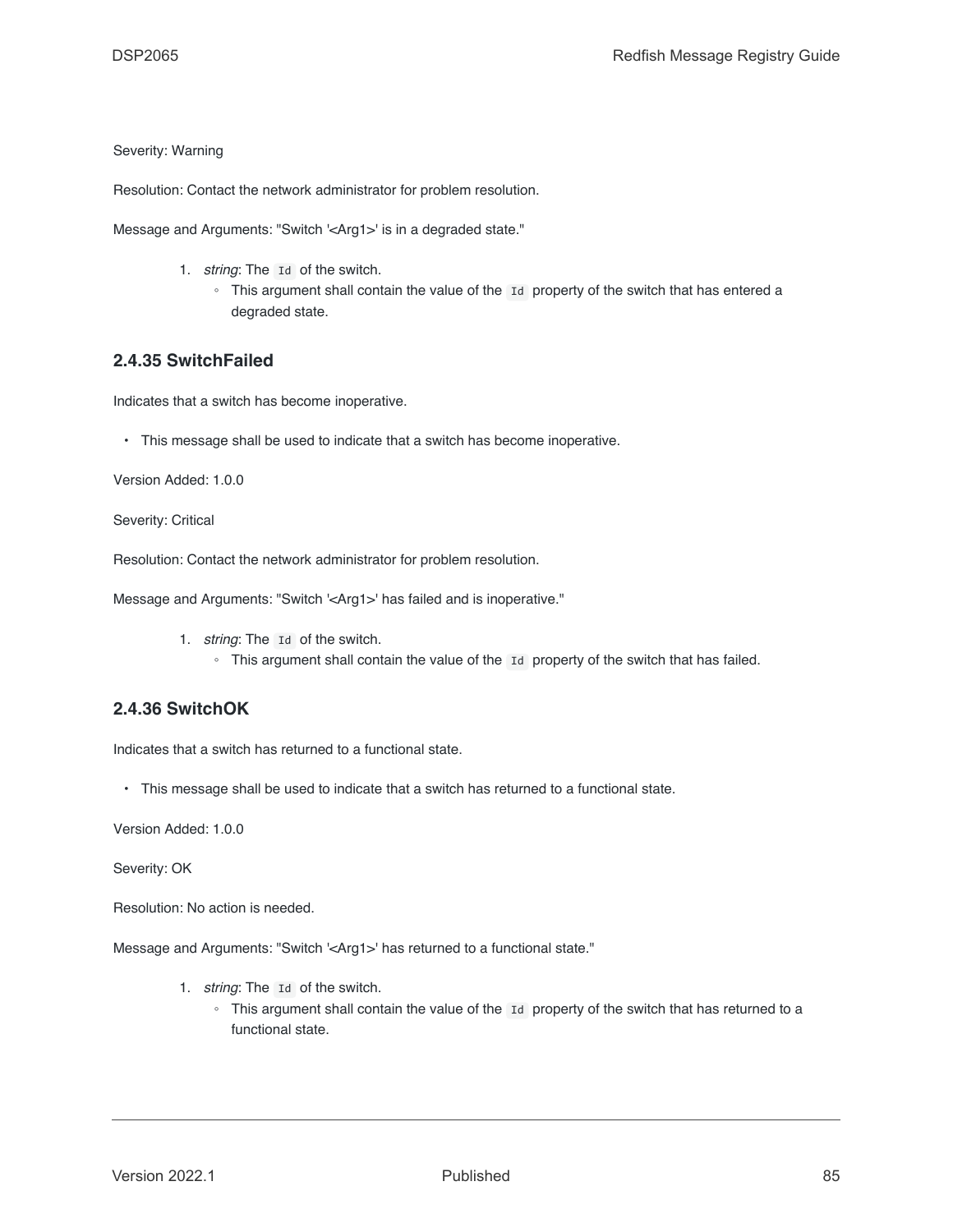# **2.4.37 UpstreamLinkDropped**

Indicates that a switch's upstream connection has gone down.

• This message shall be used to indicate that a switch's upstream connection has gone down.

Version Added: 1.0.0

Severity: Warning

Resolution: Contact the network administrator for problem resolution.

Message and Arguments: "Switch '<Arg1>' upstream link has gone down on port '<Arg2>'."

- 1. *string*: The Id of the switch.
	- This argument shall contain the value of the Id property of the switch.
- 2. *string*: The Id of the port.
	- This argument shall contain the value of the Id property of the upstream port.

#### **2.4.38 UpstreamLinkEstablished**

Indicates that a switch's upstream connection is established.

• This message shall be used to indicate that a switch's upstream connection is established.

Version Added: 1.0.0

Severity: OK

Resolution: No action needed.

Message and Arguments: "Switch '<Arg1>' upstream link is established on port '<Arg2>'."

- 1. *string*: The Id of the switch.
	- This argument shall contain the value of the Id property of the switch.
- 2. *string*: The Id of the port.
	- This argument shall contain the value of the Id property of the upstream port.

#### **2.4.39 UpstreamLinkFlapDetected**

Indicates that a switch's upstream connection is highly unstable.

• This message shall be used to indicate that a switch's upstream connection has repeatedly been established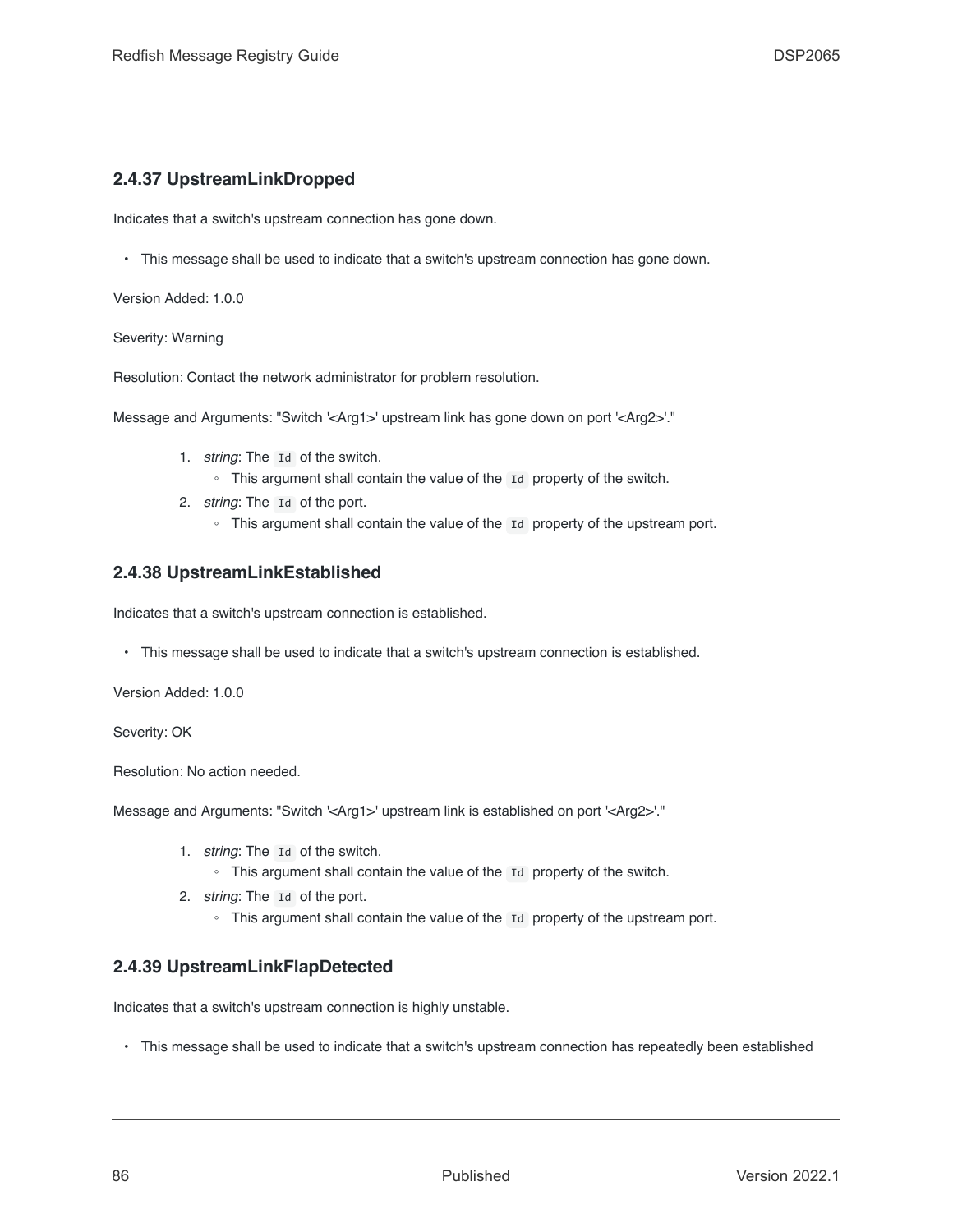and dropped. This message shall not be repeated more than once in any 24-hour period.

Version Added: 1.0.0

Severity: Warning

Resolution: Contact the network administrator for problem resolution.

Message and Arguments: "Switch '<Arg1>' upstream link on port '<Arg2>' has been established and dropped <Arg3> times in the last <Arg4> minutes."

- 1. *string*: The Id of the switch.
	- This argument shall contain the value of the Id property of the switch.
- 2. *string*: The Id of the port.
	- This argument shall contain the value of the Id property of the upstream port that is flapping.
- 3. *number*: The number of times the link has flapped.
	- This argument shall contain the count of uplink establishment/disconnection cycles.
- 4. *number*: The number of minutes over which the link has flapped.
	- This argument shall contain the number of minutes over which link flapping activity has been detected.

#### **2.4.40 ZoneCreated**

Indicates that a zone has been created.

• This message shall be used to indicate that a resource of type zone has been created.

Version Added: 1.0.0

Severity: OK

Resolution: No action is needed.

Message and Arguments: "Zone '<Arg1>' has been created in fabric '<Arg2>'."

- 1. *string*: The Id of the zone.
	- This argument shall contain the value of the Id property of the zone that was created.
- 2. *string*: The Id of the fabric.
	- This argument shall contain the value of the Id property of the fabric in which the zone was created.

# **2.4.41 ZoneModified**

Indicates that a zone has been modified.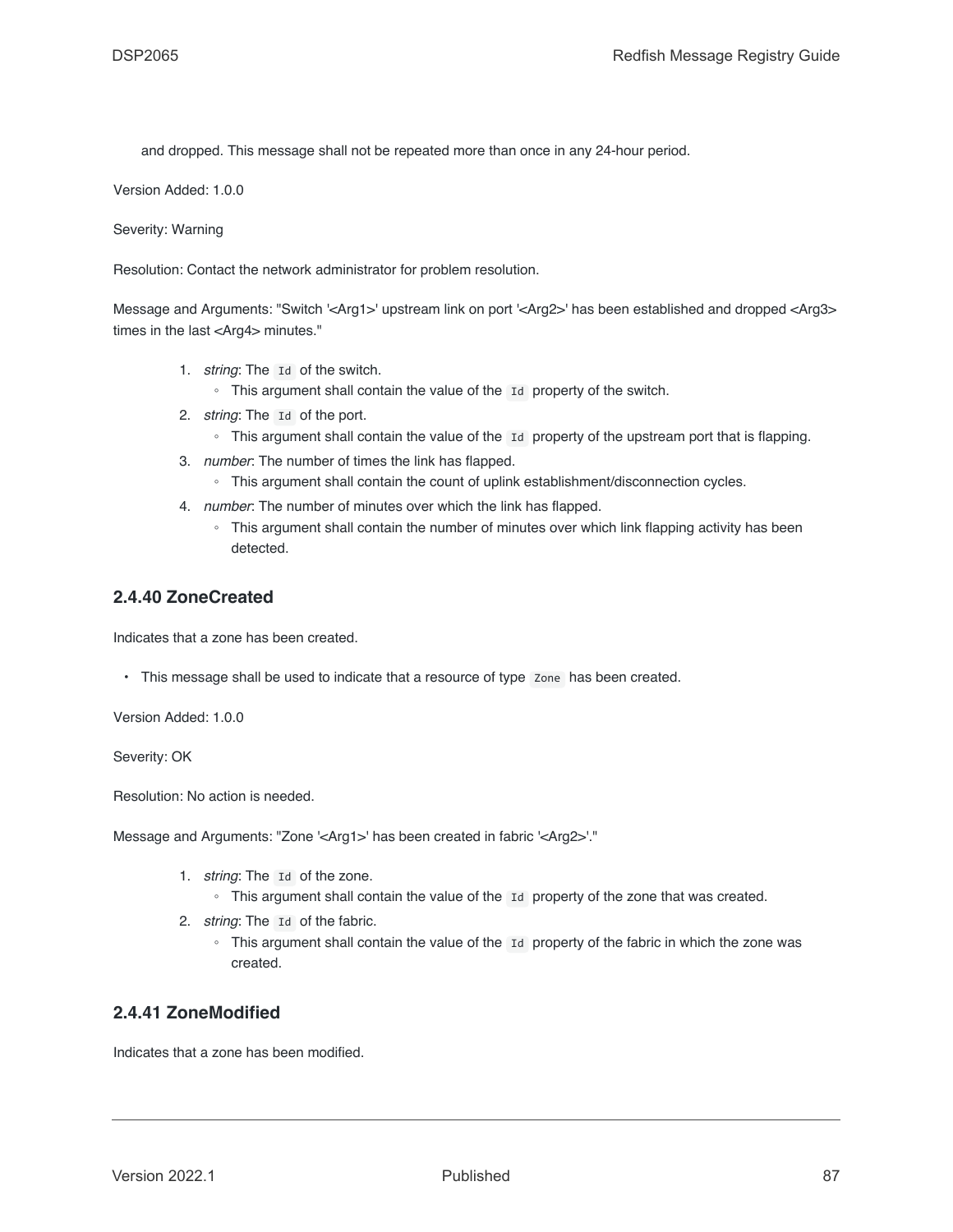• This message shall be used to indicate that a resource of type Zone has been modified.

Version Added: 1.0.0

Severity: OK

Resolution: No action is needed.

Message and Arguments: "Zone '<Arg1>' in fabric '<Arg2>' has been modified."

- 1. *string*: The Id of the zone.
	- This argument shall contain the value of the Id property of the zone that was modified.
- 2. *string*: The Id of the fabric.
	- This argument shall contain the value of the Id property of the fabric in which the zone was modified.

#### **2.4.42 ZoneRemoved**

Indicates that a zone has been removed.

• This message shall be used to indicate that a resource of type Zone has been removed.

Version Added: 1.0.0

Severity: OK

Resolution: No action is needed.

Message and Arguments: "Zone '<Arg1>' has been removed from fabric '<Arg2>'."

- 1. *string*: The Id of the zone.
	- This argument shall contain the value of the Id property of the zone that was removed.
- 2. *string*: The Id of the fabric.
	- This argument shall contain the value of the Id property of the fabric in which the zone was removed.

# **2.5 HeartbeatEvent 1.0.0**

This registry defines the messages to use for periodic heartbeat, also known as 'keep alive', events.

| <b>Message</b>              | <b>Severity</b> | <b>Description</b>                                                                           |
|-----------------------------|-----------------|----------------------------------------------------------------------------------------------|
| RedfishServiceFunctional OK |                 | An event sent periodically upon request to indicates that the Redfish service is functional. |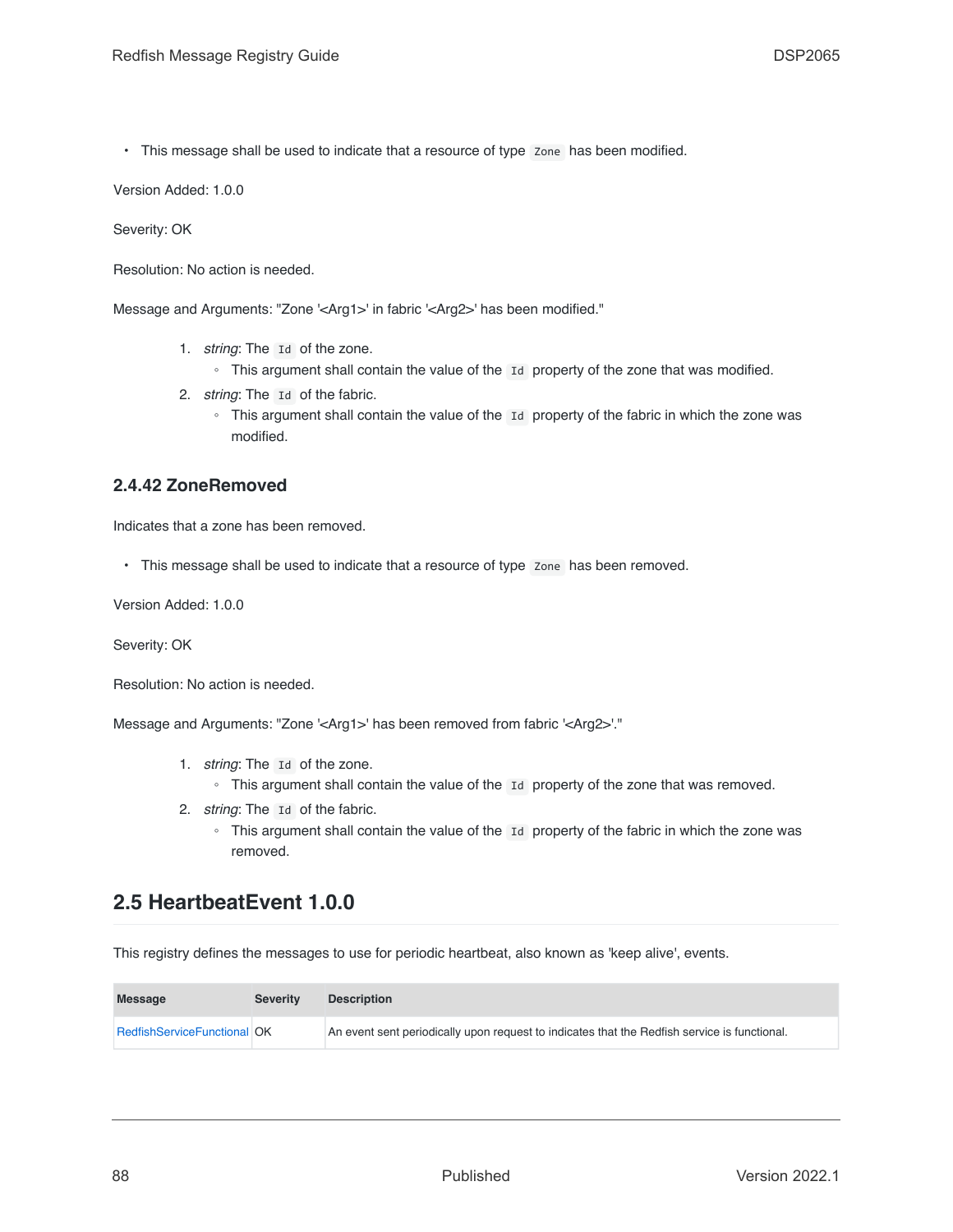## <span id="page-88-0"></span>**2.5.1 RedfishServiceFunctional**

An event sent periodically upon request to indicates that the Redfish service is functional.

• This message shall be used to indicate that the Redfish service is functional. This message shall only be sent if specifically requested by an event destination during the creation of a subscription using the SendHeartbeatMinutes property.

Version Added: 1.0.0

Severity: OK

Resolution: None.

Message and Arguments: "Redfish service is functional."

# **2.6 JobEvent 1.0.0**

This registry defines the messages for job related events.

| <b>Message</b>        | <b>Severity</b> | <b>Description</b>                           |
|-----------------------|-----------------|----------------------------------------------|
| <b>JobCancelled</b>   | Warning         | A job has been cancelled.                    |
| JobCompletedException | Warning         | A job has completed with warnings or errors. |
| <b>JobCompletedOK</b> | OK              | A job has completed.                         |
| JobProgressChanged    | OK              | A job has changed progress.                  |
| <b>JobRemoved</b>     | Warning         | A job has been removed.                      |
| <b>JobResumed</b>     | OK              | A job has resumed.                           |
| <b>JobStarted</b>     | OK              | A job has started.                           |
| JobSuspended          | Warning         | A job has been susepended.                   |

# <span id="page-88-1"></span>**2.6.1 JobCancelled**

A job has been cancelled.

• This message shall be used to indicate that a job has been cancelled and the JobState property transitioned to Cancelled .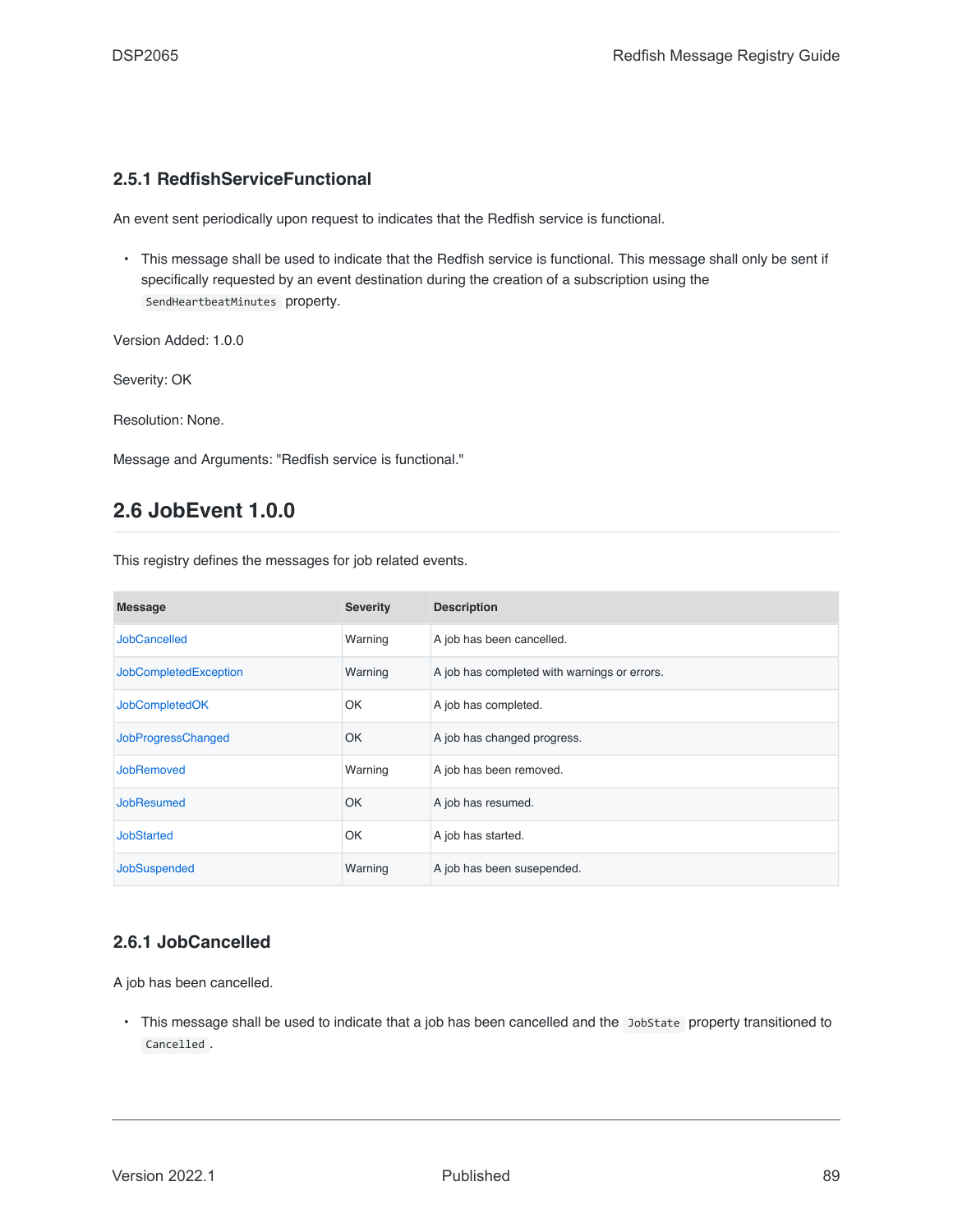Version Added: 1.0.0

Severity: Warning

Resolution: None.

Message and Arguments: "The job with Id '<Arg1>' has been cancelled."

- 1. *string*: The Id of the job.
	- This argument shall contain the value of the Id property of the job resource that has been cancelled.

## <span id="page-89-0"></span>**2.6.2 JobCompletedException**

A job has completed with warnings or errors.

• This message shall be used to indicate that a job has completed and the JobState property transitioned to Exception .

Version Added: 1.0.0

Severity: Warning

Resolution: None.

Message and Arguments: "The job with Id '<Arg1>' has completed with warnings or errors."

- 1. *string*: The Id of the job.
	- This argument shall contain the value of the Id property of the job resource that has completed with warnings or errors.

# <span id="page-89-1"></span>**2.6.3 JobCompletedOK**

A job has completed.

• This message shall be used to indicate that a job has completed and the JobState property transitioned to Completed .

Version Added: 1.0.0

Severity: OK

Resolution: None.

Message and Arguments: "The job with Id '<Arg1>' has completed."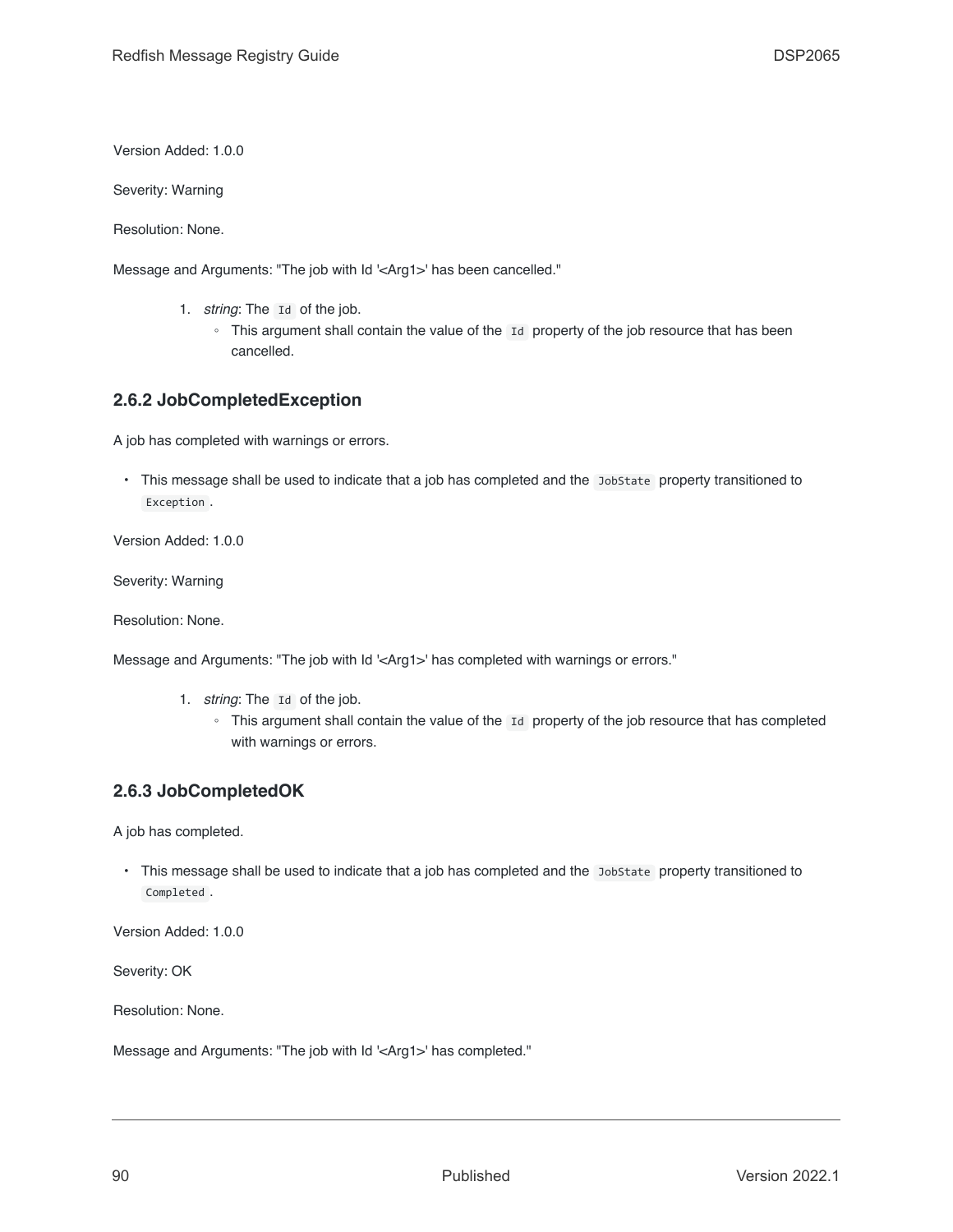- 1. *string*: The Id of the job.
	- This argument shall contain the value of the Id property of the job resource that has completed.

## <span id="page-90-0"></span>**2.6.4 JobProgressChanged**

A job has changed progress.

• This message shall be used to indicate that a job has changed progress.

Version Added: 1.0.0

Severity: OK

Resolution: None.

Message and Arguments: "The job with Id '<Arg1>' has changed to progress <Arg2> percent complete."

- 1. *string*: The Id of the job.
	- This argument shall contain the value of the Id property of the job resource that has changed progress.
- 2. *number*: The percent completion of the job.
	- This argument shall contain the percent completion of the job that has changed progress and shall be a value from 0 to 100.

# <span id="page-90-1"></span>**2.6.5 JobRemoved**

A job has been removed.

• This message shall be used to indicate that a job has been removed.

Version Added: 1.0.0

Severity: Warning

Resolution: None.

Message and Arguments: "The job with Id '<Arg1>' has been removed."

- 1. *string*: The Id of the job.
	- This argument shall contain the value of the Id property of the job resource that has been removed.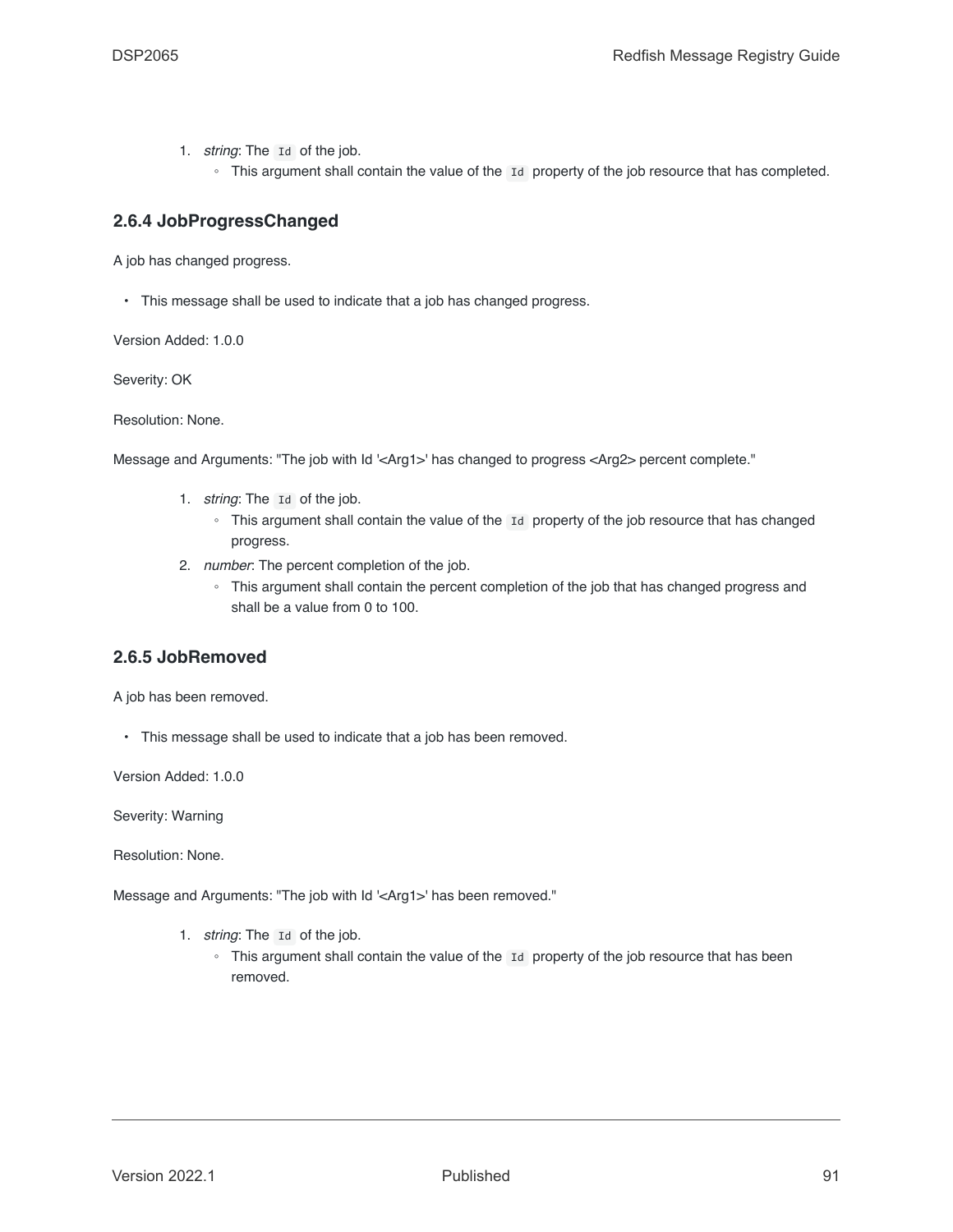#### <span id="page-91-0"></span>**2.6.6 JobResumed**

A job has resumed.

• This message shall be used to indicate that a job has resumed and the JobState property transitioned to Running from Suspended , Interrupted , or UserIntervention .

Version Added: 1.0.0

Severity: OK

Resolution: None.

Message and Arguments: "The job with Id '<Arg1>' has resumed."

- 1. *string*: The Id of the job.
	- This argument shall contain the value of the Id property of the job resource that has resumed.

# <span id="page-91-1"></span>**2.6.7 JobStarted**

A job has started.

• This message shall be used to indicate that a job has started as the JobState property transitions to Starting or Running .

Version Added: 1.0.0

Severity: OK

Resolution: None.

Message and Arguments: "The job with Id '<Arg1>' has started."

- 1. *string*: The Id of the job that started.
	- This argument shall contain the value of the Id property of the job resource that has started.

#### <span id="page-91-2"></span>**2.6.8 JobSuspended**

A job has been susepended.

• This message shall be used to indicate that a job has been susepended and the JobState property transitioned to Suspended , Interrupted , or UserIntervention .

Version Added: 1.0.0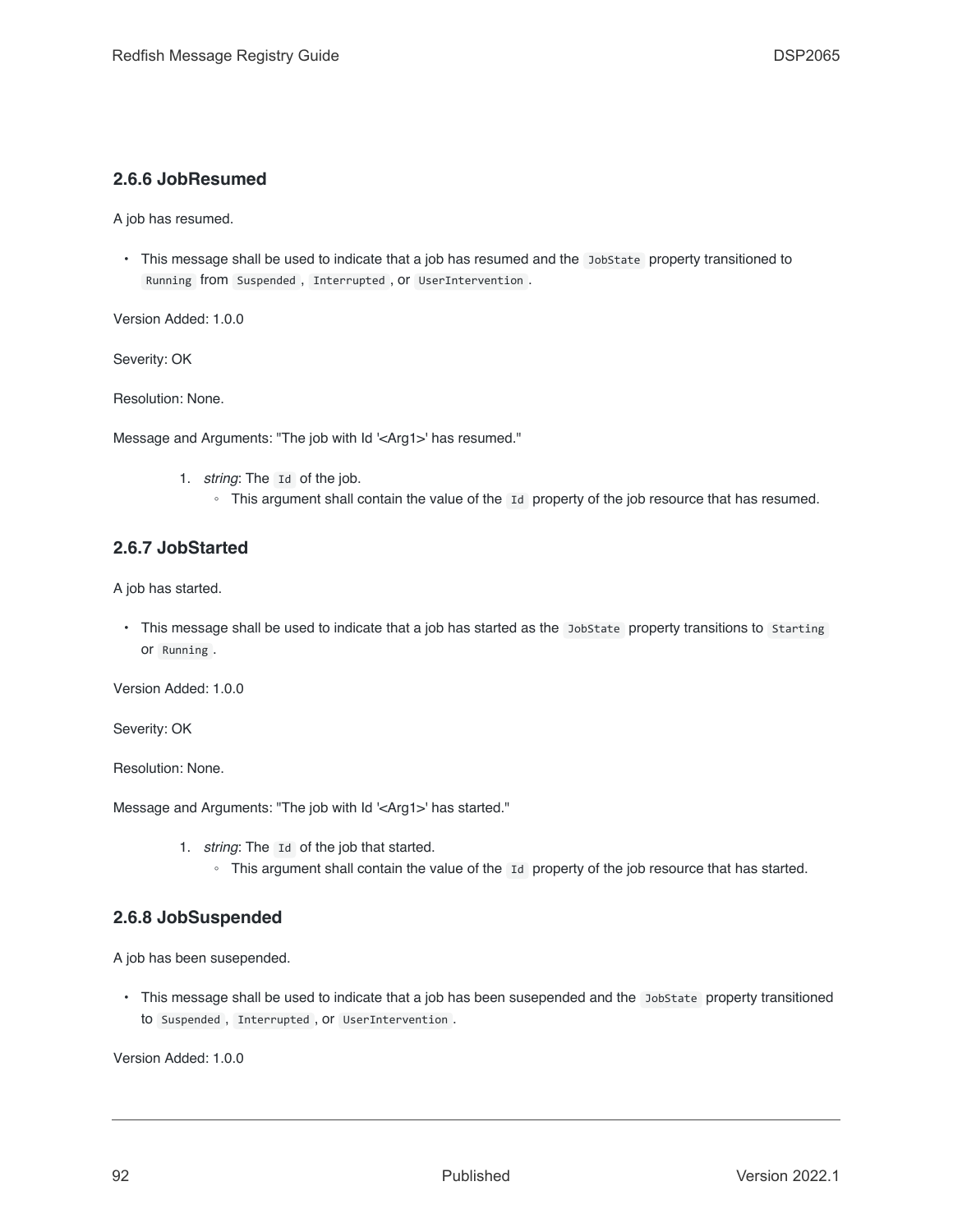Severity: Warning

Resolution: None.

Message and Arguments: "The job with Id '<Arg1>' has been susepended."

- 1. *string*: The Id of the job.
	- This argument shall contain the value of the Id property of the job resource that has been susepended.

# **2.7 License 1.0.1**

This registry defines the license status and error messages.

| <b>Message</b>                 | <b>Severity</b> | <b>Description</b>                                                            |
|--------------------------------|-----------------|-------------------------------------------------------------------------------|
| <b>DaysBeforeExpiration</b>    | <b>OK</b>       | Indicates the number of days remaining on a license before expiration.        |
| <b>Expired</b>                 | Warning         | Indicates that a license has expired and its functionality has been disabled. |
| <b>GracePeriod</b>             | Warning         | Indicates that a license has expired and entered its grace period.            |
| <b>InstallFailed</b>           | Critical        | Indicates that the service failed to install the license.                     |
| <b>InvalidLicense</b>          | Critical        | Indicates that the license was not recognized, is corrupted, or is invalid.   |
| LicenseInstalled               | OK.             | Indicates that a license has been installed.                                  |
| NotApplicableToTarget Critical |                 | Indicates that the license is not applicable to the target.                   |
| <b>TargetsRequired</b>         | Critical        | Indicates that one or more targets need to be specified with the license.     |

# <span id="page-92-0"></span>**2.7.1 DaysBeforeExpiration**

Indicates the number of days remaining on a license before expiration.

• This message shall be used to indicate the number of days remaining on a license before expiration.

Version Added: 1.0.0

Severity: OK

Resolution: None.

Message and Arguments: "The license '<Arg1>' will expire in <Arg2> days."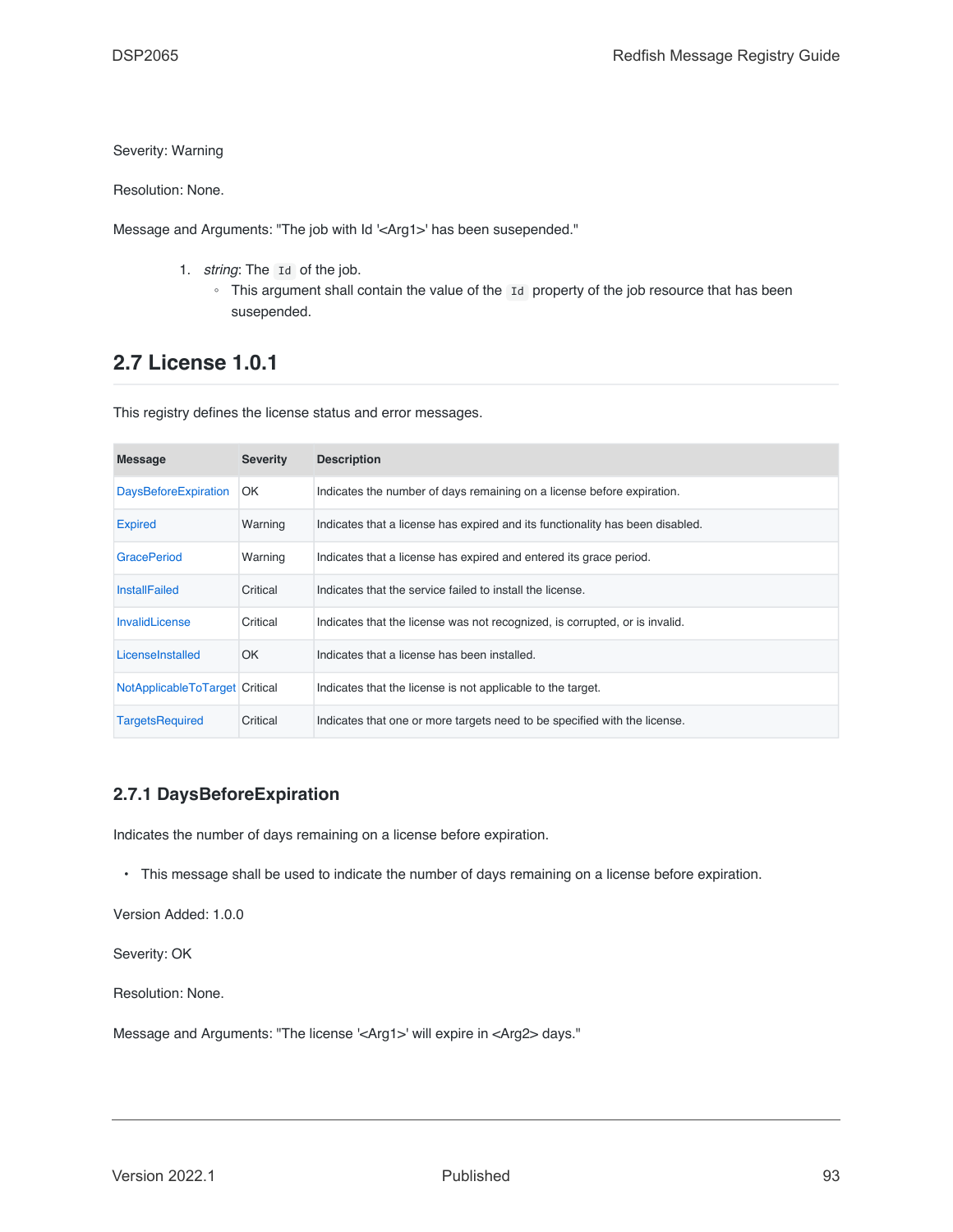- 1. *string*: The name of the license.
	- This argument shall contain the human readable identifier of the license.
- 2. *number*: The number of days before the license expires.
	- This argument shall contain the number of days before the license expires.

# <span id="page-93-0"></span>**2.7.2 Expired**

Indicates that a license has expired and its functionality has been disabled.

• This message shall be used to indicate that a license has expired and its functionality has been disabled.

Version Added: 1.0.0

Severity: Warning

Resolution: None.

Message and Arguments: "The license '<Arg1>' has expired."

- 1. *string*: The name of the license.
	- This argument shall contain the human readable identifier of the license.

#### <span id="page-93-1"></span>**2.7.3 GracePeriod**

Indicates that a license has expired and entered its grace period.

• This message shall be used to indicate that a license has expired and entered its grace period.

Version Added: 1.0.0

Severity: Warning

Resolution: None.

Message and Arguments: "The license '<Arg1>' has expired, <Arg2> day grace period before licensed functionality is disabled."

- 1. *string*: The name of the license.
	- This argument shall contain the human readable identifier of the license.
- 2. *number*: The number day of grace period.
	- This argument shall contain the number day of grace period for the licensed functionality.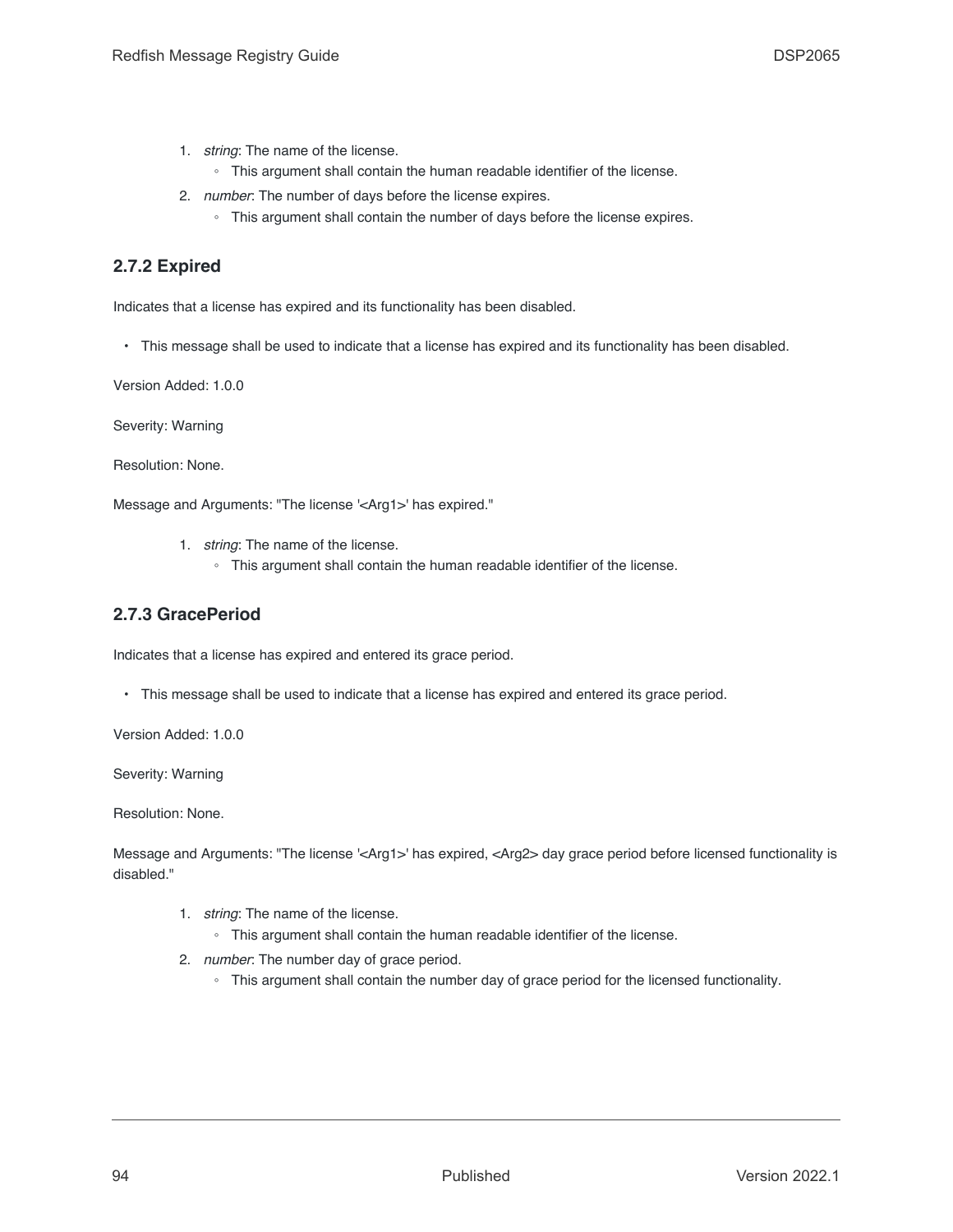# <span id="page-94-0"></span>**2.7.4 InstallFailed**

Indicates that the service failed to install the license.

• This message shall be used to indicate that the service failed to install the license.

Version Added: 1.0.0

Severity: Critical

Resolution: None.

Message and Arguments: "Failed to install the license. Reason: <Arg1>."

- 1. *String*: The reason for the license installation failure.
	- This argument shall contain the reason for the license installation failure.

#### <span id="page-94-1"></span>**2.7.5 InvalidLicense**

Indicates that the license was not recognized, is corrupted, or is invalid.

• This message shall be used to indicate that the content of the license was not recognized, is corrupted, or is invalid.

Version Added: 1.0.0

Severity: Critical

Resolution: Verify the license content is correct and resubmit the request.

Message and Arguments: "The content of the license was not recognized, is corrupted, or is invalid."

### <span id="page-94-2"></span>**2.7.6 LicenseInstalled**

Indicates that a license has been installed.

• This message shall be used to indicate that a license has been installed. Existing licenses may have been updated or otherwise affected by the installation.

Version Added: 1.0.0

Severity: OK

Resolution: None.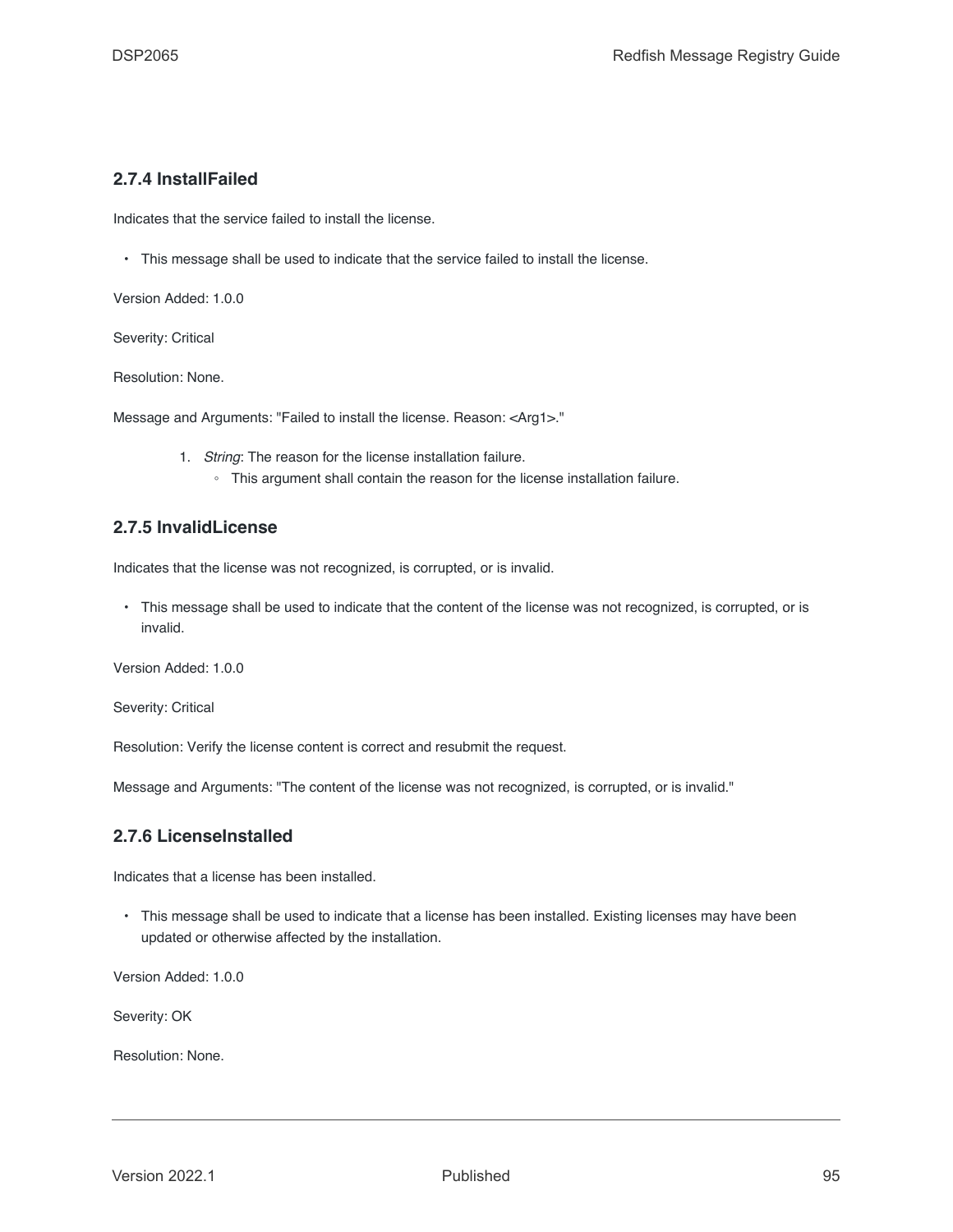Message and Arguments: "The license '<Arg1>' has been installed."

- 1. *String*: The name of the license.
	- This argument shall contain the human readable identifier of the license.

# <span id="page-95-0"></span>**2.7.7 NotApplicableToTarget**

Indicates that the license is not applicable to the target.

• This message shall be used to indicate that the license is not applicable to the target.

Version Added: 1.0.0

Severity: Critical

Resolution: Check the license compatibility or applicability to the specified target.

Message and Arguments: "The license is not applicable to the target."

# <span id="page-95-1"></span>**2.7.8 TargetsRequired**

Indicates that one or more targets need to be specified with the license.

• This message shall be used to indicate that one or more targets need to be specified with the license.

Version Added: 1.0.0

Severity: Critical

Resolution: Add AuthorizedDevices to Links and resubmit the request.

Message and Arguments: "The license requires targets to be specified."

# **2.8 LogService 1.0.0**

This registry defines the messages for log service related events

| <b>Message</b>             | <b>Severity</b> | <b>Description</b>                                                                                              |
|----------------------------|-----------------|-----------------------------------------------------------------------------------------------------------------|
| DiagnosticDataCollected OK |                 | Indicates that diagnostic data has been collected due to a client invoking the<br>CollectDiagnosticData action. |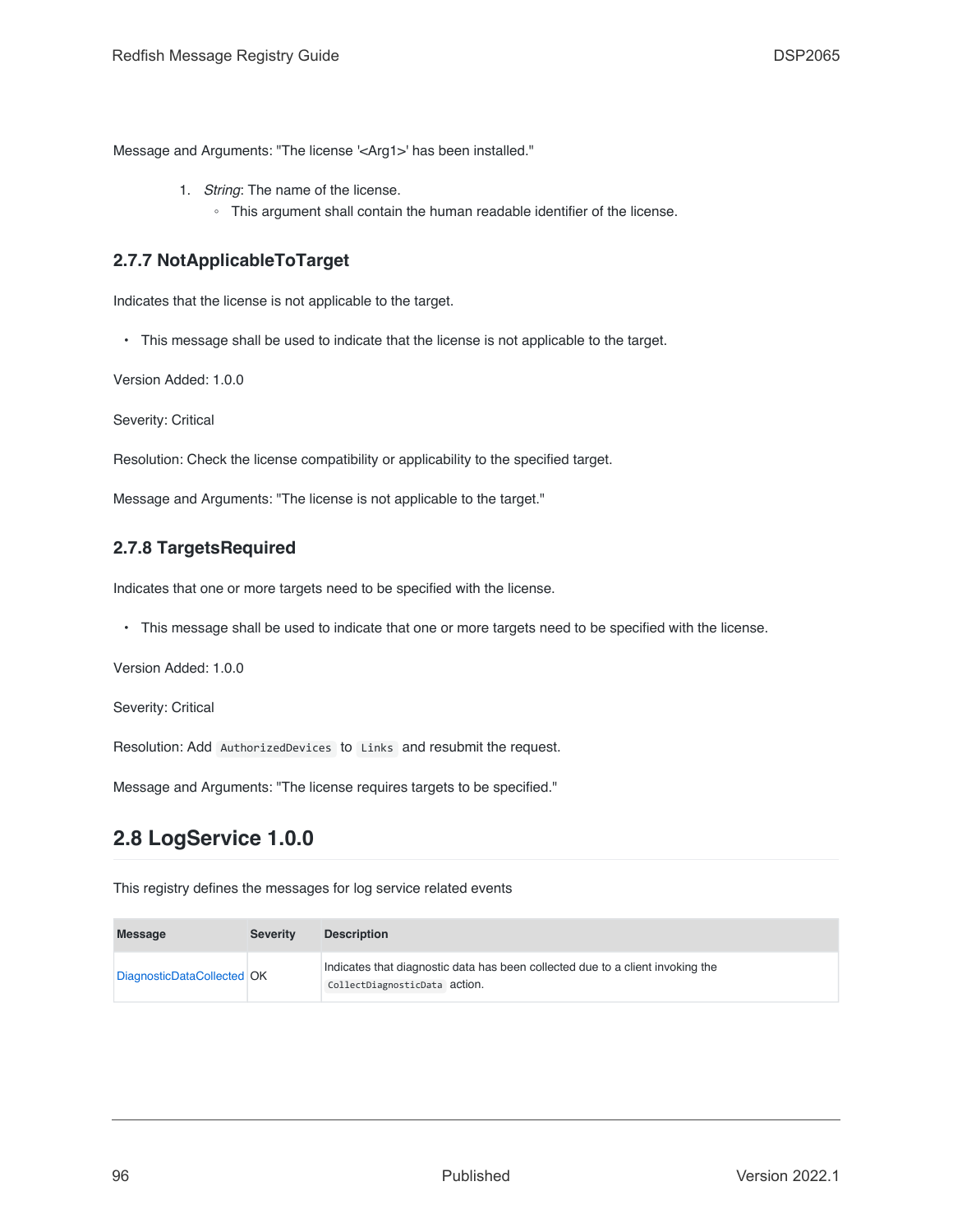## <span id="page-96-0"></span>**2.8.1 DiagnosticDataCollected**

Indicates that diagnostic data has been collected due to a client invoking the CollectDiagnosticData action.

• This message shall be used to indicate that diagnostic data has been collected due to a client invoking the CollectDiagnosticData action.

Version Added: 1.0.0

Severity: OK

Resolution: None.

Message and Arguments: "'<Arg1>' diagnostic data collected."

- 1. *string*: The value of the DiagnosticDataType parameter.
	- The value of this argument shall be a string containing the DiagnosticDataType parameter provided by the client when the CollectDiagnosticData action was invoked.

# **2.9 NetworkDevice 1.0.1**

This registry defines the messages for networking devices

| <b>Message</b>                        | <b>Severity</b> | <b>Description</b>                                                                                  |
|---------------------------------------|-----------------|-----------------------------------------------------------------------------------------------------|
| CableInserted                         | OK.             | Indicates that a network cable has been inserted.                                                   |
| CableRemoved                          | OK.             | Indicates that a network cable has been removed.                                                    |
| <b>ConnectionDropped</b>              | OK.             | Indicates that a network connection has been dropped.                                               |
| ConnectionEstablished                 | OK.             | Indicates that a network connection has been established.                                           |
| DegradedConnectionEstablished Warning |                 | Indicates that a network connection has been established, but at an unexpectedly low link<br>speed. |
| <b>LinkFlapDetected</b>               | Warning         | Indicates that a network connection is highly unstable.                                             |

# <span id="page-96-1"></span>**2.9.1 CableInserted**

Indicates that a network cable has been inserted.

• This message shall be used to indicate that a network cable has been inserted. This message shall not be sent for a backplane connection.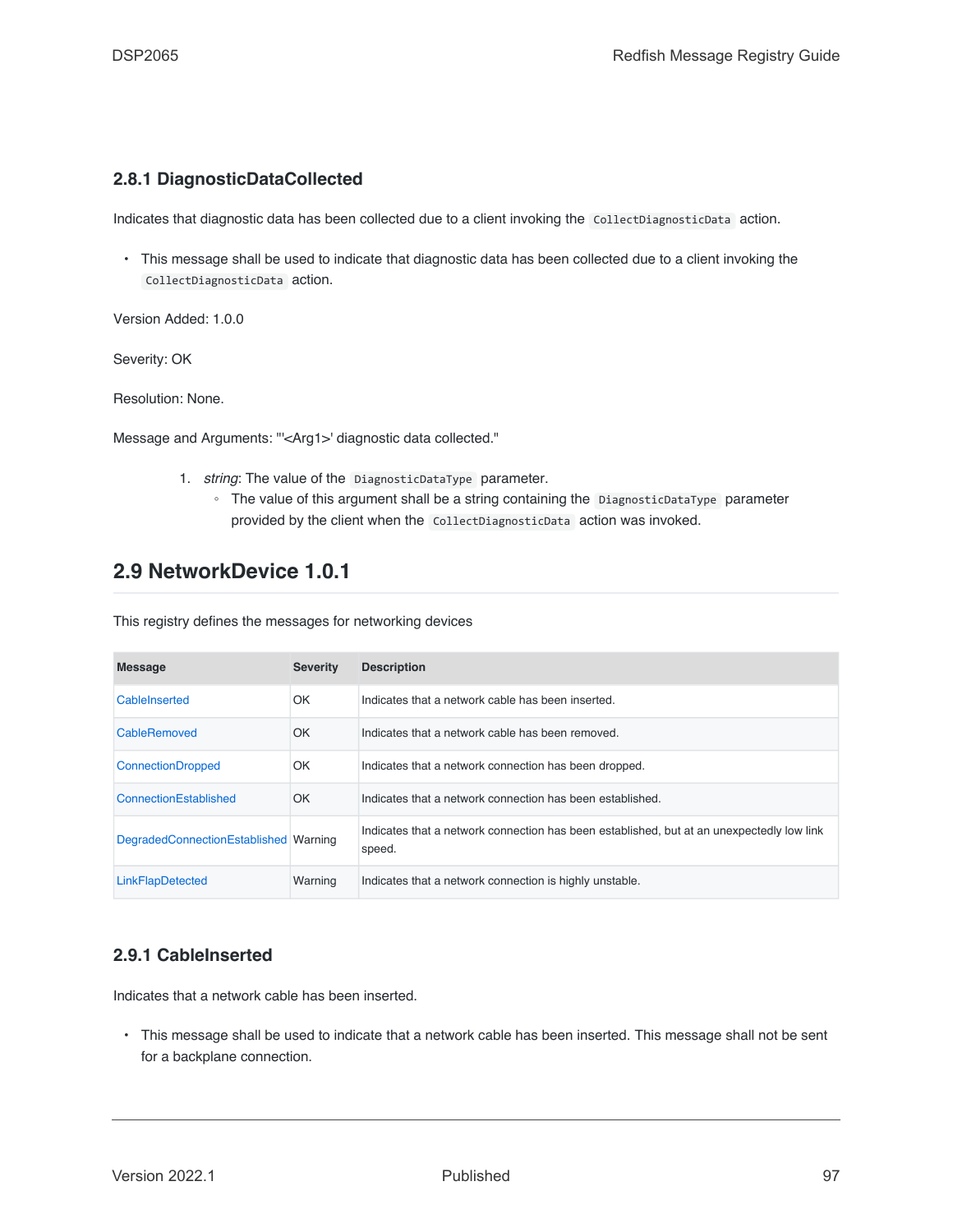Version Added: 1.0.0

Severity: OK

Resolution: Refresh your cached version of the network port to get the updated information from the service.

Message and Arguments: "A network cable has been inserted into network adapter '<Arg1>' port '<Arg2>'."

- 1. *string*: The Id of the network adapter.
	- The value of this argument shall be a string containing the value of the Id property of network adapter into which a cable has been plugged.
- 2. *string*: The Id of the network port.
	- The value of this argument shall be a string containing the value of the Id property of network port into which a cable has been plugged.

#### <span id="page-97-0"></span>**2.9.2 CableRemoved**

Indicates that a network cable has been removed.

• This message shall be used to indicate that a network cable has been removed. This message shall not be sent for a backplane connection.

Version Added: 1.0.0

Severity: OK

Resolution: Refresh your cached version of the network port to get the updated information from the service.

Message and Arguments: "A cable has been removed from network adapter '<Arg1>' port '<Arg2>'."

- 1. *string*: The Id of the network adapter.
	- The value of this argument shall be a string containing the value of the Id property of network adapter from which a cable has been unplugged.
- 2. *string*: The Id of the network port.
	- The value of this argument shall be a string containing the value of the Id property of network port from which a cable has been unplugged.

#### <span id="page-97-1"></span>**2.9.3 ConnectionDropped**

Indicates that a network connection has been dropped.

• This message shall be used to indicate that the link for a network connection is no longer intact.

Version Added: 1.0.0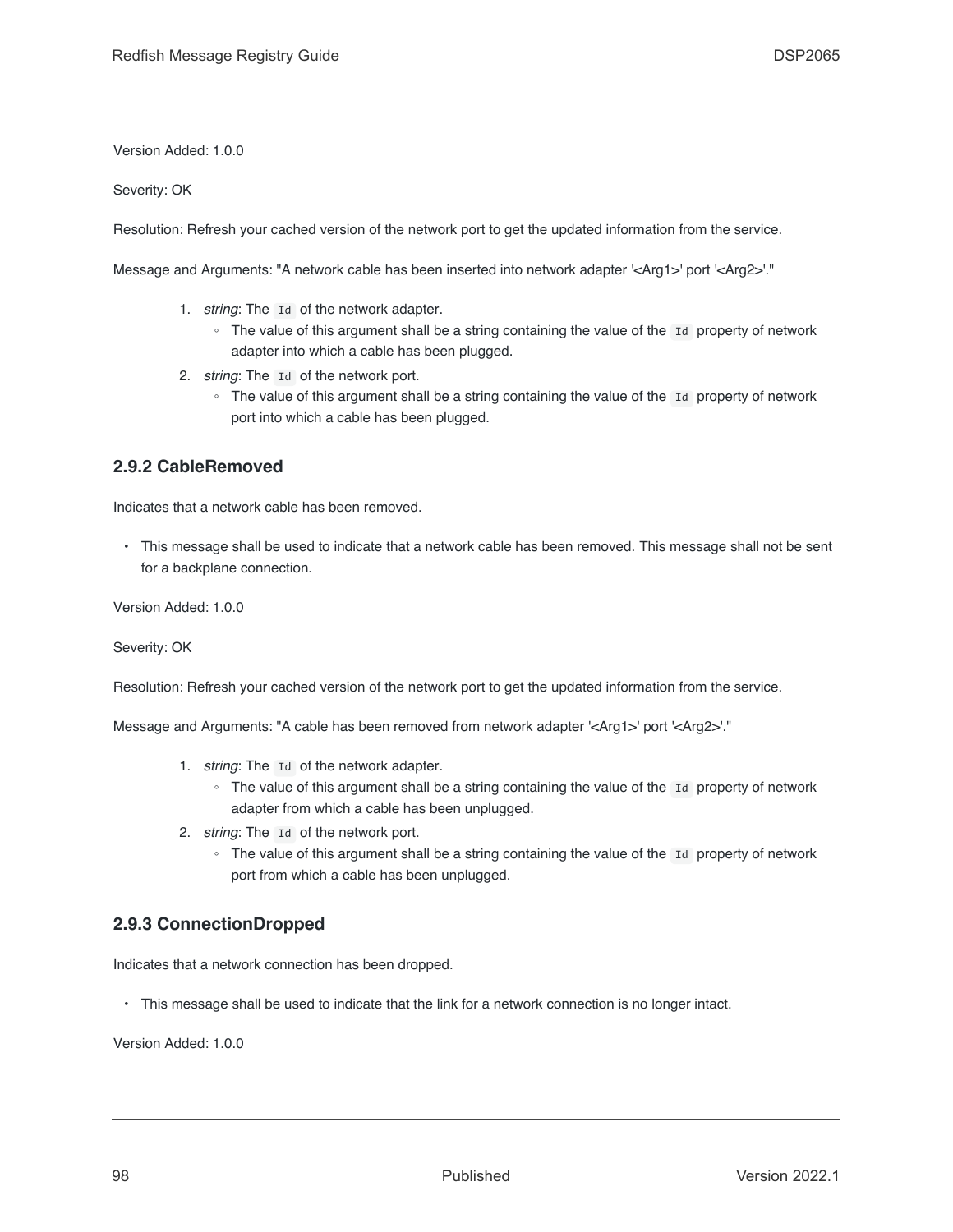Severity: OK

Resolution: Refresh your cached version of the network port to get the updated information from the service.

Message and Arguments: "The connection is no longer active for network adapter '<Arg1>' port '<Arg2>' function '<Arg3>'."

- 1. *string*: The Id of the network adapter.
	- The value of this argument shall be a string containing the value of the Id property of network adapter from which a connection has dropped.
- 2. *string*: The Id of the network port.
	- The value of this argument shall be a string containing the value of the Id property of network port from which a connection has dropped.
- 3. *string*: The Id of the network function.
	- The value of this argument shall be a string containing the value of the Id property of network device function from which a connection has dropped.

# <span id="page-98-0"></span>**2.9.4 ConnectionEstablished**

Indicates that a network connection has been established.

• This message shall be used to indicate that the link for a network connection is newly established.

Version Added: 1.0.0

Severity: OK

Resolution: Refresh your cached version of the network port to get the updated information from the service.

Message and Arguments: "A network connection has been established for network adapter '<Arg1>' port '<Arg2>' function '<Arg3>'."

- 1. *string*: The Id of the network adapter.
	- The value of this argument shall be a string containing the value of the Id property of network adapter to which a connection has been established.
- 2. *string*: The Id of the network port.
	- The value of this argument shall be a string containing the value of the Id property of network port to which a connection has been established.
- 3. *string*: The Id of the network function.
	- The value of this argument shall be a string containing the value of the Id property of network device function to which a connection has been established.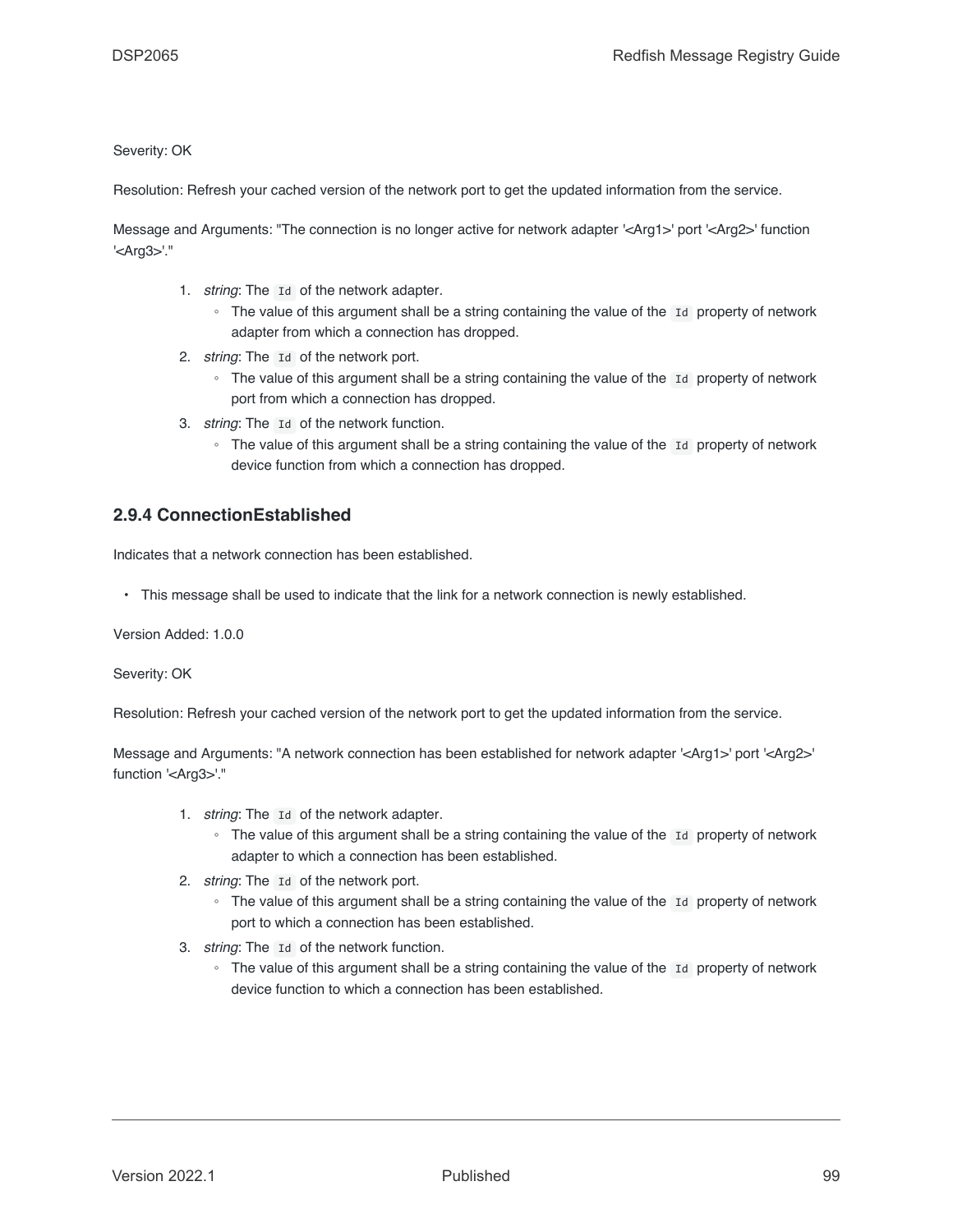## <span id="page-99-0"></span>**2.9.5 DegradedConnectionEstablished**

Indicates that a network connection has been established, but at an unexpectedly low link speed.

• This message shall be used to indicate that a network connection is newly established, but that the link speed is lower than provisioned for the channel.

Version Added: 1.0.0

Severity: Warning

Resolution: Refresh your cached version of the network port to get the updated information from the service.

Message and Arguments: "A degraded network connection has been established for network adapter '<Arg1>' port '<Arg2>' function '<Arg3>'."

- 1. *string*: The Id of the network adapter.
	- The value of this argument shall be a string containing the value of the Id property of network adapter to which a connection has been established.
- 2. *string*: The Id of the network port.
	- The value of this argument shall be a string containing the value of the Id property of network port to which a connection has been established.
- 3. *string*: The Id of the network function.
	- The value of this argument shall be a string containing the value of the Id property of network device function to which a connection has been established.

# <span id="page-99-1"></span>**2.9.6 LinkFlapDetected**

Indicates that a network connection is highly unstable.

• This message shall be used to indicate that a network connection has repeatedly been established and dropped. This message shall not be repeated more than once in any 24 hour period.

Version Added: 1.0.0

Severity: Warning

Resolution: Contact the network administrator for problem resolution.

Message and Arguments: "The network connection for network adapter '<Arg1>' port '<Arg2>' function '<Arg3>' has been established and dropped '<Arg4>' times in the last '<Arg5>' minutes."

1. *string*: The Id of the network adapter.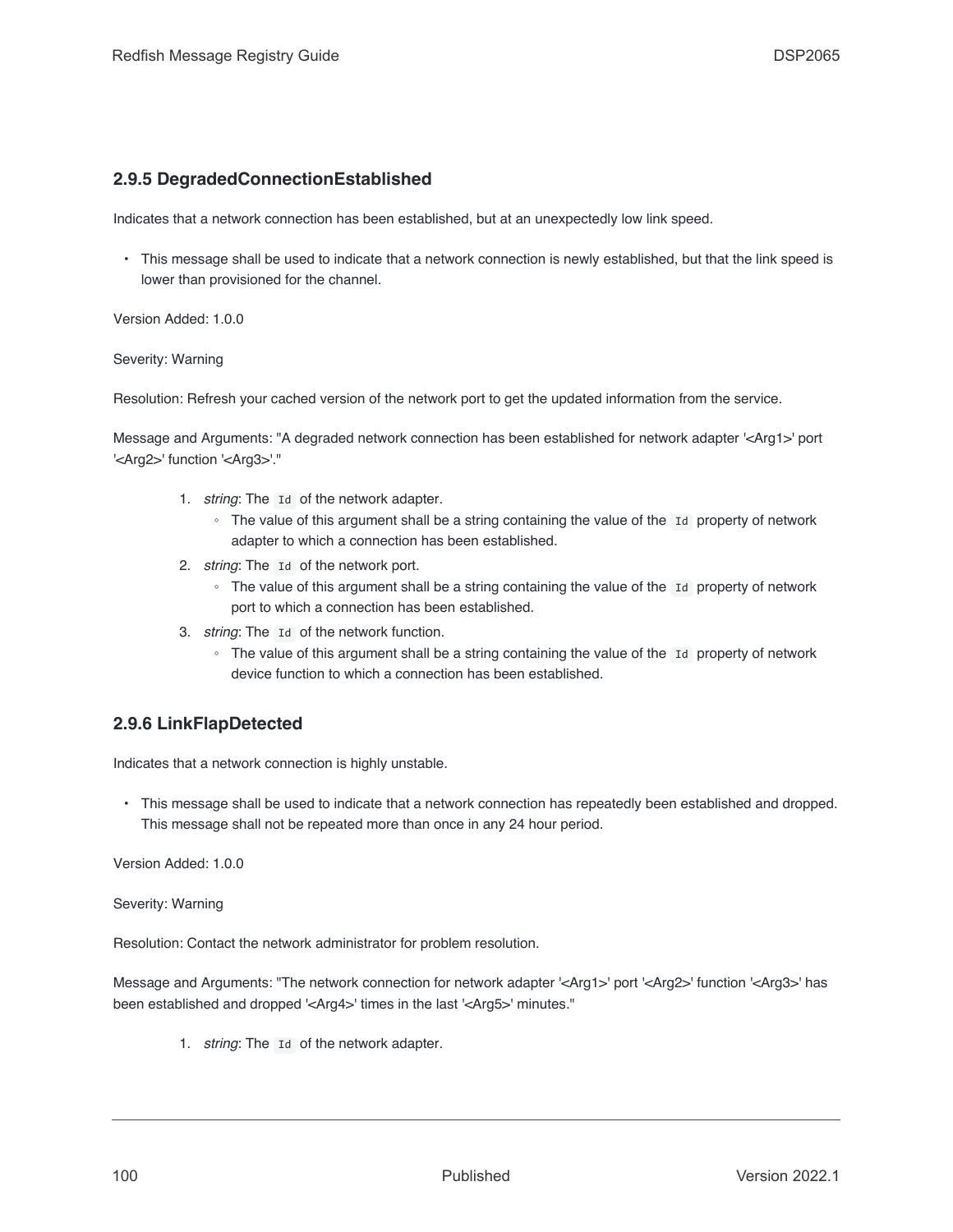- The value of this argument shall be a string containing the value of the Id property of network adapter to which a connection has been established.
- 2. *string*: The Id of the network port.
	- The value of this argument shall be a string containing the value of the Id property of network port to which a connection has been established.
- 3. *string*: The Id of the network function.
	- The value of this argument shall be a string containing the value of the Id property of network device function to which a connection has been established.
- 4. *number*: The number of times the link has flapped.
	- The value of this argument shall be a number representing the count of link establishment/ disconnection cycles.
- 5. *number*: The number of minutes over which the link has flapped.
	- The value of this argument shall be a number representing the number of minutes over which link flapping activity has been detected.

# **2.10 ResourceEvent 1.2.1**

This registry defines the messages to use for resource events.

| <b>Message</b>                        | <b>Severity</b> | <b>Description</b>                                                                                                                                                                        |
|---------------------------------------|-----------------|-------------------------------------------------------------------------------------------------------------------------------------------------------------------------------------------|
| <b>AggregationSourceDiscovered</b>    | OK.             | Indicates that a new aggregation source has been discovered.                                                                                                                              |
| LicenseAdded                          | OK.             | Indicates that a license has been added.                                                                                                                                                  |
| LicenseChanged                        | Warning         | Indicates that a license has changed.                                                                                                                                                     |
| LicenseExpired                        | Warning         | Indicates that a license has expired.                                                                                                                                                     |
| ResourceChanged                       | OK              | Indicates that one or more resource properties have changed. This is not used<br>whenever there is another event message for that specific change, such as only the<br>state has changed. |
| <b>ResourceCreated</b>                | OK              | Indicates that all conditions of a successful creation operation have been met.                                                                                                           |
| <b>ResourceErrorThresholdCleared</b>  | OK              | Indicates that a specified resource property has cleared its error threshold. Examples<br>would be drive I/O errors, or network link errors.                                              |
| <b>ResourceErrorThresholdExceeded</b> | Critical        | Indicates that a specified resource property has exceeded its error threshold.<br>Examples would be drive I/O errors, or network link errors.                                             |
| <b>ResourceErrorsCorrected</b>        | OK              | Indicates that a specified resource property has corrected errors. Examples would be<br>drive I/O errors, or network link errors.                                                         |
| <b>ResourceErrorsDetected</b>         | Warning         | Indicates that a specified resource property has detected errors. Examples would be<br>drive I/O errors, or network link errors.                                                          |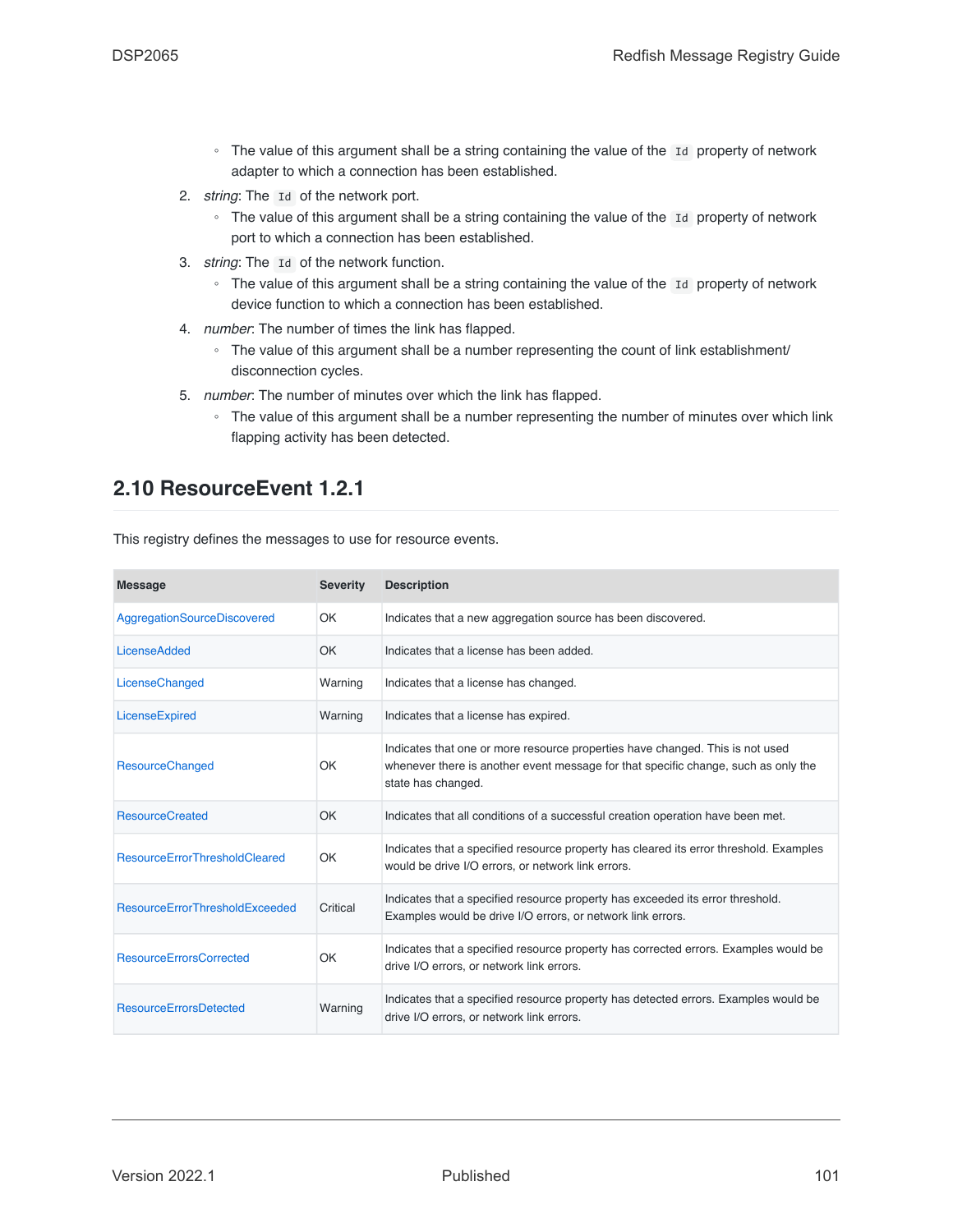| <b>Message</b>                           | <b>Severity</b> | <b>Description</b>                                                                                                                                                                                   |
|------------------------------------------|-----------------|------------------------------------------------------------------------------------------------------------------------------------------------------------------------------------------------------|
| <b>ResourcePaused</b>                    | OK              | Indicates that the power state of a resource has changed to paused.                                                                                                                                  |
| <b>ResourcePoweredOff</b>                | OK              | Indicates that the power state of a resource has changed to powered off.                                                                                                                             |
| <b>ResourcePoweredOn</b>                 | OK              | Indicates that the power state of a resource has changed to powered on.                                                                                                                              |
| <b>ResourcePoweringOff</b>               | OK              | Indicates that the power state of a resource has changed to powering off.                                                                                                                            |
| <b>ResourcePoweringOn</b>                | OK              | Indicates that the power state of a resource has changed to powering on.                                                                                                                             |
| <b>ResourceRemoved</b>                   | OK              | Indicates that all conditions of a successful remove operation have been met.                                                                                                                        |
| <b>ResourceSelfTestCompleted</b>         | OK              | Indicates that a self-test has completed.                                                                                                                                                            |
| <b>ResourceSelfTestFailed</b>            | Critical        | Indicates that a self-test has failed. Suggested resolution may be provided as OEM<br>data.                                                                                                          |
| <b>ResourceStateChanged</b>              | OK              | Indicates that the state of a resource has changed.                                                                                                                                                  |
| <b>ResourceStatusChangedCritical</b>     | Critical        | Indicates that the health of a resource has changed to Critical.                                                                                                                                     |
| ResourceStatusChangedOK                  | OK              | Indicates that the health of a resource has changed to OK.                                                                                                                                           |
| ResourceStatusChangedWarning             | Warning         | Indicates that the health of a resource has changed to Warning.                                                                                                                                      |
| ResourceVersionIncompatible              | Warning         | Indicates that an incompatible version of software has been detected. Examples may<br>be after a component or system level software update.                                                          |
| <b>ResourceWarningThresholdCleared</b>   | OK              | Indicates that a specified resource property has cleared its warning threshold.<br>Examples would be drive I/O errors, or network link errors. Suggested resolution may<br>be provided as OEM data.  |
| ResourceWarningThresholdExceeded Warning |                 | Indicates that a specified resource property has exceeded its warning threshold.<br>Examples would be drive I/O errors, or network link errors. Suggested resolution may<br>be provided as OEM data. |
| <b>URIForResourceChanged</b>             | OK              | Indicates that the URI for a resource has changed. Examples for this would be physical<br>component replacement or redistribution.                                                                   |

# <span id="page-101-0"></span>**2.10.1 AggregationSourceDiscovered**

Indicates that a new aggregation source has been discovered.

• This message shall be used to indicate an aggregation source has been discovered in the network or host. The OriginOfCondition property shall contain a link to the matching ConnectionMethod resource if known.

Version Added: 1.2.0

Severity: OK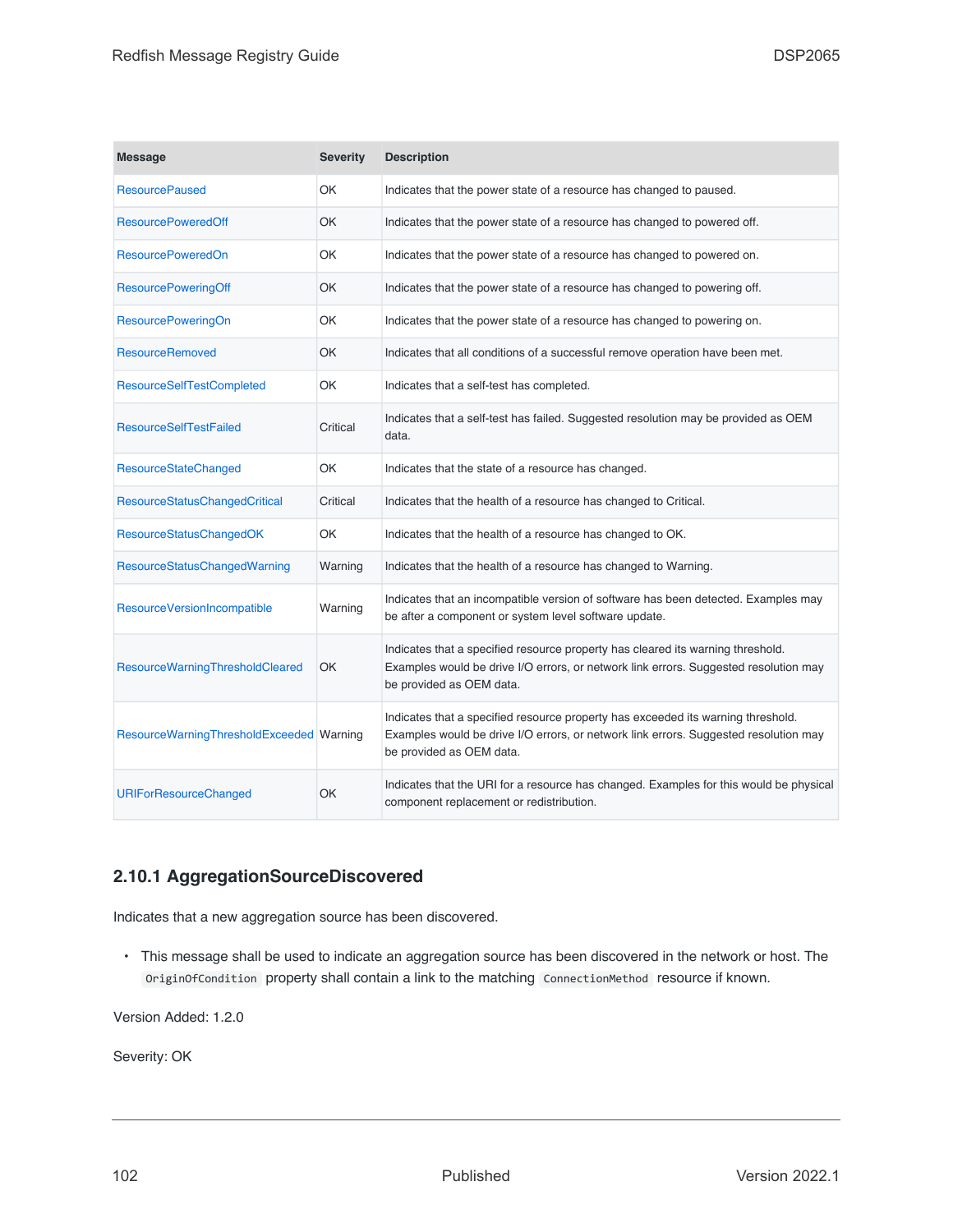Resolution: The aggregation source is available to the service and can be identified using the identified connection method.

Message and Arguments: "A aggregation source of connection method \<Arg1\> located at \<Arg2\> has been discovered."

- 1. *string*: The connection method of the discovered aggregation source.
	- This argument shall contain a value from the ConnectionMethodType enumeration defined in the ConnectionMethod schema that describes connection method of the discovered aggregation source.
- 2. *string*: The location of the discovered aggregation source, such as an IP address or service entry point.
	- This argument shall contain the location of the discovered aggregation source, such as an IP address or service entry point.

# <span id="page-102-0"></span>**2.10.2 LicenseAdded**

Indicates that a license has been added.

• This message shall be used to indicate that a license has been added.

Version Added: 1.0.0

Severity: OK

Resolution: See vendor specific instructions for specific actions.

Message and Arguments: "A license for '<Arg1>' has been added. The following message was returned: '<Arg2>'."

- 1. *string*: The relevant resource.
	- This argument shall contain the name of the relevant resource or service affected by the software license.
- 2. *string*: The message returned from the license validation process.
	- This argument shall contain the message returned from the license validation process or software.

#### <span id="page-102-1"></span>**2.10.3 LicenseChanged**

Indicates that a license has changed.

• This message shall be used to indicate that a license has changed.

Version Added: 1.0.0

Severity: Warning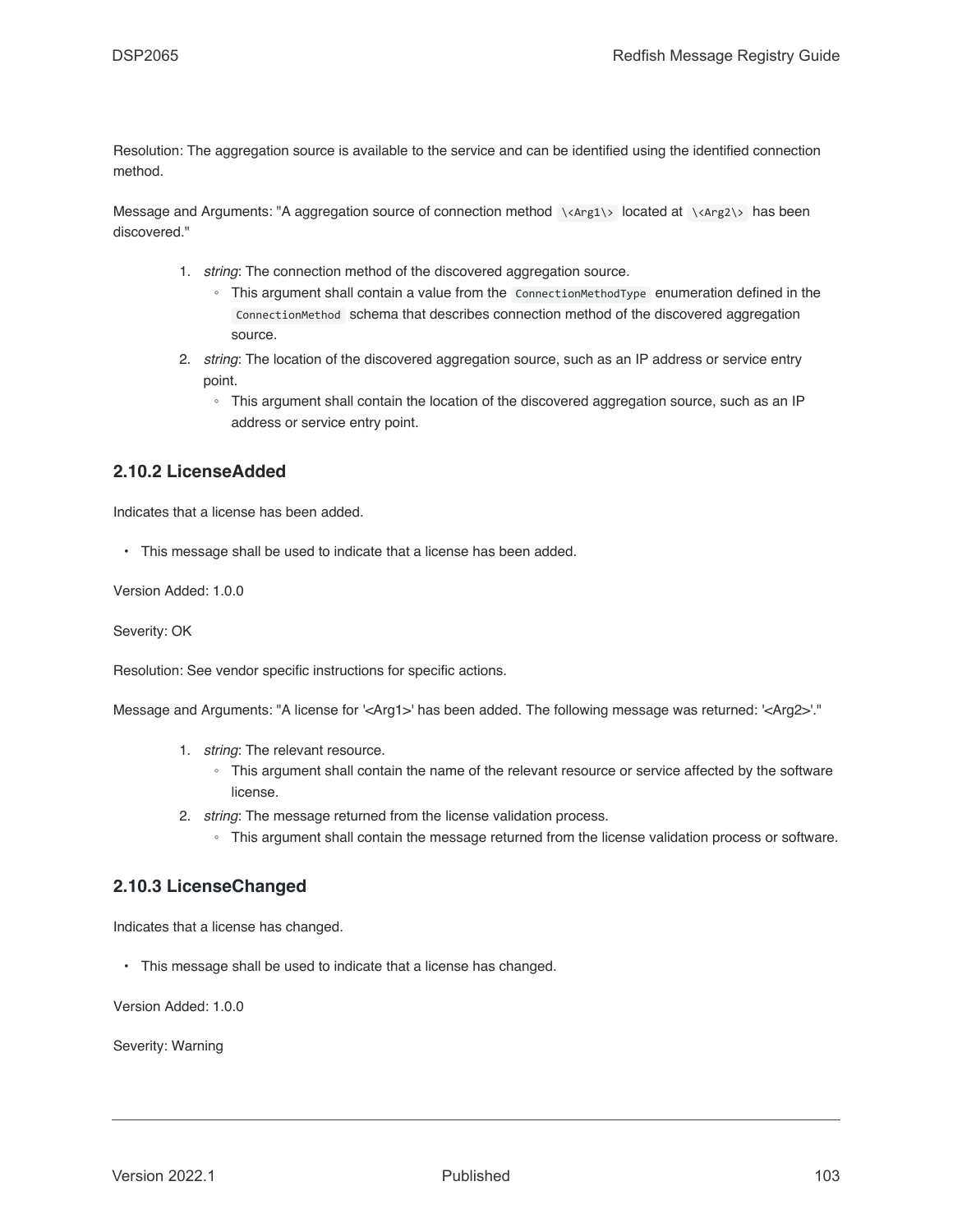Resolution: See vendor specific instructions for specific actions.

Message and Arguments: "A license for '<Arg1>' has changed. The following message was returned: '<Arg2>'."

- 1. *string*: The relevant resource.
	- This argument shall contain the name of the relevant resource or service affected by the software license.
- 2. *string*: The message returned from the license validation process.
	- This argument shall contain the message returned from the license validation process or software.

#### <span id="page-103-0"></span>**2.10.4 LicenseExpired**

Indicates that a license has expired.

• This message shall be used to indicate that a license has expired.

Version Added: 1.0.0

Severity: Warning

Resolution: See vendor specific instructions for specific actions.

Message and Arguments: "A license for '<Arg1>' has expired. The following message was returned: '<Arg2>'."

- 1. *string*: The relevant resource.
	- This argument shall contain the name of the relevant resource or service affected by the software license.
- 2. *string*: The message returned from the license validation process.
	- This argument shall contain the message returned from the license validation process or software.

#### <span id="page-103-1"></span>**2.10.5 ResourceChanged**

Indicates that one or more resource properties have changed. This is not used whenever there is another event message for that specific change, such as only the state has changed.

• This message shall be used to indicate that one or more resource properties have changed.

Version Added: 1.0.0

Severity: OK

Resolution: None.

Message and Arguments: "One or more resource properties have changed."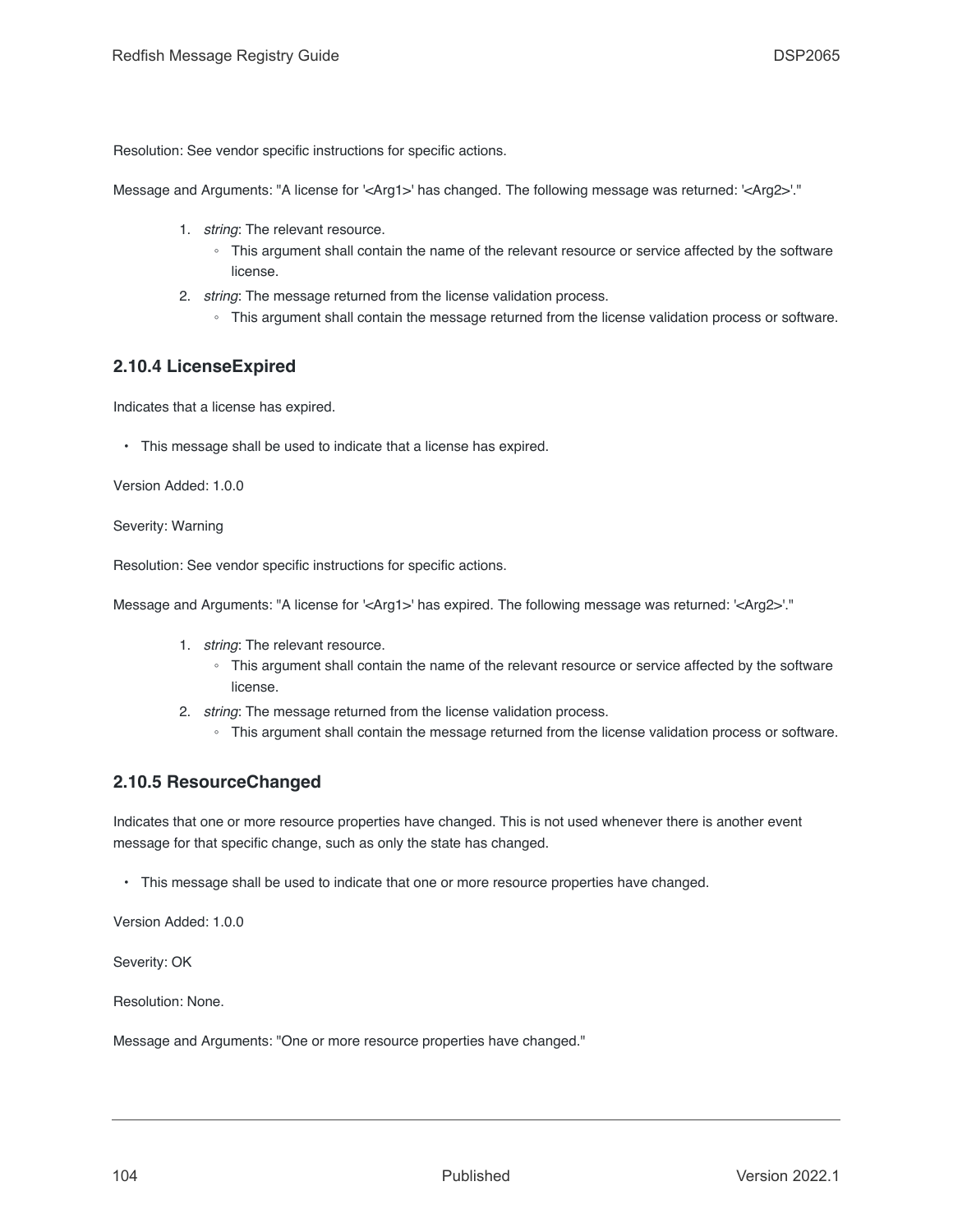## <span id="page-104-0"></span>**2.10.6 ResourceCreated**

Indicates that all conditions of a successful creation operation have been met.

• This message shall be used to indicates that all conditions of a successful creation operation have been met.

Version Added: 1.0.0

Severity: OK

Resolution: None

Message and Arguments: "The resource has been created successfully."

# <span id="page-104-1"></span>**2.10.7 ResourceErrorThresholdCleared**

Indicates that a specified resource property has cleared its error threshold. Examples would be drive I/O errors, or network link errors.

• This message shall be used to indicate that a specified resource property has cleared its error threshold.

Version Added: 1.0.0

Severity: OK

Resolution: None.

Message and Arguments: "The resource property <Arg1> has cleared the error threshold of value <Arg2>."

- 1. *string*: The name of the property.
	- This argument shall contain the name of the relevant property from a Redfish resource.
- 2. *number*: The value of the threshold.
	- This argument shall contain the value of the relevant error threshold.

## <span id="page-104-2"></span>**2.10.8 ResourceErrorThresholdExceeded**

Indicates that a specified resource property has exceeded its error threshold. Examples would be drive I/O errors, or network link errors.

• This message shall be used to indicate that a specified resource property has exceeded its error threshold.

Version Added: 1.0.0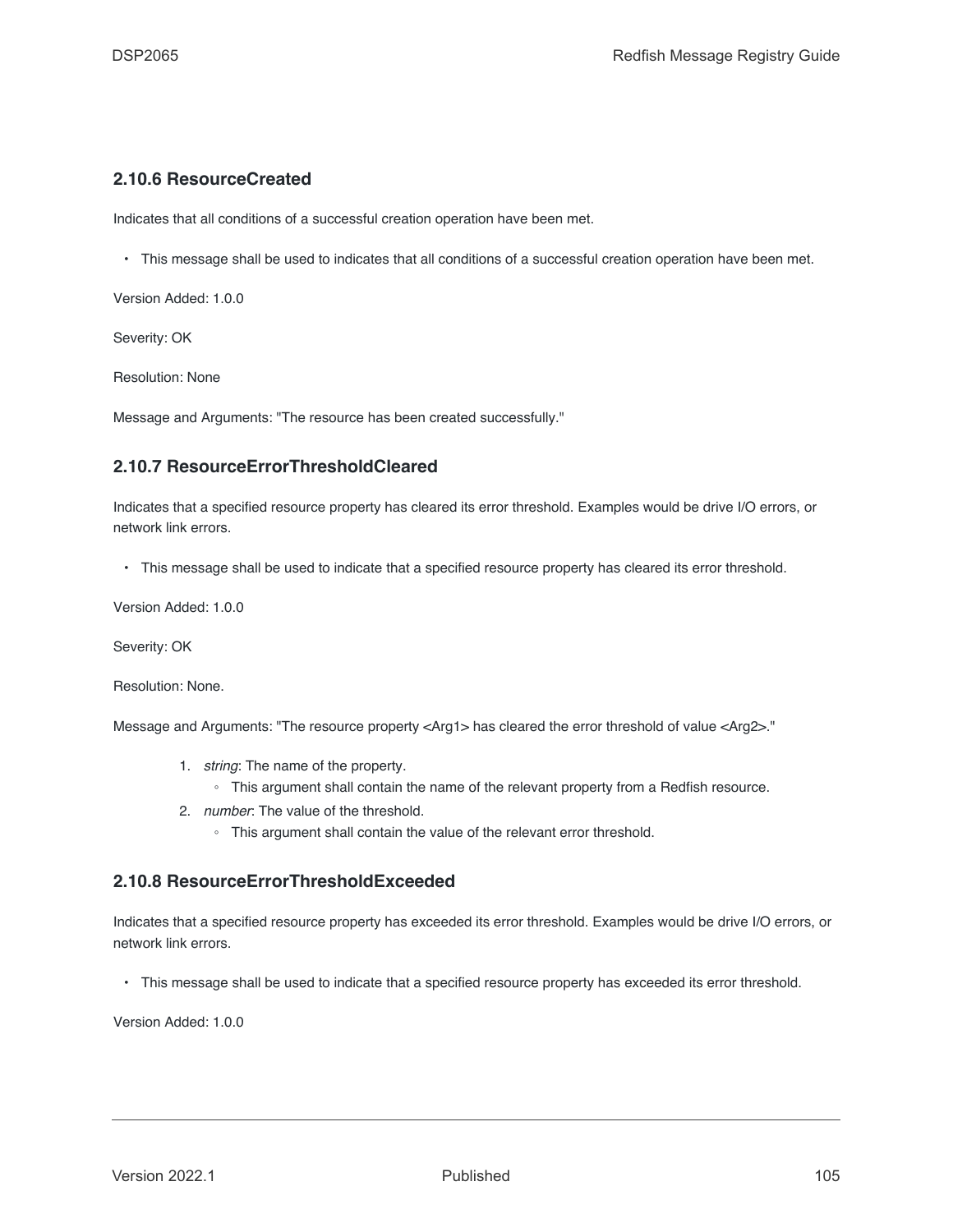Severity: Critical

Resolution: None.

Message and Arguments: "The resource property <Arg1> has exceeded error threshold of value <Arg2>."

- 1. *string*: The name of the property.
	- This argument shall contain the name of the relevant property from a Redfish resource.
- 2. *number*: The value of the threshold.
	- This argument shall contain the value of the relevant error threshold.

# <span id="page-105-0"></span>**2.10.9 ResourceErrorsCorrected**

Indicates that a specified resource property has corrected errors. Examples would be drive I/O errors, or network link errors.

• This message shall be used to indicate that a specified resource property has corrected errors.

Version Added: 1.0.0

Severity: OK

Resolution: None.

Message and Arguments: "The resource property <Arg1> has corrected errors of type '<Arg2>'."

- 1. *string*: The name of the property.
	- This argument shall contain the name of the relevant property from a Redfish resource.
- 2. *string*: The type of error encountered.
	- This argument shall contain a description of the type of error encountered.

# <span id="page-105-1"></span>**2.10.10 ResourceErrorsDetected**

Indicates that a specified resource property has detected errors. Examples would be drive I/O errors, or network link errors.

• This message shall be used to indicate that a specified resource property has detected errors.

Version Added: 1.0.0

Severity: Warning

Resolution: Resolution dependent upon error type.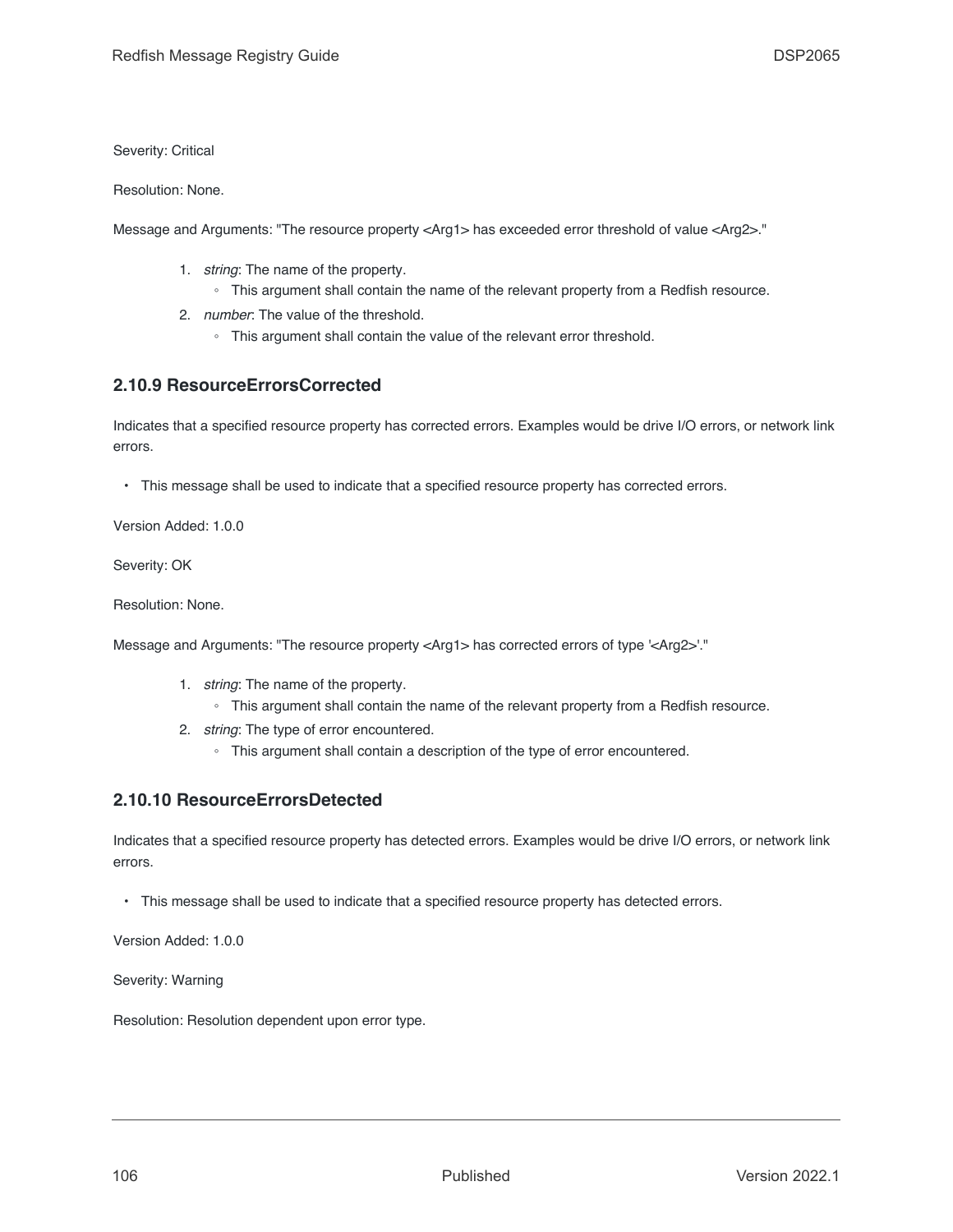Message and Arguments: "The resource property <Arg1> has detected errors of type '<Arg2>'."

- 1. *string*: The name of the property.
	- This argument shall contain the name of the relevant property from a Redfish resource.
- 2. *string*: The type of error encountered.
	- This argument shall contain a description of the type of error encountered.

#### <span id="page-106-0"></span>**2.10.11 ResourcePaused**

Indicates that the power state of a resource has changed to paused.

• This message shall be used to indicate that the value of the PowerState property of a resource has changed to Paused .

Version Added: 1.1.0

Severity: OK

Resolution: None.

Message and Arguments: "The resource \<Arg1\> has been paused."

- 1. *string*: The relevant resource.
	- This argument shall contain the name of the relevant Redfish resource.

#### <span id="page-106-1"></span>**2.10.12 ResourcePoweredOff**

Indicates that the power state of a resource has changed to powered off.

• This message shall be used to indicate that the value of the PowerState property of a resource has changed to Off .

Version Added: 1.1.0

Severity: OK

Resolution: None.

Message and Arguments: "The resource \<Arg1\> has powered off."

- 1. *string*: The relevant resource.
	- This argument shall contain the name of the relevant Redfish resource.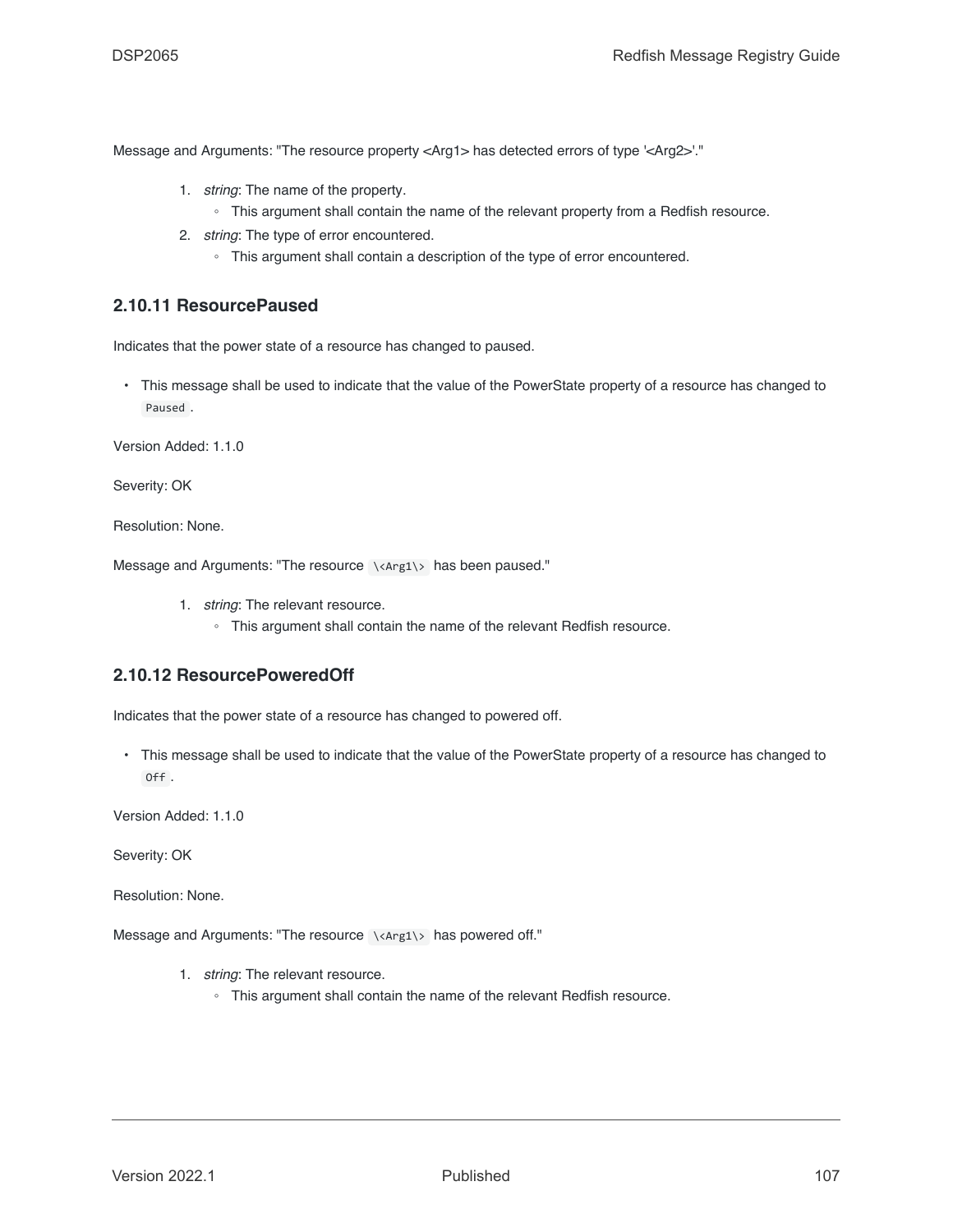## <span id="page-107-0"></span>**2.10.13 ResourcePoweredOn**

Indicates that the power state of a resource has changed to powered on.

• This message shall be used to indicate that the value of the PowerState property of a resource has changed to On .

Version Added: 1.1.0

Severity: OK

Resolution: None.

Message and Arguments: "The resource \ \carg1\ > has powered on."

- 1. *string*: The relevant resource.
	- This argument shall contain the name of the relevant Redfish resource.

## <span id="page-107-1"></span>**2.10.14 ResourcePoweringOff**

Indicates that the power state of a resource has changed to powering off.

• This message shall be used to indicate that the value of the PowerState property of a resource has changed to PoweringOff . This message should not be used if the PowerState transition to Off will occur immediately.

Version Added: 1.1.0

Severity: OK

Resolution: None.

Message and Arguments: "The resource \ <Arg1\> is powering off."

- 1. *string*: The relevant resource.
	- This argument shall contain the name of the relevant Redfish resource.

#### <span id="page-107-2"></span>**2.10.15 ResourcePoweringOn**

Indicates that the power state of a resource has changed to powering on.

• This message shall be used to indicate that the value of the PowerState property of a resource has changed to PoweringOn . This message should not be used if the PowerState transition to On will occur immediately.

Version Added: 1.1.0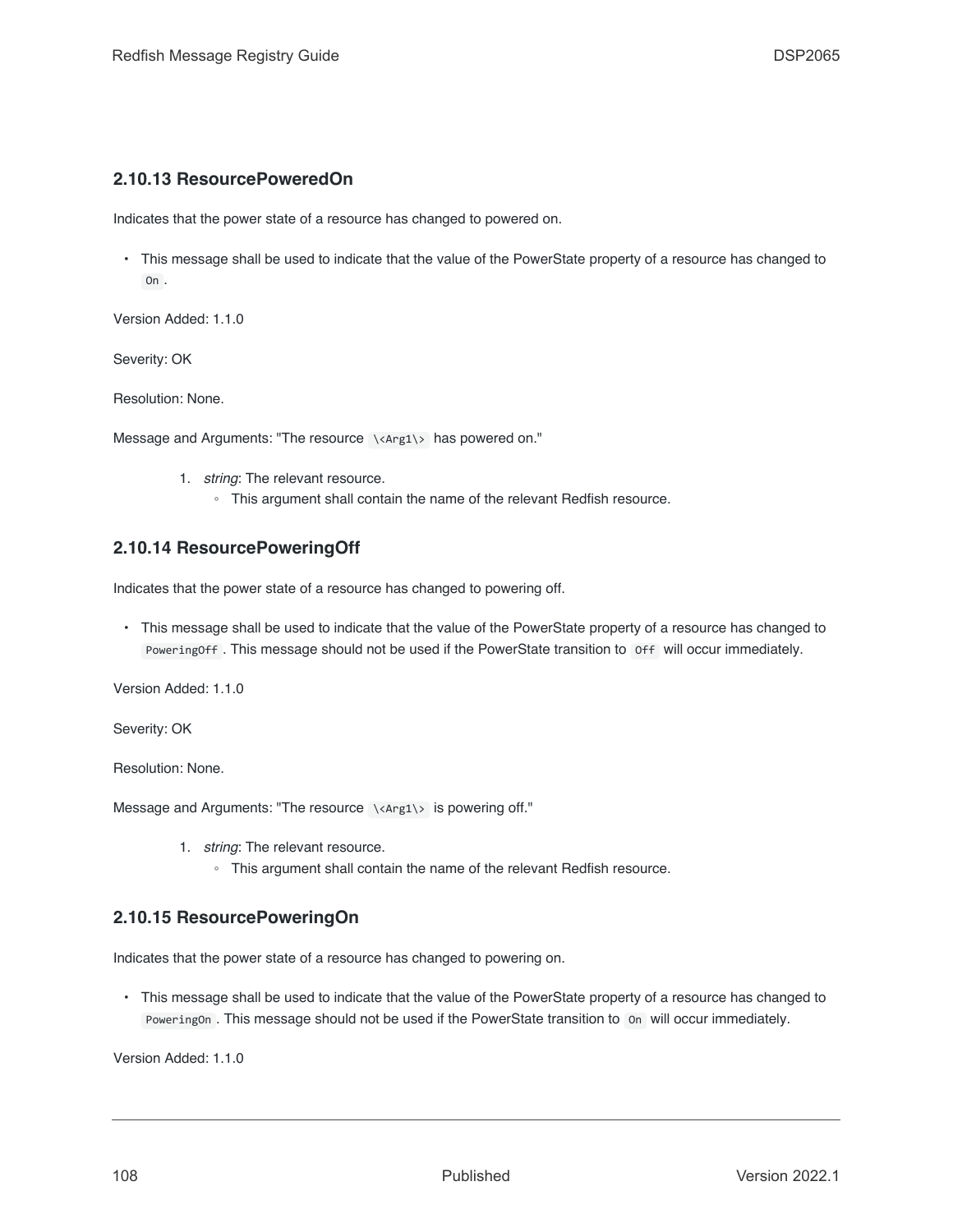Severity: OK

Resolution: None.

Message and Arguments: "The resource \<Arg1\> is powering on."

- 1. *string*: The relevant resource.
	- This argument shall contain the name of the relevant Redfish resource.

#### **2.10.16 ResourceRemoved**

Indicates that all conditions of a successful remove operation have been met.

• This message shall be used to indicates that all conditions of a successful remove operation have been met.

Version Added: 1.0.0

Severity: OK

Resolution: None

Message and Arguments: "The resource has been removed successfully."

#### **2.10.17 ResourceSelfTestCompleted**

Indicates that a self-test has completed.

• This message shall be used to indicate that a self-test has completed.

Version Added: 1.0.0

Severity: OK

Resolution: None.

Message and Arguments: "A self-test has completed."

#### **2.10.18 ResourceSelfTestFailed**

Indicates that a self-test has failed. Suggested resolution may be provided as OEM data.

• This message shall be used to indicate that a self-test has failed.

Version Added: 1.0.0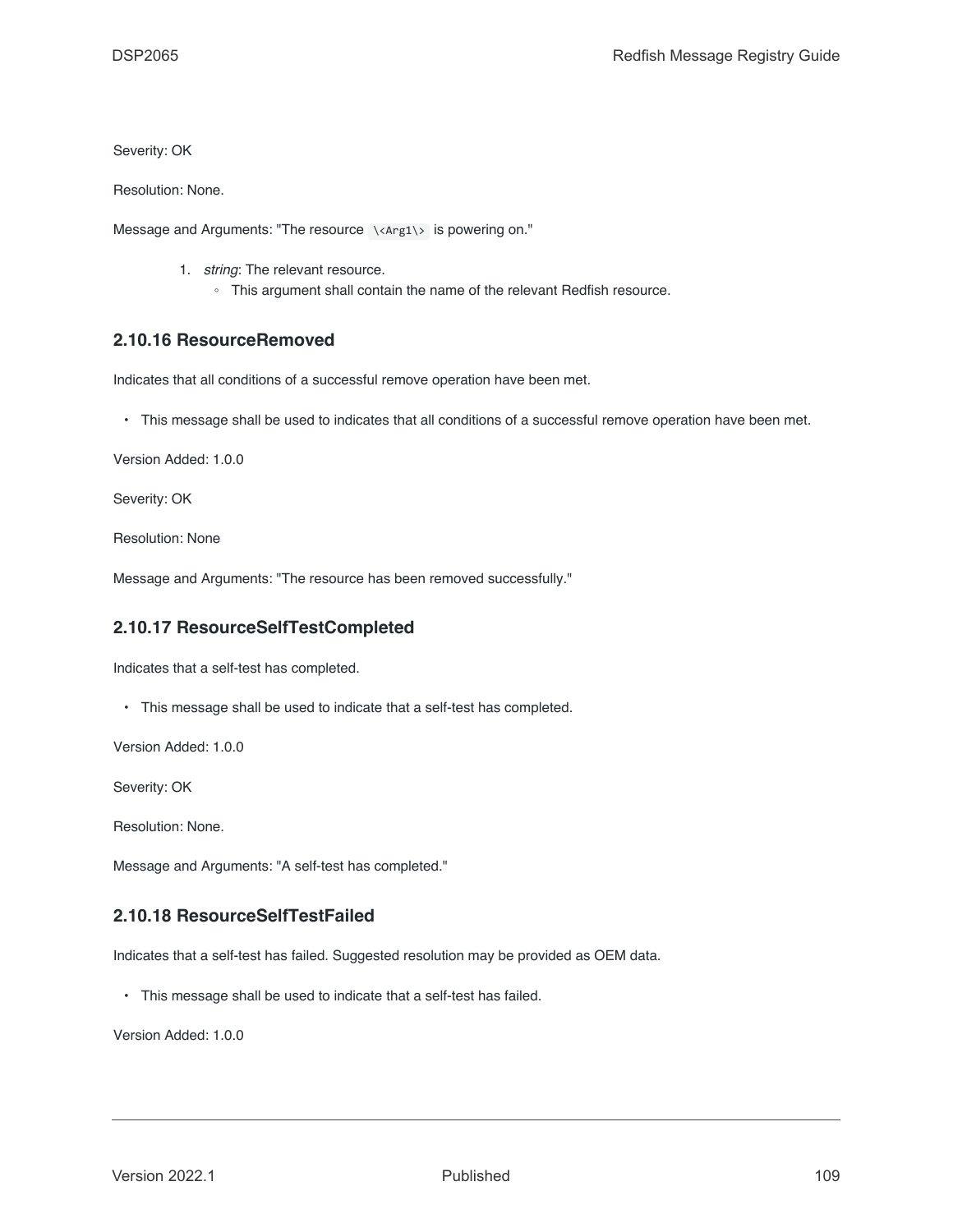Severity: Critical

Resolution: See vendor specific instructions for specific actions.

Message and Arguments: "A self-test has failed. The following message was returned: '<Arg1>'."

- 1. *string*: The self-test error message.
	- This argument shall contain the error message received as a result from the self-test.

#### **2.10.19 ResourceStateChanged**

Indicates that the state of a resource has changed.

• This message shall be used to indicate that the value of the State property of a resource has changed.

Version Added: 1.1.0

Severity: OK

Resolution: None.

Message and Arguments: "The state of resource \ <Arg1\> has changed to <Arg2>."

- 1. *string*: The relevant resource.
	- This argument shall contain the name of the relevant Redfish resource.
- 2. *string*: The state of the resource.
	- This argument shall contain the value of the State property for the relevant Redfish resource. The values shall be used from the definition of the State enumeration in the Resource schema.

#### **2.10.20 ResourceStatusChangedCritical**

Indicates that the health of a resource has changed to Critical.

• This message shall be used to indicate that the health of a resource has changed to Critical.

Version Added: 1.0.0

Severity: Critical

Resolution: None.

Message and Arguments: "The health of resource \<Arg1\> has changed to <Arg2>."

- 1. *string*: The relevant resource.
	- This argument shall contain the name of the relevant Redfish resource.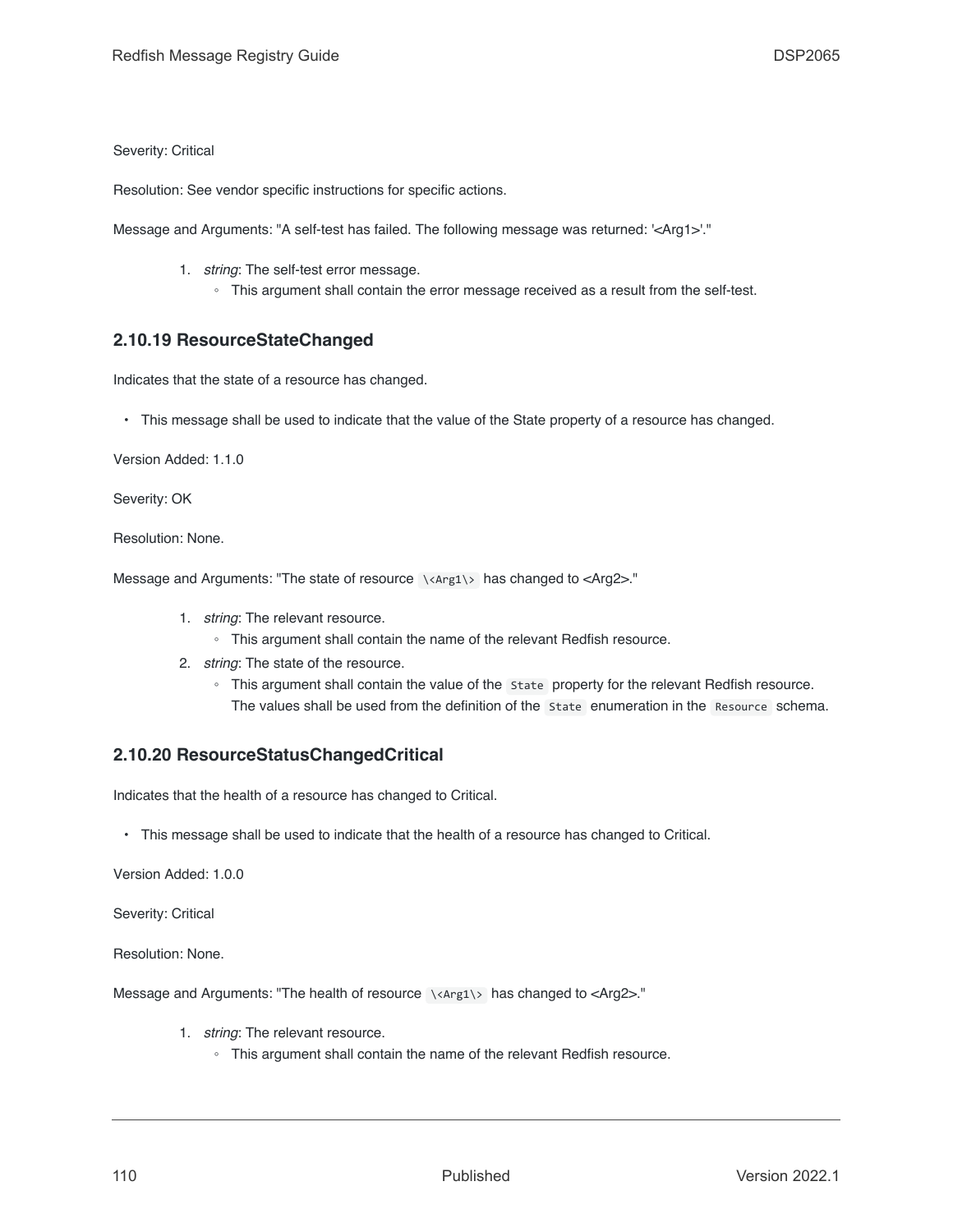- 2. *string*: The state of the resource.
	- This argument shall contain the value of the Health property for the relevant Redfish resource. The values shall be used from the definition of the Health enumeration in the Resource schema.

#### **2.10.21 ResourceStatusChangedOK**

Indicates that the health of a resource has changed to OK.

• This message shall be used to indicate that the health of a resource has changed to OK.

Version Added: 1.0.0

Severity: OK

Resolution: None.

Message and Arguments: "The health of resource '<Arg1>' has changed to <Arg2>."

- 1. *string*: The relevant resource.
	- This argument shall contain the name of the relevant Redfish resource.
- 2. *string*: The state of the resource.
	- This argument shall contain the value of the Health property for the relevant Redfish resource. The values shall be used from the definition of the Health enumeration in the Resource schema.

#### **2.10.22 ResourceStatusChangedWarning**

Indicates that the health of a resource has changed to Warning.

• This message shall be used to indicate that the health of a resource has changed to Warning.

Version Added: 1.0.0

Severity: Warning

Resolution: None.

Message and Arguments: "The health of resource \<Arg1\> has changed to <Arg2>."

- 1. *string*: The relevant resource.
	- This argument shall contain the name of the relevant Redfish resource.
- 2. *string*: The state of the resource.
	- This argument shall contain the value of the Health property for the relevant Redfish resource. The values shall be used from the definition of the Health enumeration in the Resource schema.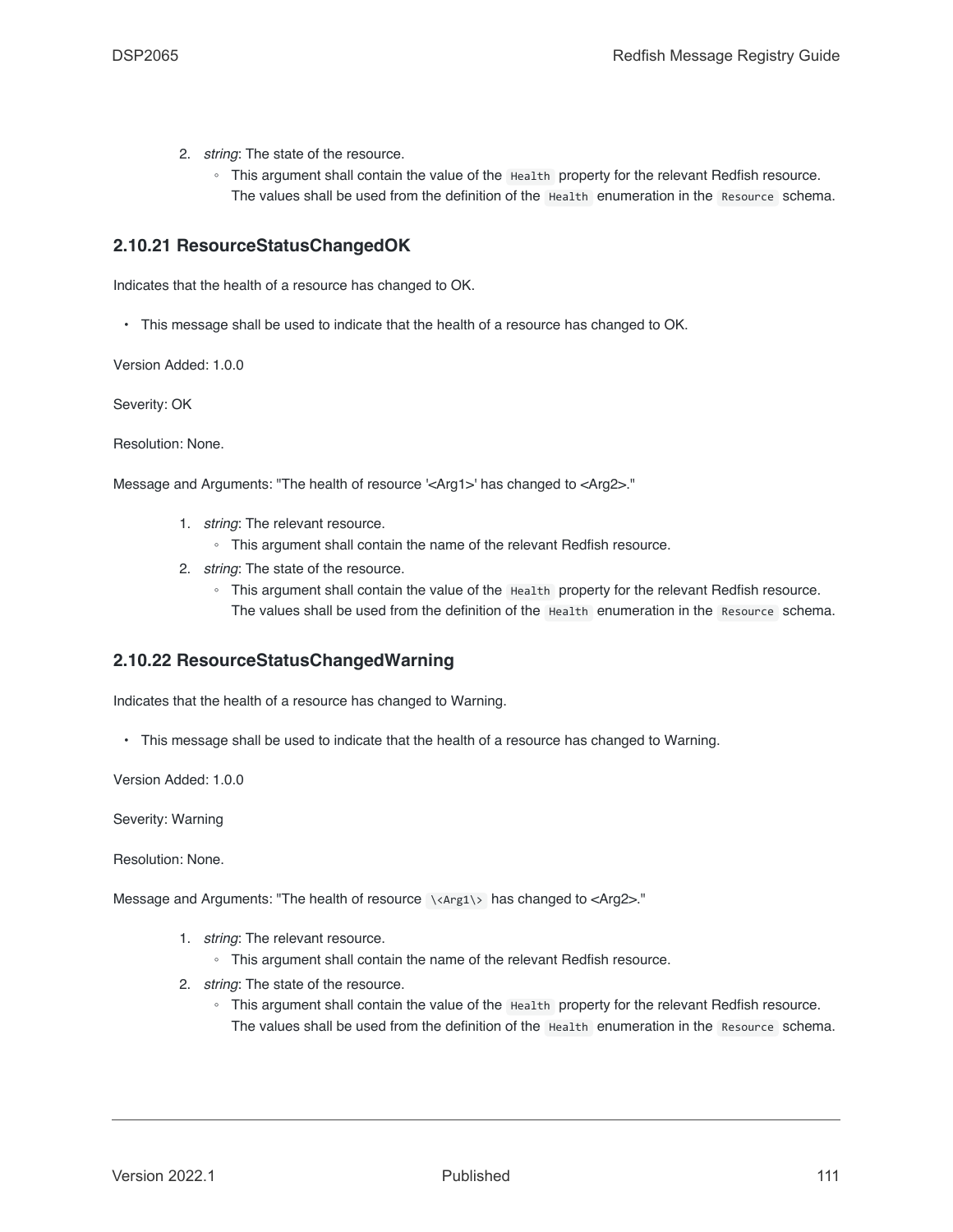#### **2.10.23 ResourceVersionIncompatible**

Indicates that an incompatible version of software has been detected. Examples may be after a component or system level software update.

• This message shall be used to indicate that an incompatible version of software has been detected.

Version Added: 1.0.0

Severity: Warning

Resolution: Compare the version of the resource with the compatible version of the software.

Message and Arguments: "An incompatible version of software '<Arg1>' has been detected."

- 1. *string*: The name of the software component.
	- This argument shall contain the name of the relevant software component or package. This might include both name and version information.

#### **2.10.24 ResourceWarningThresholdCleared**

Indicates that a specified resource property has cleared its warning threshold. Examples would be drive I/O errors, or network link errors. Suggested resolution may be provided as OEM data.

• This message shall be used to indicate that a specified resource property has cleared its warning threshold.

Version Added: 1.0.0

Severity: OK

Resolution: None.

Message and Arguments: "The resource property <Arg1> has cleared the warning threshold of value <Arg2>."

- 1. *string*: The name of the property.
	- This argument shall contain the name of the relevant property from a Redfish resource.
- 2. *number*: The value of the threshold.
	- This argument shall contain the value of the relevant error threshold.

#### **2.10.25 ResourceWarningThresholdExceeded**

Indicates that a specified resource property has exceeded its warning threshold. Examples would be drive I/O errors, or network link errors. Suggested resolution may be provided as OEM data.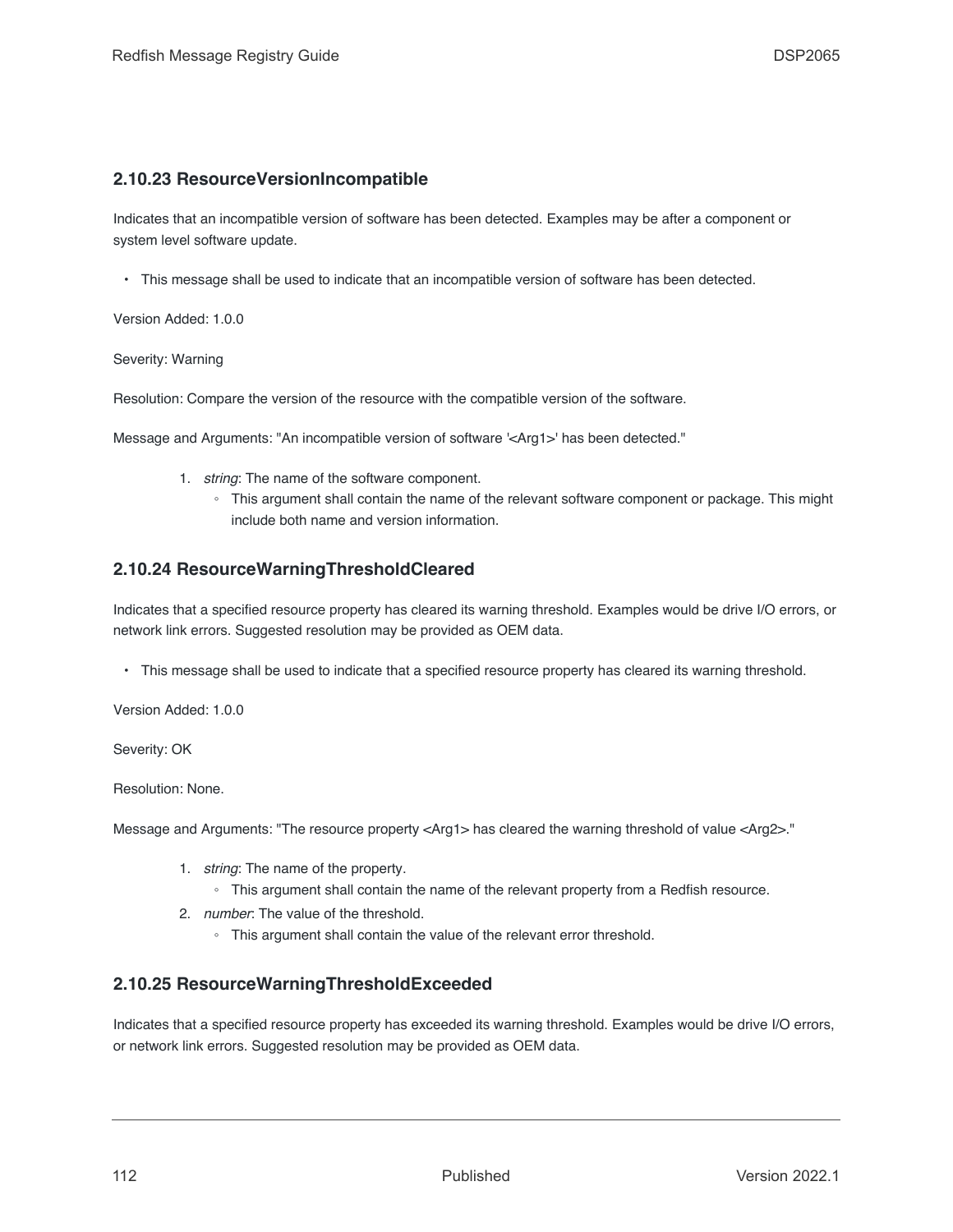• This message shall be used to indicate that a specified resource property has exceeded its warning threshold.

Version Added: 1.0.0

Severity: Warning

```
Resolution: None.
```
Message and Arguments: "The resource property <Arg1> has exceeded its warning threshold of value <Arg2>."

- 1. *string*: The name of the property.
	- This argument shall contain the name of the relevant property from a Redfish resource.
- 2. *number*: The value of the threshold.
	- This argument shall contain the value of the relevant error threshold.

#### **2.10.26 URIForResourceChanged**

Indicates that the URI for a resource has changed. Examples for this would be physical component replacement or redistribution.

• This message shall be used to indicate that the URI for a resource has changed.

Version Added: 1.0.0

Severity: OK

Resolution: None.

Message and Arguments: "The URI for the resource has changed."

## **2.11 StorageDevice 1.1.0**

This registry defines the messages for storage devices.

| <b>Message</b>         | <b>Severity</b> | <b>Description</b>                              |
|------------------------|-----------------|-------------------------------------------------|
| <b>BatteryCharging</b> | Warning         | A battery charging condition has been detected. |
| <b>BatteryFailure</b>  | Critical        | A battery failure condition has been detected.  |
| <b>BatteryMissing</b>  | Critical        | A battery missing condition has been detected.  |
| <b>BatteryOK</b>       | OK              | The health of a battery has changed to OK.      |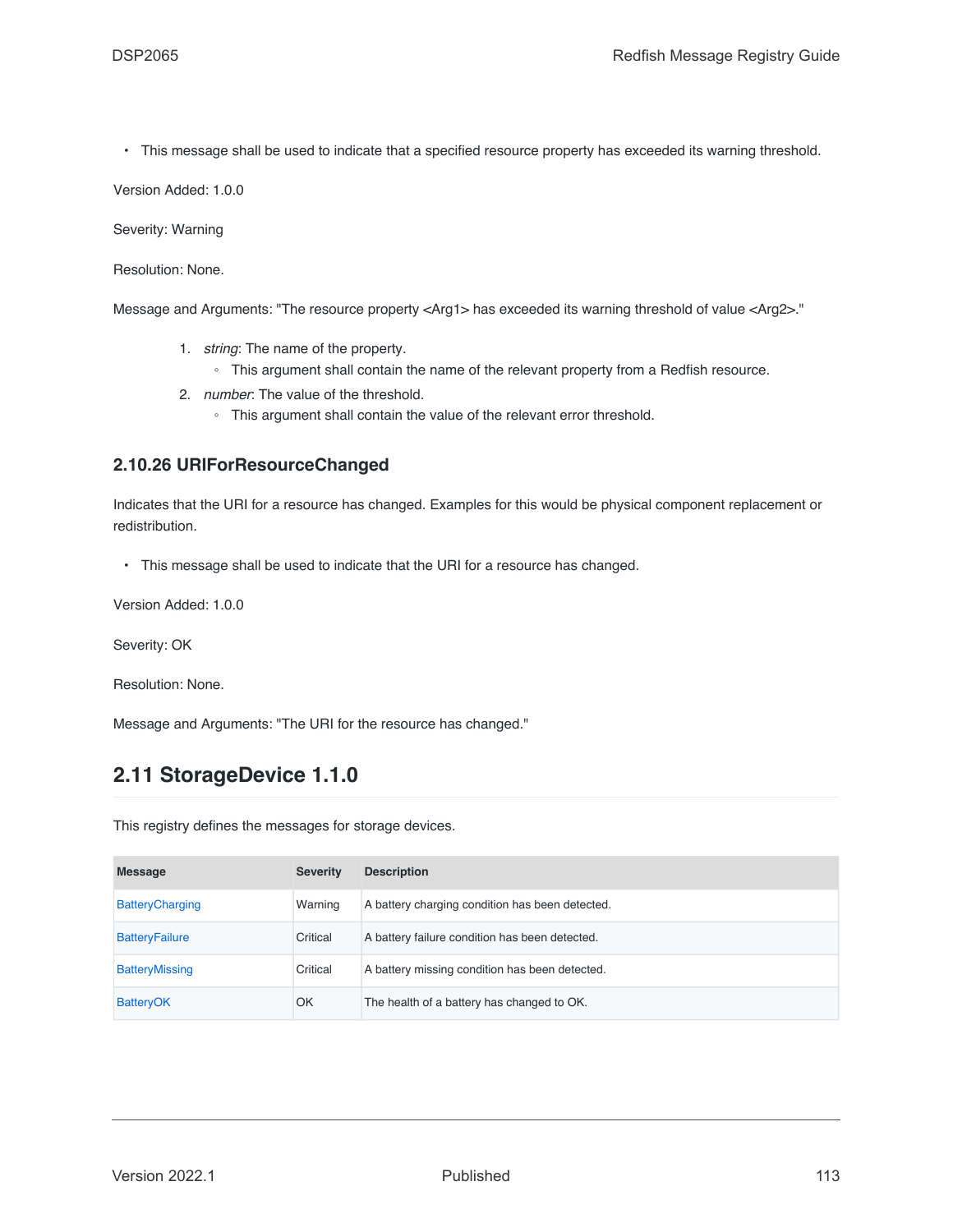| <b>Message</b>                       | <b>Severity</b> | <b>Description</b>                                                              |
|--------------------------------------|-----------------|---------------------------------------------------------------------------------|
| ControllerDegraded                   | Warning         | A storage controller degraded condition has been detected.                      |
| <b>ControllerFailure</b>             | Critical        | A storage controller failure has been detected.                                 |
| <b>ControllerOK</b>                  | OK              | The storage controller health has changed to OK.                                |
| ControllerPasswordAccepted           | OK              | The storage controller password was entered.                                    |
| ControllerPasswordRequired           | Critical        | The storage controller requires a password.                                     |
| ControllerPortDegraded               | Warning         | A controller port degraded condition has been detected.                         |
| <b>ControllerPortFailure</b>         | Critical        | A controller port failure condition has been detected.                          |
| <b>ControllerPortOK</b>              | OK              | The health of a controller port has changed to OK.                              |
| <b>ControllerPreviousError</b>       | Warning         | A storage controller error has been detected prior to reboot.                   |
| <b>DriveFailure</b>                  | Critical        | A drive failure condition has been detected.                                    |
| <b>DriveFailureCleared</b>           | ΟK              | A previously detected failure condition on a drive has been cleared.            |
| <b>DriveInserted</b>                 | OK              | A drive has been inserted.                                                      |
| <b>DriveMissing</b>                  | Critical        | A drive missing condition has been detected.                                    |
| <b>DriveMissingCleared</b>           | OK              | A previous drive missing condition has been cleared.                            |
| <b>DriveOK</b>                       | ΟK              | The health of a drive has changed to OK.                                        |
| <b>DriveOffline</b>                  | Critical        | A drive offline condition has been detected.                                    |
| <b>DriveOfflineCleared</b>           | ΟK              | A drive offline condition has been cleared.                                     |
| <b>DrivePredictiveFailure</b>        | Warning         | A predictive drive failure condition has been detected.                         |
| <b>DrivePredictiveFailureCleared</b> | OK              | A previously detected predictive failure condition on a drive has been cleared. |
| <b>DriveRemoved</b>                  | Critical        | A drive has been removed.                                                       |
| VolumeDegraded                       | Warning         | The storage controller has detected a degraded volume condition.                |
| <b>VolumeFailure</b>                 | Critical        | The storage controller has detected a failed volume condition.                  |
| <b>VolumeOK</b>                      | OK              | A volume health has changed to OK.                                              |
| <b>VolumeOffine</b>                  | Critical        | The storage controller has detected an offline volume condition.                |
| <b>VolumeOfflineCleared</b>          | OK              | The storage controller has detected an online volume condition.                 |
| <b>WriteCacheDataLoss</b>            | Critical        | The write cache is reporting loss of data in posted-writes memory.              |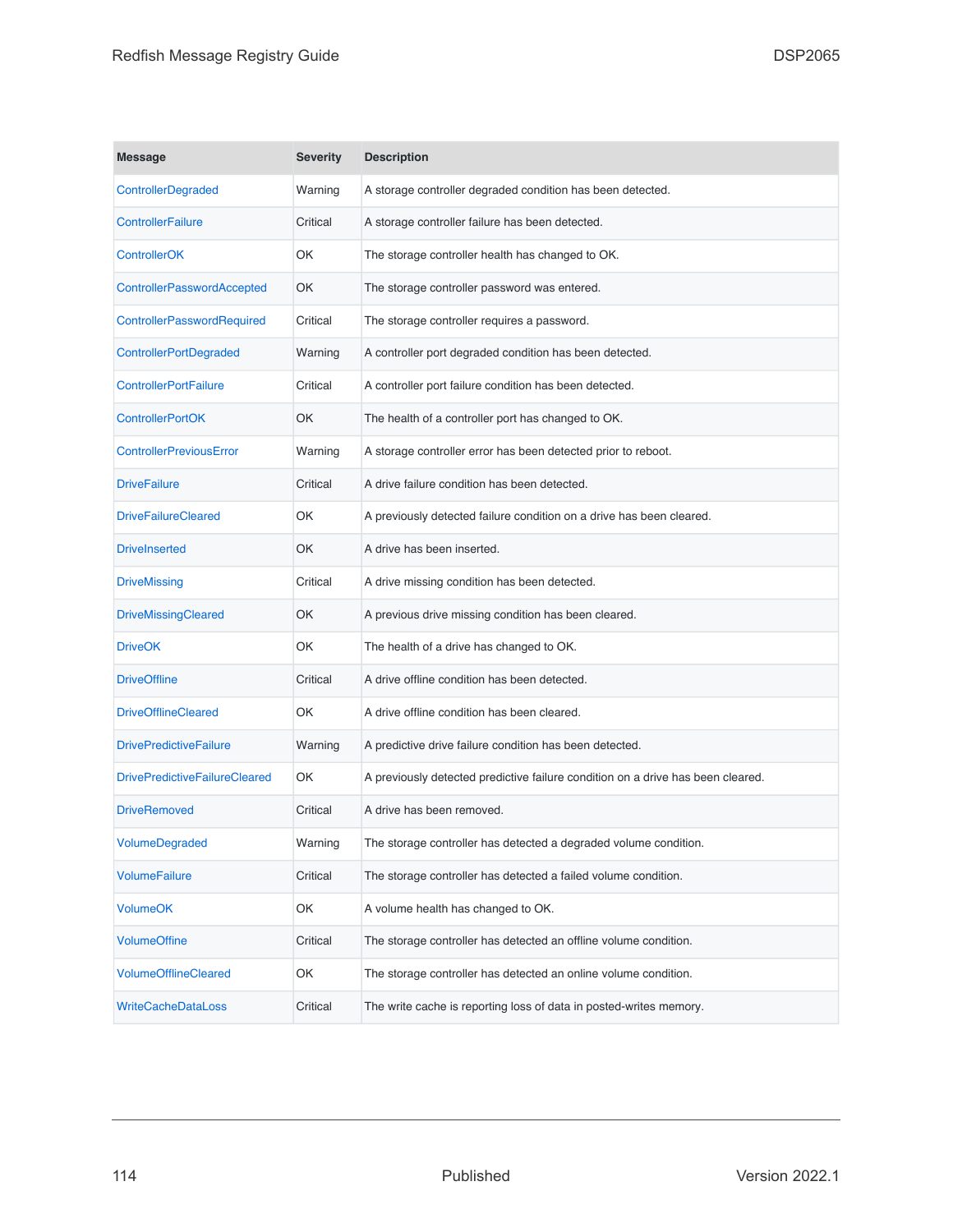| <b>Message</b>                        | <b>Severity</b> | <b>Description</b>                                           |
|---------------------------------------|-----------------|--------------------------------------------------------------|
| WriteCacheDegraded                    | Critical        | The write cache state is degraded.                           |
| <b>WriteCacheProtected</b>            | OK              | A storage controller write cache state is in protected mode. |
| WriteCacheTemporarilyDegraded Warning |                 | The write cache state is temporarily degraded.               |

#### <span id="page-114-0"></span>**2.11.1 BatteryCharging**

A battery charging condition has been detected.

• This message shall be used to indicate a battery is below the required capacity and is charging.

Version Added: 1.1.0

Severity: Warning

Resolution: No action needed. There may be reduced performance and features while the battery is charging.

Message and Arguments: "A charging condition for the battery located in '<Arg1>' has been detected."

- 1. *string*: The location of the battery.
	- The value of this argument shall be a string containing the battery location.

#### <span id="page-114-1"></span>**2.11.2 BatteryFailure**

A battery failure condition has been detected.

• This message shall be used to indicate a battery failure condition has been detected.

Version Added: 1.1.0

Severity: Critical

Resolution: Ensure all cables are properly and securely connected. Replace the failed battery.

Message and Arguments: "A failure condition for the battery located in '<Arg1>' has been detected."

- 1. *string*: The location of the battery.
	- The value of this argument shall be a string containing the battery location.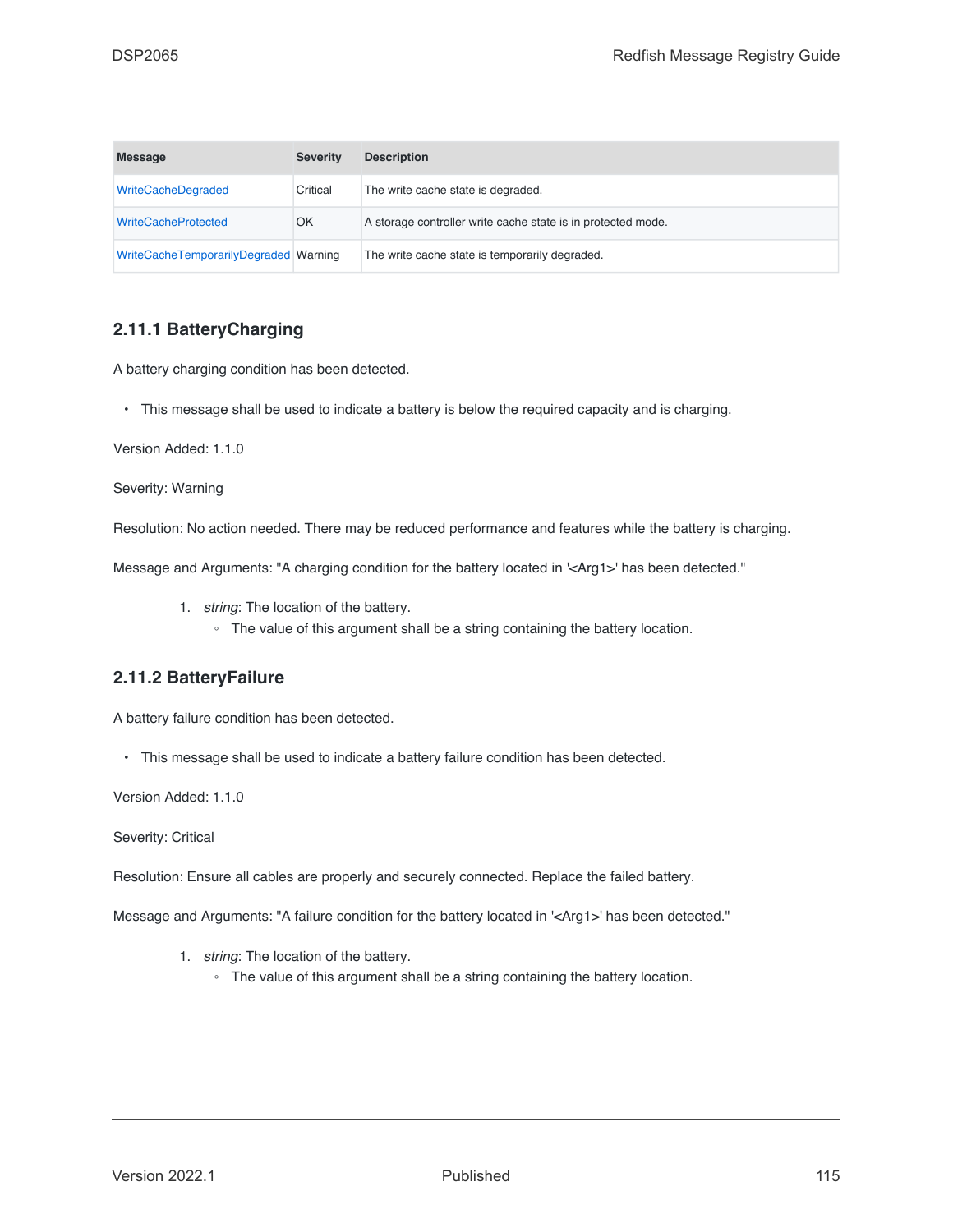#### <span id="page-115-0"></span>**2.11.3 BatteryMissing**

A battery missing condition has been detected.

• This message shall be used to indicate a battery that is required by the configuration is missing.

Version Added: 1.1.0

Severity: Critical

Resolution: Attach the battery. Ensure all cables are properly and securely connected.

Message and Arguments: "The battery located in '<Arg1>' is missing."

- 1. *string*: The location of the battery.
	- The value of this argument shall be a string containing the battery location.

#### <span id="page-115-1"></span>**2.11.4 BatteryOK**

The health of a battery has changed to OK.

• This message shall be used to indicate a battery health has changed to OK.

Version Added: 1.1.0

Severity: OK

Resolution: No action needed.

Message and Arguments: "The health of the battery located in '<Arg1>' has changed to OK."

- 1. *string*: The location of the battery.
	- The value of this argument shall be a string containing the battery location.

#### <span id="page-115-2"></span>**2.11.5 ControllerDegraded**

A storage controller degraded condition has been detected.

• This message shall be used to indicate that a storage controller degraded condition has been detected.

Version Added: 1.1.0

Severity: Warning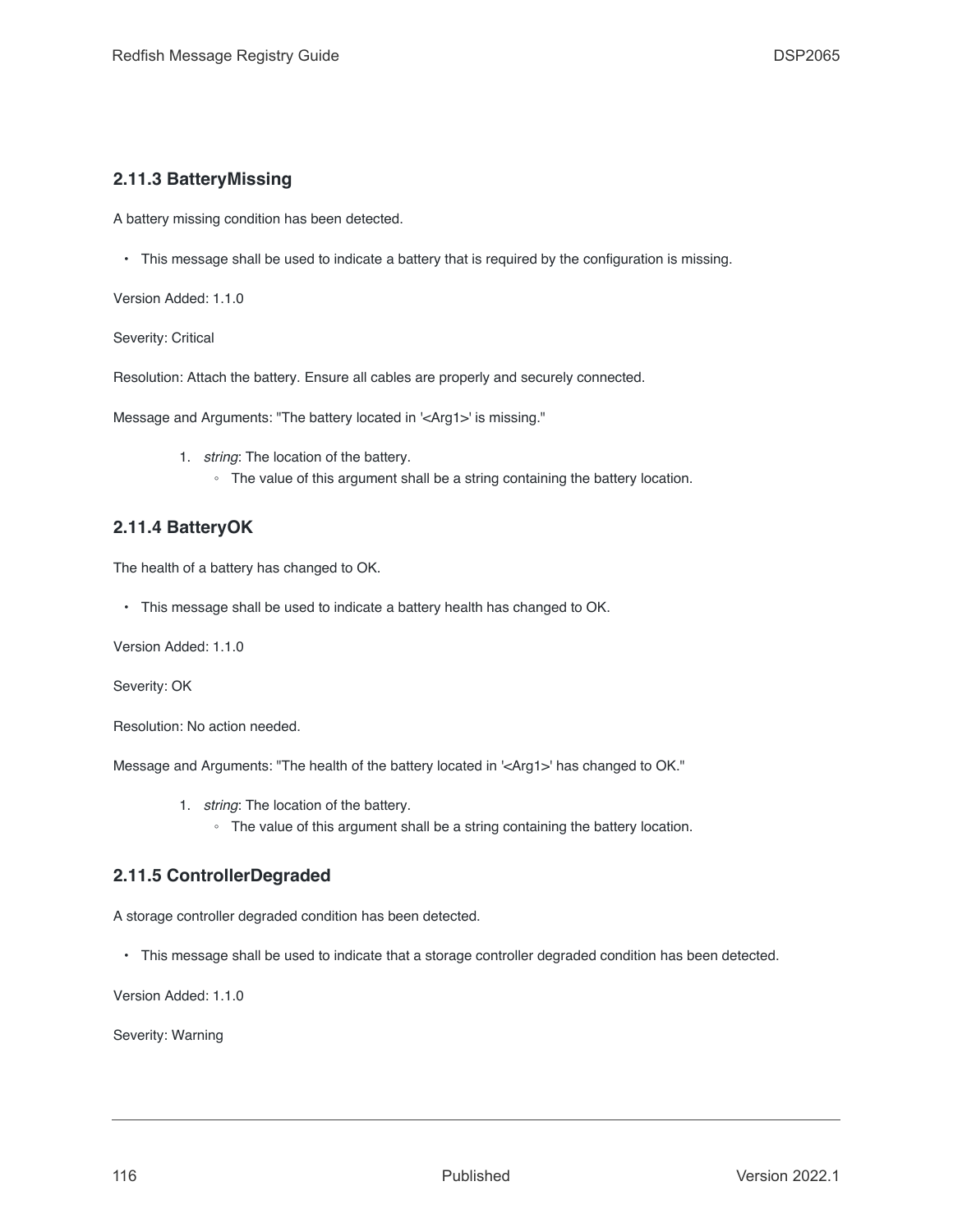Resolution: Reseat the storage controller in the PCI slot. Update the controller to the latest firmware version. If the issue persists, replace the controller.

Message and Arguments: "A degraded condition for the storage controller located in '<Arg1>' has been detected due to reason '<Arg2>'."

- 1. *string*: The location of the storage controller.
	- The value of this argument shall be a string containing the storage controller location.
- 2. *string*: The reason for the degraded controller.
	- The value of this argument shall be a string containing the reason for the degraded controller.

#### <span id="page-116-0"></span>**2.11.6 ControllerFailure**

A storage controller failure has been detected.

• This message shall be used to indicate that a storage controller failure condition has been detected due to a hardware, communication, or firmware failure.

Version Added: 1.0.0

Severity: Critical

Resolution: Reseat the storage controller in the PCI slot. Update the controller to the latest firmware version. If the issue persists, replace the controller.

Message and Arguments: "A failure condition for the storage controller located in '<Arg1>' has been detected."

- 1. *string*: The location of the storage controller.
	- The value of this argument shall be a string containing the storage controller location.

#### <span id="page-116-1"></span>**2.11.7 ControllerOK**

The storage controller health has changed to OK.

• This message shall be used to indicate that the storage controller health has changed to OK.

Version Added: 1.0.0

Severity: OK

Resolution: No action required.

Message and Arguments: "The health of the storage controller located in '<Arg1>' has changed to OK."

1. *string*: The location of the storage controller.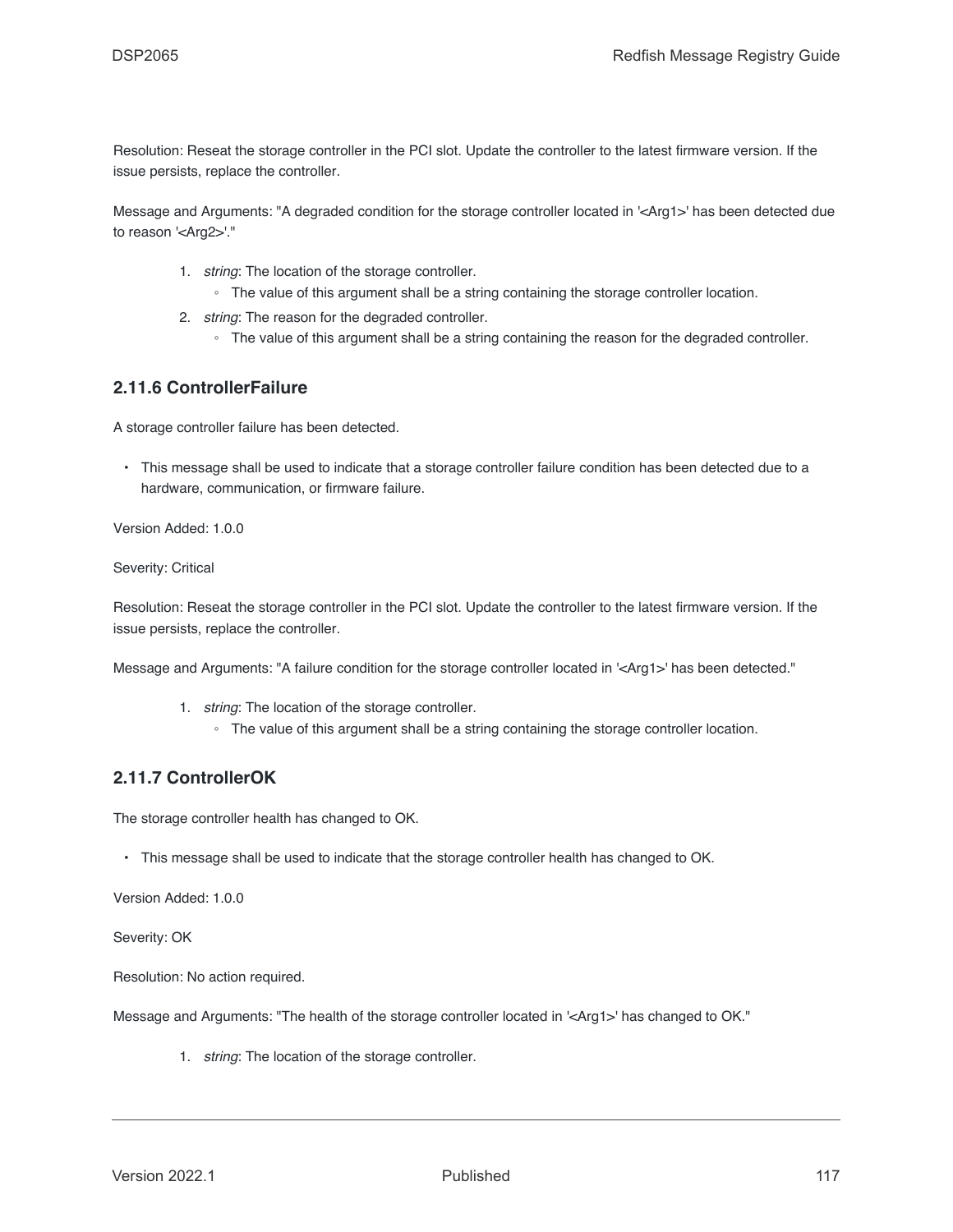◦ The value of this argument shall be a string containing the storage controller location.

#### <span id="page-117-0"></span>**2.11.8 ControllerPasswordAccepted**

The storage controller password was entered.

• This message shall be used to indicate that the storage controller password was accepted. Normally this is used by storage controllers that require a controller password during boot to unlock encrypted volumes or drives.

Version Added: 1.1.0

Severity: OK

Resolution: No action required.

Message and Arguments: "A password was entered for the storage controller located in '<Arg1>'."

- 1. *string*: The location of the storage controller.
	- The value of this argument shall be a string containing the storage controller location.

#### <span id="page-117-1"></span>**2.11.9 ControllerPasswordRequired**

The storage controller requires a password.

• This message shall be used to indicate that the storage controller requires a password. Normally this is used by storage controllers that require a controller password during boot to unlock encrypted volumes or drives.

Version Added: 1.1.0

Severity: Critical

Resolution: Enter the controller password.

Message and Arguments: "The storage controller located in '<Arg1>' requires a password."

- 1. *string*: The location of the storage controller.
	- The value of this argument shall be a string containing the storage controller location.

#### <span id="page-117-2"></span>**2.11.10 ControllerPortDegraded**

A controller port degraded condition has been detected.

• This message shall be used to indicate a controller port degraded condition has been detected.

Version Added: 1.1.0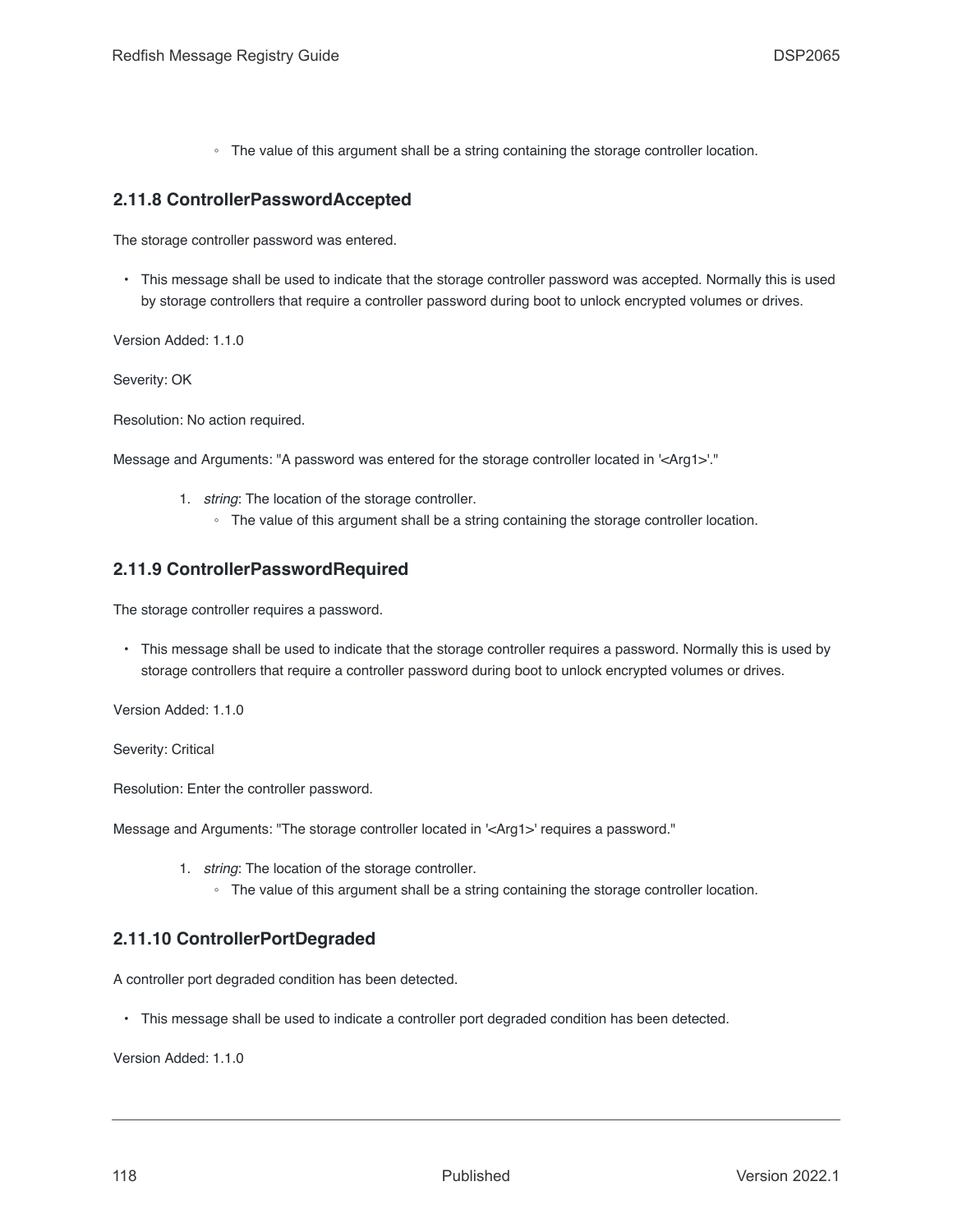Severity: Warning

Resolution: Ensure all cables are properly and securly connected. Replace faulty cables.

Message and Arguments: "A degraded condition for the controller port located in '<Arg1>' has been detected due to reason '<Arg2>'."

- 1. *string*: The location of the controller port.
	- The value of this argument shall be a string containing the controller port location.
- 2. *string*: The reason for the degraded controller port.
	- The value of this argument shall be a string containing the reason for the degraded controller port.

#### <span id="page-118-0"></span>**2.11.11 ControllerPortFailure**

A controller port failure condition has been detected.

• This message shall be used to indicate a controller port failure condition has been detected.

Version Added: 1.1.0

Severity: Critical

Resolution: Ensure all cables are properly and securly connected. Replace faulty cables.

Message and Arguments: "A failure condition for the controller port located in '<Arg1>' has been detected."

- 1. *string*: The location of the controller port.
	- The value of this argument shall be a string containing the controller port location.

#### <span id="page-118-1"></span>**2.11.12 ControllerPortOK**

The health of a controller port has changed to OK.

• This message shall be used to indicate a controller port health has changed to OK.

Version Added: 1.1.0

Severity: OK

Resolution: No action needed.

Message and Arguments: "The health of the controller port located in '<Arg1>' has changed to OK."

- 1. *string*: The location of the controller port.
	- The value of this argument shall be a string containing the controller port location.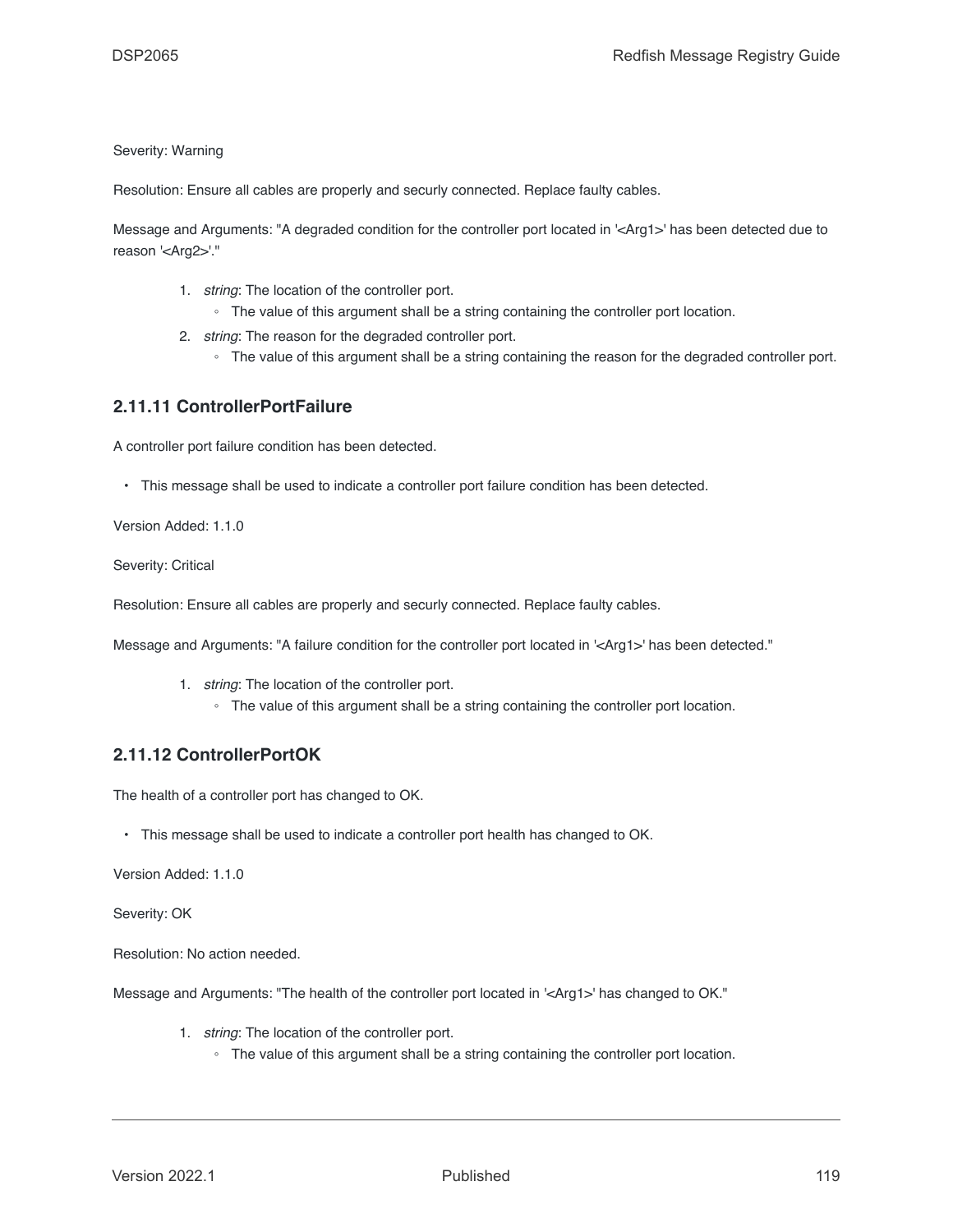#### <span id="page-119-0"></span>**2.11.13 ControllerPreviousError**

A storage controller error has been detected prior to reboot.

• This message shall be used to indicate that an unreported storage controller error condition has been detected prior to reboot.

Version Added: 1.1.0

Severity: Warning

Resolution: Update the controller to the latest firmware version. If the issue persists, replace the controller.

Message and Arguments: "A previous error condition for the storage controller located in '<Arg1>' has been detected due to '<Arg2>'."

- 1. *string*: The location of the storage controller.
	- The value of this argument shall be a string containing the storage controller location.
- 2. *string*: The reason for error.
	- The value of this argument shall be a string containing the reason for failure.

#### <span id="page-119-1"></span>**2.11.14 DriveFailure**

A drive failure condition has been detected.

• This message shall be used to indicate a drive failure condition detected due to a drive not installed correctly or has failed.

Version Added: 1.0.0

Severity: Critical

Resolution: Ensure all cables are properly and securely connected. Ensure all drives are fully seated. Replace the defective cables, drive, or both.

Message and Arguments: "A failure condition for the drive located in '<Arg1>' has been detected."

- 1. *string*: The location of the drive.
	- The value of this argument shall be a string containing the drive location.

#### <span id="page-119-2"></span>**2.11.15 DriveFailureCleared**

A previously detected failure condition on a drive has been cleared.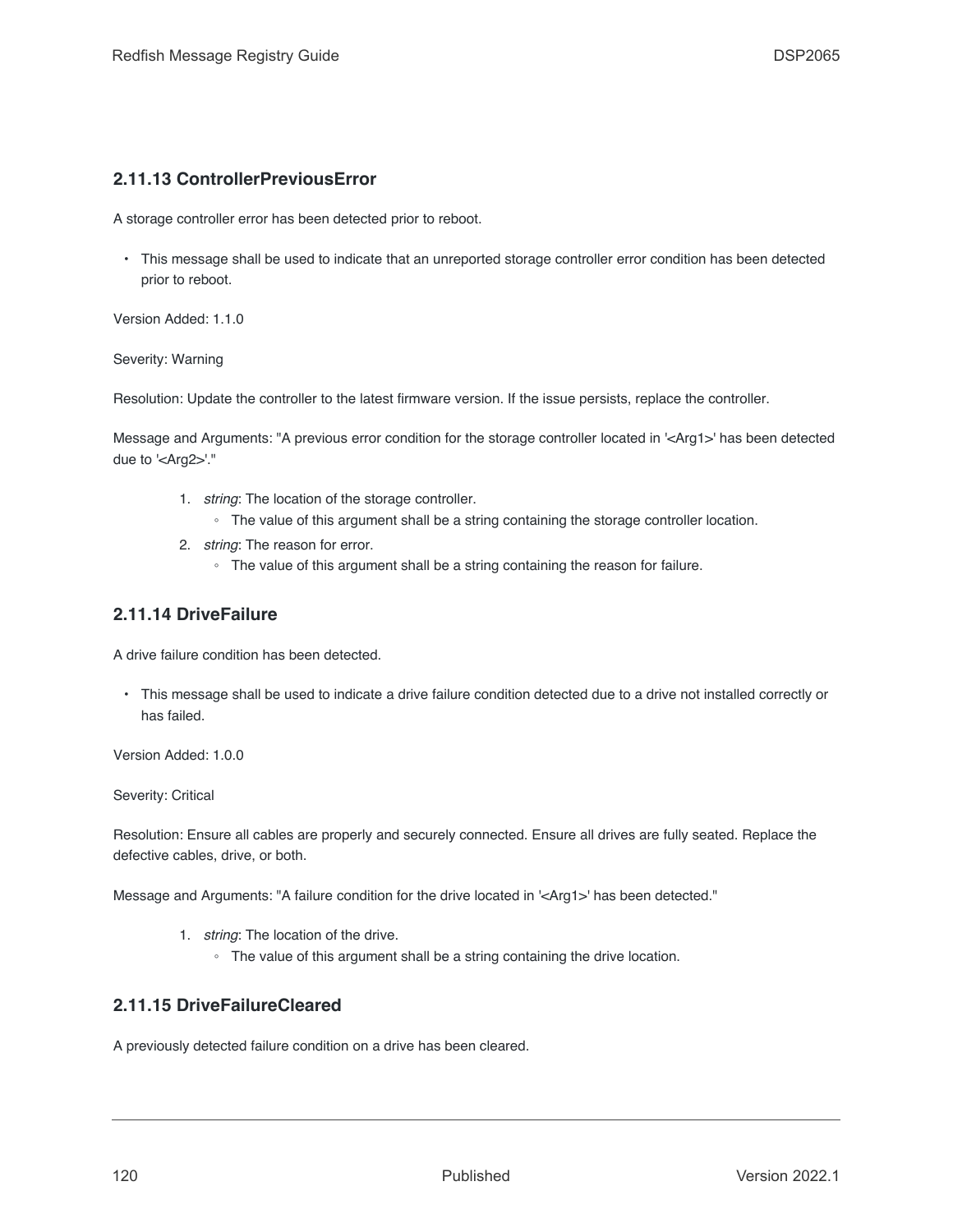• This message shall be used to indicate a failure condition on a drive has been cleared, but any predictive failure or other conditions remain.

Version Added: 1.0.0

Severity: OK

Resolution: No action needed.

Message and Arguments: "A failure condition for the drive located in '<Arg1>' has been cleared."

- 1. *string*: The location of the drive.
	- The value of this argument shall be a string containing the drive location.

#### <span id="page-120-0"></span>**2.11.16 DriveInserted**

A drive has been inserted.

• This message shall be used to indicate a drive has been inserted.

Version Added: 1.0.0

Severity: OK

Resolution: If the drive is not properly displayed, attempt to refresh the cached data.

Message and Arguments: "The drive located in '<Arg1>' was inserted."

- 1. *string*: The location of the drive.
	- The value of this argument shall be a string containing the drive location.

#### <span id="page-120-1"></span>**2.11.17 DriveMissing**

A drive missing condition has been detected.

• This message shall be used to indicate a drive that is required by the configuration is missing. This message shall exist any time a volume is degraded or failed due to a missing drive.

Version Added: 1.1.0

Severity: Critical

Resolution: Ensure all cables are properly and securely connected. Ensure all drives are fully seated. Replace the defective cables, drive, or both. Delete the volume if no longer needed.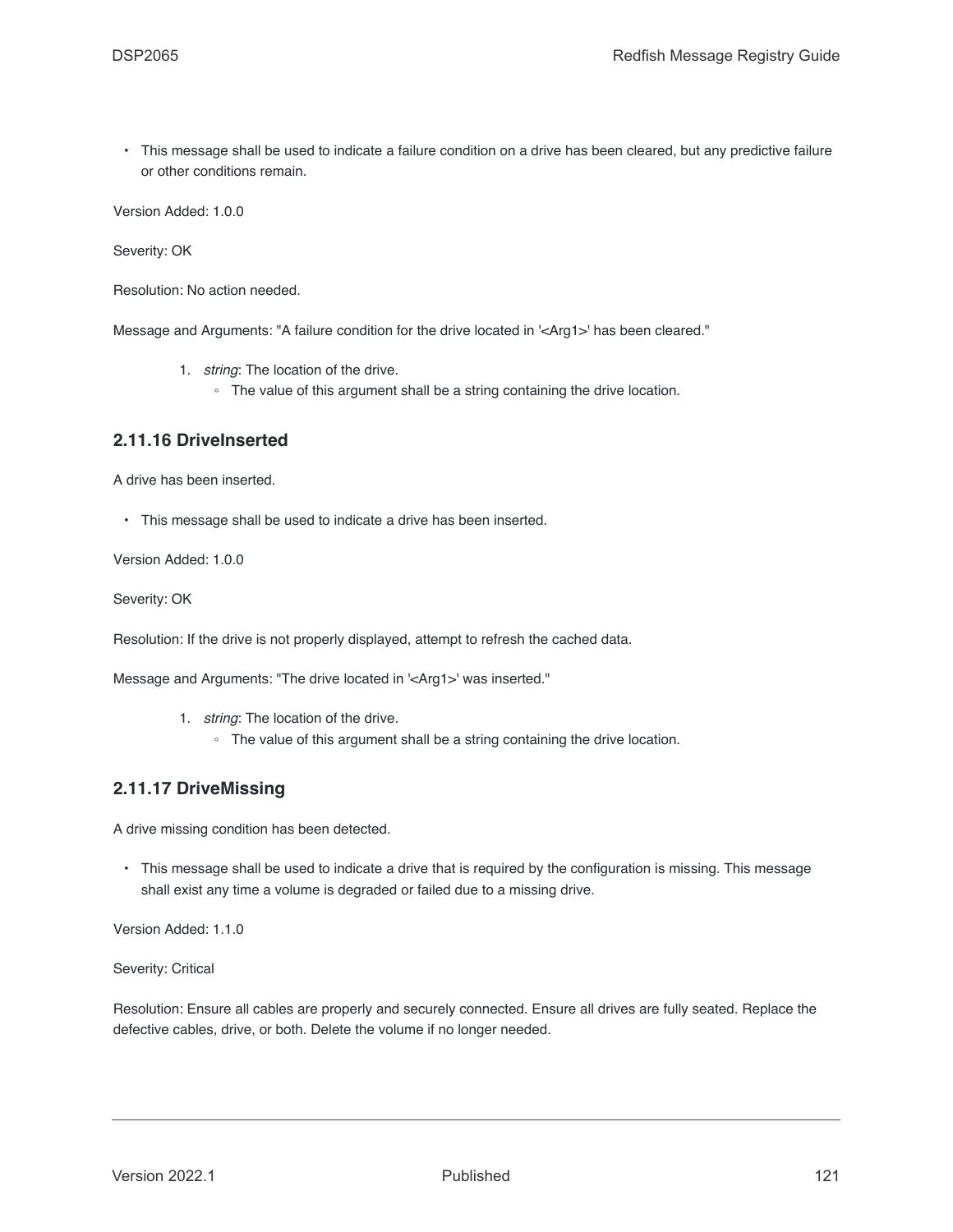Message and Arguments: "A missing condition for the drive located in '<Arg1>' has been detected."

- 1. *string*: The location of the drive.
	- The value of this argument shall be a string containing the drive location.

#### <span id="page-121-0"></span>**2.11.18 DriveMissingCleared**

A previous drive missing condition has been cleared.

• This message shall be used to indicate a previous drive missing condition has been cleared.

Version Added: 1.1.0

Severity: OK

Resolution: No action needed.

Message and Arguments: "A missing condition for the drive located in '<Arg1>' has been cleared."

- 1. *string*: The location of the drive.
	- The value of this argument shall be a string containing the drive location.

#### <span id="page-121-1"></span>**2.11.19 DriveOK**

The health of a drive has changed to OK.

• This message shall be used to indicate a drive health has changed to OK.

Version Added: 1.0.0

Severity: OK

Resolution: No action needed.

Message and Arguments: "The health of the drive located in '<Arg1>' has changed to OK."

- 1. *string*: The location of the drive.
	- The value of this argument shall be a string containing the drive location.

#### <span id="page-121-2"></span>**2.11.20 DriveOffline**

A drive offline condition has been detected.

• This message shall be used to indicate a drive offline condition has been detected. This may occur when a drive is unconfigured, encrypted by a foreign controller, offline during a background operation, or unsupported.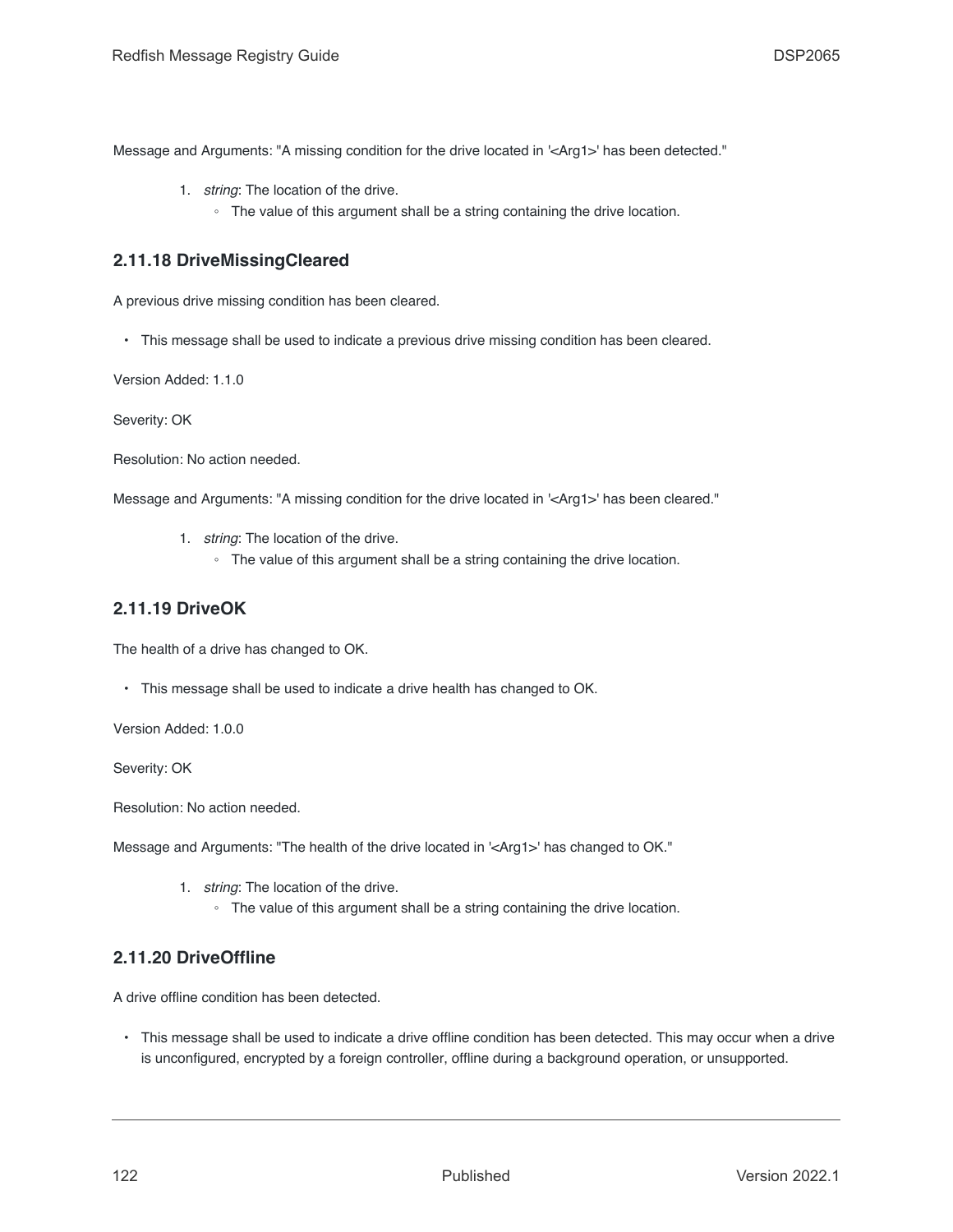Version Added: 1.1.0

Severity: Critical

Resolution: If the drive is unconfigured or needs an import, configure the drive. If the drive operation is in progress, wait for the operation to complete. If the drive is not supported, replace it.

Message and Arguments: "An offline condition for the the drive located in '<Arg1>' has been detected."

- 1. *string*: The location of the drive.
	- The value of this argument shall be a string containing the drive location.

#### <span id="page-122-0"></span>**2.11.21 DriveOfflineCleared**

A drive offline condition has been cleared.

• This message shall be used to indicate a drive offline condition has been cleared.

Version Added: 1.1.0

Severity: OK

Resolution: No action needed.

Message and Arguments: "An offline condition for the the drive located in '<Arg1>' has been cleared."

- 1. *string*: The location of the drive.
	- The value of this argument shall be a string containing the drive location.

#### <span id="page-122-1"></span>**2.11.22 DrivePredictiveFailure**

A predictive drive failure condition has been detected.

• This message shall be used to indicate a drive predictive failure condition has been detected.

Version Added: 1.0.0

Severity: Warning

Resolution: If this drive is not part of a fault-tolerant volume, first back up all data, then replace the drive and restore all data afterward. If this drive is part of a fault-tolerant volume, replace this drive as soon as possible as long as the volume health is OK.

Message and Arguments: "A predictive failure condition for the drive located in '<Arg1>' has been detected."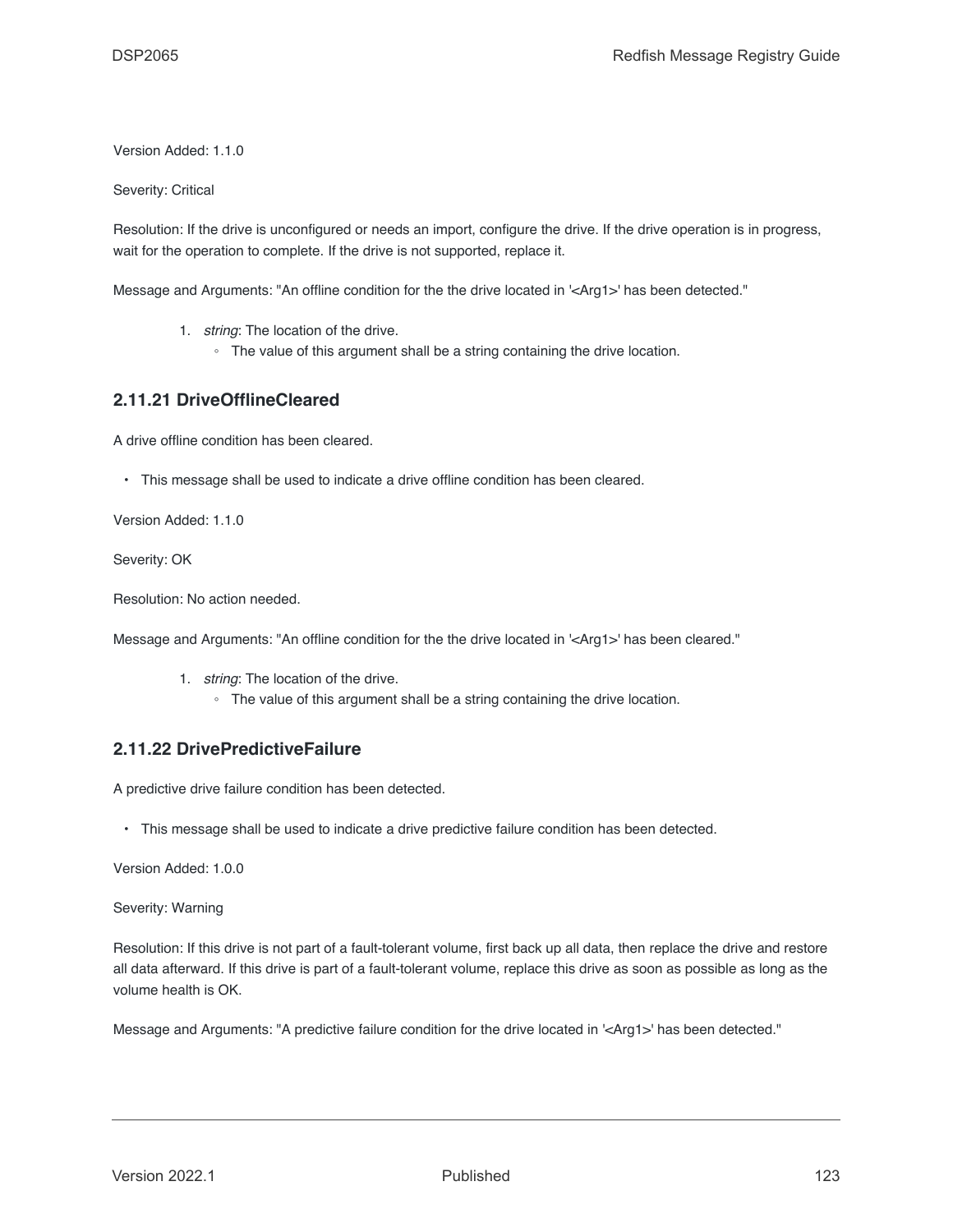- 1. *string*: The location of the drive.
	- The value of this argument shall be a string containing the drive location.

#### <span id="page-123-0"></span>**2.11.23 DrivePredictiveFailureCleared**

A previously detected predictive failure condition on a drive has been cleared.

• This message shall be used to indicate a predictive failure condition on a drive has been cleared, but any other failure conditions remain.

Version Added: 1.0.0

Severity: OK

Resolution: No action needed.

Message and Arguments: "A predictive failure condition for the drive located in '<Arg1>' has been cleared."

- 1. *string*: The location of the drive.
	- The value of this argument shall be a string containing the drive location.

#### <span id="page-123-1"></span>**2.11.24 DriveRemoved**

A drive has been removed.

• This message shall be used to indicate a drive has been removed.

Version Added: 1.0.0

Severity: Critical

Resolution: If the drive is still displayed, attempt to refresh the cached data.

Message and Arguments: "The drive located in '<Arg1>' was removed."

- 1. *string*: The location of the drive.
	- The value of this argument shall be a string containing the drive location.

#### <span id="page-123-2"></span>**2.11.25 VolumeDegraded**

The storage controller has detected a degraded volume condition.

• This message shall be used to indicate a volume degraded condition was detected due to one or more drives not installed correctly, missing, or has failed.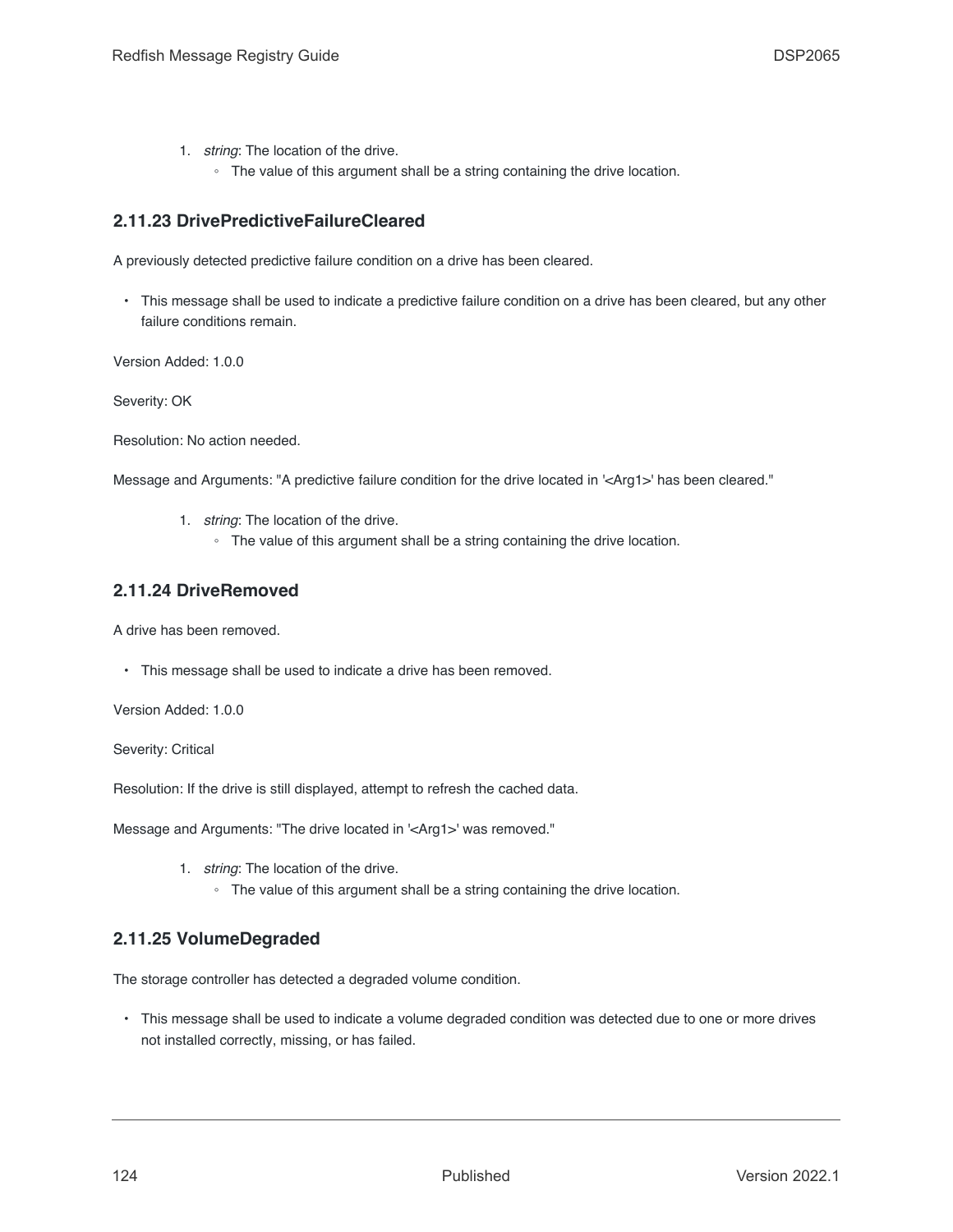Version Added: 1.0.0

Severity: Warning

Resolution: Ensure all cables are properly and securely connected. Replace failed drives.

Message and Arguments: "The volume '<Arg1>' attached to the storage controller located in '<Arg2>' is degraded."

- 1. *string*: The identifier of the volume.
	- The value of this argument shall be a string containing an identifier for the volume. The identifier may contain Id , Name , Identifiers , LogicalUnitNumber , or other data used to uniquely identify the volume.
- 2. *string*: The location of the storage controller.
	- The value of this argument shall be a string containing the storage controller location.

#### <span id="page-124-0"></span>**2.11.26 VolumeFailure**

The storage controller has detected a failed volume condition.

• This message shall be used to indicate a volume failure condition was detected due to one or more drives not installed correctly, missing, or has failed.

Version Added: 1.0.0

Severity: Critical

Resolution: Ensure all cables are properly and securely connected. Ensure all drives are fully seated and operational.

Message and Arguments: "The volume '<Arg1>' attached to the storage controller located in '<Arg2>' has failed."

- 1. *string*: The identifier of the volume.
	- The value of this argument shall be a string containing an identifier for the volume. The identifier may contain Id , Name , Identifiers , LogicalUnitNumber , or other data used to uniquely identify the volume.
- 2. *string*: The location of the storage controller.
	- The value of this argument shall be a string containing the storage controller location.

#### <span id="page-124-1"></span>**2.11.27 VolumeOK**

A volume health has changed to OK.

• This message shall be used to indicate a volume health has changed to OK.

Version Added: 1.0.0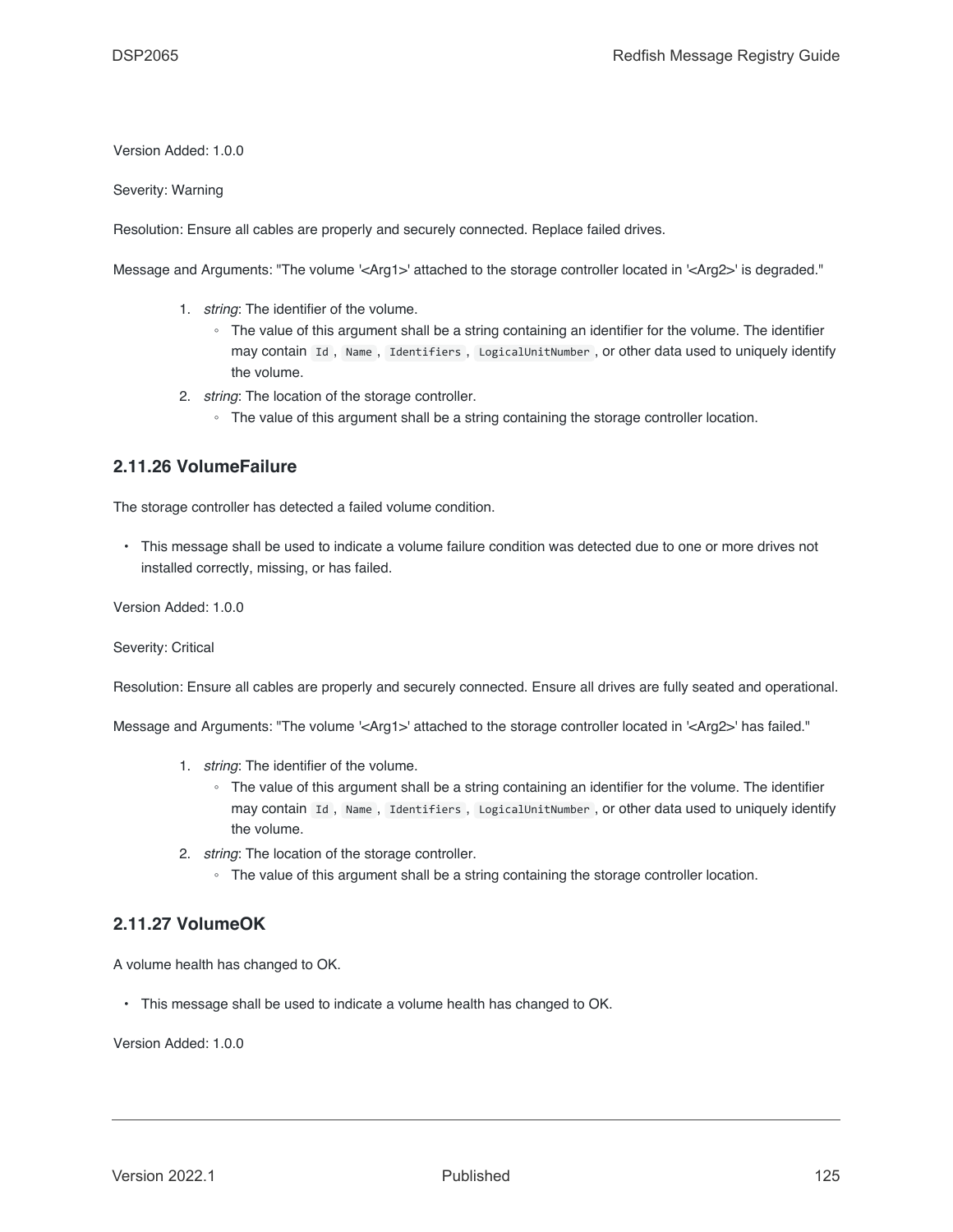Severity: OK

Resolution: No action needed.

Message and Arguments: "The health of volume '<Arg1>' that is attached to the storage controller located in '<Arg2>' has changed to OK."

- 1. *string*: The identifier of the volume.
	- The value of this argument shall be a string containing an identifier for the volume. The identifier may contain Id , Name , Identifiers , LogicalUnitNumber , or other data used to uniquely identify the volume.
- 2. *string*: The location of the storage controller.
	- The value of this argument shall be a string containing the storage controller location.

#### <span id="page-125-0"></span>**2.11.28 VolumeOffine**

The storage controller has detected an offline volume condition.

• This message shall be used to indicate a volume offline condition was detected. This may occur if the volume configuration is not supported or needs to be imported.

Version Added: 1.1.0

Severity: Critical

Resolution: Use storage sofware to enable, repair, or import the volume. You may also delete or move volume back to the original controller.

Message and Arguments: "The volume '<Arg1>' attached to the storage controller located in '<Arg2>' is offline."

- 1. *string*: The identifier of the volume.
	- The value of this argument shall be a string containing an identifier for the volume. The identifier may contain Id , Name , Identifiers , LogicalUnitNumber , or other data used to uniquely identify the volume.
- 2. *string*: The location of the storage controller.
	- The value of this argument shall be a string containing the storage controller location.

#### <span id="page-125-1"></span>**2.11.29 VolumeOfflineCleared**

The storage controller has detected an online volume condition.

• This message shall be used to indicate a volume online condition was detected.

Version Added: 1.1.0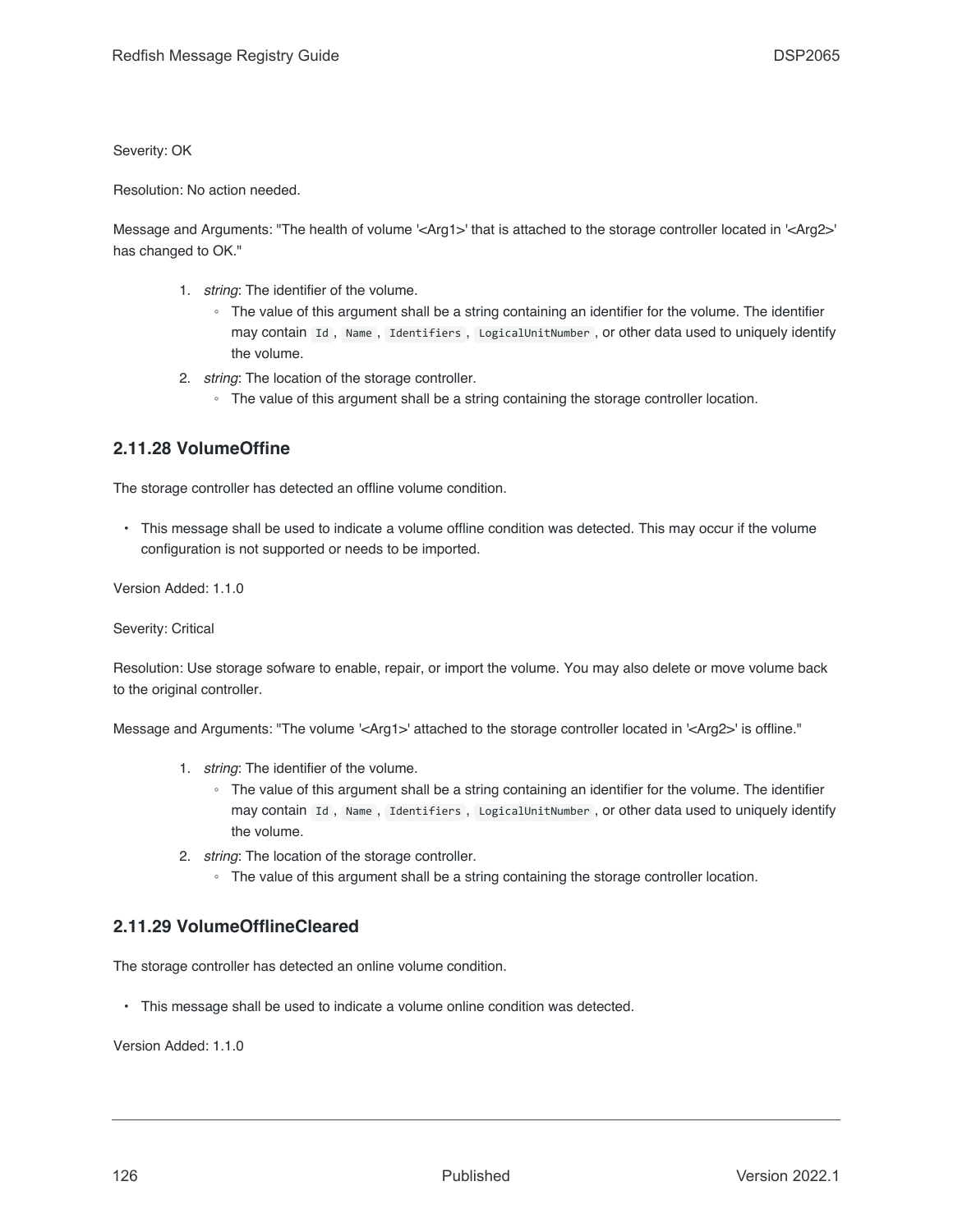Severity: OK

Resolution: No action needed.

Message and Arguments: "The volume '<Arg1>' attached to the storage controller located in '<Arg2>' is online."

- 1. *string*: The identifier of the volume.
	- The value of this argument shall be a string containing an identifier for the volume. The identifier may contain Id , Name , Identifiers , LogicalUnitNumber , or other data used to uniquely identify the volume.
- 2. *string*: The location of the storage controller.
	- The value of this argument shall be a string containing the storage controller location.

#### <span id="page-126-0"></span>**2.11.30 WriteCacheDataLoss**

The write cache is reporting loss of data in posted-writes memory.

• This message shall be used to indicate the write cache is reporting loss of data in posted-writes cache memory due to loss of battery power when the server lost power or a hardware error.

Version Added: 1.0.0

Severity: Critical

Resolution: Check the controller resource properties to determine cause of the write cache data loss.

Message and Arguments: "The write cache on the storage controller located in '<Arg1>' has data loss."

- 1. *string*: The location of the storage controller.
	- The value of this argument shall be a string containing the storage controller location.

#### <span id="page-126-1"></span>**2.11.31 WriteCacheDegraded**

The write cache state is degraded.

• This message shall be used to indicate the write cache state degraded due to a missing battery or hardware failure.

Version Added: 1.0.0

Severity: Critical

Resolution: Check the controller to determine the cause of write cache degraded state, such as a missing battery or hardware failure.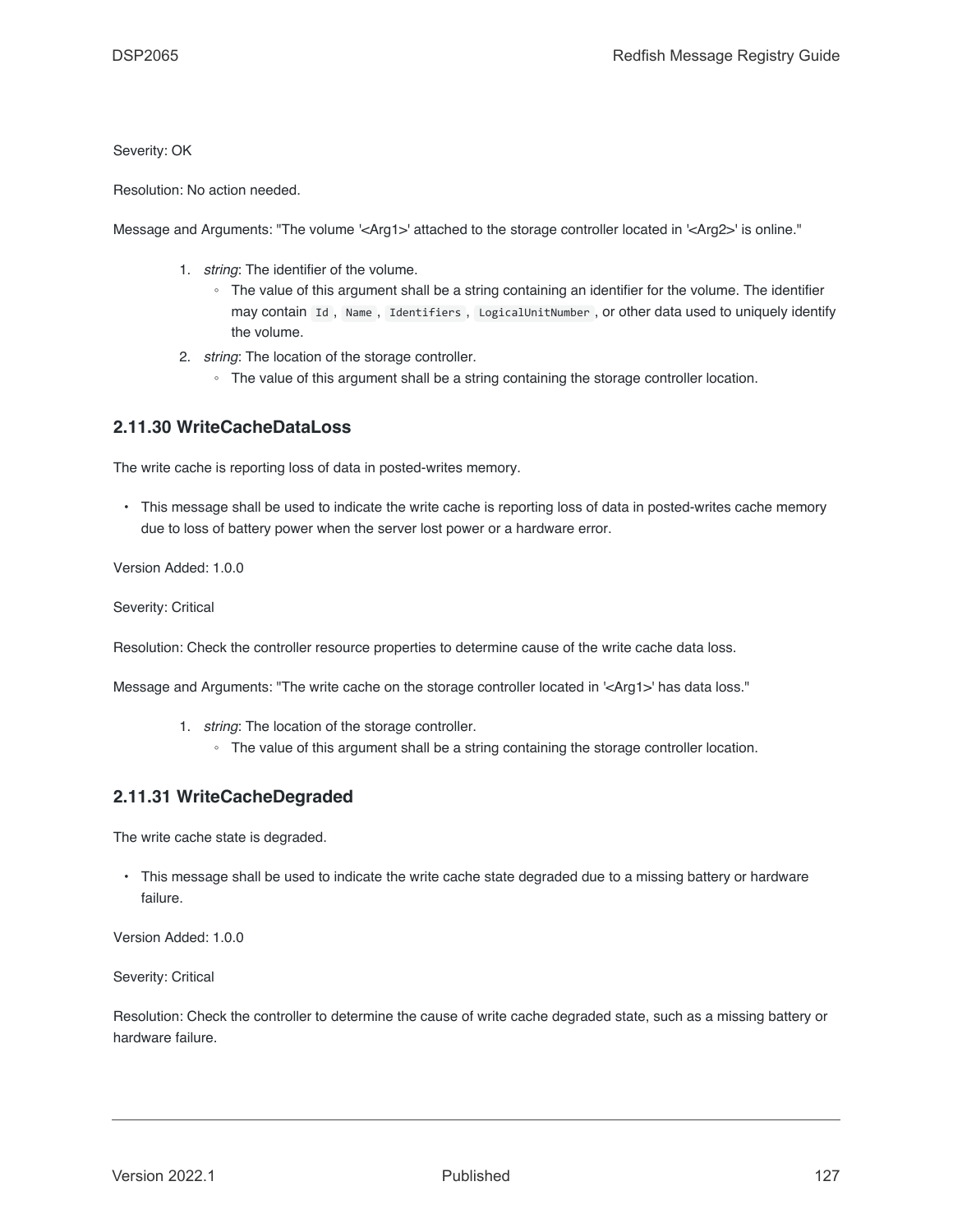Message and Arguments: "The write cache state on the storage controller located in '<Arg1>' is degraded."

- 1. *string*: The location of the storage controller.
	- The value of this argument shall be a string containing the storage controller location.

#### <span id="page-127-0"></span>**2.11.32 WriteCacheProtected**

A storage controller write cache state is in protected mode.

• This message shall be used to indicate a controller write cache state is in protected mode.

Version Added: 1.0.0

Severity: OK

Resolution: No action needed.

Message and Arguments: "The write cache state on the storage controller located in '<Arg1>' is in protected mode."

- 1. *string*: The location of the storage controller.
	- The value of this argument shall be a string containing the storage controller location.

#### <span id="page-127-1"></span>**2.11.33 WriteCacheTemporarilyDegraded**

The write cache state is temporarily degraded.

• This message shall be used to indicate write cache state temporarily degraded due to battery charging or data recovery rebuild operation pending.

Version Added: 1.0.0

Severity: Warning

Resolution: Check the controller to determine the cause of write cache temporarily degraded state, such as a battery is charging or a data recovery rebuild operation is pending.

Message and Arguments: "The write cache state on the storage controller located in '<Arg1>' is temporarily degraded."

- 1. *string*: The location of the storage controller.
	- The value of this argument shall be a string containing the storage controller location.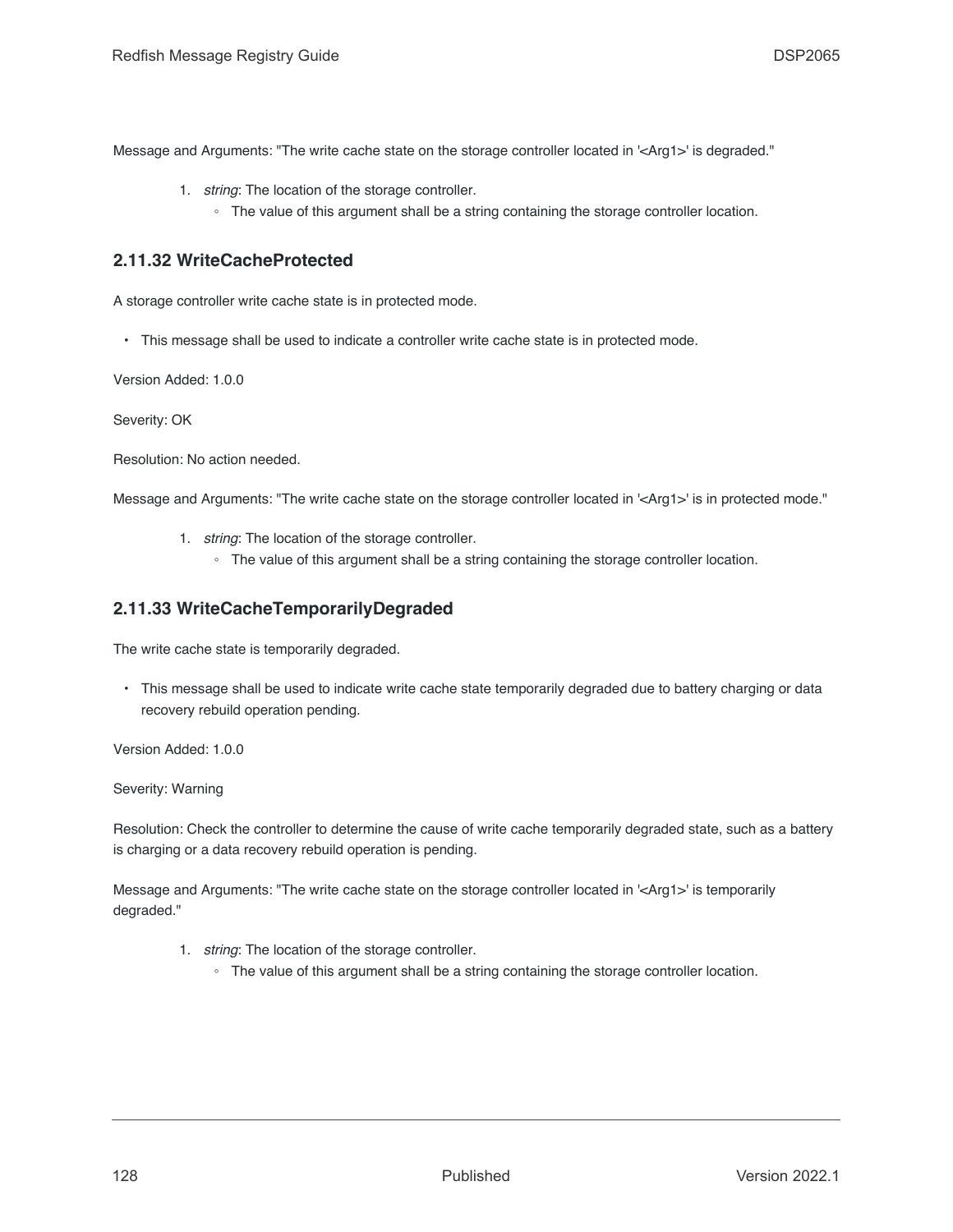## **2.12 TaskEvent 1.0.3**

This registry defines the messages for task related events.

| <b>Message</b>              | <b>Severity</b> | <b>Description</b>                  |
|-----------------------------|-----------------|-------------------------------------|
| <b>TaskAborted</b>          | Critical        | A task has completed with errors.   |
| <b>TaskCancelled</b>        | Warning         | A task has been cancelled.          |
| <b>TaskCompletedOK</b>      | OK              | A task has completed.               |
| <b>TaskCompletedWarning</b> | Warning         | A task has completed with warnings. |
| <b>TaskPaused</b>           | Warning         | A task has been paused.             |
| <b>TaskProgressChanged</b>  | <b>OK</b>       | A task has changed progress.        |
| <b>TaskRemoved</b>          | Warning         | A task has been removed.            |
| <b>TaskResumed</b>          | <b>OK</b>       | A task has been resumed.            |
| <b>TaskStarted</b>          | OK              | A task has started.                 |

## <span id="page-128-0"></span>**2.12.1 TaskAborted**

A task has completed with errors.

• This message shall be used to indicate that a task has completed with errors and the TaskState property transitioned to Exception .

Version Added: 1.0.0

Severity: Critical

Resolution: None.

Message and Arguments: "The task with Id '<Arg1>' has completed with errors."

- 1. *string*: The Id of the task.
	- This argument shall contain the value of the Id property of the task resource that has completed with errors.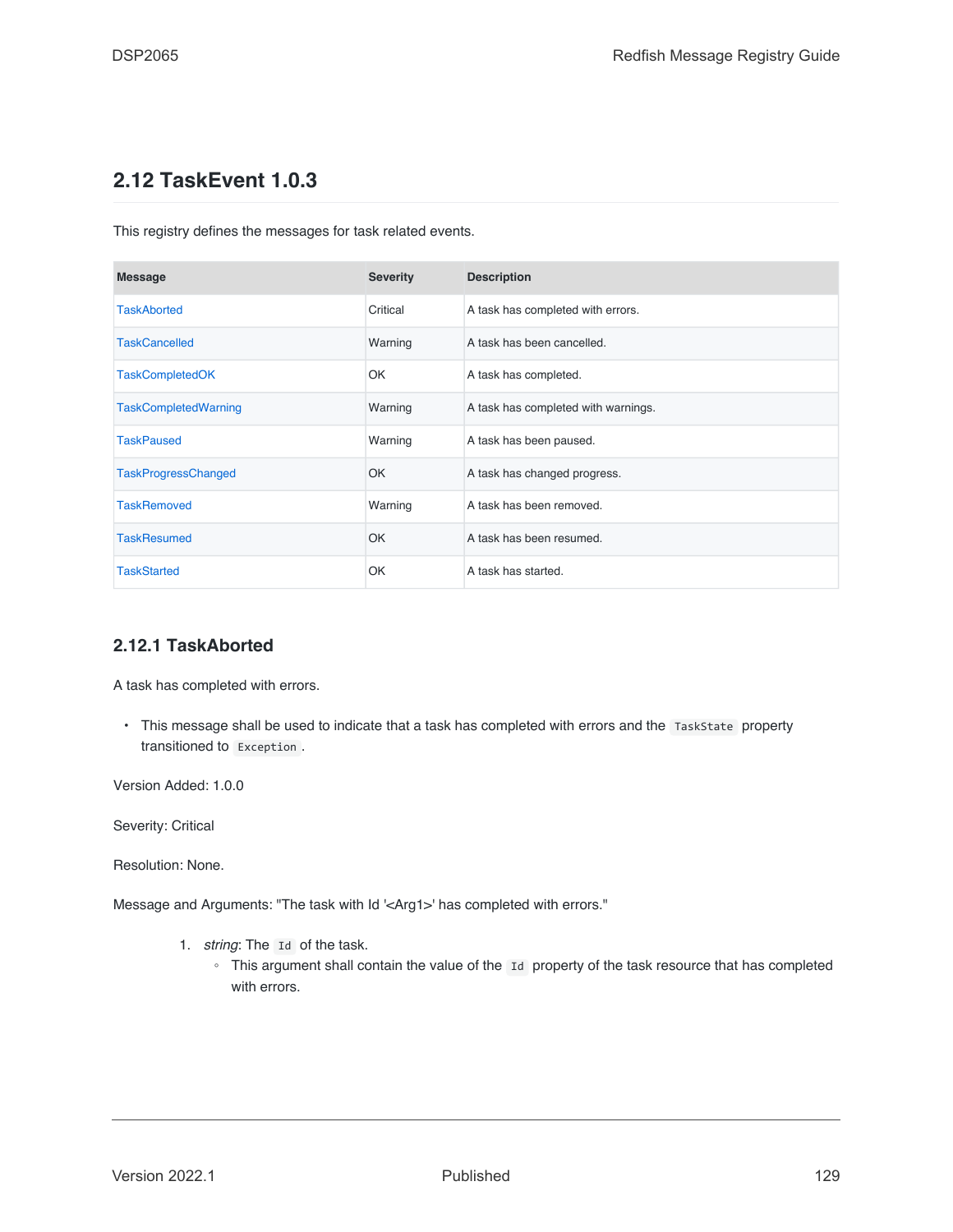#### <span id="page-129-0"></span>**2.12.2 TaskCancelled**

A task has been cancelled.

• This message shall be used to indicate that work on a task has halted prior to completion due to an explicit request. The TaskState property transitioned to Cancelled .

Version Added: 1.0.0

Severity: Warning

Resolution: None.

Message and Arguments: "Work on the task with Id '<Arg1>' has been halted prior to completion due to an explicit request."

- 1. *string*: The Id of the task.
	- This argument shall contain the value of the Id property of the task resource that has been halted.

#### <span id="page-129-1"></span>**2.12.3 TaskCompletedOK**

A task has completed.

• This message shall be used to indicate that a task has completed and the TaskState property transitioned to Completed .

Version Added: 1.0.0

Severity: OK

Resolution: None.

Message and Arguments: "The task with Id '<Arg1>' has completed."

- 1. *string*: The Id of the task.
	- This argument shall contain the value of the Id property of the task resource that has completed.

#### <span id="page-129-2"></span>**2.12.4 TaskCompletedWarning**

A task has completed with warnings.

• This message shall be used to indicate that a task has completed with warnings and the TaskState property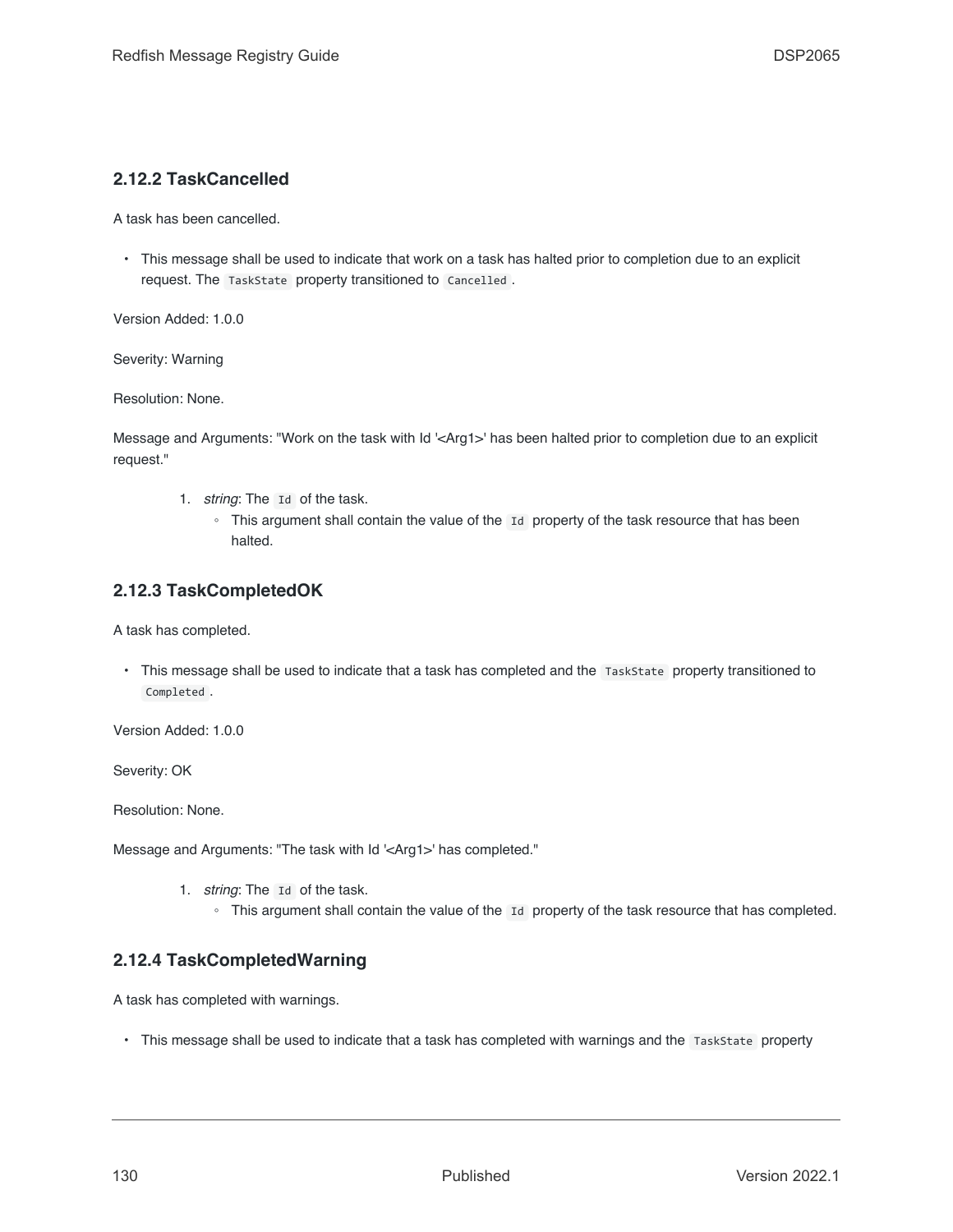transitioned to Completed .

Version Added: 1.0.0

Severity: Warning

```
Resolution: None.
```
Message and Arguments: "The task with Id '<Arg1>' has completed with warnings."

- 1. *string*: The Id of the task.
	- This argument shall contain the value of the Id property of the task resource that has completed with warnings.

#### <span id="page-130-0"></span>**2.12.5 TaskPaused**

A task has been paused.

• This message shall be used to indicate that a task has been paused and the TaskState property transitioned to Suspended or Interrupted .

Version Added: 1.0.0

Severity: Warning

Resolution: None.

Message and Arguments: "The task with Id '<Arg1>' has been paused."

- 1. *string*: The Id of the task.
	- This argument shall contain the value of the Id property of the task resource that has been paused.

#### <span id="page-130-1"></span>**2.12.6 TaskProgressChanged**

A task has changed progress.

• This message shall be used to indicate that a task has changed progress.

Version Added: 1.0.0

Severity: OK

Resolution: None.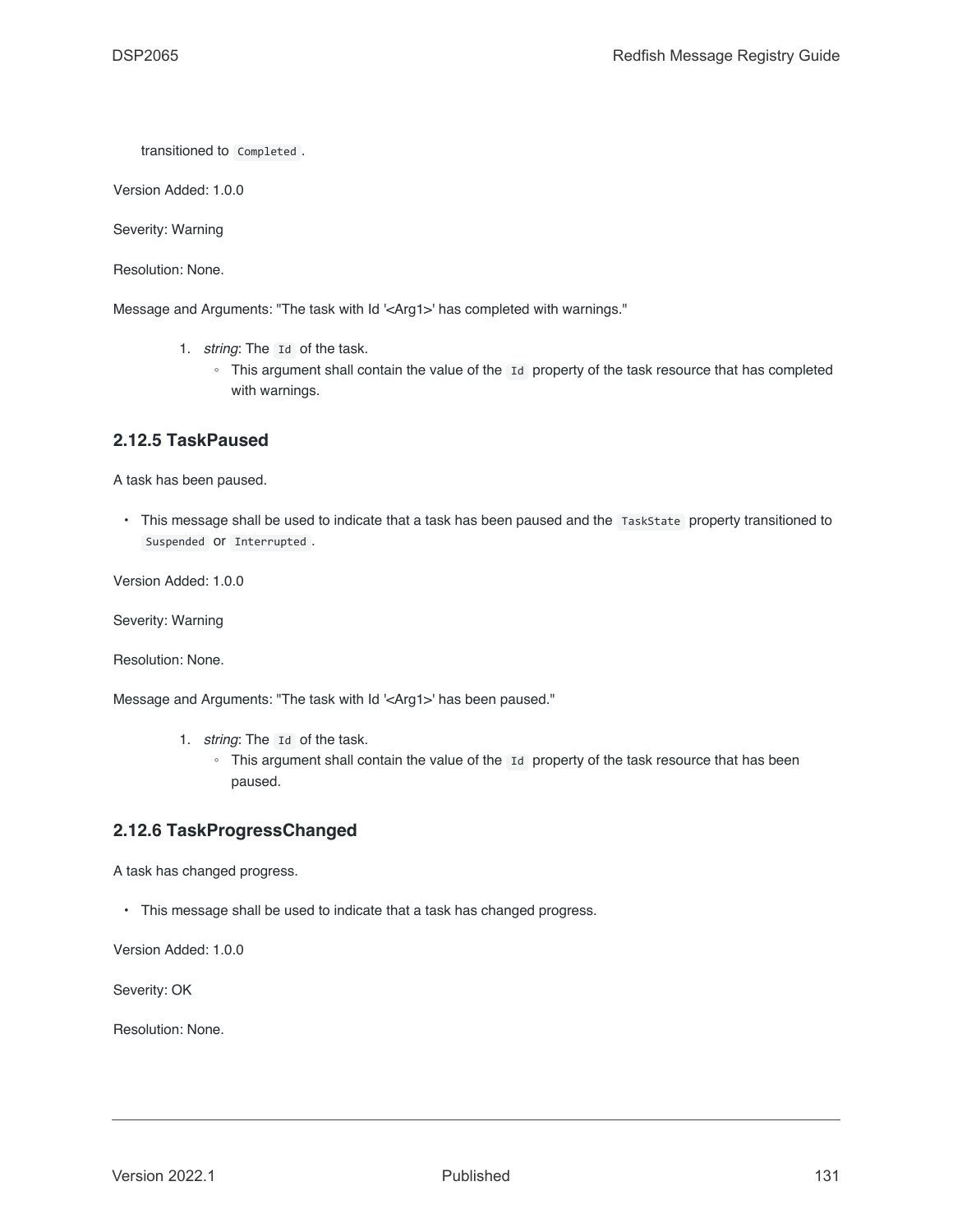Message and Arguments: "The task with Id '<Arg1>' has changed to progress <Arg2> percent complete."

- 1. *string*: The Id of the task.
	- This argument shall contain the value of the Id property of the task resource that has changed progress.
- 2. *number*: The percent completion of the task.
	- This argument shall contain the percent completion of the task that has changed progress.

#### <span id="page-131-0"></span>**2.12.7 TaskRemoved**

A task has been removed.

• This message shall be used to indicate that a task has been removed.

Version Added: 1.0.0

Severity: Warning

Resolution: None.

Message and Arguments: "The task with Id '<Arg1>' has been removed."

- 1. *string*: The Id of the task.
	- This argument shall contain the value of the Id property of the task resource that has been removed.

#### <span id="page-131-1"></span>**2.12.8 TaskResumed**

A task has been resumed.

• This message shall be used to indicate that a task has resumed and the TaskState property transitioned to Running from Suspended or Interrupted .

Version Added: 1.0.0

Severity: OK

Resolution: None.

Message and Arguments: "The task with Id '<Arg1>' has been resumed."

- 1. *string*: The Id of the task.
	- This argument shall contain the value of the Id property of the task resource that has been resumed.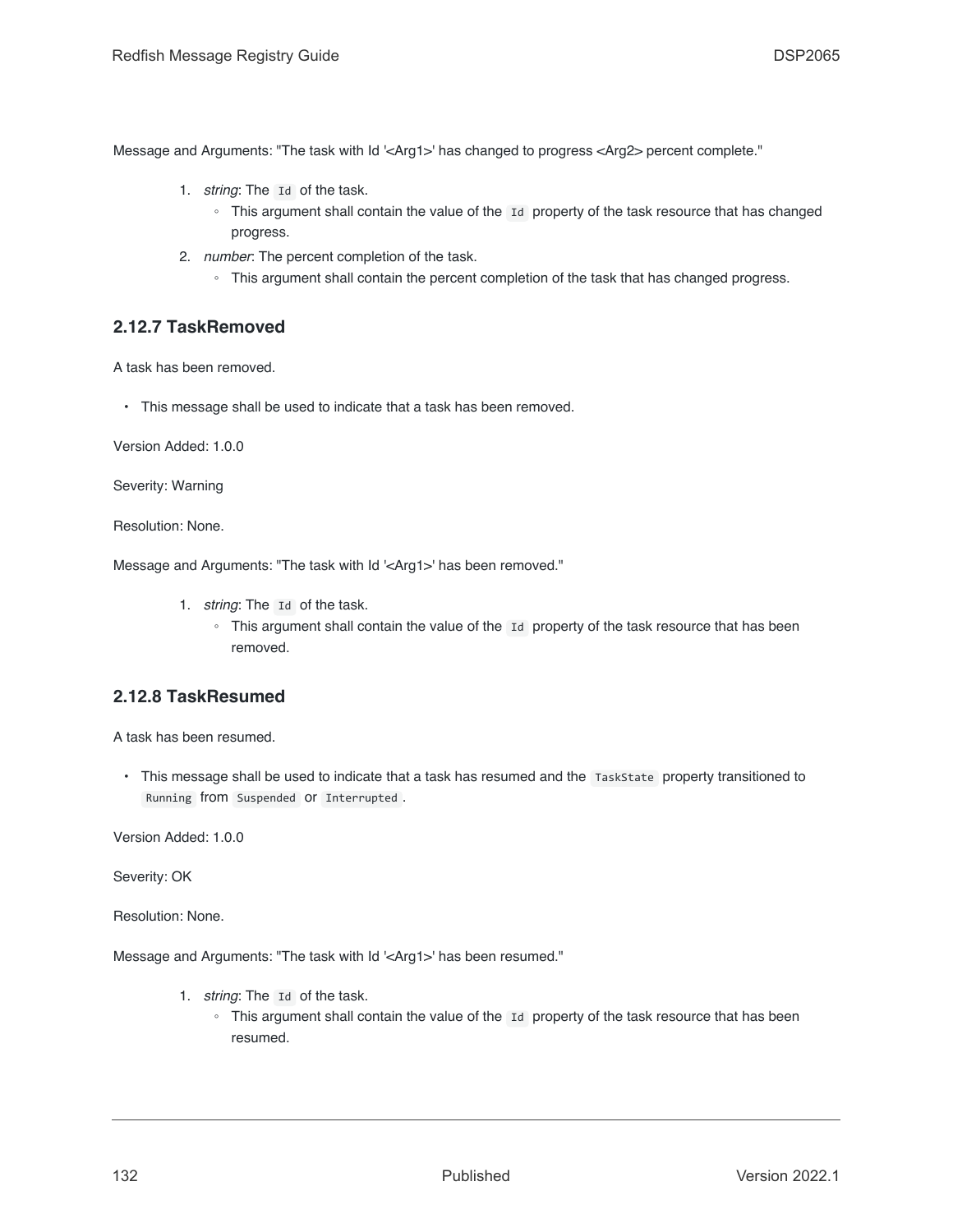#### <span id="page-132-0"></span>**2.12.9 TaskStarted**

A task has started.

• This message shall be used to indicate that a task has started as the TaskState property transitions to Starting or Running .

Version Added: 1.0.0

Severity: OK

Resolution: None.

Message and Arguments: "The task with Id '<Arg1>' has started."

- 1. *string*: The Id of the task.
	- This argument shall contain the value of the Id property of the task resource that has started.

## **2.13 Update 1.0.1**

This registry defines the update status and error messages.

| <b>Message</b>                | <b>Severity</b> | <b>Description</b>                                                                                             |
|-------------------------------|-----------------|----------------------------------------------------------------------------------------------------------------|
| <b>ActivateFailed</b>         | Critical        | Indicates that the component failed to activate the image.                                                     |
| AllTargetsDetermined          | OK              | Indicates that all target resources or devices for an update operation have been determined by<br>the service. |
| ApplyFailed                   | Critical        | Indicates that the component failed to apply an image.                                                         |
| <b>ApplyingOnComponent</b>    | OK              | Indicates that a component is applying an image.                                                               |
| AwaitToActivate               | OK              | Indicates that the resource or device is awaiting for an action to proceed with activating an<br>image.        |
| AwaitToUpdate                 | OK              | Indicates that the resource or device is awaiting for an action to proceed with installing an<br>image.        |
| InstallingOnComponent         | OK              | Indicates that a component is installing an image.                                                             |
| OperationTransitionedToJob OK |                 | Indicates that the update operation transitioned to a job for managing the progress of the<br>operation.       |
| <b>TargetDetermined</b>       | OK              | Indicates that a target resource or device for a image has been determined for update.                         |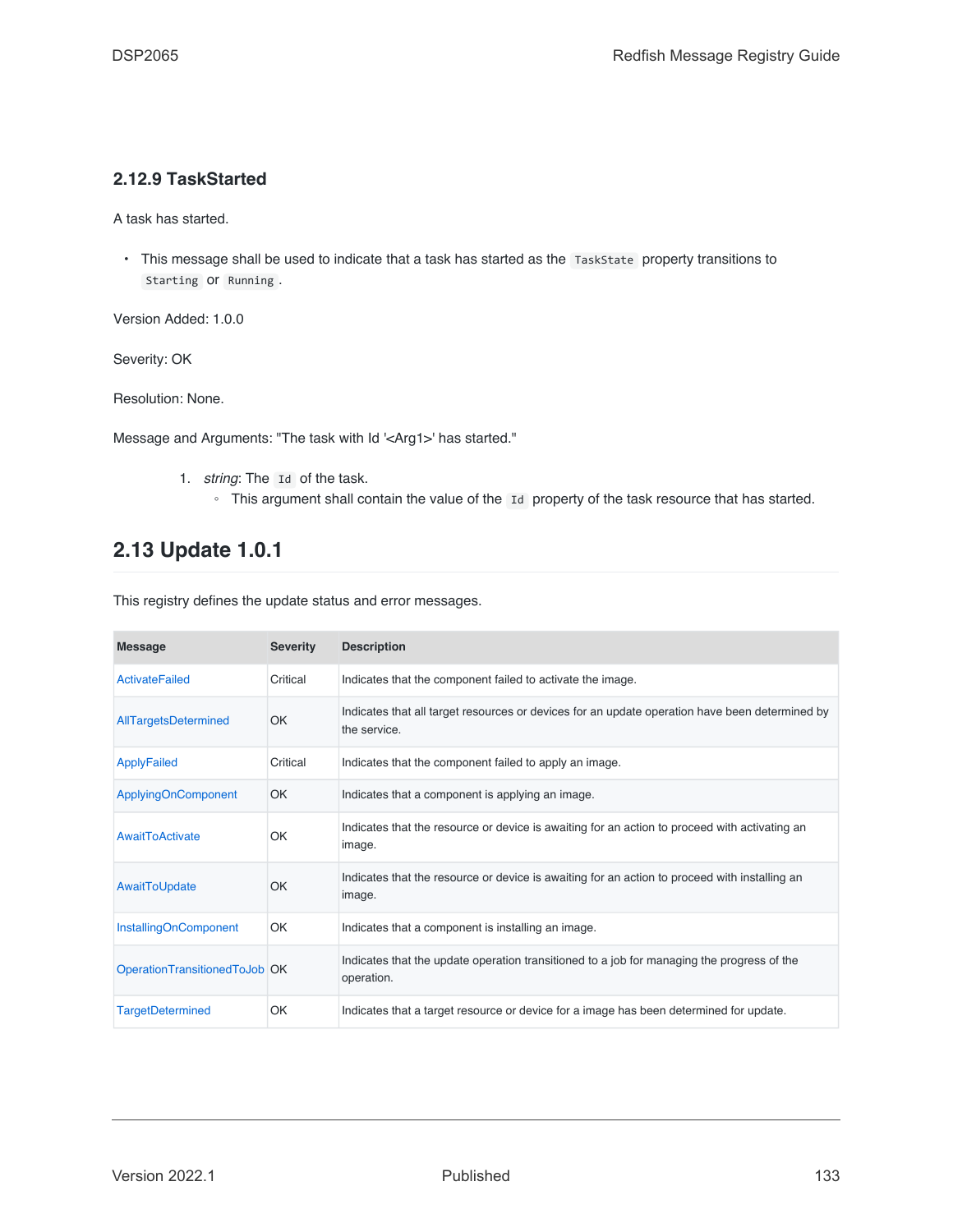| <b>Message</b>                 | <b>Severity</b> | <b>Description</b>                                                     |
|--------------------------------|-----------------|------------------------------------------------------------------------|
| <b>TransferFailed</b>          | Critical        | Indicates that the service failed to transfer an image to a component. |
| <b>TransferringToComponent</b> | OK.             | Indicates that the service is transferring an image to a component.    |
| <b>UpdateInProgress</b>        | OK              | Indicates that an update is in progress.                               |
| UpdateSuccessful               | OK              | Indicates that a resource or device was updated.                       |
| <b>VerificationFailed</b>      | Critical        | Indicates that the component failed to verify an image.                |
| VerifyingAtComponent           | OK              | Indicates that a component is verifying an image.                      |

#### <span id="page-133-0"></span>**2.13.1 ActivateFailed**

Indicates that the component failed to activate the image.

• This message shall be used to indicate that the component failed to activate the image.

Version Added: 1.0.0

Severity: Critical

Resolution: None.

Message and Arguments: "Activation of image '<Arg1>' on '<Arg2>' failed."

- 1. *string*: The identfier for the image.
	- This argument shall contain the identifier for the image.
- 2. *string*: The URI or name of the target activating the image.
	- This argument shall contain the URI of the resource or a unique name of the component activating the image.

#### <span id="page-133-1"></span>**2.13.2 AllTargetsDetermined**

Indicates that all target resources or devices for an update operation have been determined by the service.

• This message shall be used to indicate that all target resources or devices for an update operation have been determined by the service.

Version Added: 1.0.0

Severity: OK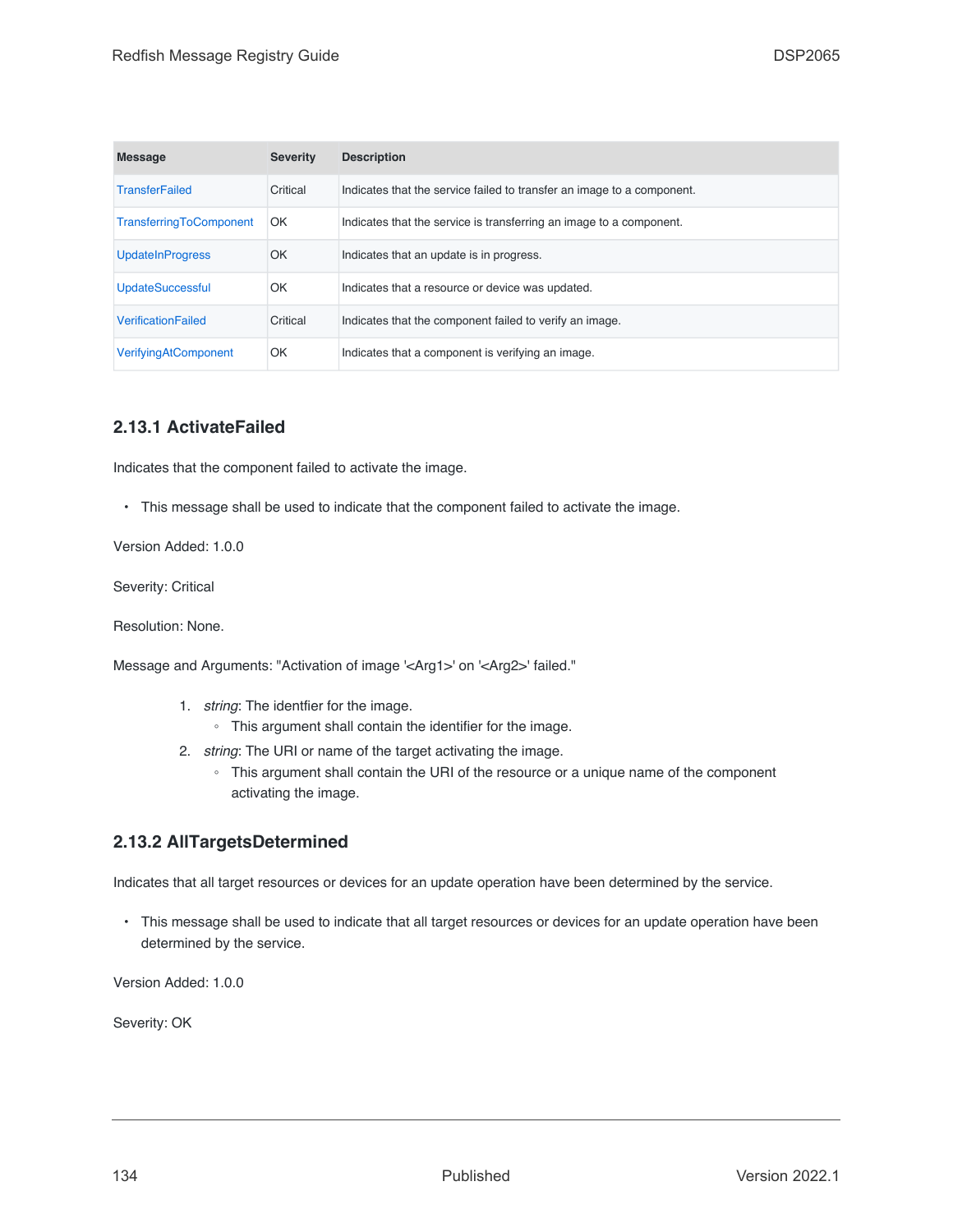Resolution: None.

Message and Arguments: "All the target device to be updated have been determined."

#### <span id="page-134-0"></span>**2.13.3 ApplyFailed**

Indicates that the component failed to apply an image.

• This message shall be used to indicate that the component failed to apply an image.

Version Added: 1.0.0

Severity: Critical

Resolution: None.

Message and Arguments: "Installation of image '<Arg1>' to '<Arg2>' failed."

- 1. *string*: The identfier for the image.
	- This argument shall contain the identifier for the image.
- 2. *string*: The URI or name of the target applying the image.
	- This argument shall contain the URI of the resource or a unique name of the component applying the image.

#### <span id="page-134-1"></span>**2.13.4 ApplyingOnComponent**

Indicates that a component is applying an image.

• This message shall be used to indicate that a component is applying an image.

Version Added: 1.0.0

Severity: OK

Resolution: None.

Message and Arguments: "Image '<Arg1>' is being applied on '<Arg2>'."

- 1. *string*: The identfier for the image.
	- This argument shall contain the identifier for the image.
- 2. *string*: The URI or name of the target applying the image.
	- This argument shall contain the URI of the resource or a unique name of the component applying the image.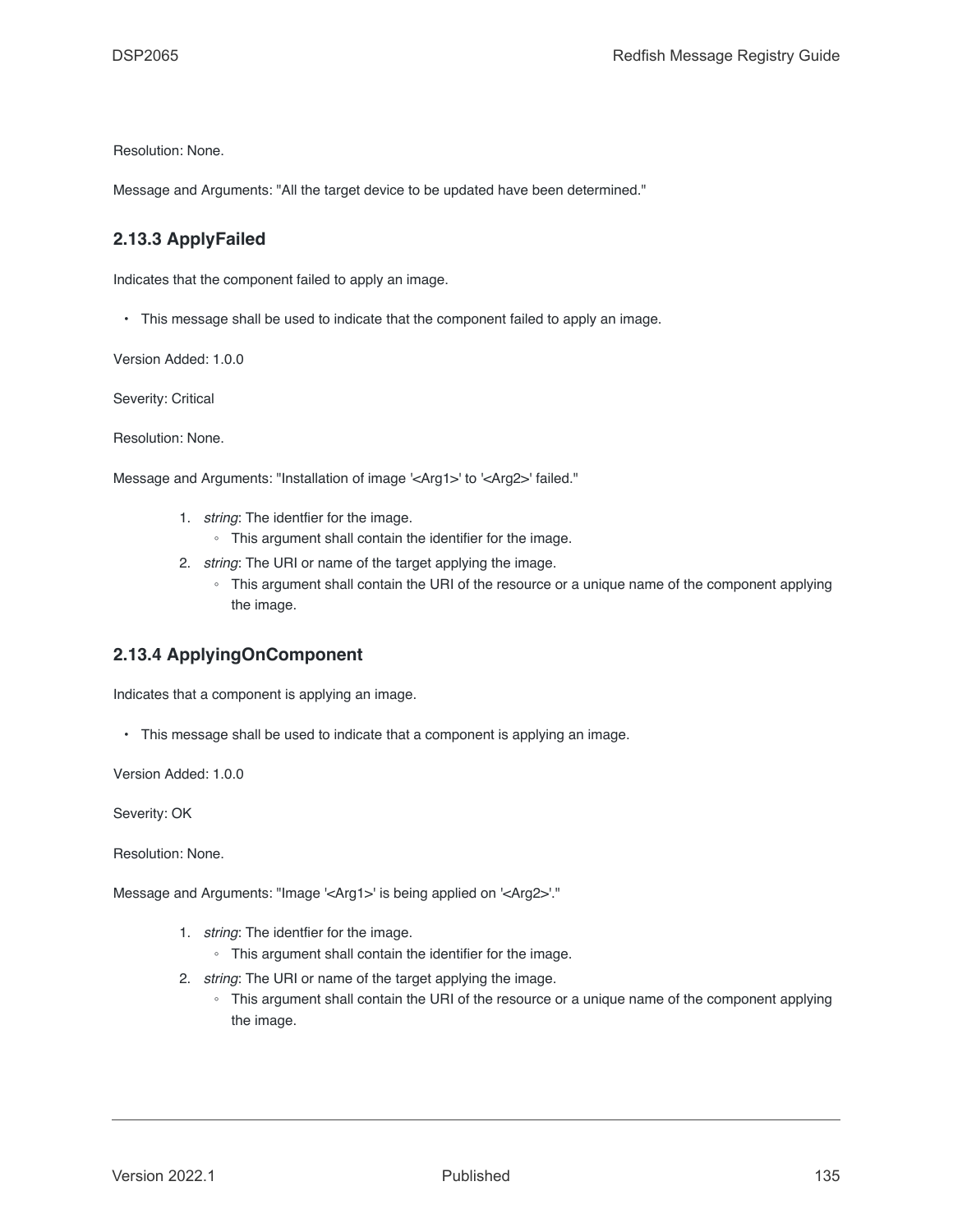#### <span id="page-135-0"></span>**2.13.5 AwaitToActivate**

Indicates that the resource or device is awaiting for an action to proceed with activating an image.

• This message shall be used to indicate that the resource or device is awaiting for an action to proceed with activating an image.

Version Added: 1.0.0

Severity: OK

Resolution: Perform the requested action to advance the update operation.

Message and Arguments: "Awaiting for an action to proceed with activating image '<Arg1>' on '<Arg2>'."

- 1. *string*: The identfier for the image.
	- This argument shall contain the identifier for the image.
- 2. *string*: The URI or name of the target awating for an action to activate the image.
	- This argument shall contain the URI of the resource or a unique name of the component awaiting for an action to activate the image.

#### <span id="page-135-1"></span>**2.13.6 AwaitToUpdate**

Indicates that the resource or device is awaiting for an action to proceed with installing an image.

• This message shall be used to indicate that the resource or device is awaiting for an action to proceed with installing an image.

Version Added: 1.0.0

Severity: OK

Resolution: Perform the requested action to advance the update operation.

Message and Arguments: "Awaiting for an action to proceed with installing image '<Arg1>' on '<Arg2>'."

- 1. *string*: The identfier for the image.
	- This argument shall contain the identifier for the image.
- 2. *string*: The URI or name of the target awating for an action to install the image.
	- This argument shall contain the URI of the resource or a unique name of the component awaiting for an action to install the image.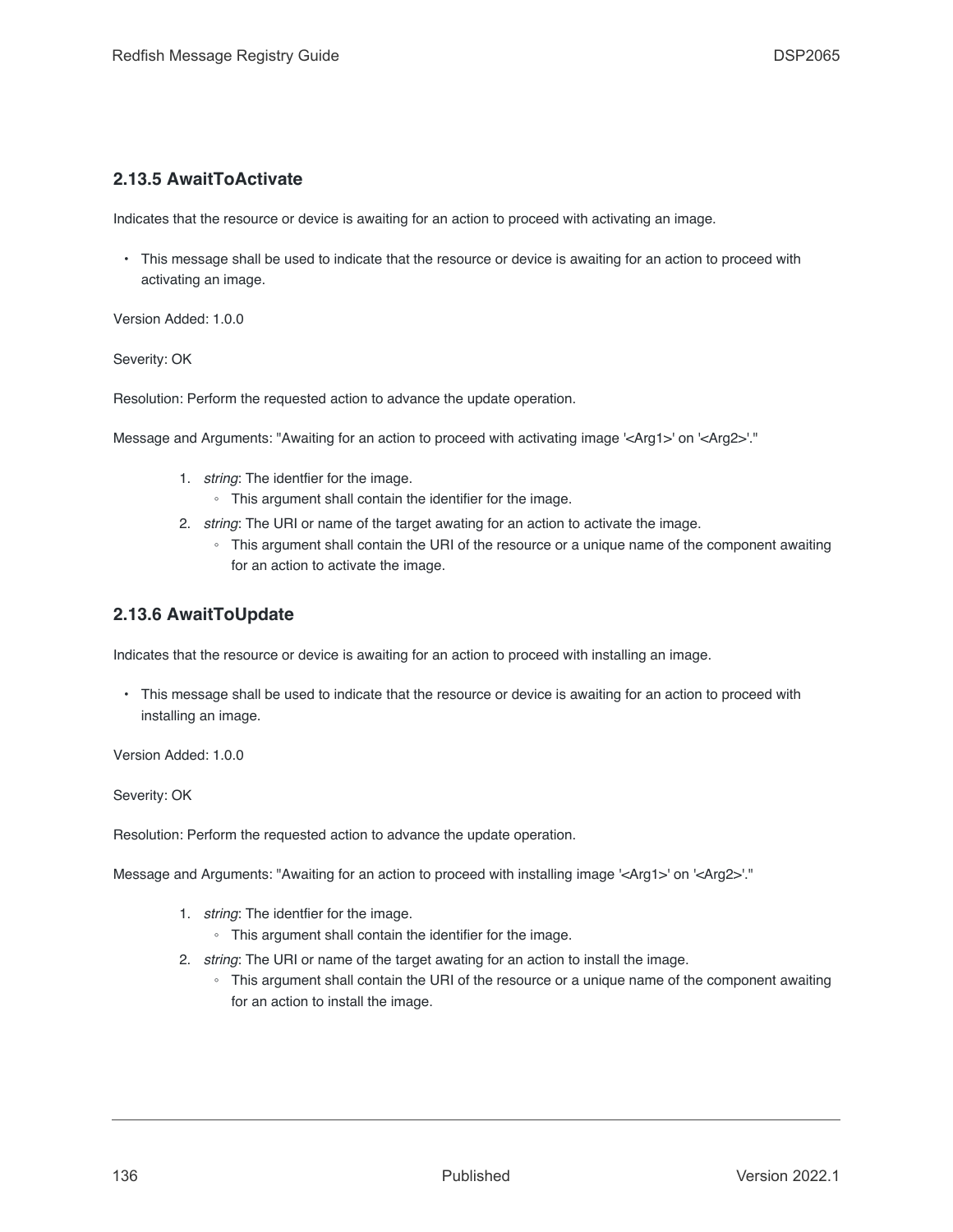#### <span id="page-136-0"></span>**2.13.7 InstallingOnComponent**

Indicates that a component is installing an image.

• This message shall be used to indicate that a component is installing an image.

Version Added: 1.0.0

Severity: OK

Resolution: None.

Message and Arguments: "Image '<Arg1>' is being installed on '<Arg2>'."

- 1. *string*: The identfier for the image.
	- This argument shall contain the identifier for the image.
- 2. *string*: The URI or name of the target installing the image.
	- This argument shall contain the URI of the resource or a unique name of the component installing the image.

#### <span id="page-136-1"></span>**2.13.8 OperationTransitionedToJob**

Indicates that the update operation transitioned to a job for managing the progress of the operation.

• This message shall be used to indicate that the update operation transitioned to a job for managing the progress of the operation.

Version Added: 1.0.0

Severity: OK

Resolution: Follow the referenced job and monitor the job for further updates.

Message and Arguments: "The update operation has transitioned to the job at URI '<Arg1>'."

- 1. *string*: The job URI.
	- This argument shall contain the URI of the Job resource that is managing the progress of the update operation.

#### <span id="page-136-2"></span>**2.13.9 TargetDetermined**

Indicates that a target resource or device for a image has been determined for update.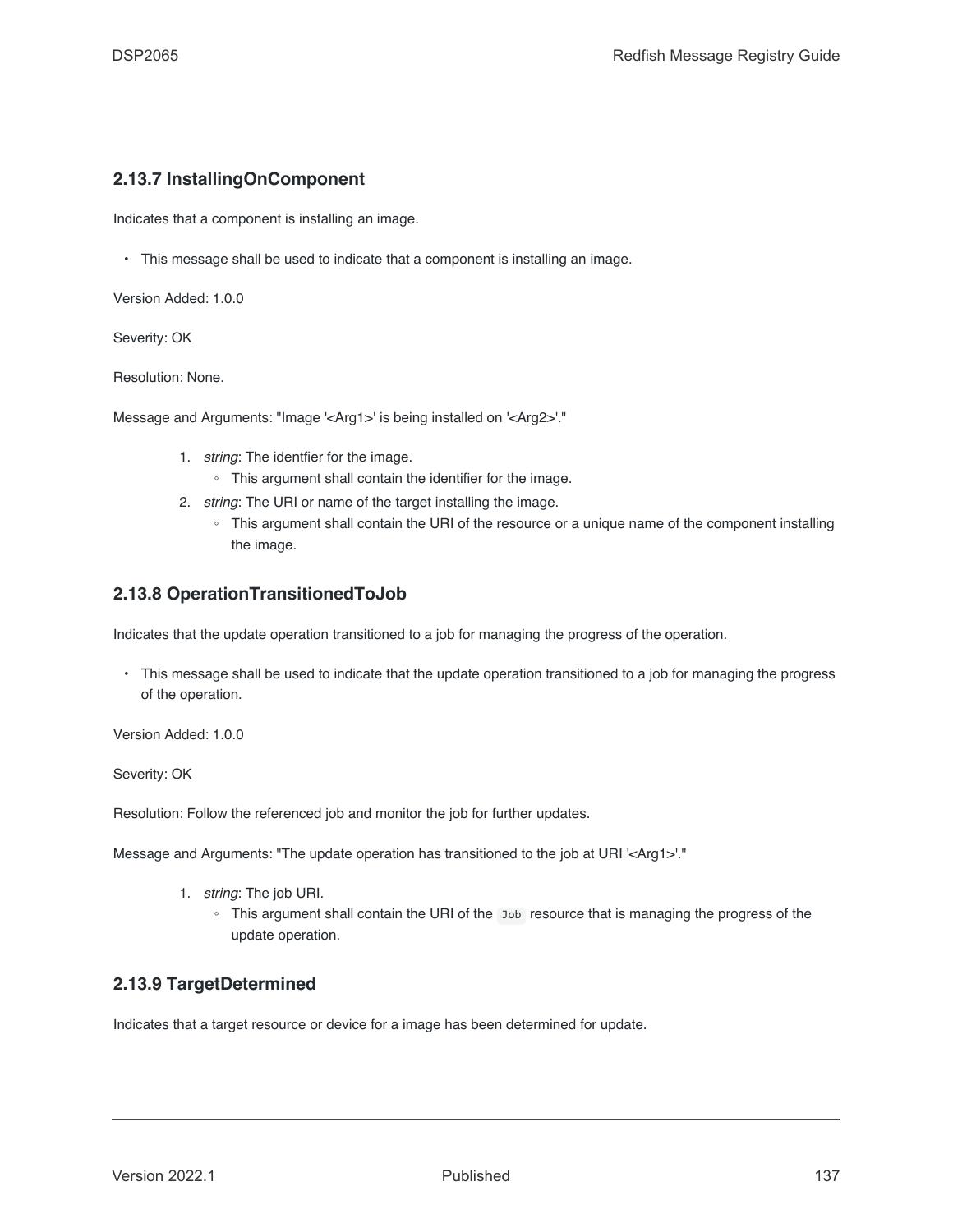• This message shall be used to indicate that a target resource or device for a image has been determined for update.

Version Added: 1.0.0

Severity: OK

Resolution: None.

Message and Arguments: "The target device '<Arg1>' will be updated with image '<Arg2>'."

- 1. *string*: The URI or name of the target that will be updated.
	- This argument shall contain the URI of the resource or a unique name of the device that will be updated.
- 2. *string*: The identfier for the image.
	- This argument shall contain the identifier for the image.

#### <span id="page-137-0"></span>**2.13.10 TransferFailed**

Indicates that the service failed to transfer an image to a component.

• This message shall be used to indicate that the service failed to transfer an image to a component.

Version Added: 1.0.0

Severity: Critical

Resolution: None.

Message and Arguments: "Transfer of image '<Arg1>' to '<Arg2>' failed."

- 1. *string*: The identfier for the image.
	- This argument shall contain the identifier for the image.
- 2. *string*: The URI or name of the target receiving the image.
	- This argument shall contain the URI of the resource or a unique name of the component receiving the image.

#### <span id="page-137-1"></span>**2.13.11 TransferringToComponent**

Indicates that the service is transferring an image to a component.

• This message shall be used to indicate that the service is transferring an image to a component.

Version Added: 1.0.0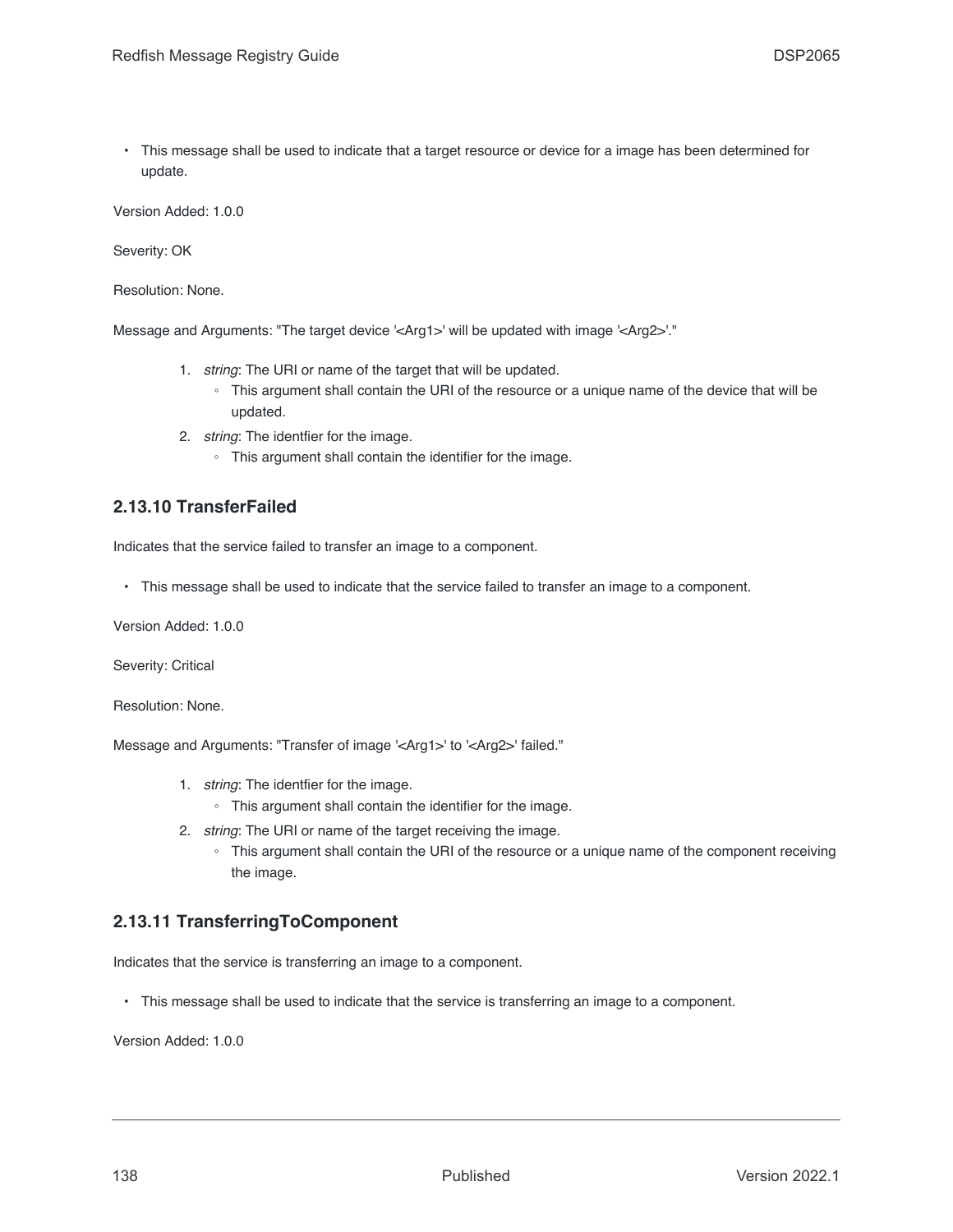Severity: OK

Resolution: None.

Message and Arguments: "Image '<Arg1>' is being transferred to '<Arg2>'."

- 1. *string*: The identfier for the image.
	- This argument shall contain the identifier for the image.
- 2. *string*: The URI or name of the target receiving the image.
	- This argument shall contain the URI of the resource or a unique name of the component receiving the image.

#### <span id="page-138-0"></span>**2.13.12 UpdateInProgress**

Indicates that an update is in progress.

• This message shall be used to indicate that an update is in progress.

Version Added: 1.0.0

Severity: OK

Resolution: None.

Message and Arguments: "An update is in progress."

#### <span id="page-138-1"></span>**2.13.13 UpdateSuccessful**

Indicates that a resource or device was updated.

• This message shall be used to indicate that a resource or device was updated.

Version Added: 1.0.0

Severity: OK

Resolution: None.

Message and Arguments: "Device '<Arg1>' successfully updated with image '<Arg2>'."

- 1. *string*: The URI or name of the device that was updated.
	- This argument shall contain the URI of the resource or a unique name of the device that was updated.
- 2. *string*: The identfier for the image.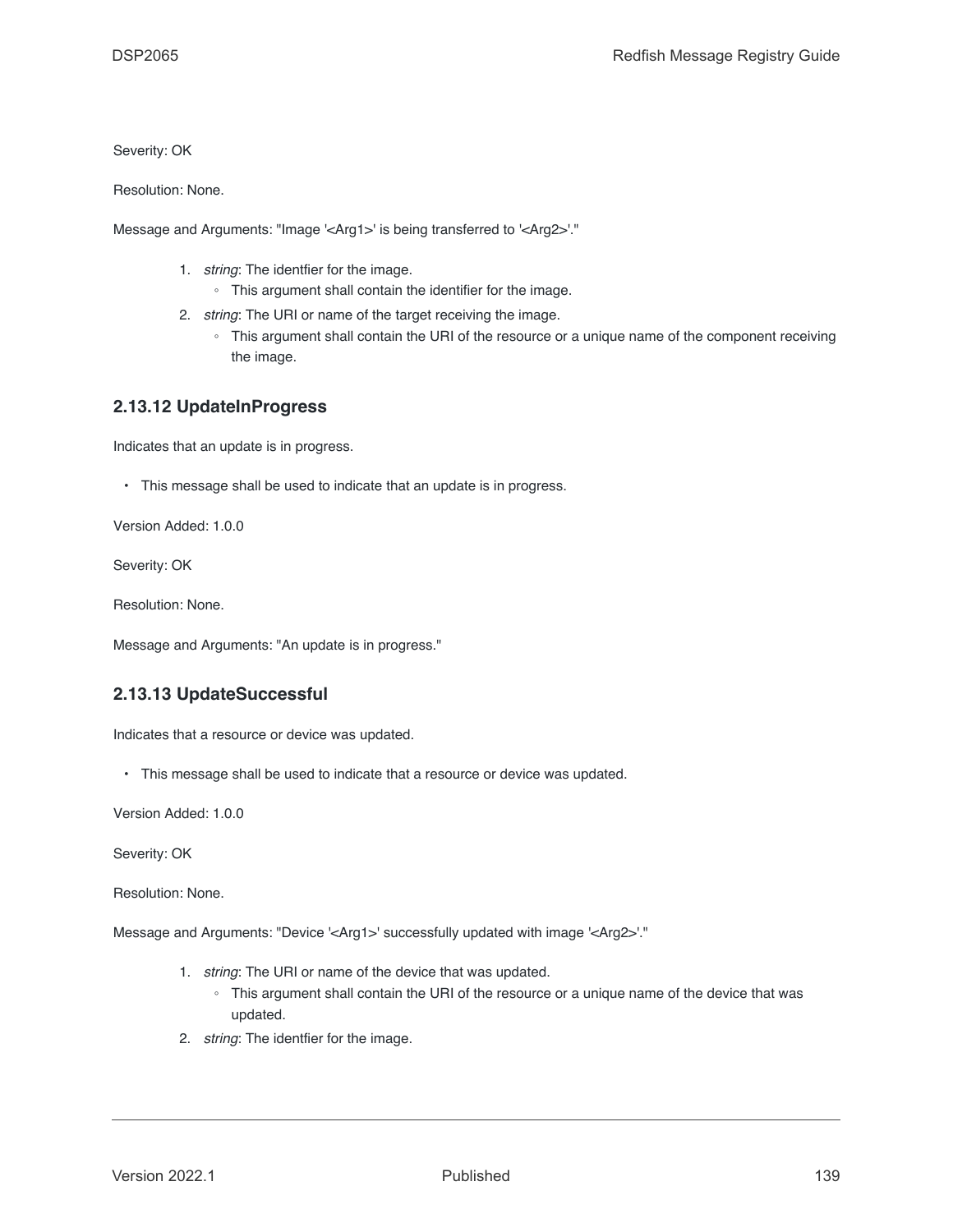◦ This argument shall contain the identifier for the image.

#### <span id="page-139-0"></span>**2.13.14 VerificationFailed**

Indicates that the component failed to verify an image.

• This message shall be used to indicate that the component failed to verify an image.

Version Added: 1.0.0

Severity: Critical

Resolution: None.

Message and Arguments: "Verification of image '<Arg1>' at '<Arg2>' failed."

- 1. *string*: The identfier for the image.
	- This argument shall contain the identifier for the image.
- 2. *string*: The URI or name of the target verifying the image.
	- This argument shall contain the URI of the resource or a unique name of the component verifying the image.

#### <span id="page-139-1"></span>**2.13.15 VerifyingAtComponent**

Indicates that a component is verifying an image.

• This message shall be used to indicate that a component is verifying an image.

Version Added: 1.0.0

Severity: OK

Resolution: None.

Message and Arguments: "Image '<Arg1>' is being verified at '<Arg2>'."

- 1. *string*: The identfier for the image.
	- This argument shall contain the identifier for the image.
- 2. *string*: The URI or name of the target verifying the image.
	- This argument shall contain the URI of the resource or a unique name of the component verifying the image.